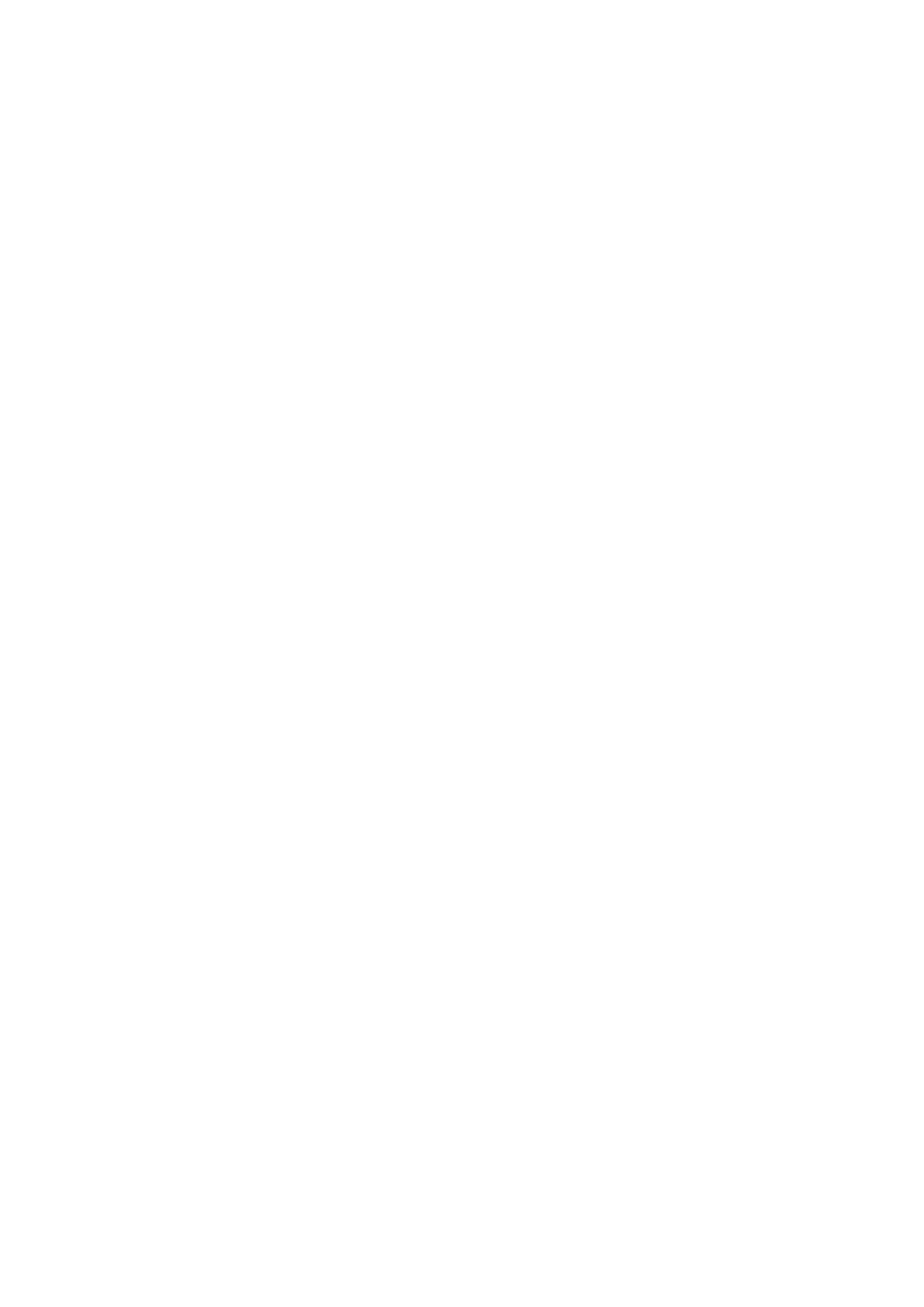Reports 10/2013

*Lars Østby* 

# **Norway's population groups of developing countries' origin**

Change and integration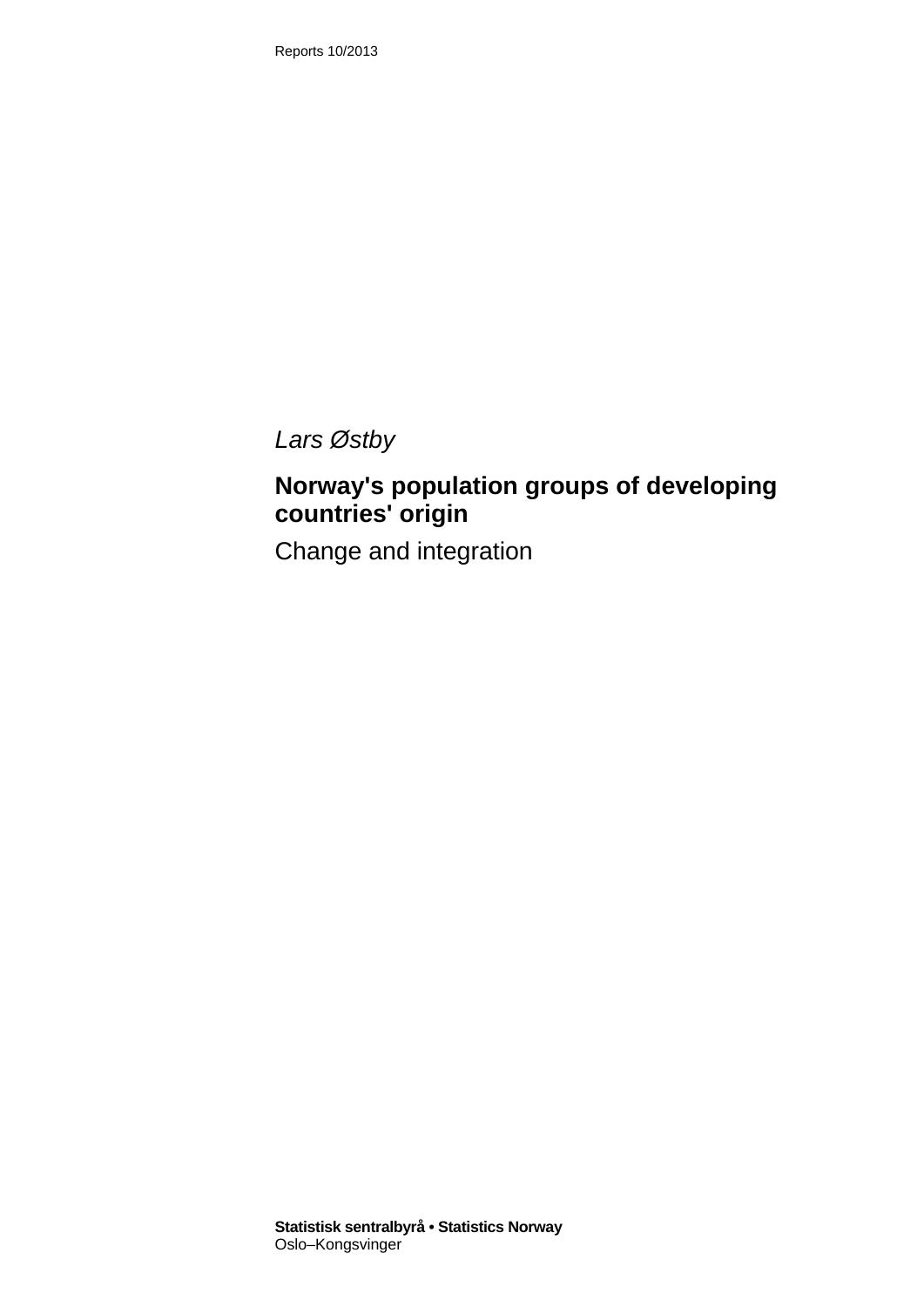Reports In this series, analyses and annotated statistical results are published from various surveys. Surveys include<br>sample surveys, censuses and register-based surveys.

| © Statistics Norway                                   | Symbols in tables                               | Symbol    |
|-------------------------------------------------------|-------------------------------------------------|-----------|
| When using material from this publication, Statistics | Category not applicable                         |           |
| Norway shall be quoted as the source.                 | Data not available                              | $\cdot$ . |
| Published March 2013                                  | Data not yet available                          | $\cdots$  |
|                                                       | Not for publication                             | ÷         |
|                                                       | Nil                                             |           |
| ISBN 978-82-537-8613-1 (printed)                      | Less than 0.5 of unit employed                  | $\Omega$  |
| ISBN 978-82-537-8614-8 (electronic)                   | Less than 0.05 of unit employed                 | 0.0       |
| ISSN 0806-2056                                        | Provisional or preliminary figure               |           |
| Subject: 00.02 og 02.01.10                            | Break in the homogeneity of a vertical series   |           |
|                                                       | Break in the homogeneity of a horizontal series |           |
| <b>Print: Statistics Norway</b>                       | Decimal punctuation mark                        |           |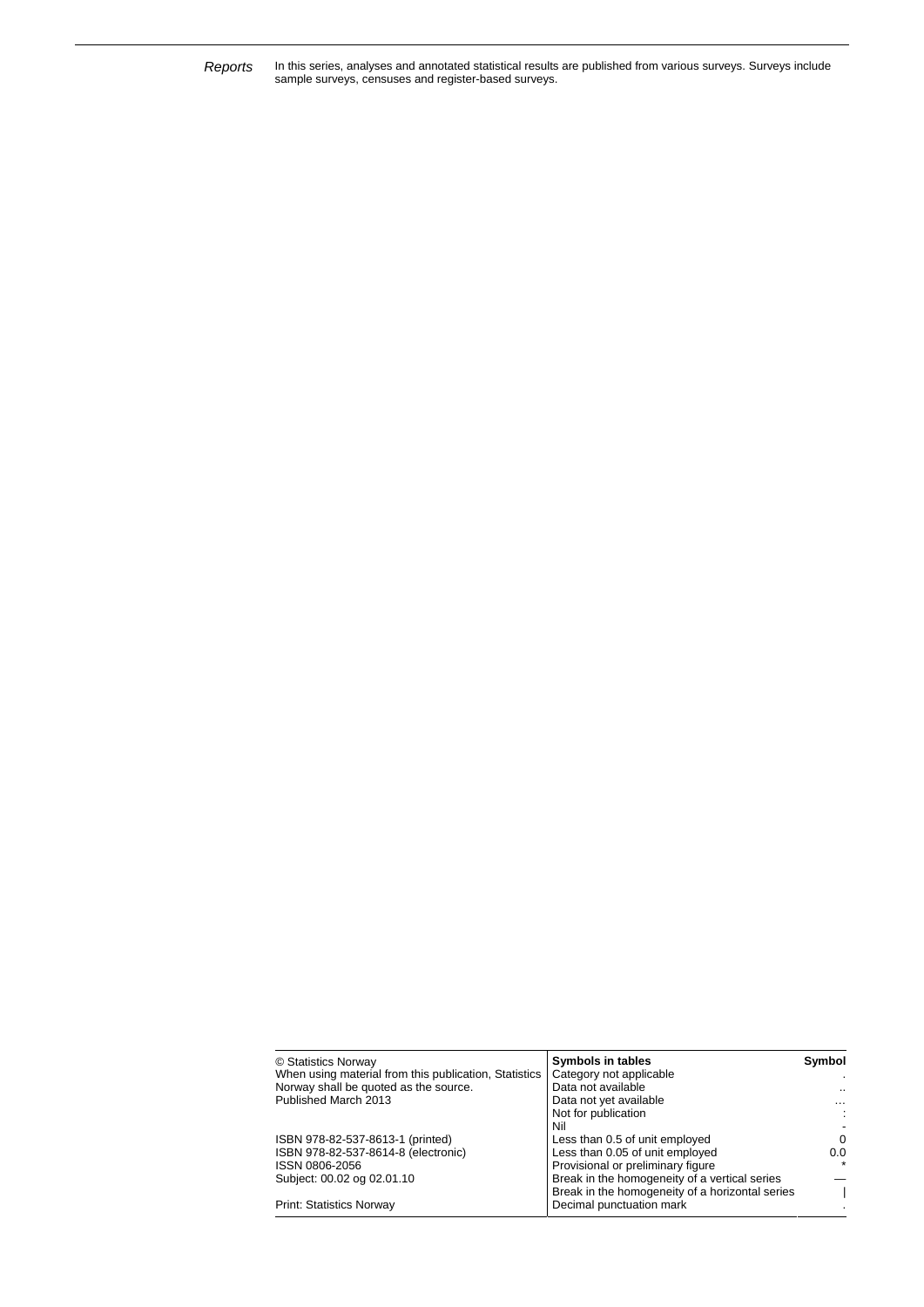## **Preface**

This publication is the Norwegian contribution to the project *Scandinavia's population groups of developing countries' origin: Change and integration*. This project has been a cooperation between the Immigration Authorities in Denmark, Statistics Norway and Malmö Institute for Studies of Migration, Diversity and Welfare (MIM) at Malmö University, Sweden, under coordination of scientific collaborator Miroslav Macura at IDEMO, University of Geneva. The project was funded by a grant from the *Nordic Council of Ministers*. The Norwegian work was sponsored by the Ministry of Children, Equality and Social Inclusion and Statistics Norway.

The tables on population are produced by Britt Bråten, on education by Geir Nygård, and on employment by Bjørn Olsen. Vebjørn Aalandslid has elaborated the figures on employment. The language editing is done by Silje Vatne Pettersen, and the publication is edited by Marit Berger Gundersen. All assistance is gratefully acknowledged.

The project has collected statistics on key aspects of six groups originating from – Iran, Iraq, Pakistan, Somalia, Turkey and Vietnam – living in Denmark, Norway and Sweden. The study examines key aspects of population dynamics and integration into host societies, in a comparative design, and makes use of the rich national register data on population, education and employment during the period 1999 to 2008.

Statistisk sentralbyrå, 10. februar 2013.

Hans Henrik Scheel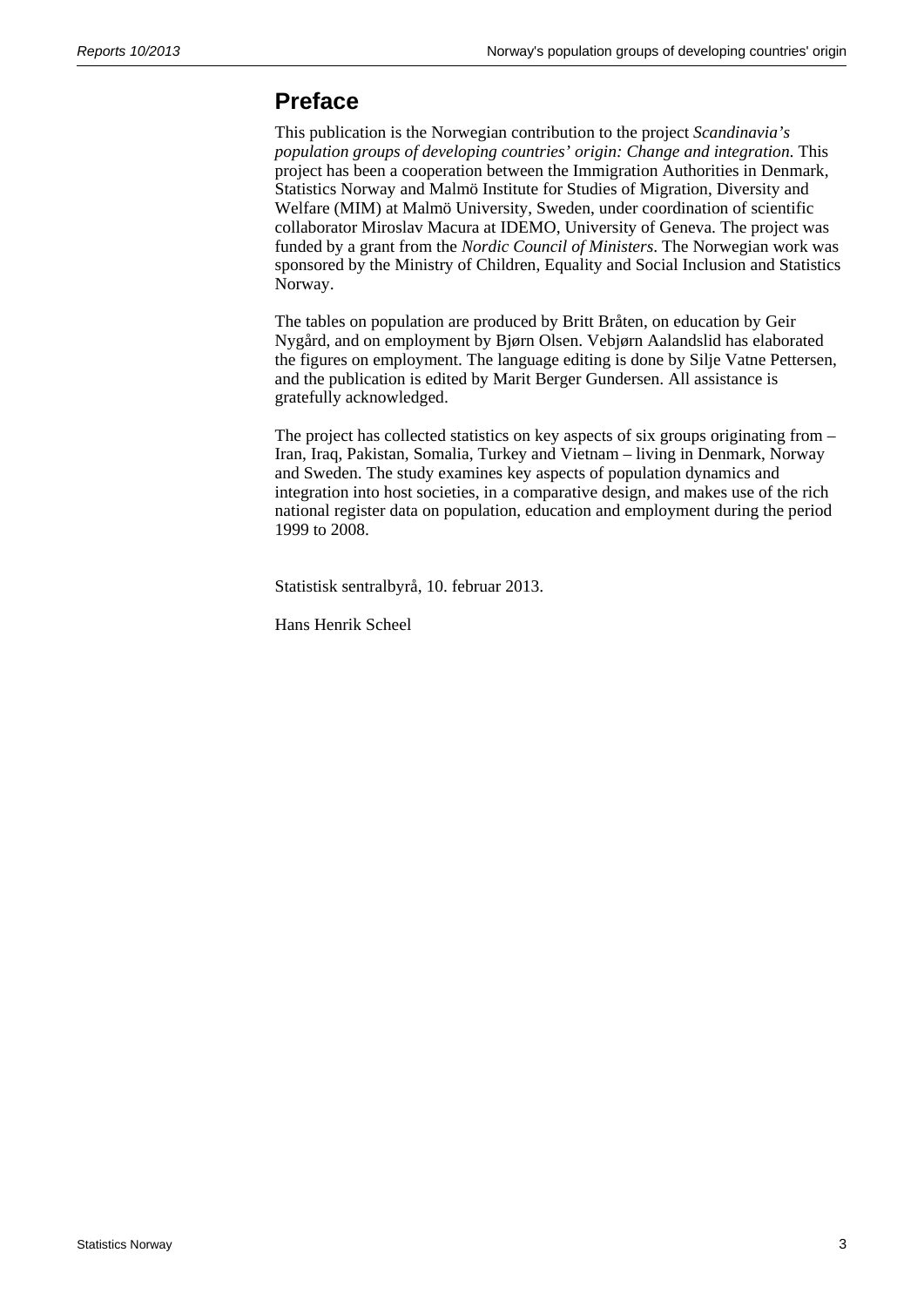## **Abstract**

The project, *Scandinavia's population groups of developing countries' origin: Change and integration* has collected statistics on key aspects of six groups originating from – Iran, Iraq, Pakistan, Somalia, Turkey and Vietnam – living in Denmark, Norway and Sweden. The project is carried out in cooperation between the immigration authorities in Denmark, Statistics Norway and Malmö Institute for Studies of Migration, Diversity and Welfare (MIM) at Malmö University, and coordinated by Miroslav Macura the University of Geneva. It was financed by a grant from the Nordic Council of Ministers, and the participating organisations.

Key aspects of population dynamics are studied for immigrants as well as for their descendants, along with three facets of integration into the host societies – change in demographic behavior, participation in the education system, and labor market integration during the period 1999 to 2008. The study makes extensive use of national register data, and constitutes one of the first efforts to conduct a comparative, policy relevant analysis for the same population groups across different host societies. Comparative analyses will be published by Malmö University and the University of Geneva later in 2013.

After having presented the national setting, focusing on a broader period, economic situation and the predominant policies in related areas, population dynamics for the six population groups are analysed. The immigrant population and in particular our six groups in focus have been increasing through immigration as well as due to high birth numbers related to high fertility and young age structure. The Pakistani group is the largest, immigrants and descendants taken together, but the immigration from Iraq and Somalia during the decade gave larger numbers of immigrants from these two countries. The growth for these two groups with a short history in Norway is much faster than for the other, more mature groups. Duration of stay is a variable closely related to demographic behavior and integration of immigrant groups. The marital pattern is characterized by a clear tendency, although varying between the nationalities and generations, to marry someone of their own background. The descendants are still too young to make it possible to conclude how their marital pattern will be.

Education is the basis for a successful integration. The level of participation is generally much higher for descendants than for immigrants, and varies less between the population groups for them. Quite naturally, immigrants who have arrived to Norway recently are not as frequently represented in the educational system as those who have stayed longer in the country and acquired linguistic and other skills necessary for successful participation in education. The gender difference in education is mostly in the same direction as among natives, more women than men are participating. Often female descendants are considered to be much more active than men in education, but for many groups the difference in rates between descendant men and natives are larger than the difference between female descendants and their native counterparts. The participation rates for descendants in tertiary education have been strongly increasing during our decade, bringing descendants from Vietnam to far higher participation rates than the natives in Norway.

As full labour market participation is the aim for many integrational efforts, we have studied carefully how immigrants and descendants fare in the labour market. Employment prospects also for immigrants and descendants have been quite positive. Still, the participation rates for immigrants, and in particular immigrant women, are much lower than for the natives. One can hardly expect groups coming from countries with very different labour markets, and different traditions for female labour market participation, to be able to reach rates characteristic for countries with among the highest participation rates in the world. Young immigrants, and descendants, do better than the older immigrants. The gender gap for some countries (like Pakistan) is a sign that efforts to employ immigrant adult women have not be quite successful. The level economic inactivity is very high, especially among immigrants towards the end of their active period in the labour market, and among women. The difference in activity rates for natives shows that there is still a way to go before equal activity pattern is obtained.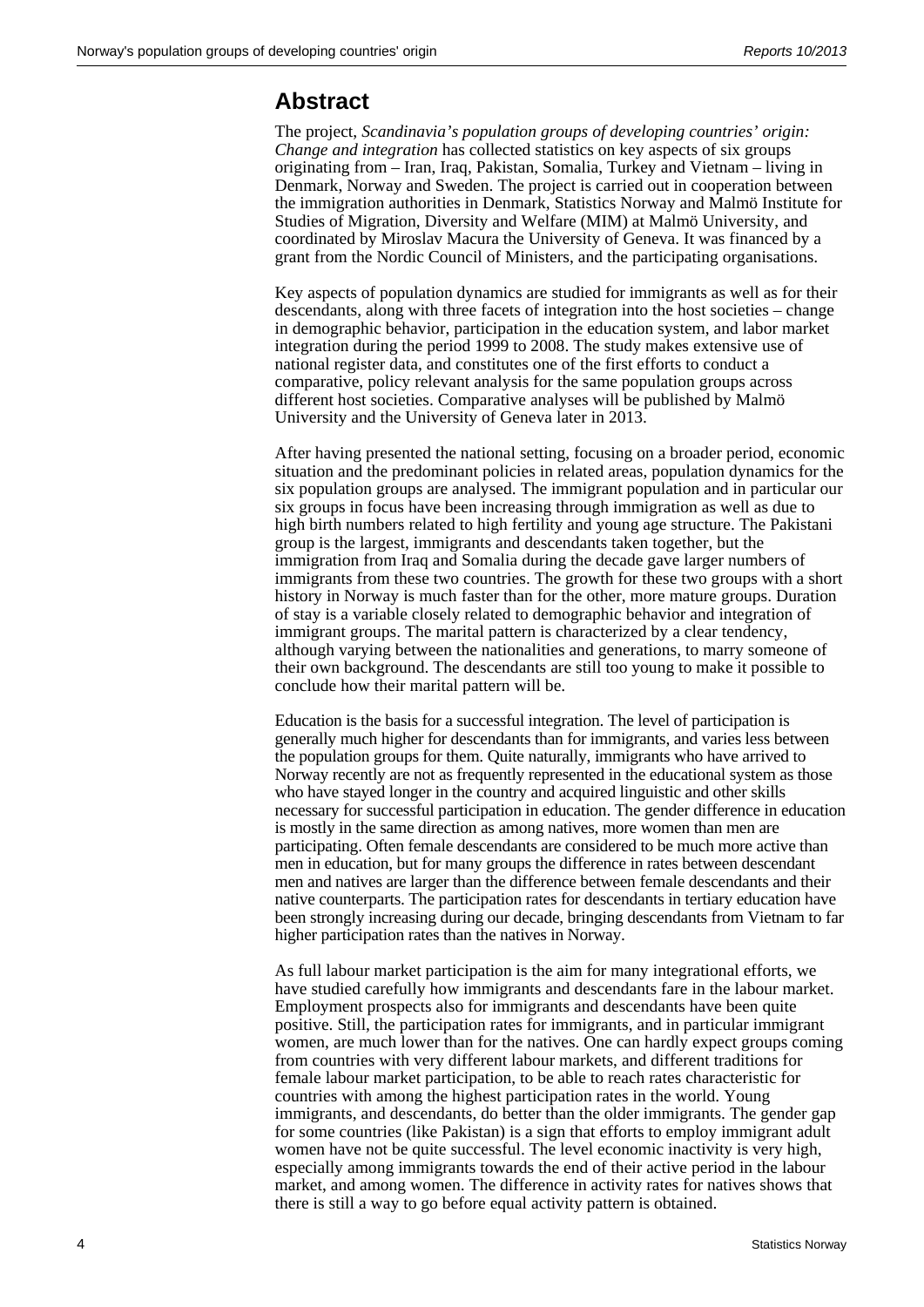## **Sammendrag**

Prosjektet *Scandinavia's population groups of developing countries' origin: Change and integration* har samlet statistikk om seks grupper med bakgrunn i land i Asia og Afrika – Iran, Irak, Pakistan, Somalia, Tyrkia and Vietnam – bosatt i Danmark, Norge og Sverige. Prosjektet er gjennomført i samarbeid mellom Innvandringsmyndighetene i Danmark, Statistisk sentralbyrå og Malmö Institute for Studies of Migration, Diversity and Welfare (MIM) ved Malmö Universitet, koordinert av Miroslav Macura ved Universitet i Genève. Det ble finansiert av Nordisk Ministerråd og av de deltakende institusjoner.

Prosjektet studerer de viktigste demografiske endringene som innvandrerne og deres etterkommere gjennomgår, sammen med tre aspekter ved integrering og inkludering – endring i demografisk atferd, deltakelse i utdanningssystemet, og på arbeidsmarkedet, i perioden 1998-2008. Studien bygger på omfattende bruk av data fra befolkningsregistre og andre register, og er ett av de første forsøkene på å gjennomføre komparative analyser av de samme innvandrergruppene i tre ulike innvandringsland. De komparative analysene vil bli publisert av Malmö Universitet og Universitetet i Genève seinere i 2013.

Etter først å ha beskrevet relevante demografiske, økonomiske og politiske forhold i Norge i etterkrigstiden, gis en nærmere analyse av gruppenes demografiske dynamikk. Innvandrerbefolkningen, og særlig de seks gruppene vi ser på har vokst ved stor innvandring, og på grunn av mange fødsler som resultat av høy fruktbarhet og mange i fødedyktig alder. Innvandrere og etterkommere fra Pakistan utgjør den største gruppen i Norge, men det siste ti-året har den store innvandringen fra Somalia og Irak ført til at det nå er flest innvandrere fra disse landene, men antallet norskfødte med foreldre herfra er fortsatt mye mindre enn antallet med foreldre fra Pakistan. Innvandrere fra Somalia og Irak har i gjennomsnitt mye kortere botid enn andre grupper. Det store flertallet av innvandrere og norskfødte med innvandrerforeldre finner en partner med samme landbakgrunn når de gifter seg, selv om det er noen grupper som avviker noe fra dette mønsteret.

Utdanning vil være et viktig grunnlag for en vellykket integrasjon. Deltakelsen i utdanning er vanligvis mye høyere for personer født i Norge med innvandrerforeldre enn den er for innvandrerne selv. Rimeligvis er utdanningsaktiviteten lavere for nyankomne innvandrere enn for dem som har vært i Norge en stund, og derfor behersker norsk og norske forhold bedre. Kjønnsforskjellene i deltakelsen er som blant gjennomsnittet i Norge, gjennomgående er det flere kvinner enn menn under utdanning. Jenter født i Norge med innvandrerforeldre oppfattes ofte som svært mye mer aktive i utdanning enn guttene, men deres forsprang på guttene er mindre enn det forspranget jenter uten innvandrerbakgrunn har på tilsvarende grupper av gutter. Norskfødte med innvandrerforeldre har hatt sterkt økende deltakelse i utdanning på universitets- og høyskolenivå, og de med bakgrunn i Vietnam har klart høyere deltakelse enn gjennomsnittet i Norge.

Mange integreringspolitiske tiltak har som mål å få så nær full sysselsetting som mulig for innvandrere. Mulighetene for å bli sysselsatt har vært ganske positive, men likevel er sysselsettingen blant innvandrere, og særlig innvandrerkvinner, langt lavere enn den er for personer uten innvandrerbakgrunn. Man kan neppe vente at grupper som kommer fra land hvor arbeidsmarkedet og samfunnets struktur ellers er så ulikt Norge som vel mulig, raskt skal nå et sysselsettingsnivå nær toppen i verden. Unge innvandrere, og særlig norskfødte med innvandrerforeldre har mye høyere sysselsetting enn eldre innvandrere. Forskjellen i sysselsetting mellom kjønnene blant innvandrere er til dels svært stor (som blant dem fra Pakistan), og er nok et tegn på at sysselsettingstiltakene ikke helt har nådd de målsettingene som de har. Andelen som ikke er aktive verken i utdanning eller arbeid er svært høy, særlig blant innvandrere mot slutten av den yrkesaktive perioden, og blant kvinner. Disse forskjellene er såpass store at de nok viser at det fortsatt er langt igjen til full likestilling på arbeidsmarkedet.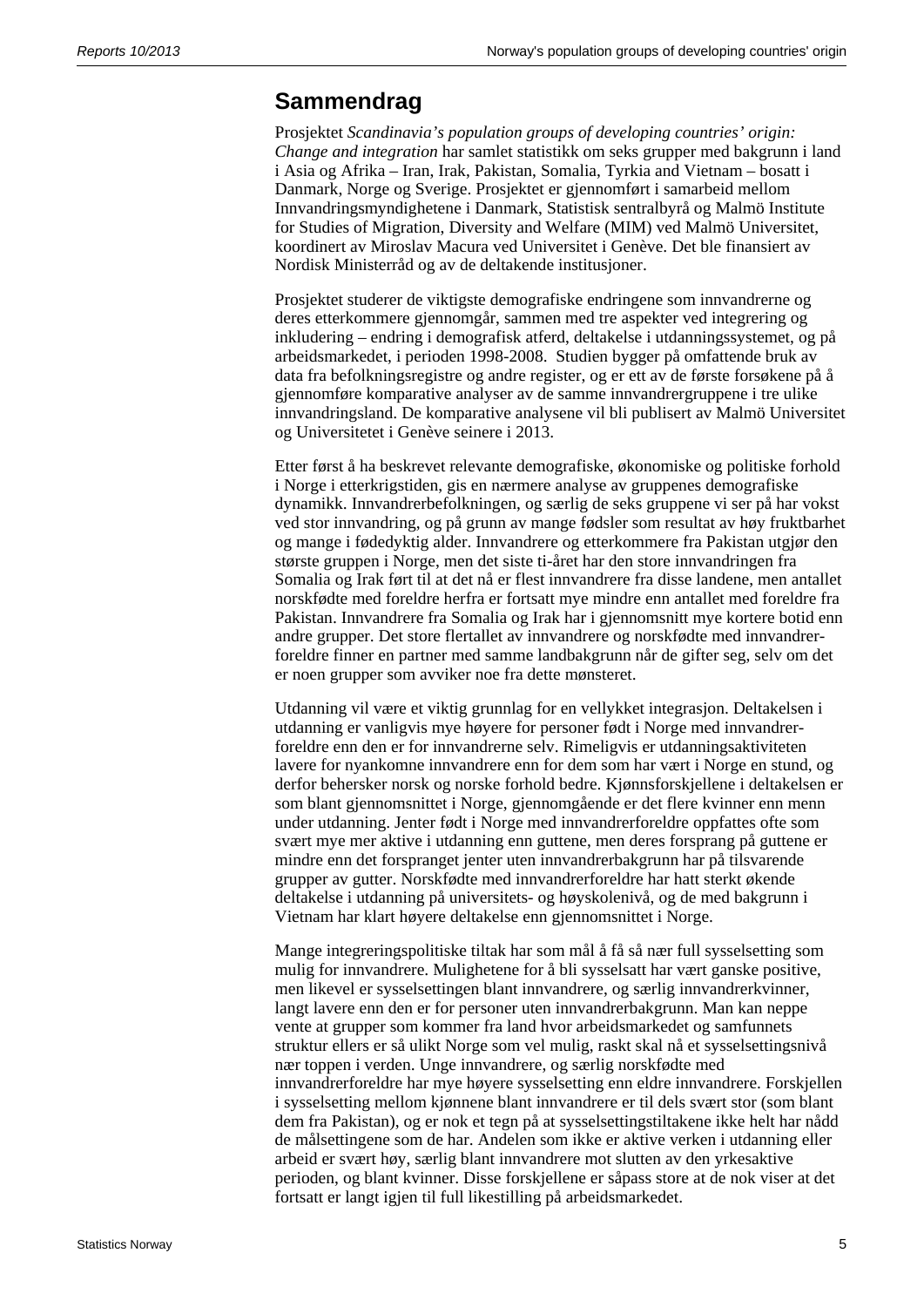## **Contents**

| 1.<br>1.1.                                 |                                                                                     |  |
|--------------------------------------------|-------------------------------------------------------------------------------------|--|
| 2.<br>2.1.<br>2.2.<br>2.3.<br>2.4.<br>2.5. | Immigration, the rise of foreign-origin population groups and their integration  17 |  |
| 3.                                         |                                                                                     |  |
| 3.1.<br>3.2.<br>3.3.                       |                                                                                     |  |
| 4.                                         |                                                                                     |  |
| 41<br>4.2.                                 |                                                                                     |  |
| 4.3.                                       |                                                                                     |  |
| 4.4.                                       |                                                                                     |  |
| 5.                                         |                                                                                     |  |
| 5.1.<br>5.2.                               |                                                                                     |  |
| 5.3.                                       |                                                                                     |  |
| 5.4.                                       |                                                                                     |  |
| 5.5.                                       |                                                                                     |  |
| 5.6.                                       |                                                                                     |  |
| 6.                                         |                                                                                     |  |
| 6.1.                                       |                                                                                     |  |
| 6.2.<br>6.3.                               |                                                                                     |  |
| 6.4.                                       |                                                                                     |  |
| 6.5.                                       | Summary of the development of each of the six national groups 62                    |  |
|                                            |                                                                                     |  |
|                                            |                                                                                     |  |
|                                            |                                                                                     |  |
|                                            |                                                                                     |  |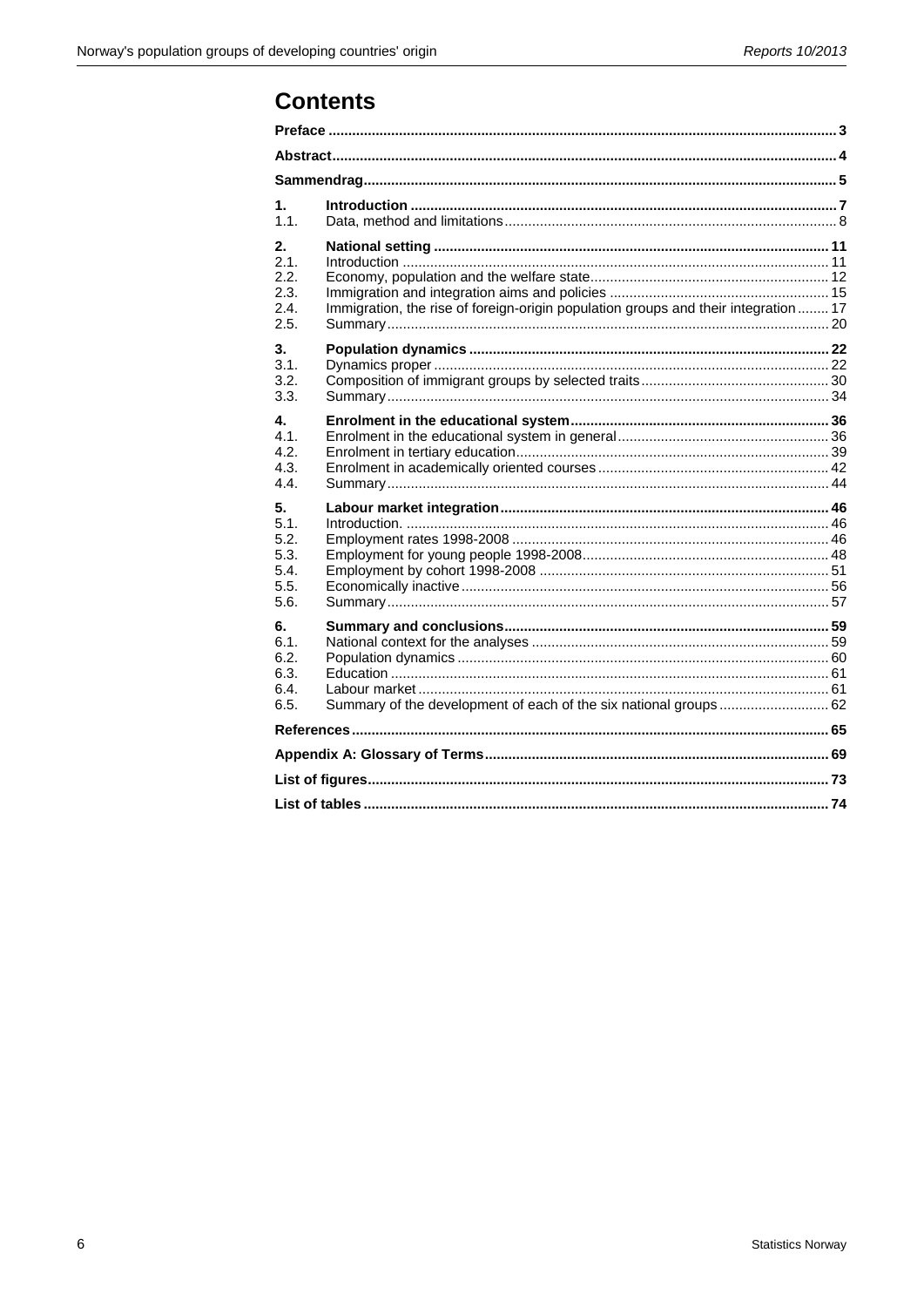## **1. Introduction**<sup>1</sup>

During the last four decades, the numbers of immigrants and their descendants in Norway have been growing steadily. Migration flows into the country have been the result of processes internally in Norway and processes abroad, connected to various societal phenomena like labour demand in the growing economy, family reunification and refugee streams due to wars and political conflict. Around 1970, Norway was among the last Western European countries to receive attention as a potential country for labour migrants or refugees. Concern about current migration streams is high on the political agenda and more knowledge about integration patterns in the demographic, educational and labour market arenas will be useful in developing integration policies.

This report on Norway is the outcome of a comparative register-based crosscountry study into select key features of population change and integration in the period 1998 to 2008 of Danish, Norwegian and Swedish population groups having roots in Iran, Iraq, Pakistan, Somalia, Turkey and Vietnam. With a few exceptions, the six groups are the largest of the many foreign-origin groups of non-European origin that the three Scandinavian countries host today. In line with the way they define their residents of foreign origin, the groups comprise immigrants and their immediate descendants, i.e. children born in the country, to two immigrant parents. This introduction highlights the comparative research in which the present report is embedded and ends with a brief overview of the report. There might be minor differences in the various definitions between the countries, but these have been minimized as far as possible.

The research was motivated by the following two considerations, spelled out in the project proposal for the Nordic Council of Ministers. First, in the Scandinavian countries and much of the rest of Europe, views on and responses to the spread of developing-world-origin population groups and their integration have often been clouded by a lack of information, knowledge and insight into the phenomena. Unless these are rectified, the confusion and mistrust surrounding immigration of peoples of distant ethnic, religious or racial background will persist and possibly deepen. Hence, an empirically grounded understanding of the groups, especially as these settle and gain in relative size, and of their integration is necessary. The progress is essential for an active and sober public discourse on this sensitive topic and for the formulation and implementation of informed policies.

Second, in essence, there are two basic motives for admitting foreigners into a country that does not promote immigration as a means of nation-building. These are economic and humanitarian motives. The former primarily arises from the need to complement domestic labour with foreign workers in times of excess labour demand. The other has to do with the ethical stance that a society, if capable of doing so, has a moral obligation to provide protection to foreigners fleeing war, political persecution and the like. Denmark, Norway and Sweden continue to uphold these motives despite a growing realization that the contribution to the economy of foreign workers from distant countries and refugees, as well as their family members, has been inadequate. The extent of the inadequacy needs to be far better understood than is the case at present.

The research in question has sought to achieve three objectives. The first is to determine the time when the groups in the three countries appeared and the way they developed recently, focusing on key features of population change: overall growth, components of growth and age-sex-structure shifts. The second is to analyse two aspects of recent experience with integration of the groups participation in the educational system and in the labor market. Due to data

l

 $1$  This introduction is based on a common text for all three participating countries (Bevelander and Dahlstedt 2012, and Møller Hansen (ed) 2013), drafted by the project coordinator Miroslav Macura.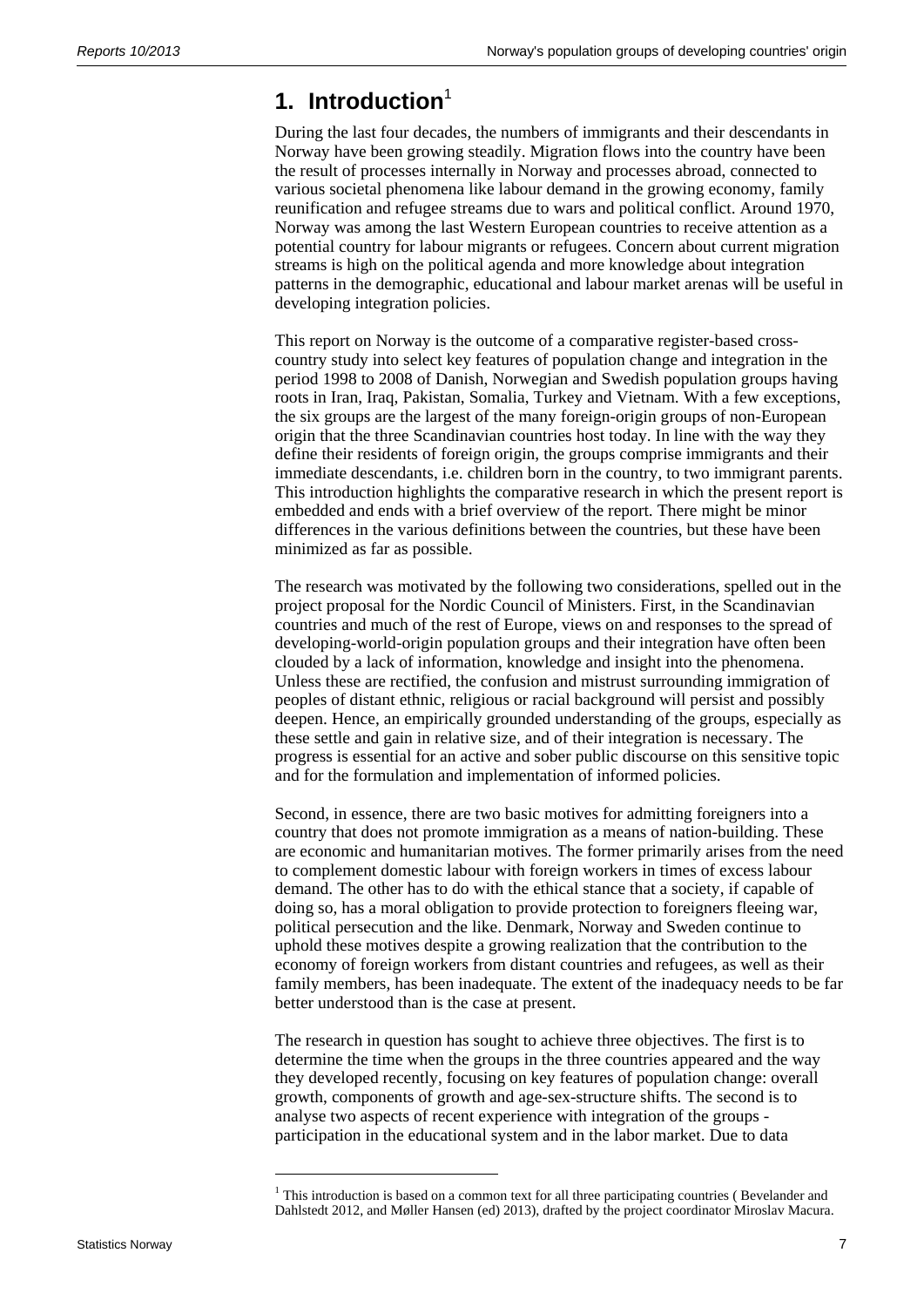limitations, the first aspect only concerns school enrolment. The other aspect pertains to employment and unemployment. To provide a bridge between the analyses of population change and integration, compositions of the groups by selected traits, such as immigrant generation and the duration of residence, were examined. As a third objective, where feasible, the impact of selected public policies and practices, in particular those pertaining to immigration and integration, have been studied.

### **1.1. Data, method and limitations**

Research into various aspects of demographic behaviour and the integration of population groups originating in different developing countries, has repeatedly shown cross-group differences. Therefore our research has focused on the largest individual groups rather than composite groups comprising peoples with roots in many different developing countries. This individual group-oriented approach does not only permit interesting differentials to be uncovered, but is also far more useful to policy analysts and policy makers. Policies, particularly those aiming at enhancing integration, cannot be of the type 'one size fits all'. Unless the policies take account of specificities of the various groups, they can not help alleviate problems that may be quite different in different groups. Due to several limitations connected to the data in the three Nordic countries, the research has focused on the ten most recent years at the time of data processing, 1999-2008. All population stock data have 1 January as reference date. Consequently, the stock at the end of the period (end of 2008) is taken by 1 January 2009. All other stock data have a reference date or period in the last quarter of the year.

At the outset, we decided to make ample use of the opportunities that similarities between the three countries provide. Salient among these are the following three. First, the countries have much in common regarding the patterns of immigration from the developing world over the last half a century and the consequent rise of developing-world-origin population groups. Their immigration and integration policies differ, but have basic goals in common. Second, the individual-based registers of the three countries have many similar features. The information on population and integration processes that is based on the linking of these registers, are comparable across national borders and considerably richer than the relevant data that exist elsewhere in Europe and beyond. Third, and related to this, relevant concepts, definitions and classifications used in the three countries are on the whole the same. With these salient shared features, the potential to establish a common empirical and analytical basis for public policy pertaining to immigration, foreign-origin groups and integration is promising. This research is an attempt to take advantage of this potential.

Perfection is a rare commodity, also for registers. Although there are good reasons to believe that the registers in the three Scandinavian countries are a better basis for migration and integration analyses than any other existing sources (Aalandslid and Østby 2009), their coverage is not complete. In all three countries we expect that a number of individuals leave the country each year without notifying the authorities, creating an overcoverage in the registers compared to the real resident population. The magnitude of this is difficult to estimate, but after some years without any traces in the country (no post communication, no income or tax information etc.), the person will be removed from the register as out-migrated, but without any information about country of destination. There are also some who reside in Norway without notifying the authorities. An estimate of non-registered immigrants from non-EU countries of 18 000 was made in 2008 (Zhang 2008). But for long-term residence in the country, it is essential to contact the register in order to receive a personal identification number, needed for work, bank account, education, health, electricity, drivers licence etc. To be included in the register, a person has to have a valid residence permit, and an intention to stay for at least six months.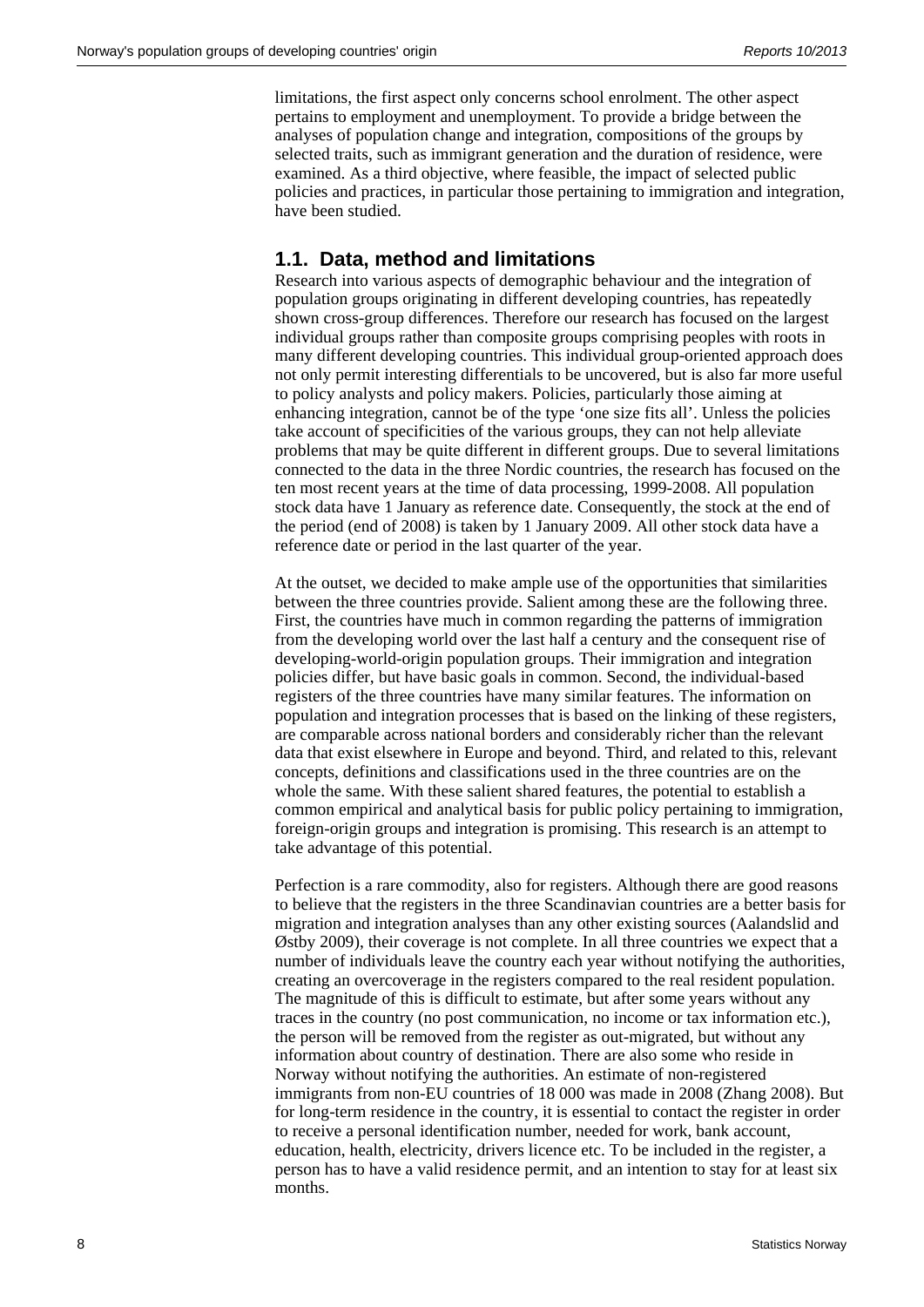As part of the research, comparisons were performed across the different countries of origin within each of the three Scandinavian countries. The groups were compared to the native or total population as well. Moreover, generation was a main dimension of this research. As often as deemed desirable (almost everywhere), immigrants and descendants were investigated separately. The immigrants or descendants from any given country were compared to the immigrants or descendants of the other countries as well as to the native or total populations. There are fewer comparisons involving descendants than immigrants. A number of the country groups in the three Scandinavian countries have arrived relatively recently. Consequently, their descendants are relatively young, sometimes in their teens and younger than that. Where this was the case, various indicators, such as fertility, educational enrolment and labour force participation indicators could not be computed or, at best, could be derived and used only in comparisons for comparatively small numbers of the oldest, yet still relatively young 'descendants.

Gender is another principal dimension permeating the research. Whenever meaningful, the indicators have been quantified for females and males separately. Research findings systematically highlight gender differences. The findings point out gender equalities or, for that matter, gender inequalities. In particular, the results contrast gender inequalities in, say, school enrolment and labor force participation across the population groups, as well as between the groups and the native or total populations. They help illustrate the distance that the various groups still have to travel to catch up with the natives regarding gender equality. Gender inequalities between the immigrants and the descendants are investigated as well.

The research is descriptive, not explanatory. The reason is threefold. First, population change and population compositions are typically analysed in a descriptive manner. These topics do not lend themselves to explanatory analyses. Second, although explanatory studies of integration may be preferred to descriptive ones, the explanatory route has not been open to the researchers collaborating on this project. It would have required more time and greater financial resources. Even if the required time and resources had been available, description, which normally precedes explanation, would have been a natural first step. Third, as the research sought to be relevant for policy making, the descriptive analysis was considered preferable, as its results are typically more readily accessible to relatively nonspecialized audiences, including policy makers.

The analyses make use of both well established and novel indicators. Some of the indicators pertain to flows and others to stocks. Some capture period effects, others capture cohort effects. The novel indicators were developed for the education system and labour market integration analyses. They were created to help compress large amounts of information into relatively few statistics. Observations for the various indicators were computed from tables prepared by processing individuallevel register data in each of the three countries. Due to occasional data limitations, in rare instances, these tables could not fully conform to the standard tables designed early on in the project to ensure high comparability of results. The indicators formed the empirical basis of the research.

Based on these considerations, the Nordic Council of Ministers decided to support this project, and it has been carried out in close cooperation between the Immigration Authorities in Denmark, Statistics Norway and Malmö Institute for Studies of Migration, Diversity and Welfare (MIM) at Malmö University, Sweden, under coordination of professor Miroslav Macura at the University of Geneva.

#### **Outline of the report**

Following this introduction, the report starts with a discussion of the Norwegian national setting, covering the economy, population and the country specific migration and integration issues as well as research on these issues. Specifically,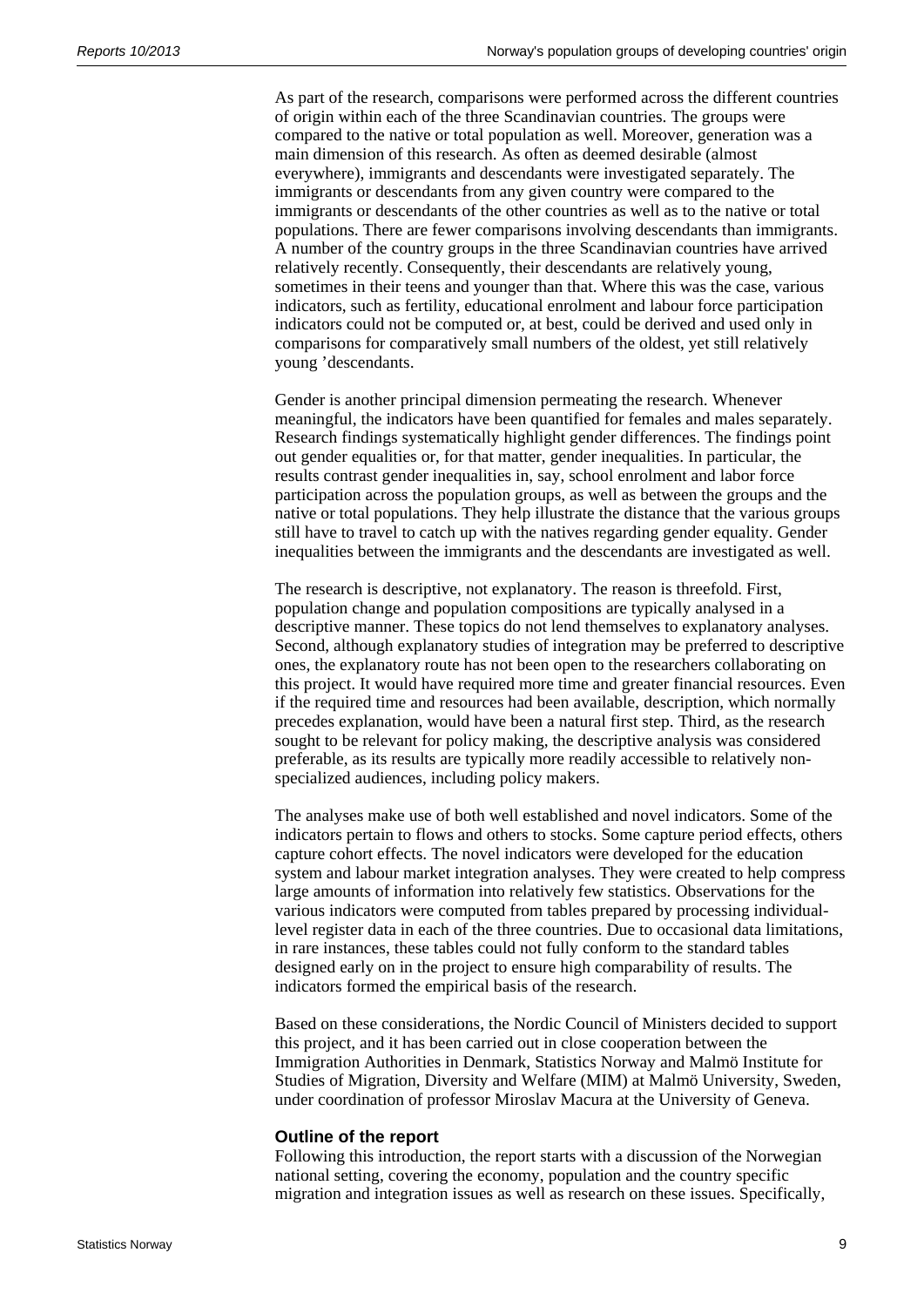this second chapter outlines broad features and trends in the economy and the labour market and how population groups originating in the developing world fared in them. It also sketches national population trends, paying special attention to demographic changes at the national level due to the rise of these population groups. Finally, principal objectives of the immigration and integration policies are described, distinguishing those pertaining to humanitarian and economic immigration. Lastly, this chapter addresses briefly post-war immigration and the rise of the foreign-origin group irrespective of country of origin.

In the third chapter, the key aspects of population change within the groups are analysed: marital pattern, fertility, mortality (and natural increase) and in- and outmigration. We make comparisons between the groups and compare them to the native (and the total) population of the country. Note that the comparisons of the groups to the native (total) populations are made in the report whenever appropriate, but that we do not repeatedly emphasize this. The analyses are cognizant of the fact that during the last decade groups originating in the six developing countries have gone through distinctive phases of development and that these may not be readily comparable. This chapter also considers selected features of immigrants, such as duration of residence, and of the entire groups, e.g. composition by generation, typically subdivided into immigrants and descendants.

The fourth chapter is about the integration of the groups in to the educational system. The focus is on the key aspect of integration, i.e. school enrolment. The analysis allows for disaggregation by *level of education*, i.e. *ISCED*-1997 levels suitably aggregated for the purposes of this study. Three levels are distinguished: low, intermediate and high (see Glossary of terms at the end of the publication). Comparisons are made across the different population groups. The groups are also compared to the native (total) population. The early design of the research envisaged that another important aspect of educational-system integration would be studies, namely school attainment. However, this proved impossible due to limited data regarding educational attainment among immigrants.

In the fifth chapter, the integration into the labour market is analysed in broader terms than is usually the case. First, the common indicators on employment and unemployment are discussed and analysed. Second, it pays attention to an alternative activity--education--and to the fact that work and education may occur in parallel. Economic inactivity, especially among women of certain groups, has not been of frequent use in comparative integration analyses. Consequently, it also receives considerable attention. As the analysis discriminates between sexes, broad age groups of the working-age span and generations, it sheds light on how men and women of different age groups among immigrants and descendants spend time in the various states. The chapter also focuses on employment rates, in particular on the change in the rates over time among cohorts who are 16-24, 25-39 and 40-54 years old at the beginning of the period of observation.

In chapter six, we summarize the key findings, also including the key features of the six population groups. In an annex, we present a Glossary of terms used in the project.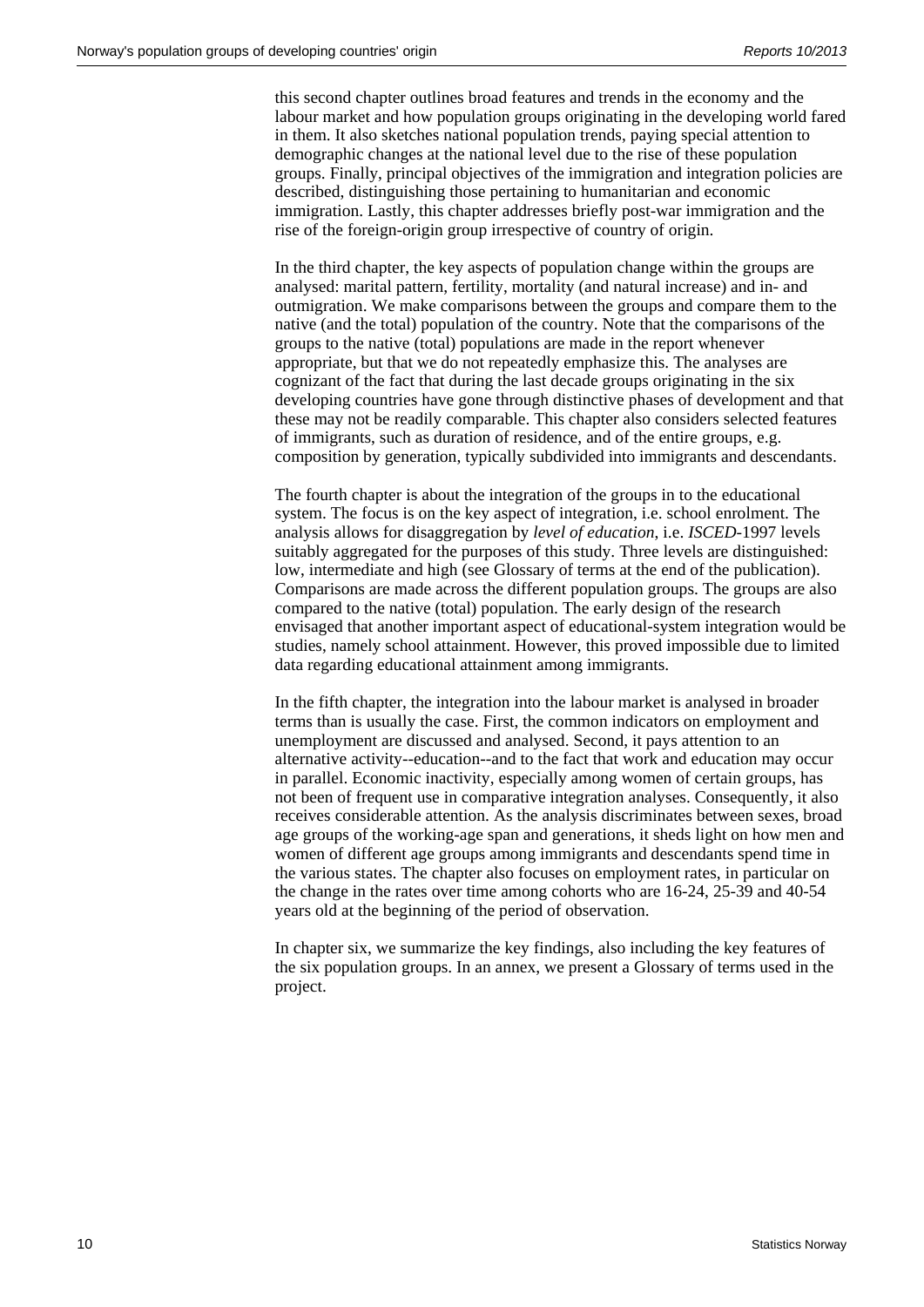## **2. National setting**

### **2.1. Introduction**

Norway has, right or wrong, for a long period considered itself an ethnically very homogeneous country. During the last four decades, however, there has been an increasing immigration from countries in all regions of the world. Immigrants from 219 countries and autonomous regions are at the moment represented in the population. There has also been an increasing awareness that some heterogeneity has always been there, due to the population of Sami and Finnish origin, and also Rom and other travellers and a small Jewish population. We have also "always" had immigrants from mostly neighbouring countries, both as specialists to take a leading role in the Christianisation of Norway and of the modernisation of the country, and more "ordinary" people taking part in Norwegian social and economic life. For a comprehensive presentation of Norwegian immigration history in English, see Brochmann and Kjeldstadli (2008).

Since 1970, Norway has had a net inflow of migrants from all over the world. Some of the consequences of such immigration have right from the beginning been considered to be problematic, and have put immigration questions high on the political agenda. In 1974 Norway introduced an immigration ban with the justification that we had to be able to solve the integration problems for immigrants already present in the country before letting new ones in. The ban was on labour migration, and influenced the composition of the streams more than their size. There are, however, also long turn effects of the ban, according to Cappelen et. al (2011). The number of labour migrants from non-European countries at the time when the ban was implemented, was probably around 10 000, less than the yearly inflow from Poland after 2007.

Norwegian population (and migration) statistics are fully based on our population register system. For a comprehensive description of that system for the period this project covers, see Aalandslid and Østby (2009).

**Definitions** of some crucial concepts for this report

*Integration*: In our context, the way immigrants and descendants are included in education and labour market, and how their demographic behaviour change during their stay in the host country.

*Immigrant*: Persons born abroad to two foreign-born parents, who at some point have immigrated to Norway.

*Descendant*: Persons born in Norway to two parents born abroad; and in addition have four grandparents born abroad. Also referred to as *Norwegian-born to immigrant parents.*

*Refugee*: For the period the data for this project covers, the term "refugee" is used for resettlement refugees and asylum seekers who have been granted asylum or residence on humanitarian grounds.

*Asylum seeker*: A person who on his or her own initiative, and without prior warning, asks the authorities for protection and recognition as a refugee. The person is called "asylum seeker" until a decision has been made on the application, and is not included in the resident population of Norway before receiving a positive decision to stay.

*Population groups*: Immigrants and/or descendants with national background in Iran, Iraq, Pakistan, Somalia, Turkey, or Vietnam living in Norway. The groups are often called national groups. Further, we give statistics for

*Natives*, persons living in Norway, with one or two Norwegian-born parents, that is everyone not being an immigrant or descendant. In many tables called *Norwegian origin.*

*Total population* of Norway comprises everyone registered as living in Norway.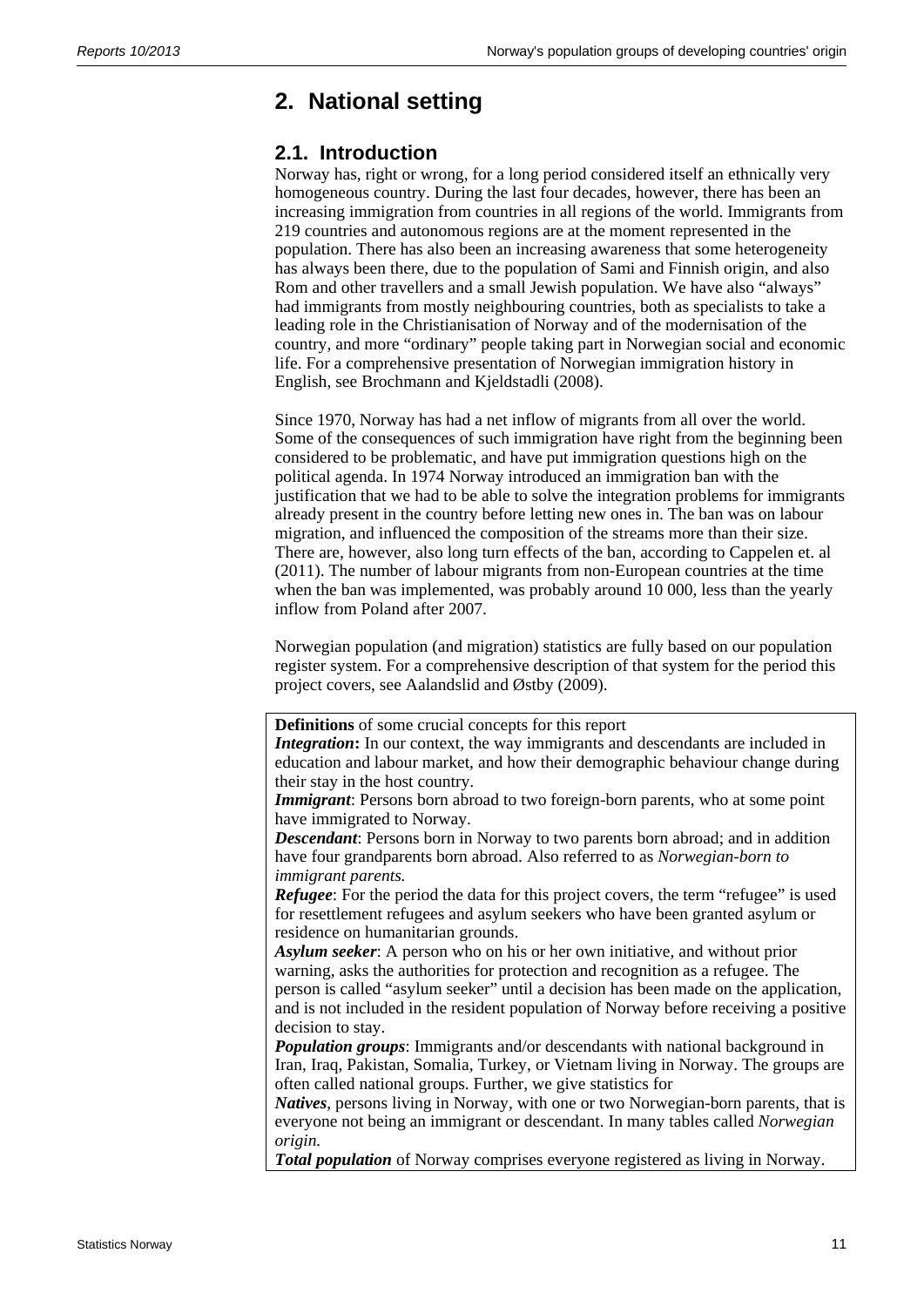Since the immigration ban was introduced, the majority of immigrants from third world countries have been refugees and asylum seekers, in addition to family members being reunited with labour migrants and others already present in the country. We have in periods had a strong inflow also from our Nordic and European neighbours. Nordic citizens have had free right to move to and take work in the other Nordic countries since 1954 (see Fischer and Straubhaar 1996). Under the EEA-agreement, citizens of the European Union enjoy the same rights to move to Norway as to any other EU member state. From 2005, after the expansion of the EU with ten new member states, migrant workers from Europe have more and more dominated the inflow to Norway. Thus, there is a clear difference in recruitment patterns for Nordic and EU citizens on one side, and other citizens on the other, creating social differences along ethnic lines.

Whereas Denmark and Sweden are members of the European Union (from 1973 and 1995, respectively), Norway rejected membership in 1972 and 1994. It is, however, a member of European Economic Area (EEA), and most of EU's rules and regulations for migration come into effect also for Norway. Norway is also a included in the Schengen area, and have joined the Dublin Convention. For an overview of the regulations of migration in Norway, see Ministry of Justice (2012) and earlier years. An external assessment of Norwegian migration policy and its consequences, see Cooper (2005).

The broad picture of the migration to and from Norway during the last 50 years is given in figure 2.1. We can see the shifts in the late sixties, the stable increase in migration in the period 1971-1985, the more unstable situation in the period 1985- 2000 and the very strong increase in immigration and net migration since 2005. A more detailed description is available in English in Henriksen et. al (eds.) (2011).



**Figure 2.1. In- out- and net migration for Norway. Absolute figures. 1958-2011** 

Source: Population statistics, Statistics Norway

When comparing immigration and integration in Denmark, Norway and Sweden, one should also keep an eye on attitudinal differences, and their causes and consequences. The attitudes among Norwegians towards this new immigration have always been mixed, but probably not more negative than in comparable countries (Blom 2011).

#### **2.2. Economy, population and the welfare state**

The Norwegian economy has been fairly good, and improving, during the post-World War II era. Norway suffered from German occupation during World War II, but managed to rebuild the infrastructure of the country in a surprisingly short time,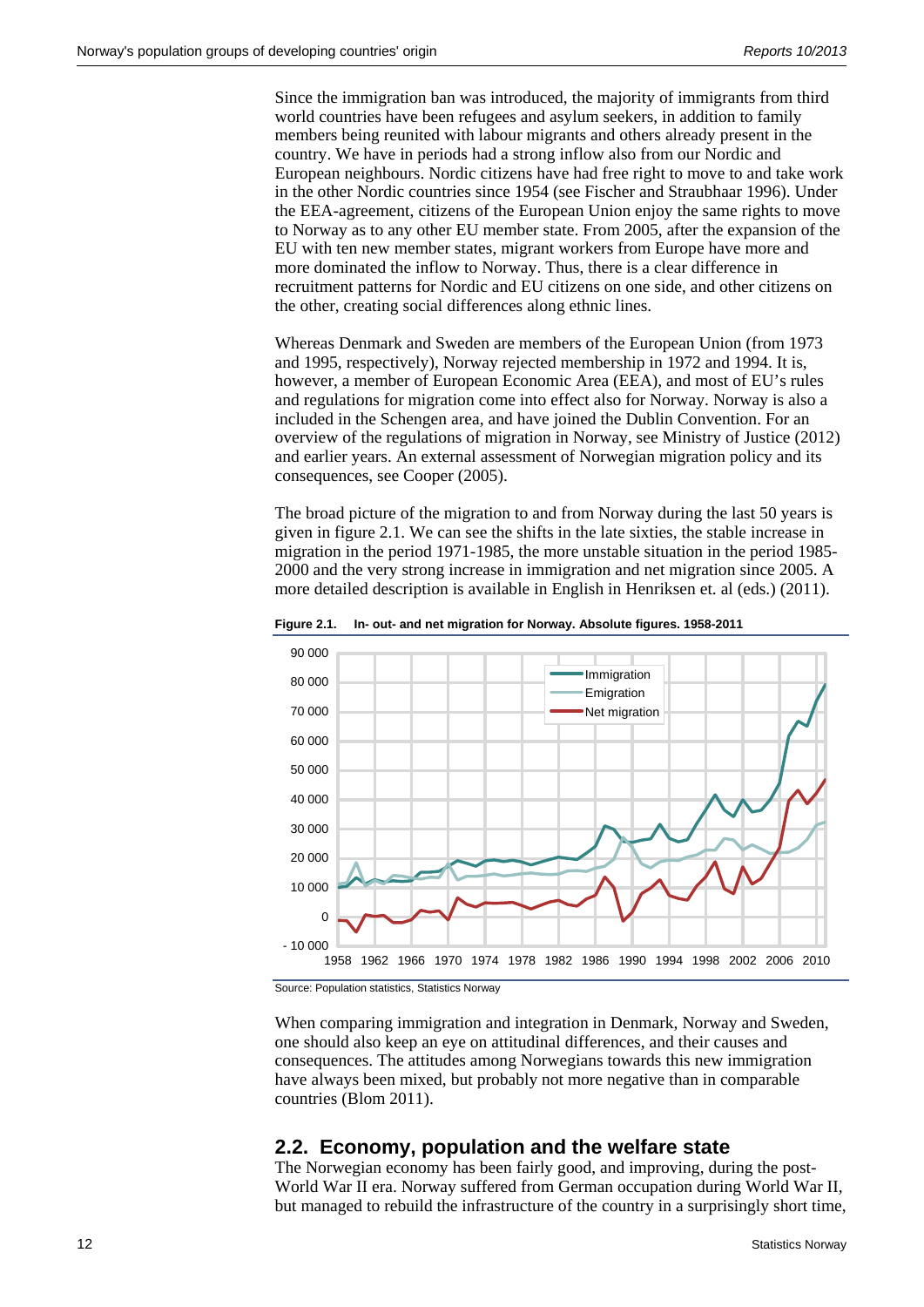also with help from our allies (Marshall Fund). Norwegian economy had for a long time been based on the export of raw materials from the sea, forests and mountains, and on processing industries that made use of our hydro-electricity. At the very end of the 1960ies the oil resources of the North Sea shelf were discovered, and for the decades to come, this has played a very important, and increasing, role in our economy. As a result of the oil activities and of the way the oil income has been introduced in the national economy, Norway has been influenced less than other Western industrialised countries by the changing global economic cycles during the last four decades. For a recent discussion of the Norwegian economy, see Mjøset and Cappelen (2011). Due to the economic resources created by the oil extraction, Norway has also been less influenced by the recent financial crises in Europe than most other countries, especially as economic growth and unemployment is concerned. At the time the recent Euro-crisis started to torment the EU, one main problem in the Norwegian economy was to attract enough skilled labour.

It has been a main goal in Norwegian policy since before World War II to keep the unemployment on a very low level, and compared to other countries this policy has been quite successful. Although there are differences between the political parties in the way this goal should be reached, this has been a main priority among all governing parties during the last six decades, and not only for the Labour Party who has been in government for large parts of the period since 1945. With such a "full employment policy", it might be that the country has had less flexibility to cover increases in the demand for manpower. Thus, Norway never had a large stock of potentially available persons not already in employment.

Already in 1954, the Nordic countries introduced a common labour market, meaning that citizens of another Nordic country were free to move in and take work without any kind of restrictions. For an analysis of this agreement, see Fischer and Straubhaar (1996). The number of inter-Nordic migrants was not insignificant in Norway, but were never anywhere near the numbers moving from Finland to Sweden towards the end of the 1960ies. In the border districts, there was a long tradition for close contacts between neighbours. Especially around the beginning of the  $20<sup>th</sup>$  century, Norway attracted a large number of Swedish workers to build and run infrastructure and factories (for details, see Østby 2005 and Bore 2005).

The economic growth was at the top level in Western Europe for most of the first two decades after the War. From the end of the 1960ies, the need for manpower in some Norwegian industries was met with recruitment of what at the time was considered to be temporary guest workers from Southern Europe and South Asia. This was a period when most of our neighbouring countries started to impose restrictions on immigration, and some of the initial migrant workers came to Norway after having worked in Denmark, Germany or other countries. In chapter 3, we will see that Pakistani immigrants were the first of "our" six groups to arrive around 1970. At the very beginning, there were groups of the same size also from Yugoslavia, Turkey, Morocco and India. Of these groups, the Pakistani remained the largest group of immigrants in Norway for a long time. The immigration history to Norway is thoroughly described by Kjeldstadli (ed.) (2003), and in English by Brochmann and Kjeldstadli (2008).

Even before 1940, Norway attempted to establish an early type of welfare state, more and more based on universal rights for everyone residing in the country (child allowances, old age pensions, sickness and disability pensions, etc.). Some of these welfare benefits, including most pensions, can be exported if the person with the right to receive them moves to another country. Some basic aspects of the Norwegian welfare state is described in NOU 2011:7, and by the National Work and Welfare Authorities (Nav, 2011).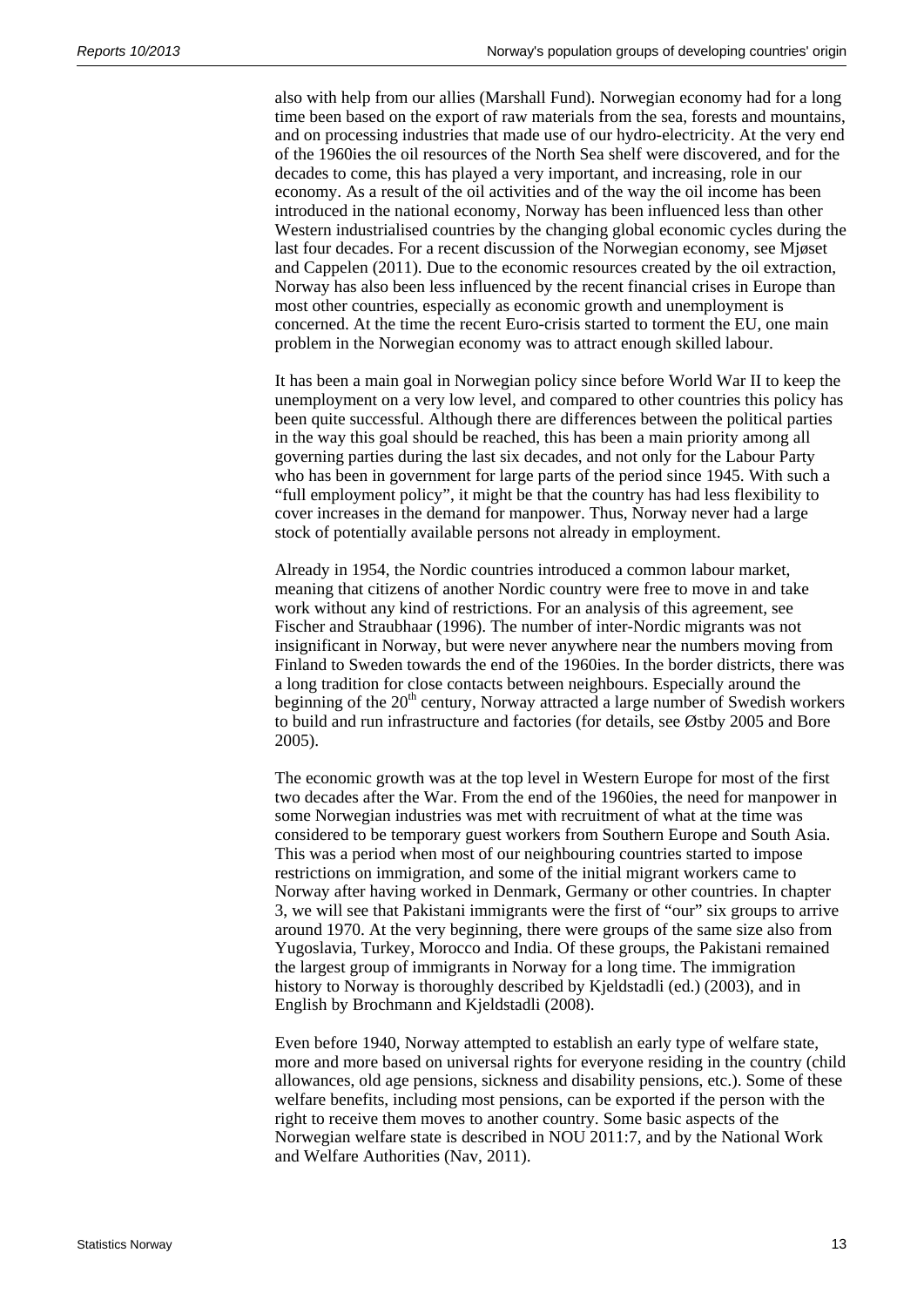There is a close connection between migration and the sustainability of a modern, universal welfare state, and during the last decade it has been doubted that the welfare state could survive with a heavy immigration from "not like-minded cultures". The main reasons were two-fold. Many considered that the contract of solidarity that should be the basis for the welfare state would not be accepted by the native population if a large number of immigrants could get rights to welfare contributions without having contributed to the financial basis of the welfare state in the same extent as non-migrants.

The other problem was related to an impression that the net welfare costs resulting from immigration was too high; that immigration would destroy the economic basis for the welfare state. The argument that the costs caused by immigration would be too high was mainly based on costs related to reception and integration of refugees. In addition, the disability rates of permanent labour migrants were considered to be too high to justify large scale labour migration. In this context, the Government established a group chaired by Professor Grete Brochmann to develop a White Paper on Migration and Welfare – The future of the Norwegian model. This group presented its report early 2011 (NOU 2011:7). Their chapter on perspectives and their summary is published also in English.

In short, their conclusion was that if the employment rate for immigrants was on par with the rates of the natives, the immigration would be sustainable. The costs related to labour migrants and to refugees were very different, as is the policy behind their immigration. The basis for their conclusions on the macroeconomic consequences of migration, was a report by Holmøy and Strøm (2012). The report concludes that migrants on average have a negative net contribution to the state economy, more negative the lower their labour market activity are. But, even the average contribution of non-migrants is negative. All groups enjoy the use of oil income for our common purposes.

At the same time, another group, chaired by the former head of the Directorate for Immigration and Inclusion (IMDi), Mr. Osmund Kaldheim, released a White Paper on integration, NOU 2011:14. One main conclusion from their report is that by and large, the integration of immigrants into the Norwegian society is quite good, with some exceptions, often related to lack of participation in the labour market. OECD (2009) is another study of integration of immigrants in Norway. Their conclusions were very much in line with the two White Papers, underlining that integration of children of immigrants in the Norwegian labour market was better than one could find for comparable groups in most other countries.

All three reports have a strong focus on labour market participation, for a number of reasons. In our Nordic comparative project we have for the same reasons much data developed for analyses of how immigrants fair in the labour market, and for understanding the educational activity, which is much of the basis for labour market participation in post-industrial societies.

The welfare state produces demographic consequences not only for migration, but also for the fertility. The fertility level of Norway has been fairly high in a Western European context after World War II. The second demographic transition came later to Norway than to most other European countries. The total fertility rate (TFR) was almost 3 early in the 1960ies, and was above 2 until 1975. The lowest TFR was in 1983 with 1,66, and since then there has been an increase towards almost 2,0 (local maxima of 1,93 in 1990 and 1,98 in 2009). This has been seen as a consequence of a generous family policy. For a thorough description of the Norwegian family policy after 1945, see Voldseth (2011). This comparatively high fertility has been combined with high labour force participation also among women in reproductive ages. The reasons for this development are often seen as related to the family policy of Norway, aiming at making it possible to combine family life with labour market participation.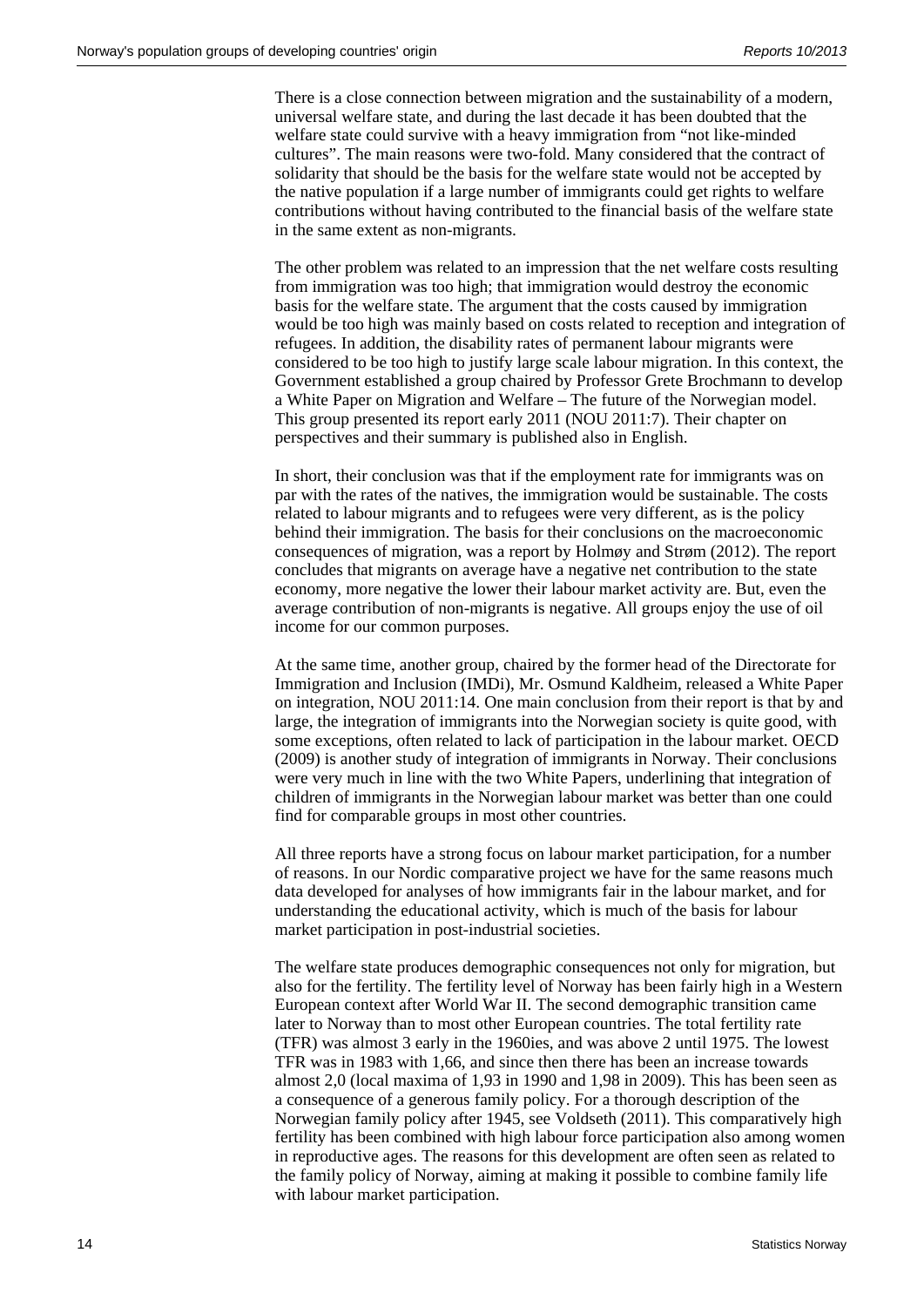As a result of high net immigration, relatively high fertility and increasing life expectancy, the population of Norway is expected to increase quite substantially in the foreseeable future. During the last year, the growth was slightly above the global average of 1,1 percent. The growth is expected by Eurostat (2011) in their latest projection to be among the highest in Europe, on level with Iceland, Ireland, Luxembourg and Cyprus. After the assumptions for the Eurostat projection were made, the situation in Iceland and Ireland has changed. According the latest projections from Statistics Norway, in the main variant, the population is expected to reach 7 million in 2063 (Statistics Norway 2012 b,

http://www.ssb.no/english/subjects/02/03/folkfram\_en/ , Brunborg et. al. 2012 a and b, and Tønnesen et. al. 2012).

### **2.3. Immigration and integration aims and policies**

When immigrants from distant countries first reached Norway towards the end of the 1960ies, we had no generally accepted policy to meet them. We had a few thousand war prisoners from World War II of Polish, Russian, Yugoslav and other origins who managed to stay in Norway, and we accepted some refugees from Hungary in 1956, from Czechoslovakia in 1948 and 1968, and from some other countries. The numbers were never high. The need for a policy was felt only when the migrant workers came in visible numbers in the early 1970s. The immigration and integration policies are described in the two Official Norwegian Reports mentioned in the previous chapter (NOU 2011:7 and :11). Kjeldstadli (ed.) (2003) and Brochmann and Kjeldstadli (2008) discuss the development and aims of these policies on a broad basis.

Based on the fact that the newly arrived migrant workers in the early 1970ies had considerably worse working and living conditions than normally accepted in Norway, a temporary Immigration Ban was introduced in 1974, and made permanent in 1975. The argument was that we had to make the conditions acceptable for those already being in the country before allowing more migrants to enter. The ban was only for labour migration. The exemptions from the ban were related to family reunification and formation, also for labour migrants, and to need for protection. The first years after the ban, the main groups of non-European immigrants were family members coming to join their husbands or fathers having arrived as migrant workers. Thus, the stop did not reduce the number of immigrants as much as it changed the composition of the flows. Cooper (2005) puts it like this: "Though it *(Norway)* has not joined the EU and remains outside the reach of most EU policy, many of its independent decisions — particularly regarding its relationship to European borders and migration policy management — have a uniquely European character. The country's carefully regulated effort to allow only selected migrants to be admitted, together with its commitment to ensuring social equality for those who arrive, closely fits the model to which many other European countries (with varying degrees of success) aspire."

The restrictions (primarily the Immigration Ban) came later than in our neighbouring countries, and partly as a response to their restrictions. In that period, the first oil crisis caused problems in the Norwegian labour market, and the need for foreign labour was not as pronounced as before.

In the 1970ies, new and numerically significant groups of refugees arrived. Most attention was on those from Chile, towards the end of the decade also from Vietnam and some other communist regimes. Small groups of refugees with background from a number of African countries were also registered. These refugees were more like UNHCR-refugees of today than asylum seekers. They were seen more in a context of humanitarian and political responsibilities, than as a group that should be met with an immigration policy. When asylum seekers started to arrive in hundreds in the early 1980ies and in thousands from the mid-80ies, we slowly developed a system for treating their applications, and not to accept a significant number of them. The yearly Norwegian reports to OECD in the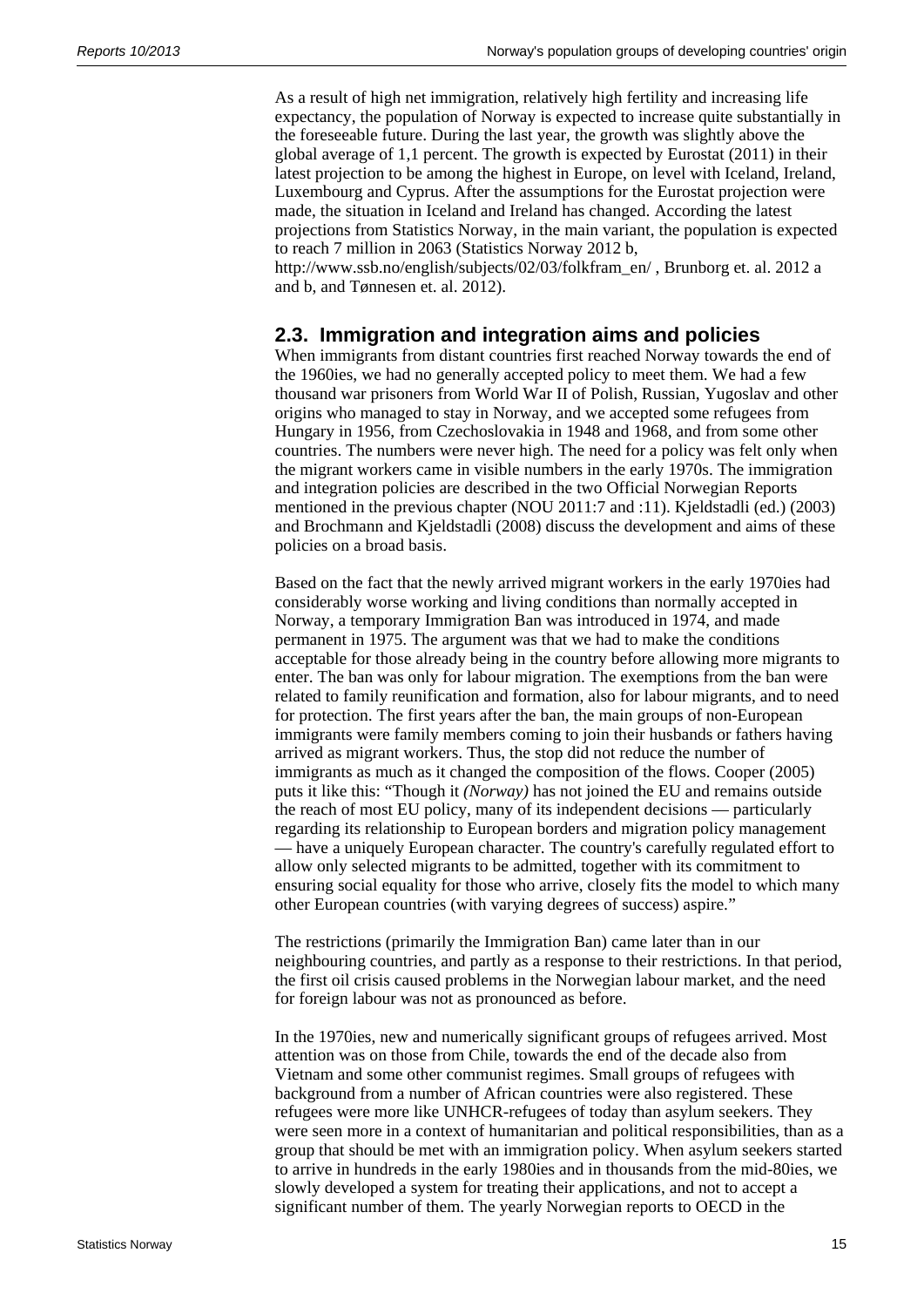SOPEMI context, give a good overview over recent and previous developments in immigration and integration policies, see Ministry of Justice (2012) and previous issues.

The effects of immigration policies on immigration to Norway 1969-2010 was analysed by Cappelen et. al (2011). They developed a dataset consisting of statistics for migration to Norway from 179 countries from 1969 to 2010. The data includes demographic and economic variables which are standard in the migration literature. They demonstrate that relative income, income distribution and in particular labour market outcomes are important factors in shaping migration flows and that a number of the immigration policy interventions have played an important role in changing the size and geographical composition of migration to Norway. One main conclusion in their paper was that between 1972 and 2010, a range of immigration policy measures were implemented. For the period as a whole, they estimate that immigration to Norway would have been 6.6 per cent higher, i.e. 60 000 more immigrants, if the rules had not been changed. The immigration freeze in 1974 has contributed to the major, long-term reduction in immigration.

The stated aim of the integration policies has always been to give those who were allowed to stay, decent living conditions. Their living conditions were clearly dependant upon their labour market participation, and access to the labour market became an increasingly more important aim. It was quite clear that most refugees did not have the qualifications needed for the Norwegian labour market, neither formal skills nor the language competence. Thus, to find ways to accommodate these missing skills has been the aim of the integration policy. The measures chosen, though, have been changing, according also to changing composition of the group of immigrants and to the changing needs in the Norwegian labour market (see Brochmann and Kjeldstadli 2008). The attitudes towards multiculturalism and in particular to "diversity" have been more favourable on the policy level than in the broader groups of the population. Consequently, there have been discussions for three decades around these concepts. The policy has always been to open for diversity, but with the needs for integration into education and labour market as the first priority. We will later see how integration in these arenas takes place among "our" six major nationalities.

European integration *policy* has three times been evaluated in the MIPEX (The Migrant Integration Policy Index), see British Council et al (2011). The Norwegian integration policy is considered to be among the more favorable for integration, the 2011 edition we ranked as number 7 among 31 European countries, and our policy was characterized as "Slightly favourable" (page 11). Sweden was on the top, the only country with a "Favourable" integration policy. Denmark was with their "Halfway favourable" integration policy close to the European average, ranked as number 14.

The MIPEX consists of 7 policy areas: labour market mobility, family reunion, education, political participation, long-term residence, access to nationality and anti-discrimination, with a number of items within each, all together 148 detailed policy indicators that are grouped by policy areas, and given a score of 0, 50 or 100. The maximum is awarded when policies meet the highest standards for equal treatment. Norway has the top score for political participation, and is on the average for anti-discrimination, access to nationality and long-term residence. For the rest, we rank between 4 and 8.

The assessment of different policies seems to be partly subjective. For instance, the high naturalisation rates for Norway (Pettersen 2012) speaks against the characterisation of our access to nationality as being at the lower end of "Halfway favourable". Generally, when it comes to results of the integration policies, the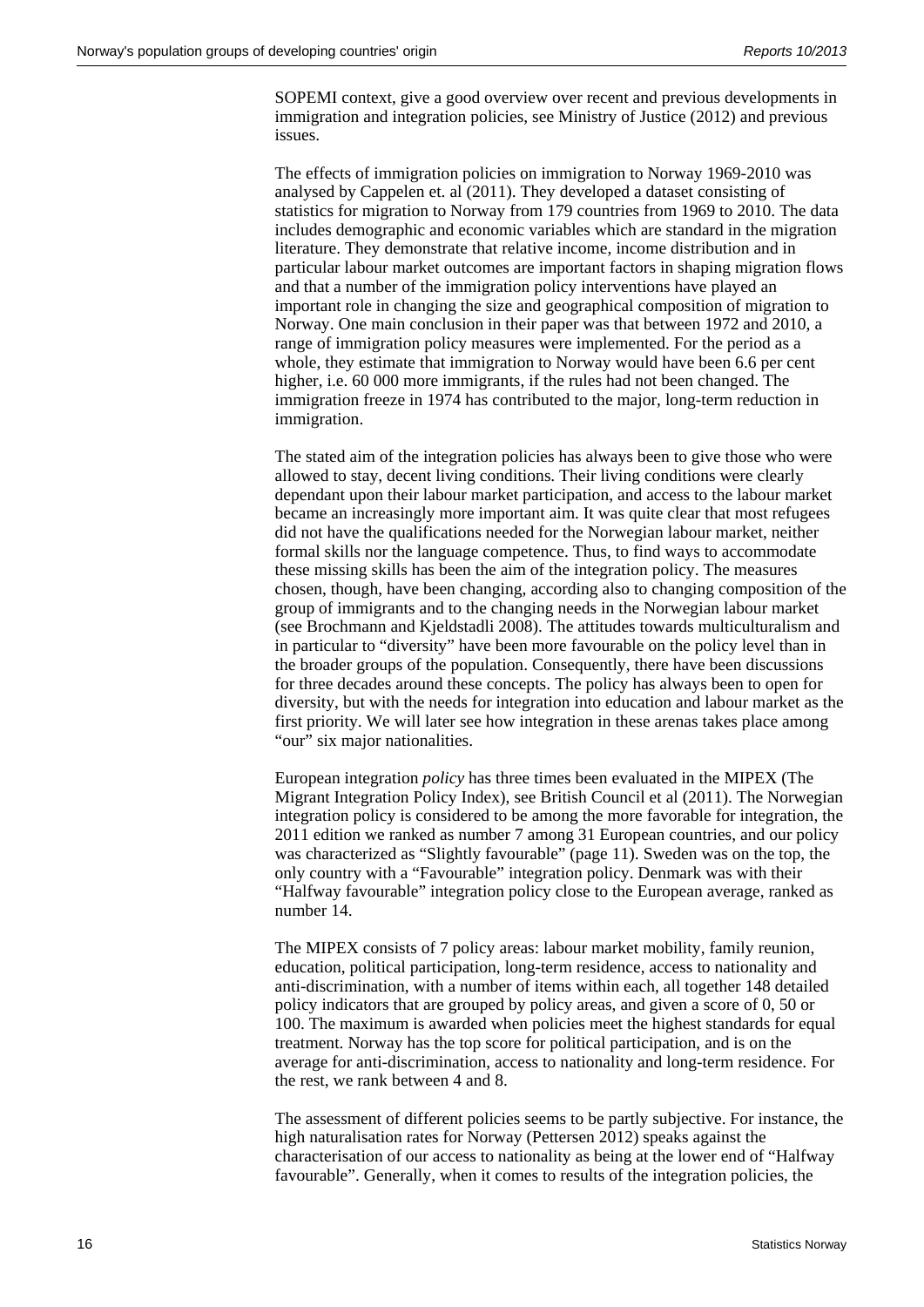integration in Norway seems to be pretty well of (OECD 2009). In this project, we will present a solid basis for Nordic comparisons of integration outcomes.

### **2.4. Immigration, the rise of foreign-origin population groups and their integration**

As already mentioned in chapter 2.1, migration statistics in Norway is based on our population register, established in 1964. Before that time, however, migration had been of little demographic or statistical importance, with a small yearly net outmigration. Except for our neighbours, Norwegian citizens were the only significant group of migrants before 1970. With the increased demand for unskilled labour towards the end of the 1960ies, this pattern changed. The net out-migration of Norwegians declined, and the immigration of foreign citizens started the increase that still is going on. For a general description of immigration and integration, see Henriksen et. al (eds.) 2011.

In 1970, Norway had 60 000 immigrants and persons born in Norway with two immigrant parents (called descendants in this publication). 25 000 had their background in another Nordic country, 25 000 in the rest of Western Europe and North America, and 10 000 in the rest of the world; 6 500 in Eastern Europe and 3 500 in Africa, Asia and Latin-America.

#### **Figure 2.2. Immigrants and Norwegian-born to immigrant parents, by country background. Absolute figures. 1970-2012**



Source: Population statistics, Statistics Norway

In 1991, the number of immigrants and descendants was 175 000, as compared to 600 000 in 2011. 50 percent had their background from Asia, Africa and Latin America, in 1991 as well as in 2011. In 1991, Vietnam was number two among non-European countries, second only to Pakistan. In spite of an increase from 9 000 to 20 500, Vietnamese-origin immigrants now (2011) ranks behind also Iraq and Somalia.

As we can see from figure 2.1 and 2.2, the numbers and the composition have undergone basic changes. First came the guest workers from the late 1960ies, then their families, and then came refugees in increasing numbers. Table 2.1 gives the number of immigrants from the different continents; table 2.2 has numbers from some interesting countries.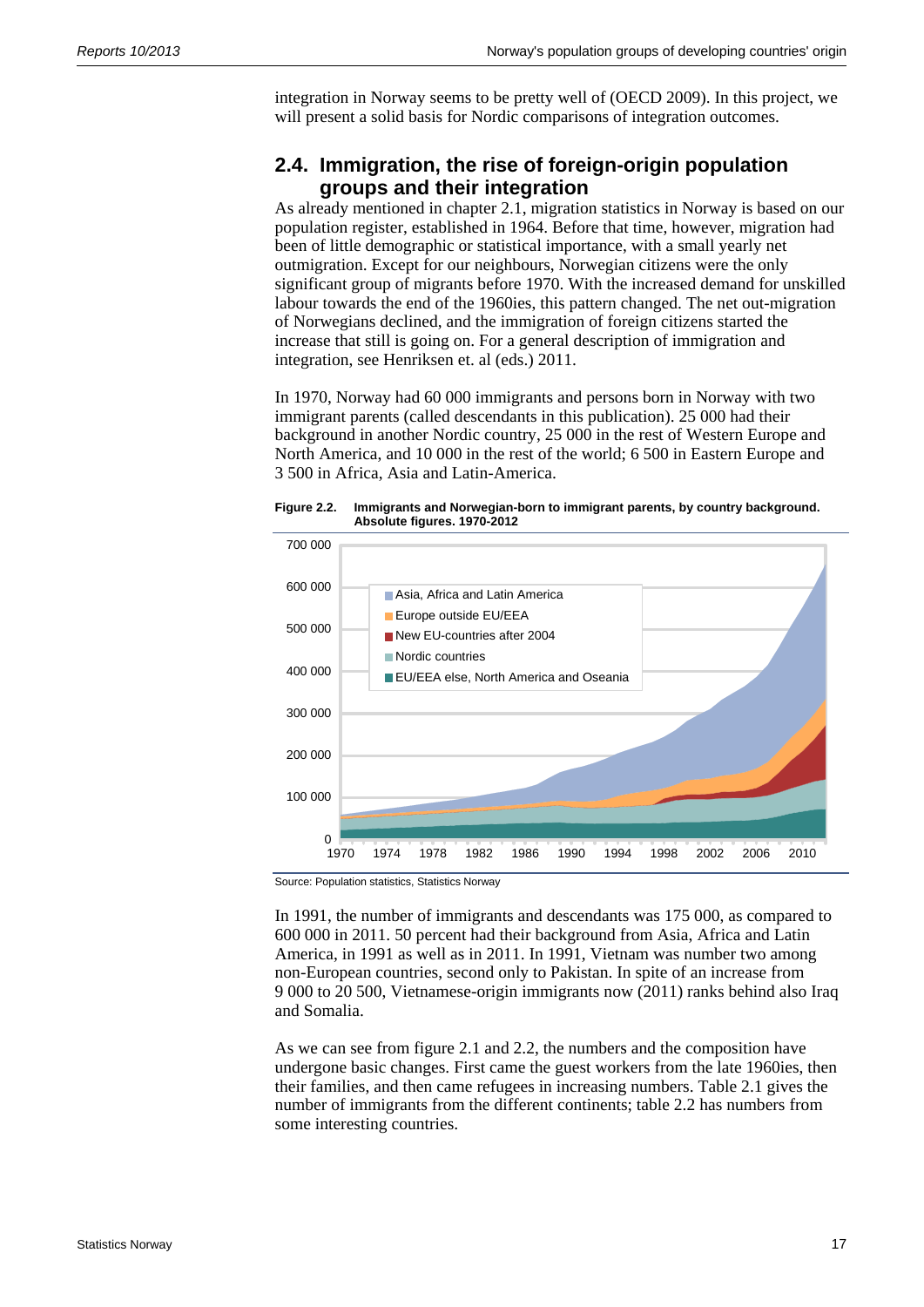| Table 2.1. | Immigrants and descendants, by country background. Absolute figures. 1970-2011 |  |  |
|------------|--------------------------------------------------------------------------------|--|--|
|------------|--------------------------------------------------------------------------------|--|--|

|                 | 1970     | 1980    | 1991     | 2001    | 2006     | 2011    |
|-----------------|----------|---------|----------|---------|----------|---------|
| Sweden          | 11 198   | 11 018  | 12 4 6 5 | 23 010  | 23 4 8 9 | 34 108  |
| Poland          | 1 1 9 8  | 1672    | 4873     | 6432    | 11 864   | 60 610  |
| Turkey          | 236      | 2 3 8 4 | 6 706    | 10 990  | 14 084   | 16 430  |
| Kosovo          | $\Omega$ | 0       | O        |         |          | 13 303  |
| Morocco         | 401      | 1 2 8 6 | 3 3 1 2  | 5719    | 7 0 31   | 8 3 0 5 |
| Somalia         | 3        | 31      | 1 7 4 7  | 10 107  | 18 015   | 27 523  |
| Philippines     | 70       | 789     | 3 7 3 1  | 5885    | 8561     | 14 797  |
| $Iraq$          | 20       | 38      | 932      | 12 357  | 20 076   | 27827   |
| $\mathsf{Iran}$ | 43       | 135     | 6066     | 11 016  | 14 3 62  | 16 957  |
| Pakistan        | 163      | 6828    | 16 341   | 23 5 81 | 27 675   | 31 884  |
| Vietnam         | 20       | 2072    | 9964     | 15 880  | 18 333   | 20 452  |
| Chile           | 85       | 947     | 6028     | 6491    | 7 0 8 4  | 7 7 0 8 |

Source: Population statistics, Statistics Norway

| Table 2.2. | Immigrants and descendants, by regional background. Absolute figures. 1970-2011 |  |  |  |  |
|------------|---------------------------------------------------------------------------------|--|--|--|--|
|            |                                                                                 |  |  |  |  |

| 1980    | 1991   | 2001   | 2006         | 2011                                                                |
|---------|--------|--------|--------------|---------------------------------------------------------------------|
| 31 210  | 37 285 | 53 480 | 53 551       | 67 201                                                              |
|         | 28 208 | 33 271 |              | 38 635 60 325                                                       |
| 7 1 1 4 | 14 663 | 48 257 |              | 68 210 159 907                                                      |
|         | 10 558 |        | 9 214 11 349 |                                                                     |
|         |        |        |              |                                                                     |
| 22 382  | 83 954 |        |              |                                                                     |
| 95 202  |        |        |              |                                                                     |
|         |        |        |              | 9.272<br>153 451 217 089 302 140<br>174 668 297 731 386 699 600 922 |

Source: Population statistics, Statistics Norway

More Pakistanis than others used the exemptions from the ban, and continued to arrive. In the period 1988 to 2007 the Pakistanis became the largest non-Nordic immigrant group in Norway. Taking immigrants and descendants together, those coming from Pakistan has been the largest group from Africa, Asia and Latin-America ever since 1972, but will probably be surpassed by those from Somalia and/or Iraq in a few years. Among the Nordic countries, Danes was the largest group up until 1998, then surpassed by Swedes. Those from Poland became the largest group in 2008, and from 2009 on there has been more from Poland than from all ex-Yugoslav states taken together. Those from Poland are in 2011 with their more than 70 000 almost twice as many as the second largest groups (Swedes followed by Pakistani, see figure 2.3). All numbers in this paragraph consist of the sum of immigrants and Norwegian born children of two immigrant parents. Figure 2.3 shows the 15 largest immigration countries to Norway in 2012, showing separately immigrants and descendants.



**Figure 2.3. The 15 largest groups of immigrants and descendants. Absolute figures. Norway 1.1. 2012** 

Source: Population statistics, Statistics Norway

The descendants have also increased considerably in numbers, as members of some immigrant groups have a clear inclination towards partnering a person of the same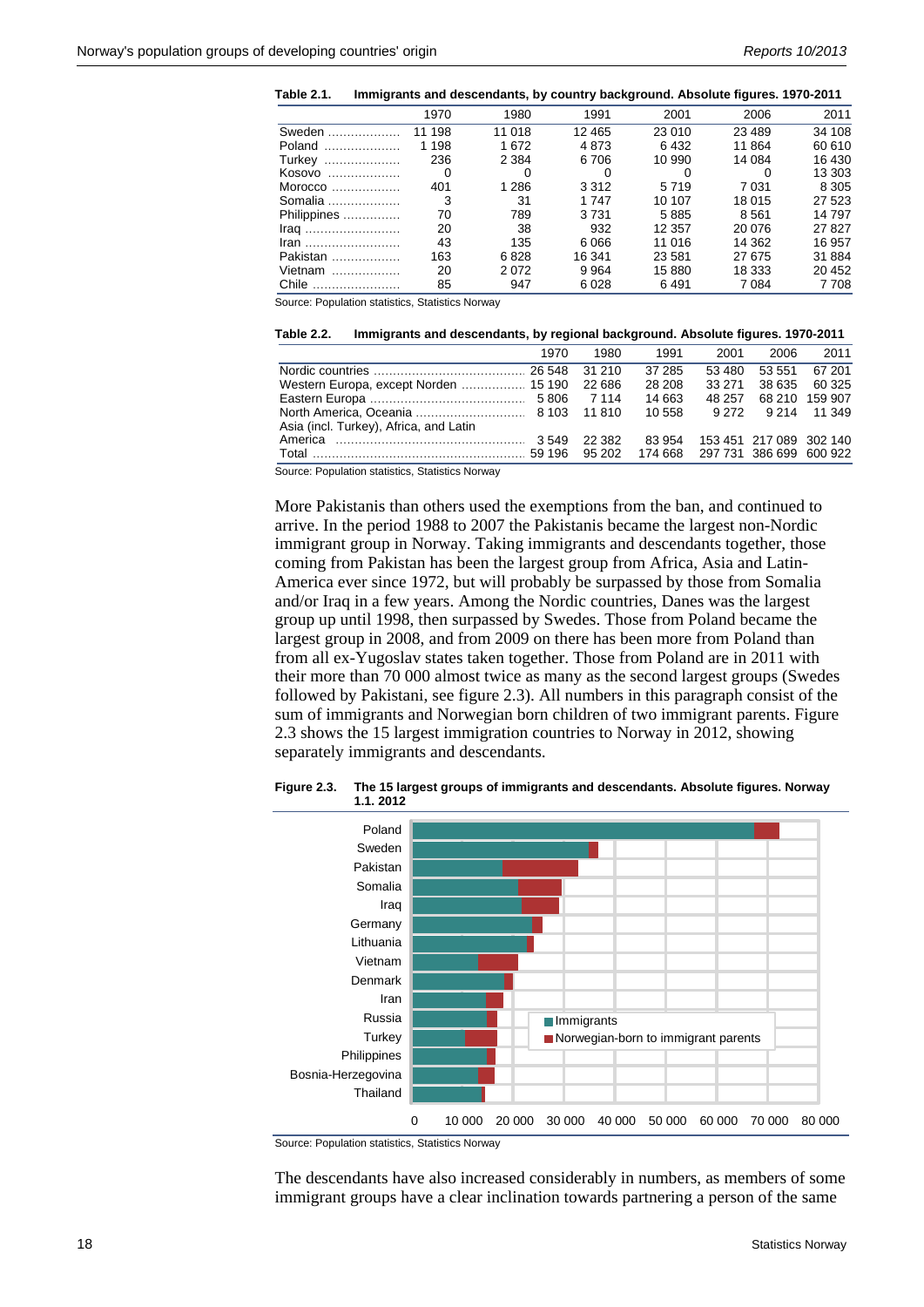group, whereas others tend to have children with a person without immigrant background. Most typically, immigrants from Pakistan, Sri Lanka and Morocco have children with a partner of their own origin, whereas Thai immigrants most frequently have a child with a Norwegian partner.

Table 2.3 shows that the proportion of descendants among those from Pakistan (45 per cent) is at the top among our six countries. Vietnam and Turkey has 36 per cent, and the rest lie around 25 per cent. Iran has the lowest proportion, despite having stayed in Norway for quite a long period. This means that we already here can notice that Iranians have a higher propensity than others to marry (or have children) with someone of a different country background than their own. Due to high fertility and a young age structure, the proportion descendants among those of Iraqi and Somali origin is expected to increase for some time.

|                                          | 2001       |             |          | 2011       |             |         |
|------------------------------------------|------------|-------------|----------|------------|-------------|---------|
|                                          | Immigrants | Descendants | Total    | Immigrants | Descendants | Total   |
| Sweden                                   | 22 100     | 910         | 23 010   | 32 538     | 1570        | 34 108  |
| Poland                                   | 5698       | 734         | 6432     | 56 878     | 3732        | 60 610  |
| Turkey                                   | 7507       | 3 4 8 3     | 10 990   | 10 583     | 5847        | 16 430  |
| Kosovo                                   | 0          | 0           | $\Omega$ | 9525       | 3778        | 13 303  |
| Morocco                                  | 3870       | 1849        | 5719     | 4987       | 3318        | 8 3 0 5 |
| Somalia                                  | 7 9 0 5    | 2 2 0 2     | 10 107   | 19 707     | 7816        | 27 5 23 |
| Philippines                              | 5 105      | 780         | 5885     | 13 372     | 1425        | 14 797  |
| $\mathsf{Iraq}$                          | 11 212     | 1 1 4 5     | 12 357   | 21 272     | 6555        | 27827   |
| $\mathsf{lran}\dots\dots\dots\dots\dots$ | 9645       | 1 371       | 11 016   | 14 007     | 2950        | 16 957  |
| Pakistan                                 | 13 554     | 10 027      | 23 5 8 1 | 17454      | 14 4 30     | 31 884  |
| Vietnam                                  | 11 231     | 4649        | 15880    | 13 0 36    | 7416        | 20 452  |
| Chile                                    | 5 300      | 1 1 9 1     | 6491     | 6098       | 1610        | 7708    |

**Table 2.3. Immigrants and descendants, by country background. Absolute figures. 2001 and 2011** 

Source: Population statistics, Statistics Norway

The number of descendants have increased from 2 000 in 1970 to more than 100 000 in 2012. The large majority of the descendants (72 percent) have their background in Africa or Asia, and by far the largest group is of Pakistani origin, with more than 14 000 descendants. Of our six countries, 6-8 000 descendants have a background from Turkey, Iraq, Vietnam or Somalia, and only 3 000 from Iran. Generally, the descendants are still very young, in 2011 17 percent (17 000) were above the age of 19, in 2001 it was 12 percent (6 000). There are large differences in the age distribution for the descendants, also between our groups, as their immigration histories are so different. Among Pakistani descendants, 36 percent were above 19, among Turkish and Vietnamese around 20 percent, among Iranian 7 percent and of Iraqi and Somali only one percent. Norway has more descendants of Pakistani origin above the age of 19 (6 000) than altogether from the other five countries, 3 000. That tells us that integration of descendants in Norway to a large extent still is a question of how Norwegian-born persons of Pakistani origin are doing. But, not further back than in 2001, the percentage above 19 for Pakistani descendants was only 15. The number of descendants of Pakistani origin in 2001 was only slightly above the number of Vietnamese and Turkish descendants in 2011.

In many ways, the integration of the descendants will be the real proof of the failure or the success of the integration of immigrants. This is clearly stated by NOU 2011:14, and texts like Henriksen et. al 2011 and Olsen 2011 show that descendants have as high or even higher participation rates in higher education than natives, and that their participation in the labour market is closer to the natives than to the immigrants. In this country report for Norway, we will have the best opportunity to demonstrate in detail how the integration in education and labour market is, and with the reports from Denmark and Sweden, we are able to compare, based on as comparable data as possible, the situation in these three countries.

Since 2006, Statistics Norway has published information on the number of non-Nordic immigrants by reason for immigration (or more precisely, the legal ground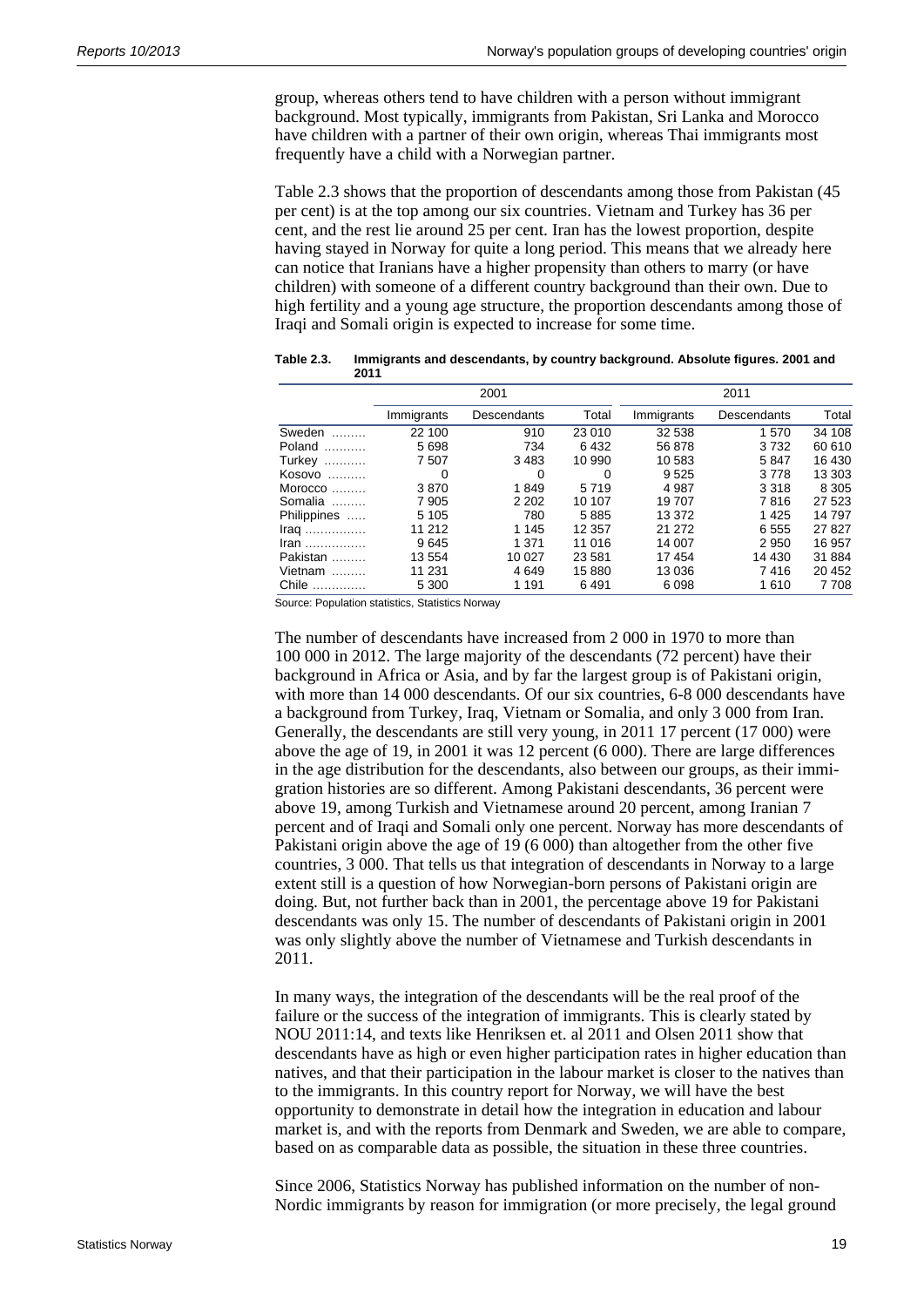for issuing their permit to stay). Nordic citizens are allowed to stay in Norway for work or other purposes without needing any kind of permission, but they have to report their migration to the Central Population Register, in the same way as internal migrants have. The data is reconstructed back to 1990 based on the decisions taken by the immigration authorities. The statistics are published in Statistics Norway 2012 c, and found here:

http://www.ssb.no/english/subjects/02/01/10/innvgrunn\_en/. Some main features are summarised below in figure 2.4.





Source: Population statistics, Statistics Norway

Of more than 500 000 first time immigrants with a Non-Nordic citizenship between 1990 and 2011, 37 per cent came for family reasons, 32 percent came for work and 20 per cent for protection. 125 000 of these have left the country, more work and education migrants than other, so among those still in the country, 40 per cent came for family reasons, 30 per cent for work and 23 per cent for protection (see Andreassen and Dzamarija, 2011).

During the 1990ies, we can in figure 2.4 see two clear peaks for refugees, from Bosnia in 1993 and from Kosovo and Iraq in 1999. For the rest of the period, the yearly number of refugees allowed to settle in Norway was around or below 5000, UNHCR quota refugees included. As the number of migrant workers and their family members, and the refugees, became more numerous, the number of family migrants (family establishment or reunion) increased quite regularly, and was the most common reason for longer parts of the period. With the opening for labour migration from EU, the number of labour migrants became dominant (up to 50 per cent of the total). Many family members are now following, and a further increase can be expected. During the last years, the number of refugees is hardly above the number of persons coming to study. The immigration policy in Norway has for a long period had refugees and family migrants as target group. Today the policy is more and more directed towards the needs of the new types of immigrants, the labour migrants and their families.

#### **2.5. Summary**

Although immigrants have always been present in Norway, the more recent immigration flow started around 1970, in a modest scale. It became strongly regulated by the immigration ban in 1974. Since the ban was introduced, the majority of immigrants from third world countries have been refugees and asylum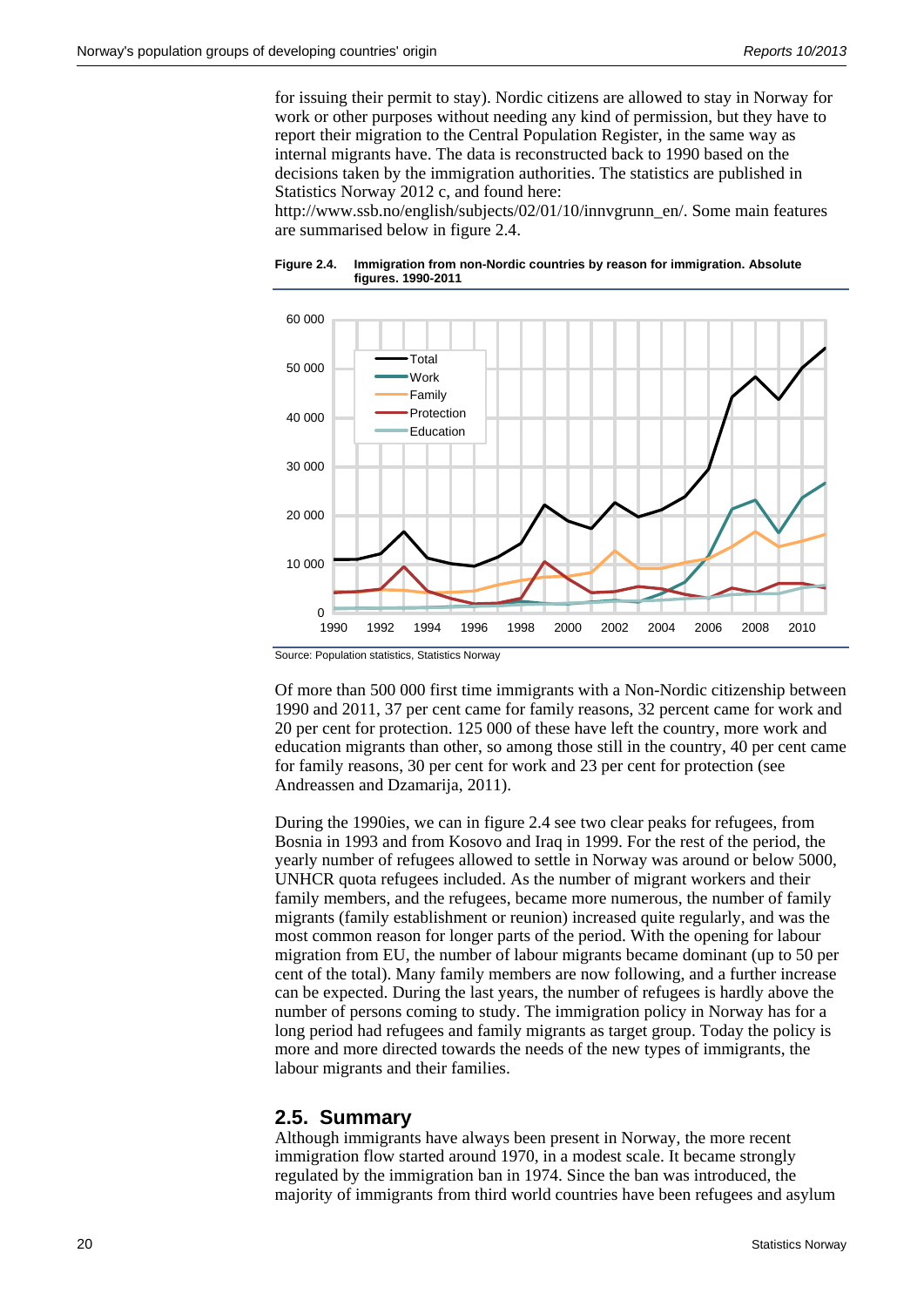seekers, in addition to family members reuniting with labour migrants and others already present in the country. The ban did not influence the size of the flow as much as it influenced the composition of the immigrant group. In periods, we have also had a strong inflow from our Nordic and European neighbours. After the expansion of the EU in 2004, migrant workers from Europe have increasingly dominated the inflow to Norway. Thus, there is a clear difference in recruitment patterns for Nordic and EU citizens on one side, and other citizens on the other, creating social differences along ethnic lines.

The immigration has been closely related to a fairly good Norwegian economy during the post-World War II era. At the very end of the 1960ies the oil resources of the North Sea shelf were discovered, and for the following decades, this has played a very important, and increasing, role in our economy.

Recently, Norway has had an increasing interest in the connection between migration and the sustainability of a modern, universal welfare state. During the last decade some have doubted whether the welfare state will survive with a heavy immigration from "not like-minded cultures". Reports to the government have concluded that by and large, if the employment rate for immigrants is on par with the rates of the natives, the immigration will be sustainable.

As a result of high net immigration, relatively high fertility and increasing life expectancy, the population of Norway increased considerably towards the end of our period under investigation, and it is expected to increase substantially in the foreseeable future.

In 1970, Norway had 60 000 immigrants and persons born in Norway with two immigrant parents, 25 000 with a background from another Nordic country, 25 000 from the rest of Western Europe and North America, and 10 000 from the rest of the world. The recent immigration flow started around 1970 with guest workers, then their families, and then refugees in increasing numbers. Pakistanis, more than others, continued to arrive. In the period 1988 to 2007, those from Pakistan became the largest non-Nordic immigrant group in Norway. Poland became the largest group in 2008. Those from Poland, more than 70 000 in 2012, are almost twice as many as the Swedes.

The number of descendants have increased from 2 000 in 1970 to more than 100 000 in 2012. Many of these have a background from our six countries in focus. Generally, the descendants are still very young, 17 percent (17 000) were above the age of 19 in 2011. Norway has more descendants of Pakistani origin above the age of 19 (6 000) than from the other five countries in total (3 000).

During the most recent years, immigration due to labour has dominated, but in a 20-year perspective, family reasons outnumber both labour and protection.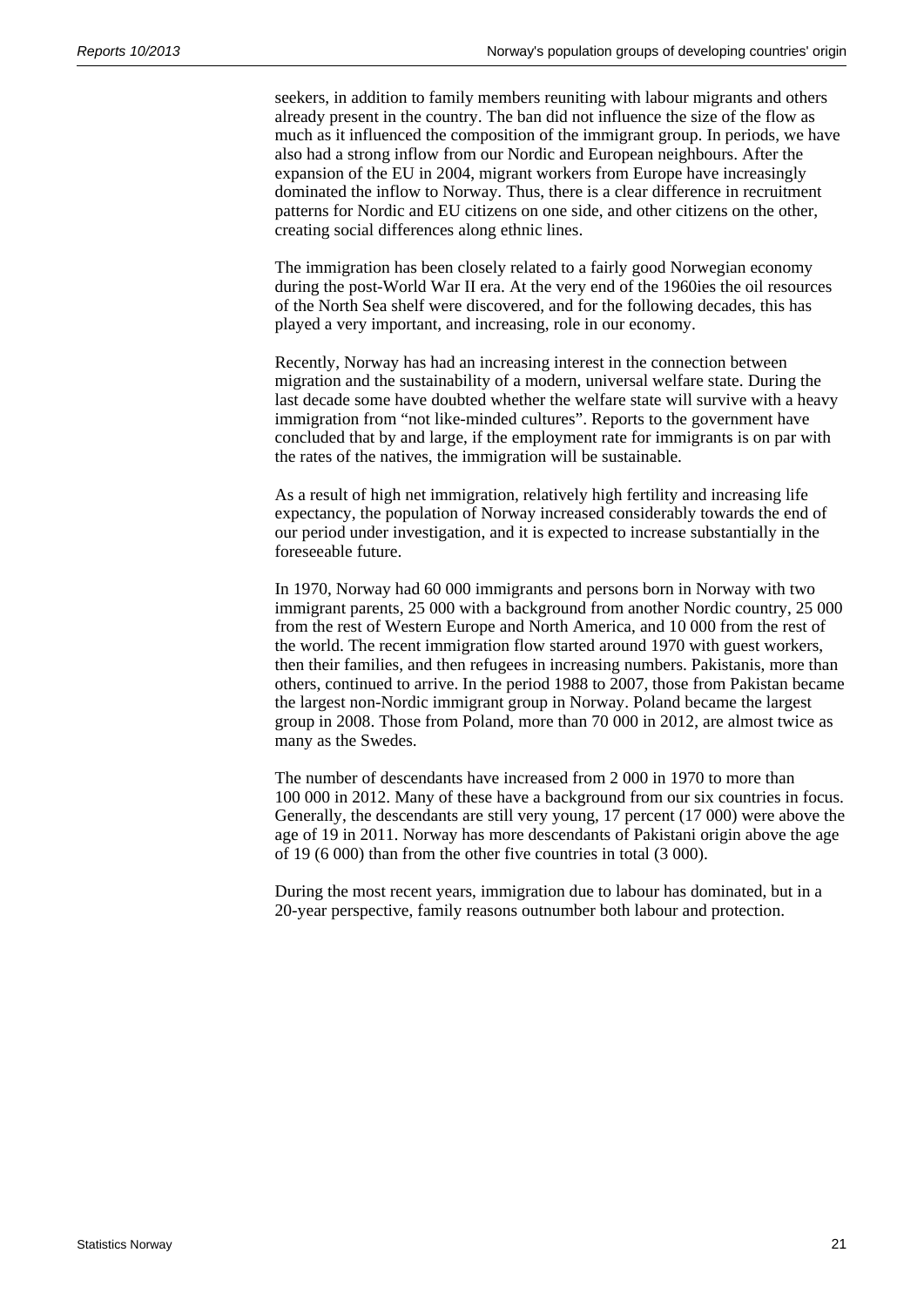## **3. Population dynamics**

In this chapter, we will analyse the change in the population size, and composition along a number of demographic characteristics. First, we will see how these six country groups develop over time, and we will compare their composition to the total population of the country, and to the "natives"; meaning those who are not immigrants themselves or children of an immigrant couple. We will also analyse more closely the composition along traits that are specific for immigrant populations, like duration of residence, composition by generation, and national background of the partner. Some of these aspects are closely related to integration, like fertility and partner choice. Thus, integration will serve as a red thread through the chapter.

### **3.1. Dynamics proper**

The population of Norway, compared to rest of Europe, has had a rather strong growth through the whole post-World War II period, due to consistent high fertility, increasing life expectancy and most important for the later years, heavy net immigration (see Eurostat 2011). The immigrants contribute to this growth directly, and indirectly via their high birth numbers caused by higher fertility and a young age structure. After the data set was established, the growth has been increasing, and in 2011 the growth rate was 1,3 per cent whereas the global rate was estimated at "only" 1,1. Net immigration made up 70 per cent of the growth. Including the birth of immigrants the proportion would be close to 90 per cent. Still, apart from most Western European countries, the native population is growing.

When analysing the demographic behaviour and integration of the immigrant groups, we find it necessary to separate immigrants and descendants. This is due to the very different age structure of the groups, and to the fact that immigrants have experience from a different national setting, whereas the descendants are borne in, and have spent their lives (mostly) in a Scandinavian country. It is also of great integrational relevance to see the convergence, if any, of the descendants to the national averages.

#### **Development over time**

Before going into detail about the growth of the six different nationalities, we will illustrate a more general aspect of their development. Table 3.1 shows that Pakistan and Turkey where the pioneering nations among the six. The modest start of the non-European immigration in the late 1960ies included these countries, but also Morocco, Yugoslavia and India, and some of less significance. During the seventies, immigration from Pakistan and Turkey continued in higher numbers than from the other countries, highest from Pakistan. Boat refugees from Vietnam came shortly after the war in Vietnam ended, and were the most numerous refugees in Norway since the World War II. The next group to become visible in Norway was the Iranians, with a rather small number of refugees from the Shah regime from 1977. By the mid-eighties they numbered 500 immigrants and 100 descendants. Unlike other groups, going from 50 to 500 Iranians took almost a decade (table 3.1). In the mid 1980s, refugees from Iraq and Somalia also reached a significant level. The immigration from these countries lasted for a long time, and Somalis are still among the more numerous groups, ranking as number 8 in net immigration (1400 persons) in 2011.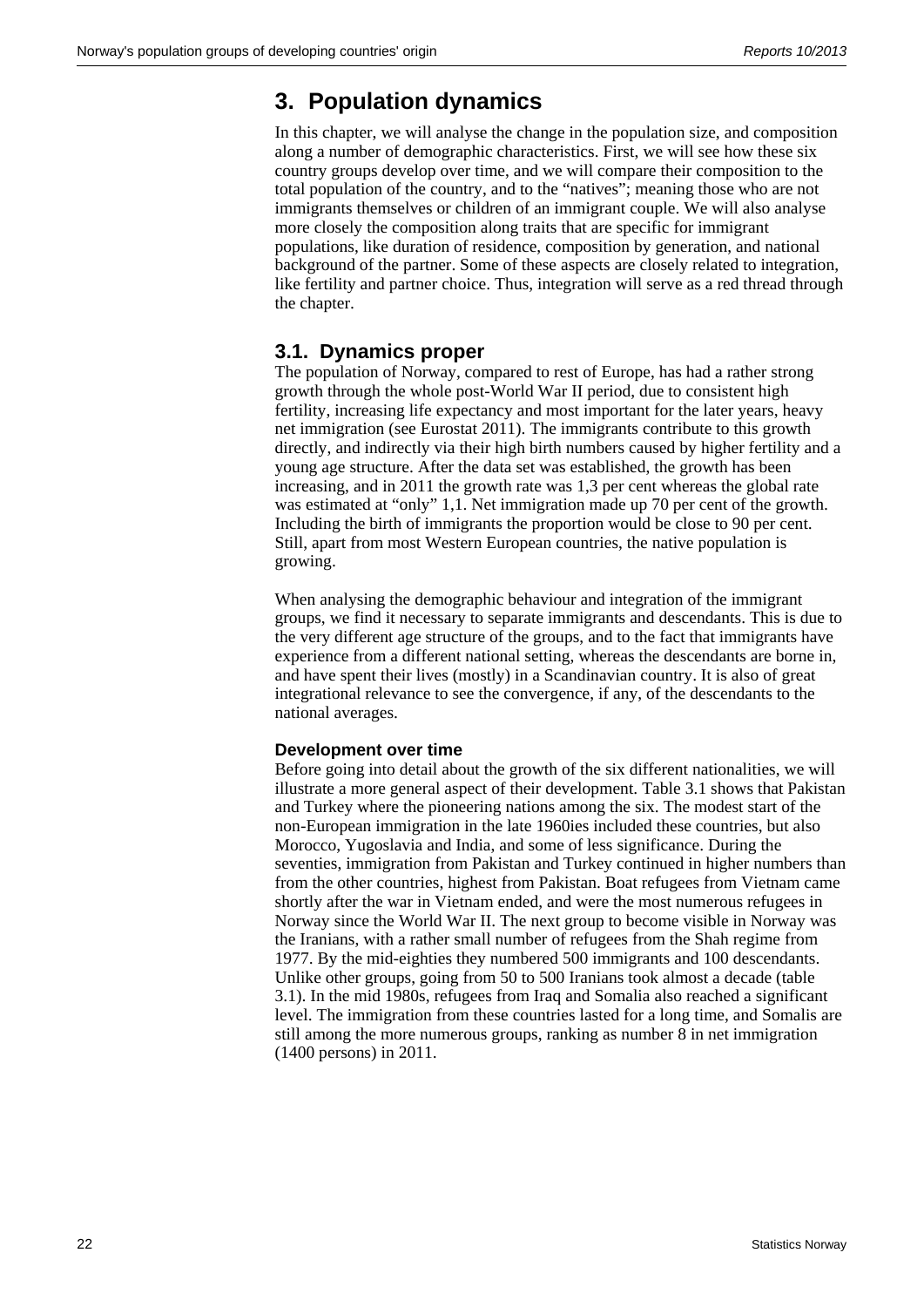|               | Immigrants $>$ 500 ( $>$ 50) |       | Descendants $> 100$ ( $>10$ ) |      |
|---------------|------------------------------|-------|-------------------------------|------|
|               | 1986                         | 1 977 | 1 987                         | 1981 |
|               | 1988                         | 1986  | 1 990                         | 1986 |
| Pakistan      | 1971                         | 1970  | 1973                          | 1971 |
| Somalia       | 1988                         | 1 987 | 1989                          | 1985 |
| <b>Turkey</b> | 1971                         | 1970  | 1975                          | 1972 |
| Vietnam       | 1978                         | 1976  | 1978                          | 1977 |

**Table 3.1. Significant years in the history of the population groups. Norway. Year for the number of immigrants to surpass 500 (50) and number of descendants to surpass 100 (10)** 

Source: Population statistics, Statistics Norway

Figure 3.1 shows the *increase in numbers* in Norway from our six countries, from 1999 to 2009. We give separate diagrams for immigrants and descendants as their dynamics and patters are so different. For some years, immigrants from Pakistan were the largest group, but they were outnumbered by Iraqis in 2004 and Somalis in 2007. We notice that immigration from Iraq, Somalia and to some extent Iran has been strong the last decade, and more modest but consistent net immigration from Pakistan, Turkey and Vietnam (figure 3.1.a). During the last years, Iranians are again arriving in increasing numbers, and more than from Iraq in 2011. Due to the young age structure, the number of deceased is very low among immigrants and descendants, and the number of observations are too few for standard mortality analyses.

As the Pakistanis arrived in largest numbers during the 1970s, their number of descendants are by far the highest throughout the period (figure 3.1.b). Immigrants from Pakistan have had a comparatively high fertility, they do not leave the country, and they have a strong tendency to marry within the group. Somalis and Iraqis show the same development, and different from Iran and Vietnam. Taking the immigrants and the descendants together (figure 3.1.c), Pakistanis still rank on top, with the numbers from Somalia and Iraq increasing faster, and probably surpassing Pakistanis in some years, since Iraqis and Somalis have higher numbers of births, higher net immigration and a younger age structure. Due to the large labour migration to Norway from many EU countries, the number of immigrants from Poland and Sweden are now larger than from Pakistan, even when the descendants and immigrants are counted together. See Statistics Norway (2012 a) http://www.ssb.no/english/subjects/02/01/10/innvbef\_en/.



**Figure 3.1a. Immigrants in Norway by country of origin. Absolute figures. 1999-2009** 

Source: Population statistics, Statistics Norway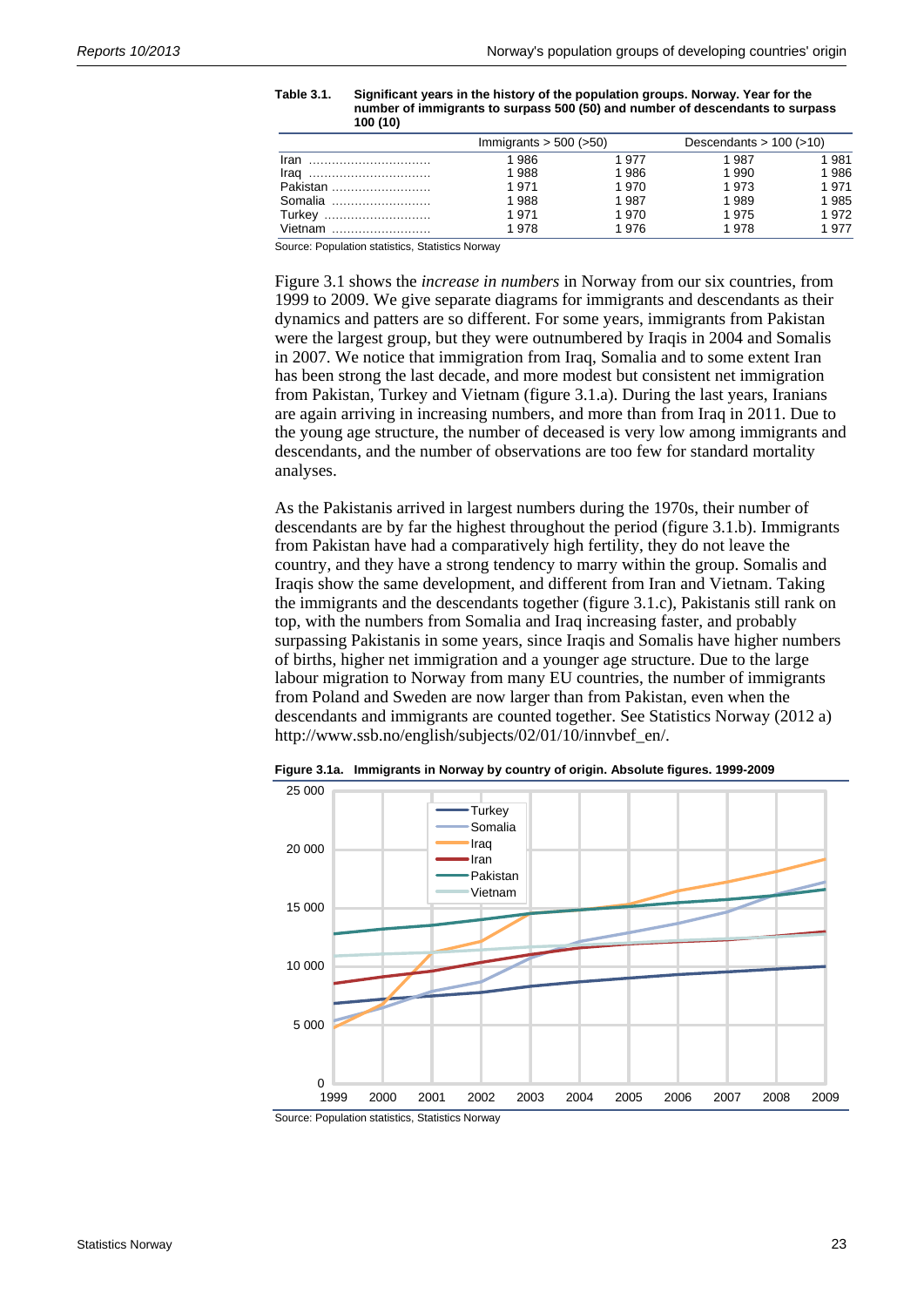

**Figure 3.1b. Descendants in Norway by country of origin. Absolute figures. 1999-2009** 

Source: Population statistics, Statistics Norway





Source: Population statistics, Statistics Norway

Table 3.2 shows a strong *population growth* 1999-2008 for all groups. The larger and the older groups have the lowest growth. During the first decade after the turn of the millennium, the number of Iraqi and Somali more than doubled, due both to high numbers of immigrations, and high birth rates. At the start of the period, there were not many descendants from Iraq or Somalia, so the growth rate for these groups are extremely high, and cannot continue on that level. The strong increase in numbers of descendants reflects also the young age structure among the immigrants, they are in their reproductive years, and many couples have been separated for a period after they became refugees. The numbers from Pakistan, Vietnam, Turkey, and to some extent Iran illustrates more "mature" populations, with a growth far behind that of the newly arrived, "active" groups from Iraq and Somalia. The total population of Norway increased by 8 per cent, but taking the immigrants and descendants away, the growth would still have been positive, but only 2,5 per cent in ten years. This growth even in the non-migrant population is not common across Europe, and is a result of age distribution, comparatively high fertility and increasing life expectancy. Even the population without any immigrant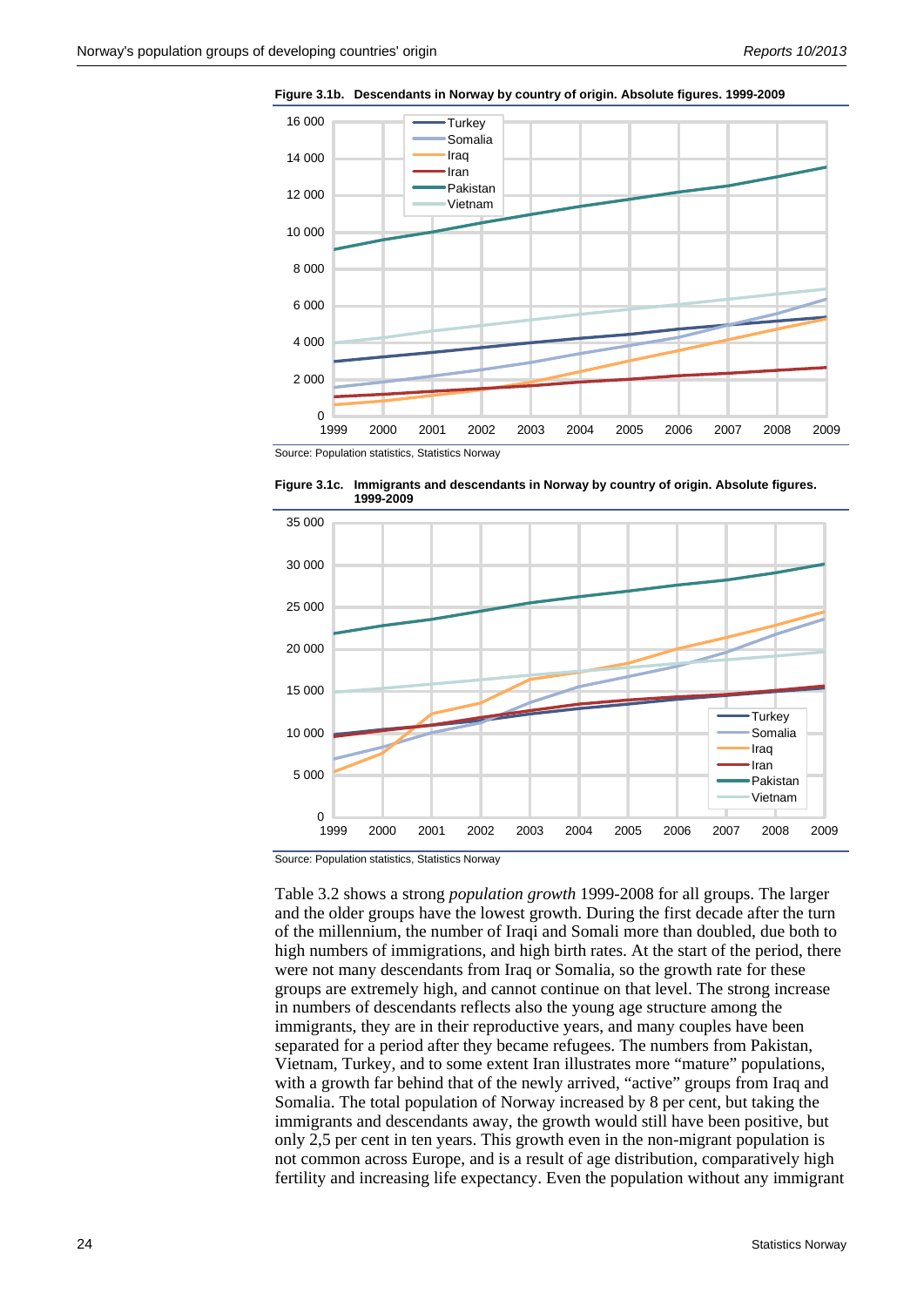background (those with two Norwegian born parents and four Norwegian born grandparents) increased by one per cent in ten years.

The differences in *duration of residence* between the countries explain much of the differences in table 3.2. In table 3.3 we distribute the immigrants by time since first immigration (our definition of duration of stay). Exactly 50 per cent of the Pakistani immigrants have stayed 20 years or longer, and the proportion is above 1/4 also for Vietnamese, Turks and Iranians. Among Iraqis and Somalis, only 2-3 percent came before 1989. Iranians are quite evenly distributed between the five year groups, the others have a more distinct peak period.

#### **Table 3.2. Per cent growth and number of immigrants and descendants, 1999-2009 by country of origin. Norway**

|                  |            |             |                               | descendants   | Immigrants and |
|------------------|------------|-------------|-------------------------------|---------------|----------------|
|                  | Immigrants | Descendants | Immigrants and<br>descendants | 1999          | 2009           |
| Iran             | 52         | 149         | 62.4                          | 9646          | 15 6 66        |
| Irag             | 301        | 728         | 351.0                         | 5433          | 24 505         |
| Pakistan         | 30         | 49          | 37.8                          | 21889         | 30 161         |
| Somalia          | 220        | 304         | 238,7                         | 6977          | 23 633         |
| Turkey           | 46         | 81          | 56.6                          | 9859          | 15 4 36        |
| Vietnam          | 17         | 73          | 32.1                          | 14 929        | 19726          |
| Norwegian origin |            |             | 2.5                           | 4 184 587     | 4 291 053      |
| Total population |            |             | 8,0                           | 4 4 4 5 3 2 9 | 4799252        |

Source: Population statistics, Statistics Norway

#### **Table 3.3. Share of immigrants after duration of stay, by country of birth. Per cent. 2009. Norway**

|                 | 0-4 vears |    | 5-9 years 10-14 years 15-19 years |    | 20 years<br>and more | Total |
|-----------------|-----------|----|-----------------------------------|----|----------------------|-------|
| $\mathsf{Iran}$ |           | 25 | 15                                |    | 26                   | 100   |
|                 | 25        | 52 |                                   |    |                      | 100   |
| Pakistan        |           |    | 1 ( )                             |    | 50                   | 100   |
| Somalia         | 35        | 38 | 13                                |    |                      | 100   |
| Turkey          | 18        | 19 | 13                                | 16 | 34                   | 100   |
| Vietnam         |           |    |                                   | 30 |                      | 100   |

Source: Population statistics, Statistics Norway

In addition to immigration, *fertility* is the main driver behind the growth of the groups. Table 3.4 shows the number of births, the crude birth rate and total fertility rate (TFR) for the six groups of immigrants for 1999-2003 and 2004-2008. We will focus on the numbers and on TFR. During the last period, the number of children born by Somali, and also by Iraqi mothers is higher than the number born by Pakistani mothers. The total fertility rate is declining between the two periods for all immigrant groups, least for Somalis with TFR declining only from 4,45 to 4,4. That might indicate not only persisting high fertility, but also that the proportion of newly arrived immigrants is very high in this group (see table 3.3.). With an increasing duration of stay, the fertility is generally declining. Women with only Norwegian origin has increased their TFR from 1,75 to 1,82 between the periods, but the level peaked (at least temporarily) in 2009. In 2004-2008 the TFR for Iranian women is below the national level in Norway, for those from Somalia, Iraq and Pakistan it is still 1,3 to 2,5 children above the national average. We will not expect these groups to come down to the present Iranian level. The TFR for immigrant women from Turkey and Vietnam is approaching the Norwegian average, but is still 0,6 and 0,2 above it. The immigrant fertility contributes to the high fertility in Norway, but only with around 0,06 children, from a TFR of 1,82 without immigrants to 1,88 including the immigrants in 2004-2008.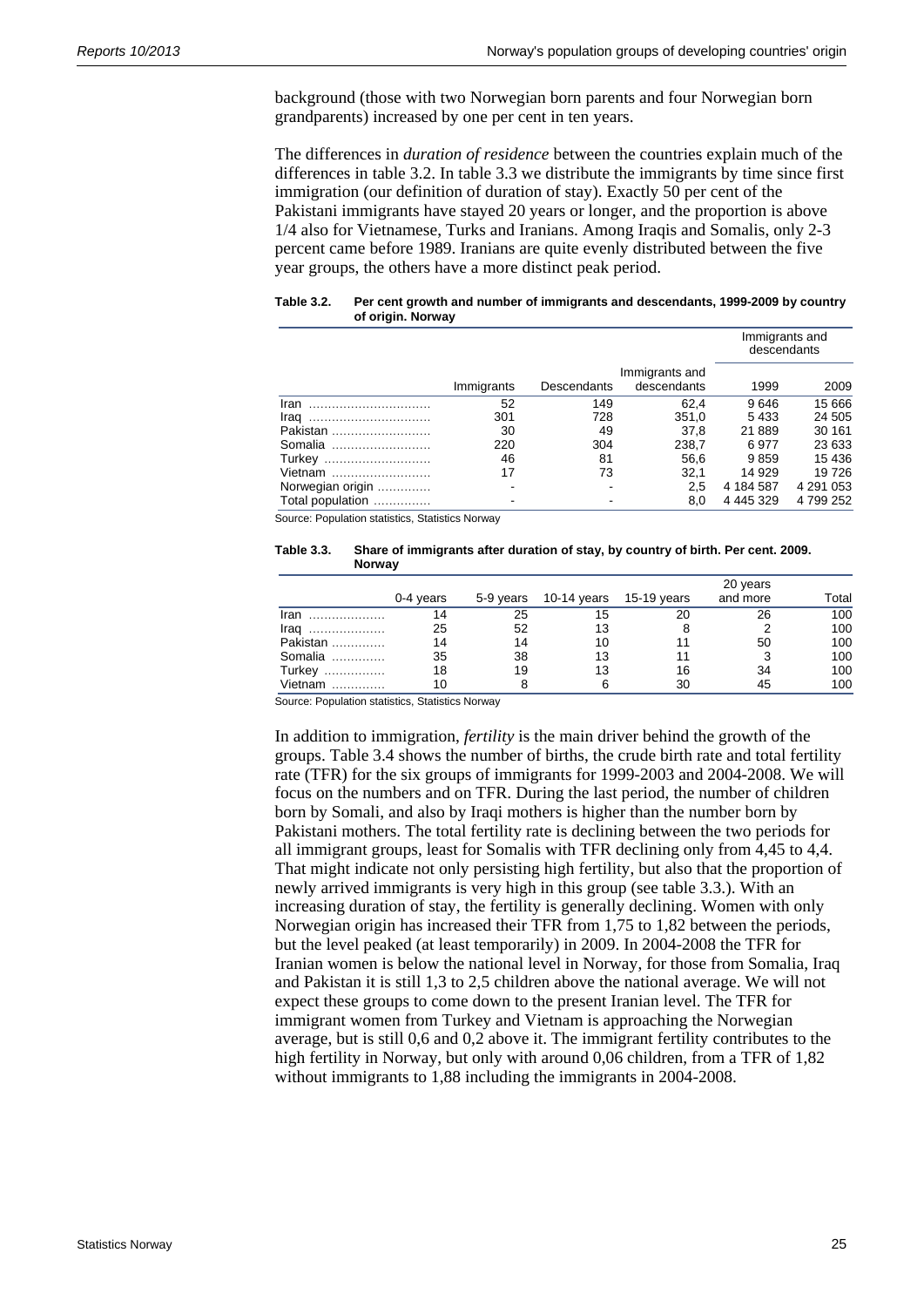|                   | <b>Births</b> |           |           | CBR (I)   |           | TFR(I)    |  |
|-------------------|---------------|-----------|-----------|-----------|-----------|-----------|--|
|                   | 1999-2003     | 2004-2008 | 1999-2003 | 2004-2008 | 1999-2003 | 2004-2008 |  |
| Iran<br>.         | 931           | 976       | 15,0      | 11.9      | 1.91      | 1.51      |  |
| Iraq<br>.         | 1836          | 2999      | 29,8      | 28,8      | 4.29      | 3,57      |  |
| Pakistan          | 2765          | 2884      | 22.7      | 20,4      | 3.40      | 3,18      |  |
| Somalia           | 2 2 4 2       | 3717      | 40.3      | 38,4      | 4.45      | 4.40      |  |
| <b>Turkey</b>     | 1417          | 1408      | 24,0      | 18,3      | 2,87      | 2,52      |  |
| Vietnam           | 1810          | 1 7 9 4   | 20,8      | 16,4      | 2,31      | 2,07      |  |
| Norwegian origin. | 250 466       | 242 594   | 11,1      | 10.4      | 1.75      | 1,82      |  |
| Total population  | 287 120       | 291 208   | 12,7      | 12,5      | 1.80      | 1.88      |  |

**Table 3.4. Number of births, total fertility rate and crude birth rates by five-year periods and country of origin. Norway** 

Source: Population statistics, Statistics Norway

The *mortality*, and the *number of deaths*, is also shaping the demographic structure of a population. However, the number of deaths and the crude death rate are quite low in our groups (see table 3.5). The main reason for this is the age structure; the immigrants are far from the ages were most deaths occur. It would have been much better to present standardised mortality rates or life expectancies, but the number of observations is too low for most groups. One such attempt was made by Østby (2002), showing a lower mortality among non-western immigrants, but higher among descendants. New analyses based on better methods are under way, but they are methodologically very demanding. The difference between the crude death rates for the six groups is closely related to the differences in age structure. A special problem with mortality figures based on register data is related to the fact that some (older) migrants return to their country of origin without notifying the Norwegian authorities, see chapter 1.1. Thus, mortality rates might be distorted by being calculated on the basis of too high numbers of immigrants in Norway.

#### **Table 3.5. Number of deaths and crude death rates of immigrants by five-year periods and country of origin**

|                  | Deaths    |           |           | CDR       |
|------------------|-----------|-----------|-----------|-----------|
|                  | 1999-2003 | 2004-2008 | 1999-2003 | 2004-2008 |
| Iran             | 67        | 92        | 1.2       | 1.3       |
| Irag             | 55        | 88        | 0,9       | 0,8       |
| Pakistan         | 230       | 282       | 1,9       | 2,0       |
| Somalia          | 61        | 90        |           | 0,9       |
| Turkey           | 78        | 73        | 1.4       | 1,0       |
| Vietnam          | 122       | 148       | 1.5       | 1.6       |
| Norwegian origin | 214 092   | 200 473   | 10.2      | 9,4       |
| Total population | 220 096   | 207 351   | 9,8       | 8,9       |

Source: Population statistics, Statistics Norway

In table 3.6, we show the *natural change* for the immigrant groups and for the population in Norway, with and without immigrants. Based on the results presented earlier in this chapter, this table gives us no surprise. We can observe that even the population of Norwegian origin is increasing, but that most of the natural increase in the population in Norway is attributed to growth in the immigrant population. For all six groups, the crude rate of natural change (CRNC) is more than 10 per 1 000 for both periods. The rate is declining from the first to the second period, due to the fact that the proportion within each group of newly arrivals is declining, and the age structure is slightly maturing. The extremely high growth rate for Somali immigrants is due to high immigration and to high fertility related to family reunification after a period of living apart. For all groups, we expect the crude rate of natural change to continue to decline.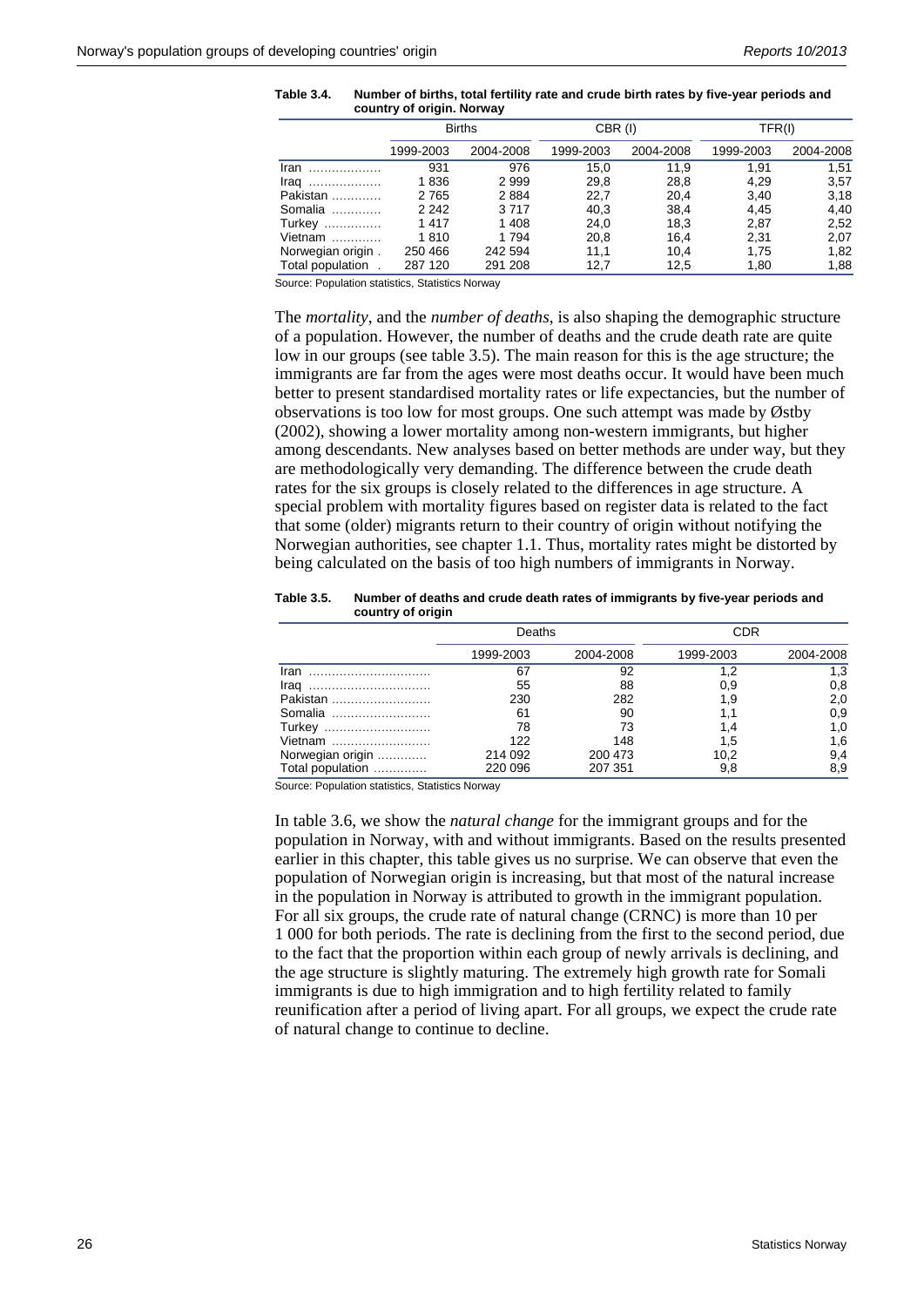| Table 3.6. | Natural change and crude rate of natural change (CRNC) by five-year periods and |
|------------|---------------------------------------------------------------------------------|
|            | country of origin. Norway                                                       |

|                  | Natural change |           | <b>CRNC</b> |           |
|------------------|----------------|-----------|-------------|-----------|
|                  | 1999-2003      | 2004-2008 | 1999-2003   | 2004-2008 |
|                  | 794            | 770       | 13.8        | 10,6      |
|                  | 1 7 7 4        | 2896      | 28,9        | 27,9      |
| Pakistan         | 2513           | 2581      | 20,8        | 18,4      |
| Somalia          | 2 1 4 6        | 3588      | 39,2        | 37,4      |
| Turkey           | 1 2 8 3        | 1 2 3 6   | 22,6        | 17,3      |
| Vietnam          | 1558           | 1 3 7 6   | 19,3        | 14,8      |
| Norwegian origin | 19 936         | 20 796    | 0,9         |           |
| Total population | 67 0 24        | 83 857    |             | 3,6       |

Source: Population statistics, Statistics Norway

We will now focus on the contribution of immigration, emigration and net migration to the growth of the six groups. All groups have had a strong and persistent *immigration* to Norway in the period (see table 3.7). The number has declined for all groups from 1999-2003 to 2004-2008, with a small exception for those coming from Vietnam (lowest rates among the six countries both periods), due to the reduced possibility for a person with family members already settled in Norway to be granted permit to join their family in Norway. The general increase in immigration from the first to the second period (shown in the number of immigrants in the total population), is caused by the increasing labour migration, in particular from Poland and the Baltic states. Those arriving from Iraq and Somalia dominate among "our" groups for both periods. In both periods, the rates<sup>2</sup> for these two countries were very high, but strongly declining. Table 3.7 is an interesting confirmation of the fact that high rates of immigration will be followed by significantly lower rates. Doing an age standardisation as in SCIR does not change the picture.

**Table 3.7. Number of Immigrants, crude immigration rate and standardised immigration rate by five year period and country of origin. Norway** 

|                  | Immigrants |           | <b>CIR</b> |           | <b>SCIR</b> |           |
|------------------|------------|-----------|------------|-----------|-------------|-----------|
|                  | 1999-2003  | 2004-2008 | 1999-2003  | 2004-2008 | 1999-2003   | 2004-2008 |
| Iran             | 3959       | 2441      | 68.7       | 33.6      | 76.3        | 37,3      |
|                  | 11 593     | 6 0 3 7   | 188.7      | 58,2      | 162,6       | 49,4      |
| Pakistan         | 4 142      | 3 9 4 7   | 34,3       | 28,1      | 36,7        | 27,8      |
| Somalia          | 8029       | 7 0 5 4   | 146.7      | 73,6      | 135,4       | 66,5      |
| Turkey           | 2 700      | 2 3 4 1   | 47,6       | 32,8      | 36,6        | 25,6      |
| Vietnam          | 1401       | 1 723     | 17.3       | 18.6      | 13.5        | 16,2      |
| Norwegian origin | 43 866     | 38 901    | 2,1        | 1,8       | 2           | 1,8       |
| Total population | 188726     | 251 141   | 8.4        | 10.8      | 9.7         | 10,4      |

Source: Population statistics, Statistics Norway

The number of *emigrations* (and the emigration rates) are much lower than for the immigrations, but it is still important to notice that the number of emigrations are not insignificant for any of the groups (table 3.8). The numbers are increasing for the six countries from the first to the second period, but as the populations grow, both types of rates decline. The emigration rates and numbers are declining even for the total population and for those of Norwegian origin. Emigration rates of such low levels for the natives, will probably be rather unique in Europe. It should be seen in context with the very positive economic situation and expanding labour market in Norway, even before the Euro crises hit the rest of Europe. By comparing the number of emigrants for the total and the Norwegian origin population, we observe that the number of emigrations of immigrants is twice that of Norwegian origin persons in the last quinquennium.

During the last period, the number of emigrations was higher for Somalis than for any of the other group, and the rates were also quite high, even after age standardisation. Although refugees might not have the possibility to return, or a

 $\overline{\phantom{a}}$ 

 $2^2$  The CIR (and the age standardised variant SCIR) is not a rate in the formal sense, as it calculated by dividing the number of immigrants by the number in that group already living in Norway, and not by introducing the population at risk (see Methodological notes).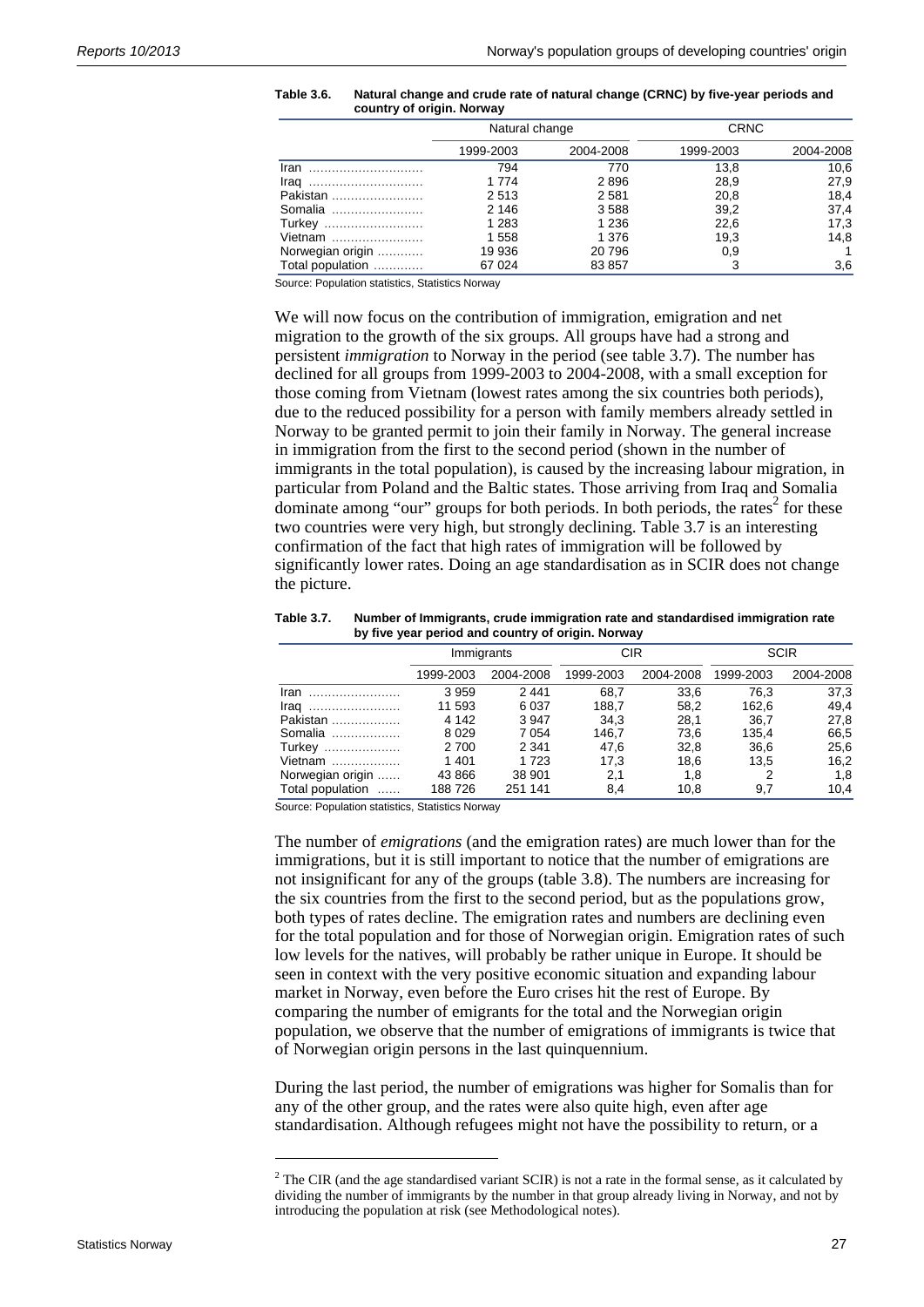will to return to Somalia, a significant number is moving on to another country when they have the possibility to do so. The emigration among refugees is at a surprisingly high level, with Vietnamese refugees as an exemption. We are not able to discuss where these emigrants moved, as a large group of them were removed from the register on an administrative decision (see chapter 1.1), and not given any country of destination.

| $1.110$ your portour and country or ongine normal |           |           |            |           |             |           |  |
|---------------------------------------------------|-----------|-----------|------------|-----------|-------------|-----------|--|
|                                                   | Emigrants |           | <b>CER</b> |           | <b>SCER</b> |           |  |
|                                                   | 1999-2003 | 2004-2008 | 1999-2003  | 2004-2008 | 1999-2003   | 2004-2008 |  |
| $\mathsf{Iran}$                                   | 864       | 1 0 2 6   | 15,0       | 14,1      | 23,7        | 23,7      |  |
| $Iraq$                                            | 1564      | 1677      | 25,5       | 16,2      | 22,4        | 16,9      |  |
| Pakistan                                          | 1998      | 2 0 8 0   | 16,6       | 14,8      | 22,5        | 19,4      |  |
| Somalia                                           | 1541      | 2 4 3 0   | 28,2       | 25,4      | 26,0        | 22,4      |  |
| Turkey                                            | 855       | 984       | 15.1       | 13,8      | 17,7        | 14,7      |  |
| Vietnam                                           | 397       | 686       | 4,9        | 7,4       | 5,3         | 8,0       |  |
| Norwegian                                         |           |           |            |           |             |           |  |
| origin<br>Total                                   | 48 629    | 38 562    | 2,3        | 1,8       | 2,3         | 1,8       |  |
| population                                        | 123 625   | 112770    | 5,5        | 4,8       | 5,3         | 4,7       |  |

| Table 3.8. | Number of emigrants, crude emigration rate and standardised emigration rate by |
|------------|--------------------------------------------------------------------------------|
|            | five year period and country of origin. Norway                                 |

Source: Population statistics, Statistics Norway

The *net migration* for all six groups is positive (table 3.9), and the country has had high and increasing immigration for decades (see figure 2.1). For the last period, it was positive even for the population of Norwegian origin. If data had been available for net migration by country background in the migration statistics in all countries in Europe, this would probably have been quite unique. The net migration for Norway is not for the time being dominated by any of our six countries; the size especially for the last period is quite evenly distributed. New groups (labour migrants from EU countries) are now taking the leading role in our net migration figures, even more so after 2008.

| migration by five-year periods and country of origin. Norway |               |           |            |           |            |           |
|--------------------------------------------------------------|---------------|-----------|------------|-----------|------------|-----------|
|                                                              | Net migration |           | <b>CRC</b> |           | <b>CMR</b> |           |
|                                                              | 1999-2003     | 2004-2008 | 1999-2003  | 2004-2008 | 1999-2003  | 2004-2008 |
| $\mathsf{Iran}$                                              | 3095          | 1415      | 67.5       | 30.0      | 53.7       | 19,5      |
| $\mathsf{Iraq}$                                              | 10 0 29       | 4 3 6 0   | 192.1      | 70.0      | 163,2      | 42.1      |
| Pakistan                                                     | 2 1 4 4       | 1867      | 38,6       | 31.7      | 17.8       | 13,3      |
| Somalia                                                      | 6488          | 4 6 24    | 157.7      | 85,7      | 118.5      | 48,2      |
| Turkey                                                       | 1845          | 1 357     | 55.1       | 36,3      | 32,5       | 19,0      |
| Vietnam                                                      | 1 004         | 1 0 3 7   | 31.7       | 26,0      | 12.4       | 11,2      |
| Norwegian origin                                             | -4 763        | 339       | 0,7        | 1.0       | $-0.2$     | 0,0       |
| Total population                                             | 65 101        | 138 371   | 5.9        | 9,5       | 2,9        | 5,9       |

**Table 3.9. Net migration, crude rate of change and standardised crude rate of change due to migration by five-year periods and country of origin. Norway** 

Source: Population statistics, Statistics Norway

Natural change is more important than net migration for the well established groups in Norway, and for groups with low fertility. In table 3.10 we can see that natural increase has gained in relative importance from the first to the second period for all origin countries except Vietnam. In the last period, natural change and net migration have more equal contribution to the total growth than in the first period. For the total population of Norway, immigration is more important than natural increase for the total growth in the last period.

#### **Table 3.10. Natural change as percent of net immigration by five-year periods and country of origin. Norway**

|      | 1999-2003 | 2004-2008 |
|------|-----------|-----------|
| Iran | 26        | 54        |
|      | 18        | 66        |
|      | 117       | 138       |
|      | 33        | 78        |
|      | 70        | 91        |
|      | 155       | 133       |
|      |           | 2         |
|      | 103       | 61        |

Source: Population statistics, Statistics Norway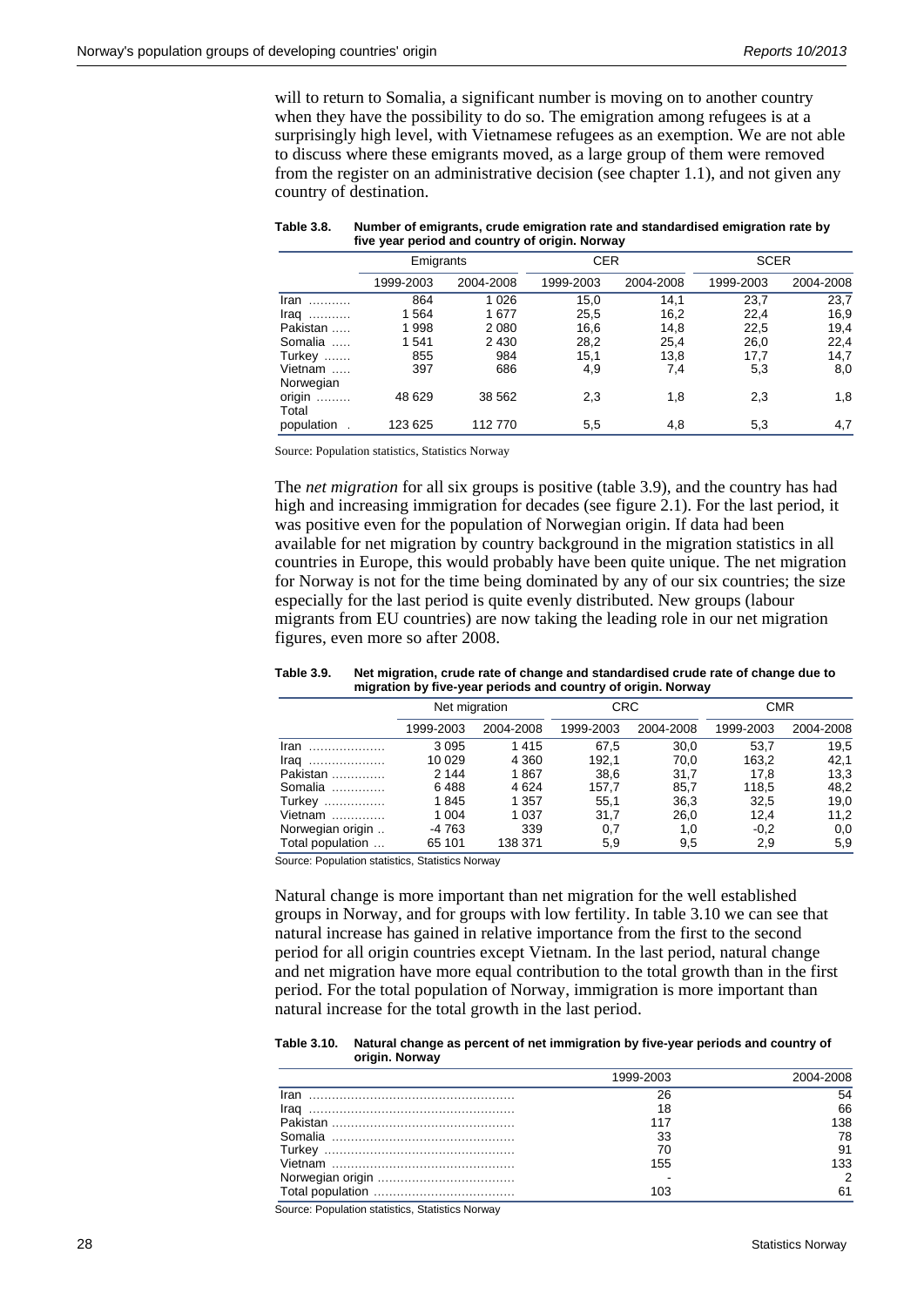Table 3.11 shows the *composition of the six groups by age, sex and generation*. This composition is the result of the processes (births, deaths, immigration and emigration) presented earlier in this chapter. The total column shows that the proportion of descendants varies around one third for the groups, from 17 per cent for the Iranians to 45 per cent for those with Pakistani background. This proportion is mainly dependant on the average duration of stay (high among Pakistani and Turkey), on the number of children born (fertility) and on the degree of homogamous marriages (high among Pakistani immigrants, table 3.13). Iranians have stayed in Norway for quite some time, but have a low proportion of descendants due to low fertility (see table 3.4) and more cross-national marriages than other groups (table 3.13). The proportion of descendants is higher for Iraq and Somalia, due to higher fertility and to homogamous marriages (table 3.13).

|        |             |       |              | Age groups  |                   |  |
|--------|-------------|-------|--------------|-------------|-------------------|--|
|        |             | Total | $0-15$ years | 16-64 years | 65 years and over |  |
|        | Iran        |       |              |             |                   |  |
|        | Immigrants  | 82    | 27           | 96          | 100               |  |
| Female | Descendants | 18    | 73           | 4           | $\Omega$          |  |
|        | Immigrants  | 84    | 27           | 97          | 100               |  |
| Male   | Descendants | 16    | 73           | 3           | 0                 |  |
|        | Immigrants  | 83    | 27           | 97          | 100               |  |
| Total  | Descendants | 17    | 73           | 3           | 0                 |  |
|        | Iraq        |       |              |             |                   |  |
|        | Immigrants  | 75    | 37           | 99          | 100               |  |
| Female | Descendants | 25    | 63           | 1           | 0                 |  |
|        | Immigrants  | 81    | 37           | 100         | 100               |  |
| Male   | Descendants | 19    | 63           | 0           | 0                 |  |
|        | Immigrants  | 78    | 37           | 100         | 100               |  |
| Total  | Descendants | 22    | 63           | 0           | 0                 |  |
|        | Pakistan    |       |              |             |                   |  |
|        | Immigrants  | 55    | 10           | 71          | 100               |  |
| Female | Descendants | 45    | 90           | 29          | 0                 |  |
|        | Immigrants  | 55    | 10           | 70          | 100               |  |
| Male   | Descendants | 45    | 90           | 30          | 0                 |  |
|        | Immigrants  | 55    | 10           | 71          | 100               |  |
| Total  | Descendants | 45    | 90           | 29          | 0                 |  |
|        | Somalia     |       |              |             |                   |  |
|        | Immigrants  | 72    | 38           | 98          | 100               |  |
| Female | Descendants | 28    | 62           | 2           | 0                 |  |
|        | Immigrants  | 74    | 37           | 98          | 100               |  |
| Male   | Descendants | 26    | 63           | 2           |                   |  |
|        | Immigrants  | 73    | 38           | 98          | 100               |  |
| Total  | Descendants | 27    | 62           | 2           | 0                 |  |
|        | Turkey      |       |              |             |                   |  |
|        | Immigrants  | 62    | 10           | 83          | 100               |  |
| Female | Descendants | 38    | 90           | 17          | 0                 |  |
|        | Immigrants  | 67    | 10           | 86          | 100               |  |
| Male   | Descendants | 33    | 90           | 14          | 0                 |  |
|        | Immigrants  | 65    | 10           | 85          | 100               |  |
| Total  | Descendants | 35    | 90           | 15          | 0                 |  |
|        | Vietnam     |       |              |             |                   |  |
|        | Immigrants  | 67    | 5            | 86          | 100               |  |
| Female | Descendants | 33    | 95           | 14          | 0                 |  |
|        | Immigrants  | 63    | 6            | 84          | 100               |  |
| Male   | Descendants | 37    | 94           | 16          | 0                 |  |
|        | Immigrants  | 65    | 5            | 85          | 100               |  |
| Total  | Descendants | 35    | 95           | 15          | 0                 |  |

**Table 3.11. The composition of the group and its age-sex sub groups by generation and year. Per cent. 2009. Norway** 

Source: Population statistics, Statistics Norway

The sex distribution among descendants should be a result of sex proportion at birth, as we have seen few signs of sex selective out migration. But the proportion of descendants in table 3.11 might vary between men and women from different countries, as a result of the sex distribution among the *immigrants*. In refugee groups, there will often be more men than women. Consequently, the proportion of descendants will be higher among women than among men, most pronounced for Iraqis.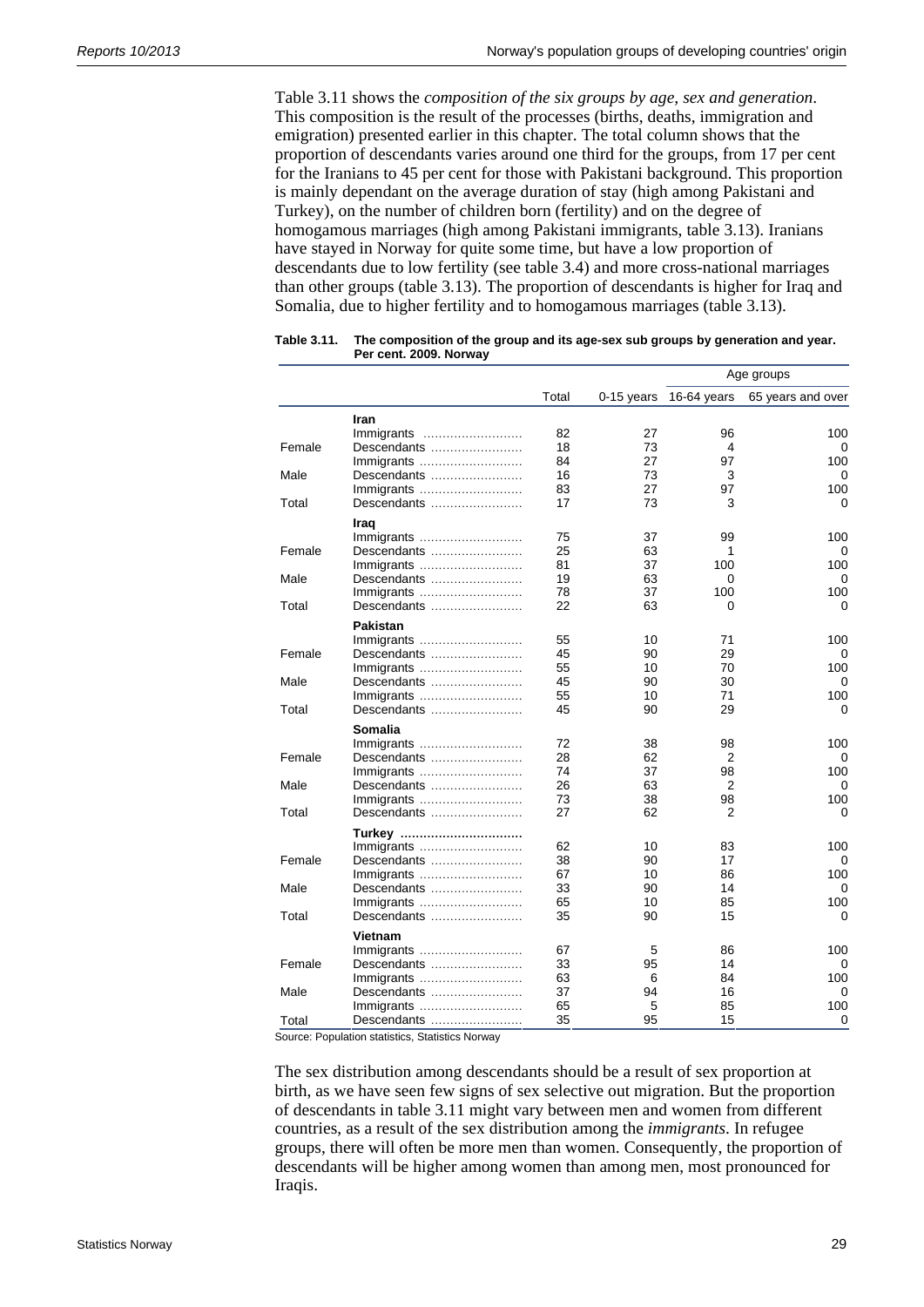The distribution among the age groups is quite different from the total. All groups have a clear majority of descendants below the age of 15, from 90-95 per cent among the Vietnamese, Pakistanis and Turkish, to 62-73 per cent among the Somalis, Iraqis and Iranians. In this age, of course, there are no gender differences. In the age above 64, we find virtually no descendants. In the group of adults (16- 64) the immigrants dominate among those from Iraq, Iran and Somalia, whereas the picture is more balanced, but still with a distinct majority of immigrants among those from Pakistan, Turkey and Vietnam. This reflects the immigration history and demographic behaviour of these groups.

### **3.2. Composition of immigrant groups by selected traits**

In this section, we describe the composition of "our" immigrant groups along a number of demographic variables; average duration of stay, partner background and achieved fertility at different ages. We will start with the average duration of stay, and how this has changed from 1999 to 2009.

Table 3.12 shows *average duration of stay* by sex and country of birth, for 1999, 2004 and 2009. During this ten-year period, the average duration of stay has increased with 7 years for Vietnamese immigrants (as much as 9 years for men), meaning that the population has had rather modest new immigration. For Iranians, Pakistanis and Turks, the duration has increased by 5 years, but for Iraqis and Somalis only with 2-3 years. There are minor gender differences, except for Vietnamese immigrants. Men from Vietnam have on average stayed in Norway four more years than women, whereas they had a difference of only one year in 1999. This is a consequence of women (especially elderly) having joined their family members (often children) in Norway at a later stage. Men from Vietnam have by 1 January 2009 the same duration of stay as Pakistani males, the group with the longest average duration of stay.

| Table 3.12. Average duration of residence in years for immigrants by sex, and country of birth. |
|-------------------------------------------------------------------------------------------------|
| 1999, 2004 and 2009. Norway                                                                     |

|                   | 1999 | 2004 | 2009 | Change 1999-2009 |
|-------------------|------|------|------|------------------|
| <b>Immigrants</b> |      |      |      |                  |
| <b>Iran</b>       |      |      |      |                  |
| Female            | 8    | 9    | 13   | 5                |
|                   | 9    | 11   | 14   | 5                |
|                   | 9    | 10   | 14   | 5                |
| Iraq              |      |      |      |                  |
| Female            | 5    | 5    | 8    | 3                |
|                   | 5    | 5    | 8    | 3                |
|                   | 5    | 5    | 8    | 3                |
| <b>Pakistan</b>   |      |      |      |                  |
| Female            | 13   | 15   | 18   | 5                |
|                   | 17   | 19   | 21   | 4                |
|                   | 15   | 17   | 19   | 4                |
| Somalia           |      |      |      |                  |
| Female            | 5    | 6    | 7    | $\overline{2}$   |
|                   | 6    | 6    | 8    | $\overline{2}$   |
|                   | 6    | 6    | 8    | $\overline{2}$   |
| <b>Turkey</b>     |      |      |      |                  |
| Female            | 11   | 13   | 15   | 5                |
|                   | 13   | 14   | 16   | 3                |
|                   | 12   | 13   | 16   | 4                |
| Vietnam           |      |      |      |                  |
| Female            | 11   | 14   | 17   | 6                |
|                   | 12   | 17   | 21   | 8                |
|                   | 12   | 15   | 19   | 7                |

Source: Population statistics, Statistics Norway

The next table, 3.13, illustrates the marriage pattern, by giving the *proportion among the married who have a partner from the same country, from Norway or from a third country*. The table also gives the proportion married in each group. Numbers are given by sex and generation, but the descendants from Iran, Iraq and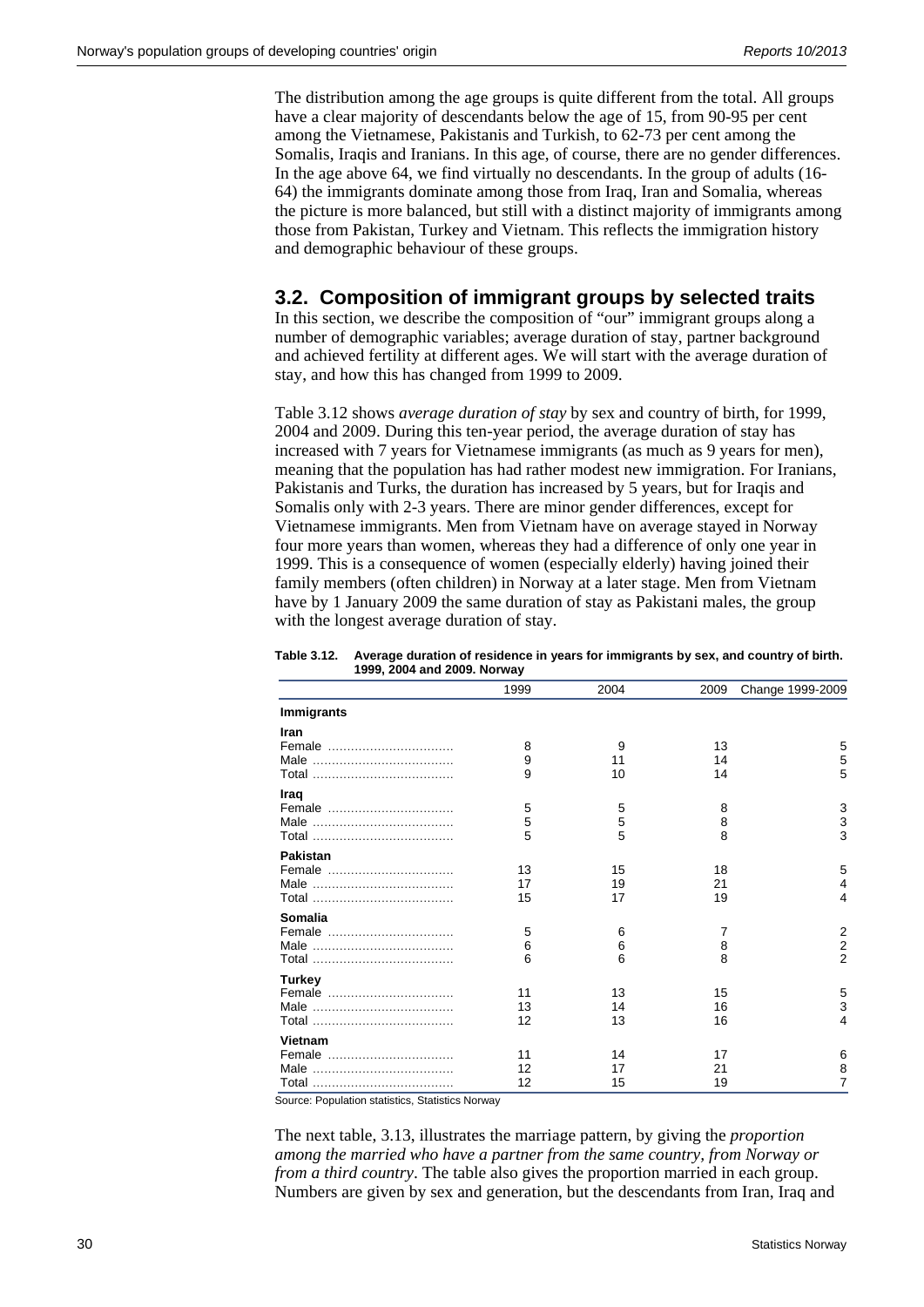Somalia are too few and too young to allow for analysis. The difference in the proportion married between immigrants and descendants is due to the much lower age of the descendants, but also to a considerably higher age at marriage among the descendants.

|                |        |                                  |              | Partner background               |                     |                      |
|----------------|--------|----------------------------------|--------------|----------------------------------|---------------------|----------------------|
| Country        | Sex    | Generation                       | Own          | Norwegian                        | Other               | Marriage rate        |
| Iran           | Female | Immigrants<br>Descendants        | 85           | 8<br>$\blacksquare$              | $\overline{7}$      | 51<br>0              |
|                | Male   | Immigrants<br><b>Descendants</b> | 77           | 12                               | 12                  | 45<br>$\mathbf{1}$   |
|                | Total  | Immigrants<br>Descendants        | 81           | 10                               | 9                   | 48<br>$\mathbf{1}$   |
| Iraq           | Female | Immigrants<br>Descendants        | 96<br>$\sim$ | 1<br>$\blacksquare$              | 4<br>$\blacksquare$ | 61<br>$\mathbf 0$    |
|                | Male   | Immigrants<br>Descendants        | 87           | 4                                | 9                   | 52<br>$\mathbf 0$    |
|                | Total  | Immigrants<br>Descendants        | 91           | $\overline{2}$<br>$\blacksquare$ | 6                   | 55<br>$\Omega$       |
| Pakistan       | Female | Immigrants<br>Descendants        | 96<br>95     | 1<br>$\overline{2}$              | 3<br>3              | 77<br>27             |
|                | Male   | Immigrants<br>Descendants        | 94<br>89     | $\overline{2}$<br>3              | 3<br>8              | 78<br>21             |
|                | Total  | Immigrants<br>Descendants        | 95<br>92     | 2<br>$\overline{2}$              | 3<br>5              | 77<br>24             |
| <b>Somalia</b> | Female | Immigrants<br>Descendants        | 95           | 1                                | 4                   | 38<br>$\Omega$       |
|                | Male   | Immigrants<br>Descendants        | 95           | 1                                | 3                   | 44<br>$\mathbf 0$    |
|                | Total  | Immigrants<br>Descendants        | 95           | 1                                | 4                   | 42<br>$\mathbf 0$    |
| <b>Turkey</b>  | Female | Immigrants<br>Descendants        | 91<br>91     | 6<br>3                           | 3<br>6              | 73<br>30             |
|                | Male   | Immigrants<br>Descendants        | 79<br>92     | 18<br>3                          | 3<br>5              | 68<br>16             |
|                | Total  | Immigrants<br>Descendants        | 84<br>91     | 13<br>3                          | 3<br>6              | 70<br>22             |
| Vietnam        | Female | Immigrants<br>Descendants        | 87<br>66     | 11<br>24                         | 3<br>10             | 57<br>3              |
|                | Male   | Immigrants<br>Descendants        | 95<br>76     | 2<br>14                          | 3<br>10             | 57<br>$\overline{2}$ |
|                | Total  | Immigrants<br>Descendants        | 91<br>70     | $\overline{7}$<br>20             | 3<br>10             | 57<br>$\overline{2}$ |

| Table 3.13. | Marriage rate and proportion among the married who have a partner from the same |
|-------------|---------------------------------------------------------------------------------|
|             | country, from Norway or from a third country, by country of origin, sex and     |
|             | generation. Per cent. 2009. Norway                                              |

Source: Population statistics, Statistics Norway

The marital pattern illustrated by the partner's country background is often considered to be a good indicator of differences in integration, in the sense that the percentage cross-national marriages is taken as an indication of relations between the immigrants and the natives. This pattern should not necessarily be interpreted as a direct indicator of integration, but it carries relevant information about integration. All groups show quite high percentages with a partner from her/his own country of origin among those who are married. For immigrants of Iraqi, Pakistani, Somali and Vietnamese background, the proportion finding a partner with their own country (immigrant in Norway before marriage or not) is more than 90 per cent. For Pakistanis, the proportion among descendants is almost as high as among the immigrants, while it is much lower among descendants of Vietnamese origin. For immigrants from Iran and Turkey, the proportion is around 80 per cent.

There is, however a puzzle in this. Pakistani men might have shorter or more stable relationships with women without immigrant background without marrying, but still having children. The numbers behind the rates in table 3.13 are low, for instance only 200 Pakistani immigrants (75 percent of them males) married to persons with Norwegian background. This is in contrast to counts in the population register, showing that more than 1000 children in 2008 have one Pakistani parent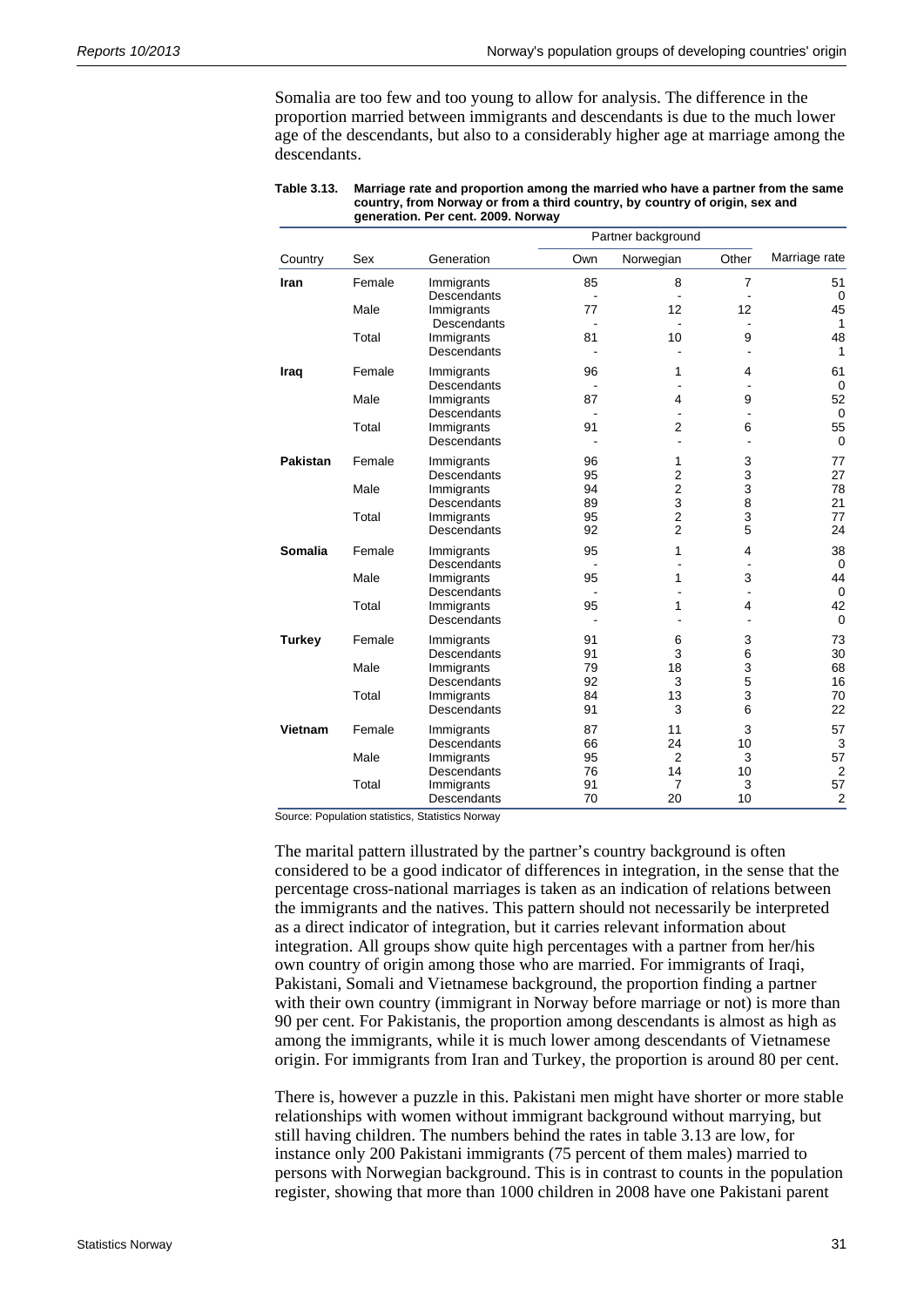and one with Norwegian background. Thus, there must be more Norwegian-Pakistani couples having children than the number of Norwegian-Pakistani marriages indicates.

We also notice that the comparatively low proportion among Turks comes from the fact that 18 per cent of Turk males are married to Norwegians. This is partly due to some Turk males in Norway marrying outside their group, and partly due to Norwegian women marrying men living in Turkey before the marriage (clearly illustrated in table 3.13). Thus, the relatively high proportion of male Turks with a Norwegian wife is not an indication of Turkish men in Norway find a spouse among non-migrants, the majority with a Norwegian wife immigrate related to the marriage.

The majority of young persons in Norway starts cohabiting when they form a couple, not many without immigrant background marry without having been cohabiting before marriage. Cohabitation is not well covered by the registers (see Wiik 2012), but the difference between descendants and natives is quite clear, They start their first union at the same age, but the descendants with a marriage.

The gender difference among immigrants is of minor importance, but still interesting. Men marry outside their own group more often than women, among immigrants from Iran, Iraq and Turkey. For Somali and Pakistani immigrants, the proportion marrying within their group is very high for both sexes, whereas Vietnamese women marry outside the group more often than men. If marrying someone not from their own group, this small proportion among immigrants from Iraq, Pakistan and Somalia prefer a partner not with a Norwegian background. This might mean they are marrying someone of their own national background, but not living in Norway before marriage. Among Iranians, Turks and Vietnamese, those finding a partner outside their own group in Norway more often find a partner with Norwegian background.

The descendants from Pakistan and Turkey have more or less the same proportion marrying one of their own background as the immigrants have. Descendants from Vietnam, on the other hand tend to marry someone from Norway or from a third country more than the immigrants do. We are inclined to interpret this as a sign that Vietnamese descendants are orienting themselves outside the group of Vietnamese in Norway. The pattern among Iranians might be seen in the same way. Vietnamese descendants seem to postpone their marriage, and if they marry, they will not follow the same pattern as the immigrants. Their late marriages should be seen in context with their rate of participation in education.

Also among the descendants, a minority who do not marry one of their own country background, marry a Norwegian or one from a third country. Pakistani and Turkish descendants seem to prefer partners from a third country, whereas Vietnamese prefer someone from Norway. The most transnationally oriented are the Vietnamese descendants. More than 9 out of 10 descendants from Pakistan and Turkey marry one from their own group. This seems to be a very high number, but it might be that this is most common among the first born descendants, marrying at rather young ages. Their younger brothers and sisters *might* choose differently. More recent data on marital pattern might indicate such a pattern (Henriksen 2011).

The last "selected trait" illustrates the age specific pattern of fertility, by giving the *achieved fertility at different ages*, for the periods 1999-2003 and 2004-2008 in table 3.13. Due to their young age, no group of descendants can be followed to the end of their reproductive period. We are at best able to give a robust description of the fertility pattern of descendants of Pakistani, Turkish and Vietnamese background, and only for those in their 20ies.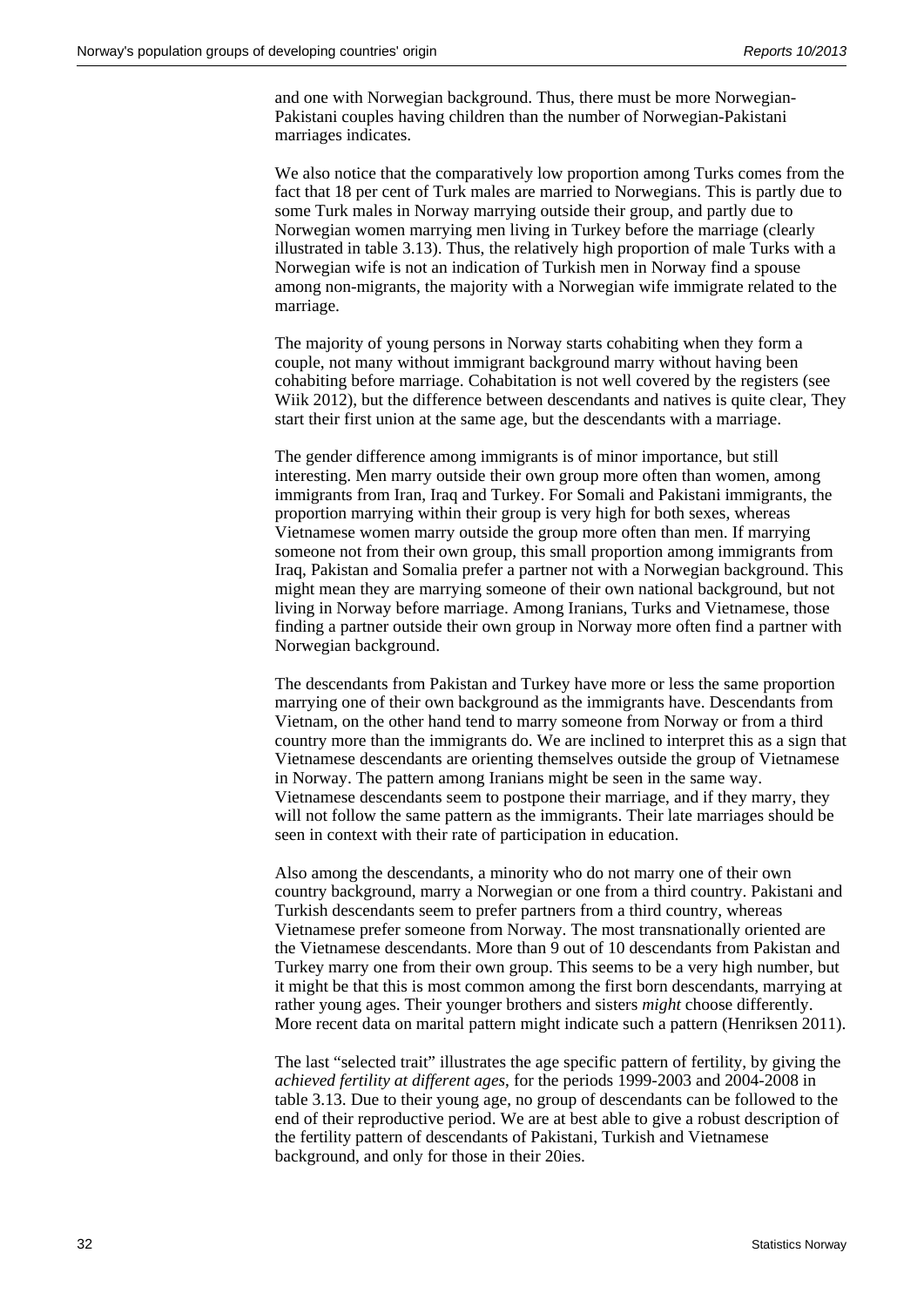|                                              | 1999-2003  |       |                   |              | 2004-2008  |              |                   |                   |
|----------------------------------------------|------------|-------|-------------------|--------------|------------|--------------|-------------------|-------------------|
|                                              | <b>TFR</b> | TFR39 | TFR <sub>29</sub> | TFR24        | <b>TFR</b> | TFR39        | TFR <sub>29</sub> | TFR <sub>24</sub> |
| Iran<br>Immigrants<br>Descendants            | 1,91       | 1,83  | 1,07              | 0,44         | 1,51       | 1,43         | 0,70<br>0,42      | 0,26<br>0,12      |
| Irag<br>Immigrants<br>Descendants            | 4,29       | 4,13  | 2,59              | 1,31         | 3,57       | 3,40         | 2,01              | 0,96              |
| <b>Pakistan</b><br>Immigrants<br>Descendants | 3,40       | 3,33  | 2,24<br>1,22      | 1,15<br>0,45 | 3,18       | 3,10<br>2,12 | 2,05<br>1,08      | 1,04<br>0,34      |
| <b>Somalia</b><br>Immigrants<br>Descendants  | 4,45       | 4,05  | 2,18              | 1,01         | 4,40       | 3,95         | 2,24              | 1,04<br>0,03      |
| Turkey<br>Descendants                        |            | 2,82  | 2,13<br>1,08      | 1,33<br>0,70 | 2,52       | 2,44         | 1,72<br>1,12      | 1,03<br>0,48      |
| <b>Vietnam</b><br>Descendants                |            | 2,23  | 1,36<br>0,84      | 0.63<br>0,07 | 2,07       | 2,00         | 1,17<br>0,32      | 0,50<br>0,10      |
| Natives                                      | 1,75       | 1,71  | 0,96              | 0,34         | 1,82       | 1,78         | 0,93              | 0,32              |
| Total                                        | 1,8        | 1,76  | $\mathbf{1}$      | 0,37         | 1,88       | 1,84         | 0,97              | 0,34              |

| Table 3.14. | Total achieved fertility rate at age 39, 29, 24 for immigrants and descendants by |
|-------------|-----------------------------------------------------------------------------------|
|             | five year intervals. Norway                                                       |

Source: Population statistics, Statistics Norway

We notice the same differences in fertility and the fertility decline we have observed before. The Iranians are now well below the Norwegian average, Somali and Iraqi women still have high fertility rates, and the rates increase more strongly with increasing age among these than among other nationalities. Groups with high completed fertility, tend also to have the highest rates at all ages. There are still some differences. Immigrant women from Iraq, Pakistan, Somalia and Turkey all have around 1,0 child at age 24 (TFR24). That number increases by 1,5 child through the rest of the reproductive period for Turks, more the 2,0 for Pakistanis, 2,5 for Iraqi and 3,4 for Somali. Thus, it is towards the end of the reproductive period the great differences between the different nationalities occur. This might be related to the recent arrivals in some of these groups, particularly refugees from Somalia and Iraq. Women who have arrived as refugees or reunified with a refugee (often their husbands) tend to have high fertility the first years after arrival, then declining (Lappegård 2000 and Østby 2002). The figures for immigrant women from Pakistan are also comparatively high. These women came from a country where the fertility decline have started only recently, they married at young ages, and their labour force participation in Norway has always been low.

For the descendants, those of Turkish origin tend to have higher rates in their 20ies than natives, and those from other countries. Pakistani descendants are around the national level until the age of 30, and Vietnamese are on a considerably lower level. The very low TFR24 for Somali descendants should be disregarded, as it only illustrates the weakness of the method. Still, we might conclude that the fertility among descendants tends to come close to the national average, at least for the first part of the reproductive period. If the descendants will copy their mother's high fertility after the age of 30, is too early to say. The oldest group of Pakistani descendants in both periods in table 3.14 have somewhat higher rates than natives at the same age, but those born later tend to come close to the native fertility (TFR24 for descendants 2004-2008).

For those groups that can be compared across the two periods in table 3.14, we see a decline in fertility among almost all groups of immigrants and descendants, and more so for Iraqi immigrants than for others. There is less of a decline for Somali immigrants, associated with the high recent immigration, mentioned above. In parallel with the substantial decline in immigrant fertility, there has been a modest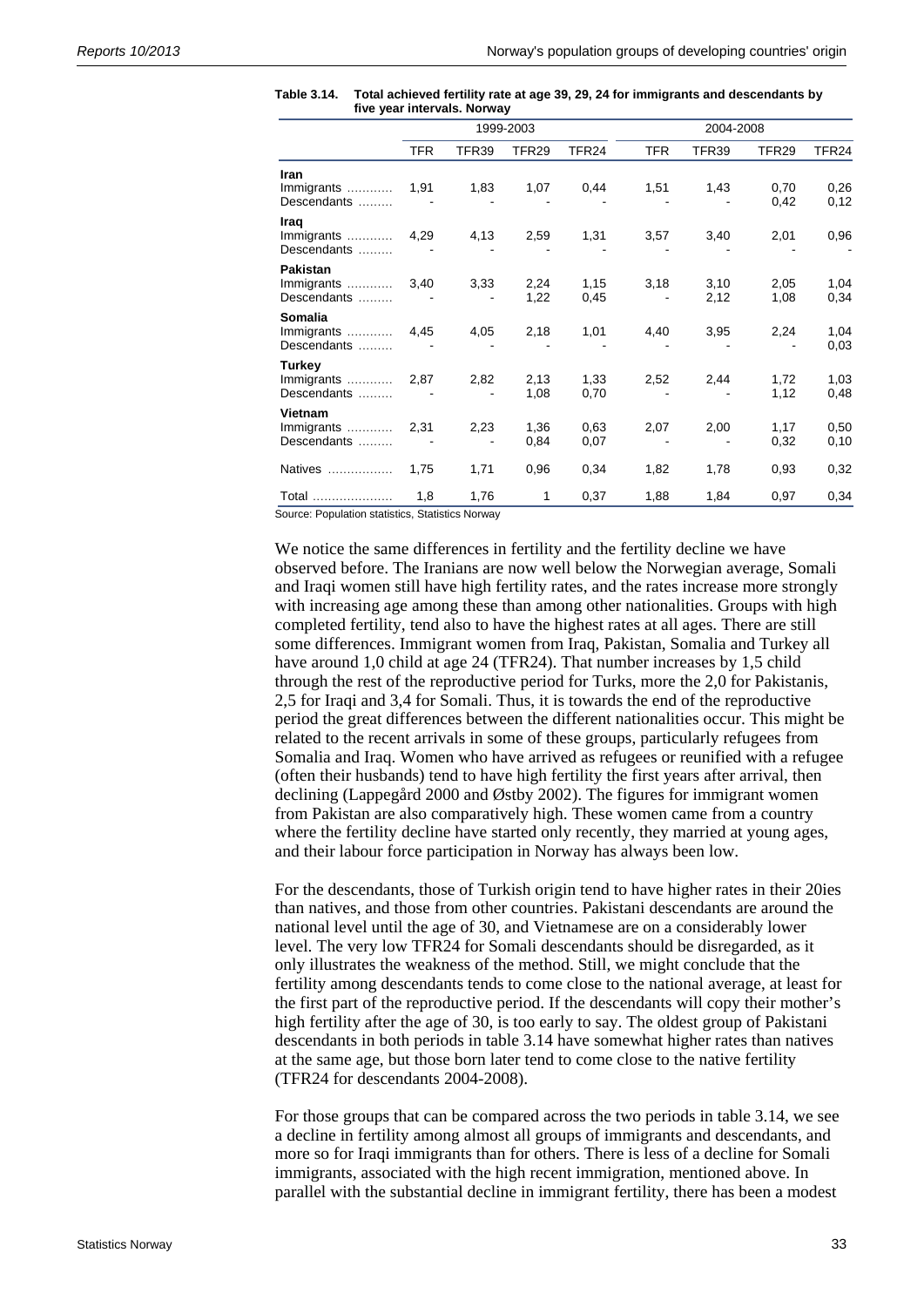increase in native total fertility rate, and in the TFR39. There is still a decline in fertility in younger ages, but we expected them to catching up. Consequently, the gap between immigrant and native fertility is still present, but closing. For some groups of descendants, but not for all, there is a small and narrowing gap.

#### **3.3. Summary**

Unlike most Western European countries, the native population of Norway is growing, albeit at a low rate. The population of immigrants and descendants is growing, mostly due to net immigration and to high number of births in a rather young immigrant population. This causes Norway having one of the fastest growing populations in Europe.

Starting around 1970, the first labour migrants came from Pakistan and Turkey, but also from other countries with not so prominent contributions to the immigrant population today. Then followed refugees, a few from Chile, more from Vietnam and Iran, and most recently from Iraq, Somalia and Afghanistan. At the moment (2012) the largest flows of refugees are coming from Somalia and Eritrea. For many years, Pakistani immigrants were the largest group in Norway, Iraqis took over from 2004 and Somalis from 2007. Last year, immigrants from Poland has become by far the largest group.

Descendants are defined as persons born in Norway with two immigrant parents, and their number is closely related to the duration of stay of their national group, and to the fertility (in Norway) of this group. Immigrants from Pakistan have had a comparatively high fertility, they do not leave the country, and they have a strong tendency to marry within the group. Among the descendants, those from Pakistan is twice as many as from Vietnam. Somalis and Iraqis show the same development as Pakistanis, and different from Iran and Vietnam.

In some contexts, immigrants and descendants are analysed as one group. However, when conducting analyses of integration, we do not believe this is correct. Taking the immigrants and the descendants together, Pakistanis still rank on top, but the numbers from Somalia and Iraq are increasing faster.

During the period 1999-2008, all six nationality groups in focus grew considerably. The larger and the older groups have the lowest growth. During the first decade after the turn of the millennium, the number of Iraqi and Somali more than doubled, due both to immigration and to high numbers of births. At the start of the period, there were not many descendants from Iraq or Somalia, so the growth rates for these groups are extremely high. During this period, the number of children born by Somali, and also by Iraqi mothers is higher than the number born by Pakistani mothers. The total fertility rate declined for all immigrant groups during this period, least but Somalis. Their TFR declined only from 4,45 to 4,4. The proportion of newly arrived immigrants is very high in this group. In 2004-2008 the TFR for Iranian women is below the national level in Norway, for those from Somalia, Iraq and Pakistan it is still 2,5 to 1,3 children above the national average. It is towards the end of the reproductive period the great differences between the different nationalities occur.

Descendants of Turkish origin tend to have higher rates in their 20ies than natives, and those from other countries. Pakistani descendants are around the national level until the age of 30, and the Vietnamese are at a considerably lower level. They do not follow the pattern of their mothers. For those groups (immigrants and descendants) that can be compared, we see a decline in fertility among almost all of them, but more for Iraqi immigrants and less for Somali than for others. Among most groups of descendants, the fertility tends to come close to the national average, at least for the first part of the reproductive period.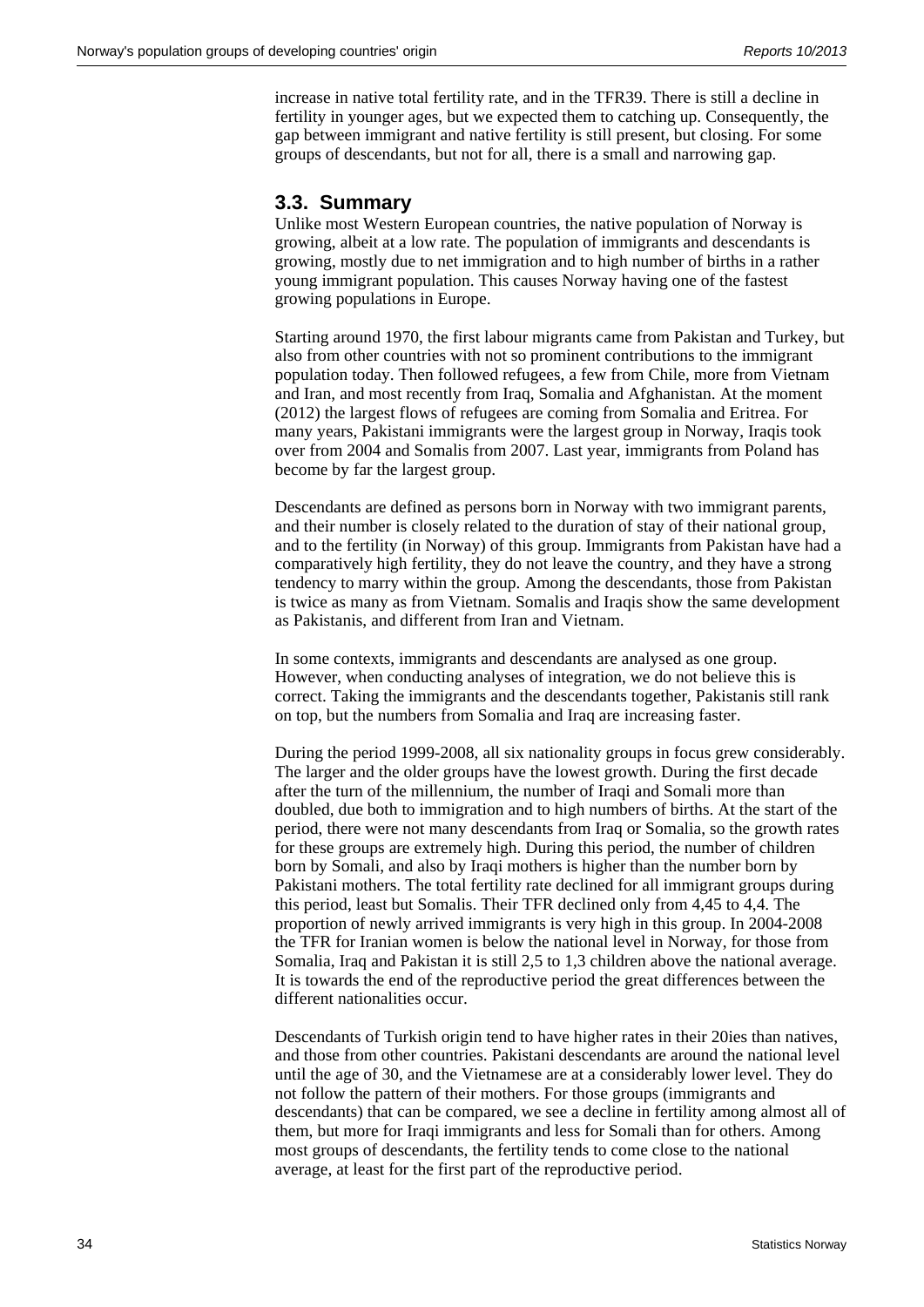Due to the age structure, the number of deaths and the crude death rate are very low in our groups. The crude rate of natural change is of course high, due to a young age structure and high fertility. All groups have had a strong and persistent *immigration* to Norway. The number declined for all groups from 1999-2003 to 2004-2008. Those arriving from Iraq and Somalia dominate among "our" groups for both periods. In both periods, the rates for these two countries were very high, but strongly declining. The number of *emigrations* are much lower than immigrations, but not insignificant for any of the groups. The numbers increase from the first to the second period, but as the populations grow, the rates decline. During the last period, the number of emigrations was higher for Somalis than for any of the other group.

The proportion of descendants varies around one third for the groups, from 17 per cent for the Iranians to 45 per cent for those with Pakistani background. In refugee groups, there will often be more men than women. Consequently, the *proportion* of descendants will be higher among women than among men, most pronounced for Iraqis. The sex distribution among descendants should be a result of sex proportion at birth, as we have seen few signs of sex selective out migration.

From 1999 to 2009, the average duration of stay has increased by 7 years for Vietnamese immigrants (as much as 9 years for men), meaning that the population has had very modest new immigration. For Iranians, Pakistanis and Turks, the immigration has been more substantial, and their duration has increased by 5 years. The immigration from Iraq and Somalia has been very strong, and their average duration of stay has increased only with 2-3 years.

The difference in the proportion married between immigrants and descendants is due to the much lower age of the descendants, but also to a considerably higher age at marriage among the descendants. For immigrants of Iraqi, Pakistani, Somali and Vietnamese background, the proportion finding a partner with their own country background (immigrant in Norway before marriage or not) is more than 90 per cent. For Pakistanis, the proportion among descendants is almost as high as among the immigrants, while it is much lower among descendants of Vietnamese origin. For immigrants from Iran and Turkey, the proportion is around 80 per cent.

Among immigrants from Iran, Iraq and Turkey, men marry outside their own group more often than women. For Somali and Pakistani immigrants, the proportion marrying within their national group is very high for both sexes, whereas Vietnamese women marry outside the national group more often than men. The small proportion among immigrants from Iraq, Pakistan and Somalia marrying someone not from their own group, prefer a partner who does not have a Norwegian background. This might mean they are marrying someone of their own national background, but who does not live in Norway before marriage. Among Iranians, Turks and Vietnamese, those finding a partner outside their own group in Norway more often find a partner with a Norwegian background.

Descendants from Pakistan and Turkey marry within their own national group to the same extent as immigrants, but their age at marriage is higher. Descendants from Vietnam tend to marry someone from Norway or from a third country more often than do immigrants.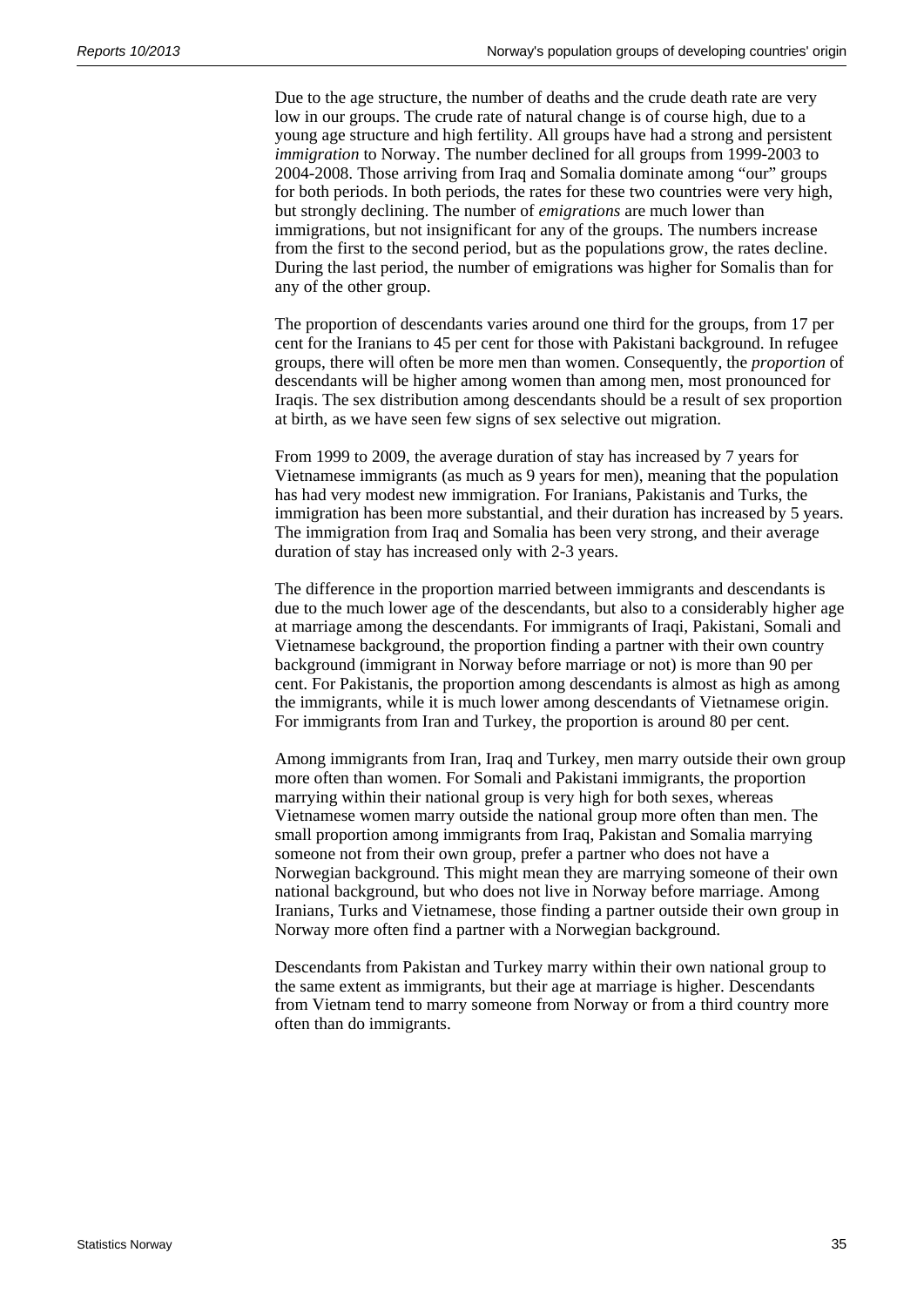### **4. Enrolment in the educational system**

In this project, we consider the educational system to be the gateway to successful integration for immigrants, since education opens for freedom of choice of future work (and income) for most young people in a society like ours. The immigrants themselves have lived parts of their lives in another country than Norway, and the more recent their arrival, the more difficult it will be to follow the normal progress in the educational system of the host country. This might be due to problems with a new language, changing to a completely new and foreign educational system, and to general difficulties with getting into and being accepted in a new society. For their descendants, however, with a full life span in the host country, such problems will not be expected.

In this chapter we will describe the participation in the educational system for immigrant and descendant males and females from "our" six countries, and compare them with the total population in the corresponding age groups. Some reflections will be given on the difference in tendencies to choose between vocational training and academic preparation on the secondary level. We will also describe the participation in tertiary education, and how the participation has changed during the ten years 1998-2008. So far, Norway has not had a system for registering education of immigrants at the time of immigration, and most immigrants arriving after 1999 who have not taken any exams in Norway will have unknown education. Consequently, we include in this chapter only *participation* in education, not *attained* education. A survey to collect information on education taken abroad, was conducted in 2011 and 2012, and a system for registering education for the majority of arriving immigrants will be implemented towards the end of 2012.

#### **4.1. Enrolment in the educational system in general**

Table 4.1 shows the educational enrolment rates for the age groups 16-19, 20-24 and 25-29. At age 6-15, we expect everyone in Norway to be in the educational system, irrespective of background. The participation in preschool could have been very useful, but we have that information only on the aggregate level. Above the age of 29, most persons have completed their education. All observations are as of 1 October each year. We will first focus on the situation in 2008 (schooling year 2008/2009).

We notice that the *level of participation* varies much more for immigrants than for descendants, partly related to differences in duration of stay. The low level of educational activity among Somali immigrants can partly be seen as a consequence of many recent arrivals (see table 3.3), but immigrants from Turkey are only at a slightly higher level. It might be that more immigrants from Turkey complete their education before migrating, but since we do not have registered education at the time of immigration, that hypothesis cannot be confirmed. Immigrants from Iran have by far the highest level of activity. We can see the same pattern in all three age groups. In the oldest age groups, immigrants from Iran have a clearly higher participation rate than the average in Norway, among women as well as among men. We would expect a slower decline in participation rate among immigrants than among other groups, as many immigrants arrive in ages where others are completing their education. Immigrants will need longer time, as they have to acquire sufficient knowledge in Norwegian before they can be successful participants in the educational system. We can see some signs of such a process in table 4.1, but it is not a major trait in the table.

For *descendants* that can be followed, the level does not differ that much between the nationalities, but the rank order is very much the same as among immigrants. Iraqi, Iranian and Somali descendants are too young to give the number for all ages. Again, rates for Somali and for Turks are on a lower level than the others. The other groups that we can observe all have participation rates around or above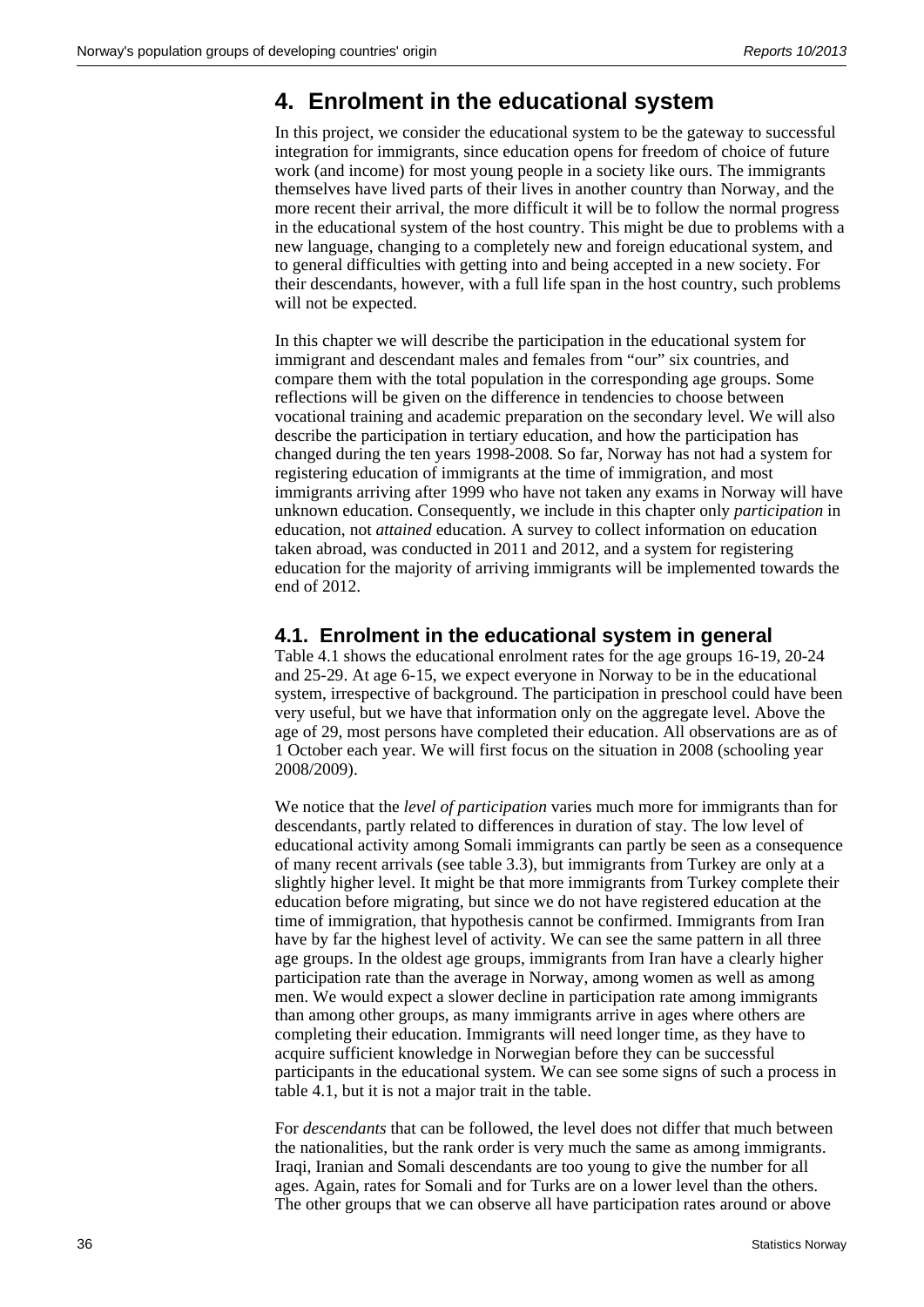the average in Norway. This is often seen to be a positive sign of integration. There is a rapid change in the participation rates for descendants in Norway, where more and more groups surpass the national participation rates (Nygaard 2011).

In most groups, including the Norwegian totals, the female participation rate is higher than the male. Among immigrants above the age of 20, the pattern is more mixed. For descendants, this pattern is broken only at ages above 25, except the young Somali descendants.

|                    |       | 16-19 years |        |       | $20-24$ years |        |        | 25-29 years |        |  |
|--------------------|-------|-------------|--------|-------|---------------|--------|--------|-------------|--------|--|
|                    | Total | Male        | Female | Total | Male          | Female | Totall | Male        | Female |  |
| <b>Immigrants</b>  |       |             |        |       |               |        |        |             |        |  |
| $\mathsf{tran}$    | 78,7  | 75          | 82,7   | 40,8  | 38,8          | 43     | 27,3   | 24,6        | 29,9   |  |
| $\mathsf{Iraq}$    | 69,5  | 68,7        | 70,5   | 28,8  | 25,6          | 32,6   | 10     | 7,8         | 12,7   |  |
| Pakistan           | 68,7  | 66,5        | 70,8   | 25,4  | 28,2          | 23,1   | 11,7   | 14,4        | 9,3    |  |
| Somalia            | 49,4  | 47,6        | 51,4   | 24,9  | 26,1          | 23,6   | 10,6   | 12,5        | 8,7    |  |
| <b>Turkey</b>      | 53,3  | 56,4        | 50     | 19,6  | 21,2          | 18     | 7,2    | 5,2         | 9,5    |  |
| Vietnam            | 66,8  | 61          | 72,4   | 39,7  | 37,6          | 35,6   | 13,6   | 15,3        | 12,5   |  |
| <b>Descendants</b> |       |             |        |       |               |        |        |             |        |  |
| Iran               | 85,4  | 86,1        | 84,6   | 52,9  | 41,7          | 65,6   |        |             |        |  |
| $Iraq$             | 84,7  | 79,3        | 90     |       |               |        |        |             |        |  |
| Pakistan           | 80    | 79,1        | 80,9   | 42,7  | 38,3          | 47,5   | 15,9   | 16,4        | 15,3   |  |
| Somalia            | 68,2  | 71,1        | 65,3   |       |               |        |        |             |        |  |
| <b>Turkey</b>      | 75    | 74,7        | 75,3   | 34,1  | 33,5          | 34,7   | 9,5    | 7,6         | 11,5   |  |
| Vietnam            | 88,9  | 86,5        | 91,5   | 57    | 55,2          | 58,8   | 23,5   | 24,1        | 22,8   |  |
| Norwegian origin   | 84,4  | 84          | 84,9   | 45,9  | 40,3          | 51,8   | 18,4   | 16,5        | 20,4   |  |
| Total population   | 83,2  | 82,7        | 83,6   | 43,9  | 38,9          | 49,2   | 17,3   | 15,5        | 19,1   |  |

**Table 4.1. Share of 16-19, 20-24 and 25-29 years old immigrants and descendants enrolled in education, by sex and country of origin. Per cent. 1 October 2008. Norway** 

**Source: Education statistics, Statistics Norway** 

When comparing the six countries, Turks seem to be at the lower end of the educational participation distribution. For Somali, the descendants start at a fairly low level, but the immigrants do relatively better with age. This might be a consequence of they have to take compulsory education even after the age of 20. Pakistanis are also often below the immigrant average, whereas Iranians and Vietnamese tend to have high rates in most groups. Iraqi immigrants have often 10 percentage point lower participation rates than Iranians. That could be related to differences in duration of stay, and the high participation among the Iraqi descendants supports such a hypothesis.

The *development in participation rates since 1998* throws more light on the patterns, see table 4.2. For the average in Norway, there is a rather stable participation rate from 1998 to 2008. During this period the labour market has been quite tight, but considerably tighter in 2008 than in 1998. A labour market characterized by a strong and partly unmet demand for labour will often be related to declining participation rates in education. There was a minor increase for men 16-19, and a decrease for those above the age of 20. For women, we saw a decrease under, and an increase above the age of 20. For immigrants and descendants, the changes were much larger. For all groups of immigrants from Vietnam, we saw quite a large decrease, but from a comparatively high level. For Somalis, the decrease came in all ages for males, whereas females tended to keep or increase their level of participation. Somali male immigrants had a very low level in 2003, then increasing (not shown). This might be due to very high proportions of recently arrived immigrants in 2003, not indicating real behavioural changes. Some changes might also be a result of changing selectivity of outmigration from Somalia. Especially before the brakedown of the regime in 1991, it was the better educated groups in the population who emigrated.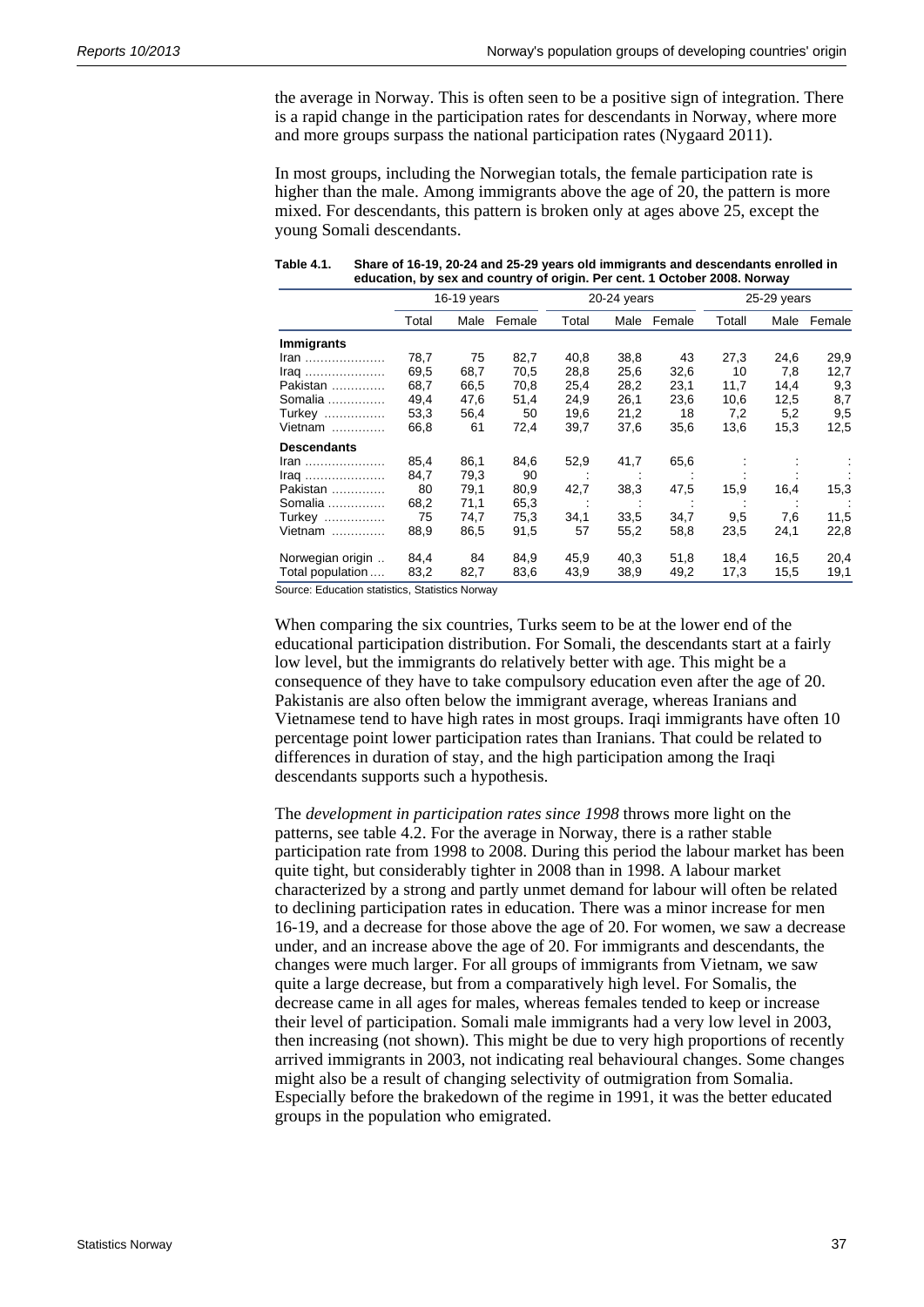| Table 4.2. | Growth in total enrolment rate 1998-2008 by age groups, generation, sex and |
|------------|-----------------------------------------------------------------------------|
|            | country of origin. Percentage points. Norway                                |

|                  |        | $16-19$ years |        |        | 20-24 years |        |        | 25-29 years |             |  |
|------------------|--------|---------------|--------|--------|-------------|--------|--------|-------------|-------------|--|
|                  | Total  | Male          | Female | Total  | Male        | Female | Total  | Male        | Female      |  |
| Immigrants       |        |               |        |        |             |        |        |             |             |  |
| $\mathsf{tran}$  | 7,1    | 5,9           | 8,5    | 3,4    | $-1,6$      | 8,6    | 0,9    | $-3,7$      | 5,4         |  |
|                  | 18,6   | 18,1          | 19,3   | 6      | 4,5         | 8,6    | 1,1    | $-1,9$      | 6,3         |  |
| Pakistan         | 4,7    | $-0,9$        | 10,2   | 8,8    | 9,2         | 8,4    | 4,8    | 6           | 4           |  |
| Somalia          | 1,1    | $-1,5$        | 4,4    | 0,6    | $-2,3$      | 3,9    | $-4,4$ | $-9,7$      | $-0,2$      |  |
| Turkey           | 6,7    | 9,5           | 3,7    | 8,8    | 11          | 6,6    | 2,2    | $-0.3$      | 5           |  |
| Vietnam          | $-6,8$ | $-8,1$        | -6     | $-7,4$ | $-5,6$      | $-8,9$ | $-5,4$ | $-6,7$      | $-3,7$      |  |
| Descendants      |        |               |        |        |             |        |        |             |             |  |
| Iran             |        |               |        |        |             |        |        |             |             |  |
| $Iraq$           |        |               |        |        |             |        |        |             |             |  |
| Pakistan         | 6      | 6,3           | 5,7    | 4,9    | 0,2         | 10     | $-3,6$ | $-4,7$      | -3,1        |  |
| Somalia          |        |               |        |        |             |        |        |             |             |  |
| Turkey           | 12,2   | 9,6           | 14,7   | 9,1    | 12,2        | 5,6    |        |             |             |  |
| Vietnam          | 3,7    | 1,7           | 5,9    | 0,7    |             |        |        |             |             |  |
|                  |        |               |        |        |             |        |        |             |             |  |
| Norwegian origin | 0,3    | 1,9           | $-1,3$ | 1,5    | $-0,2$      | 3,3    | 0,8    | $-0,1$      | 1,8         |  |
| Total population | 0      | 1,3           | $-1,4$ | 0,6    | $-0.9$      | 2,4    | 0      | $-0.9$      | $\mathbf 1$ |  |

Source: Education statistics, Statistics Norway

The very high increase in the Iraqi rates, especially for young immigrants, will at least partly be the result of changes in duration of stay. In 2008, the proportion of newly arrived was much lower than before. Still, an increase in participation rate from 50 to 70 is impressive. We can see a declining participation rate among immigrant men, but not among women, with the Vietnamese as an exception. This might be seen as an indication of immigrants coming closer to the Nordic gender pattern as they are staying longer in Norway.

We can observe the change from 1998 only for a few groups among the descendants. Especially the Turkish descendants are approaching the national level quite fast. This is one of the few indications that Turks are improving their education and closing the gap to the national average.

In table 4.3, we focus on *gender differences in educational enrolment*, and how it has changed from 1998. Among young immigrants from Iran, Iraq and Vietnam, almost every ratio is above 1,0, for all three years of observation. This means that more women than men are enrolled at these ages. At the end of the period (2008), women have higher rates than men for all countries of origin, except Turkey. For immigrants older than 19, the female rate of enrolment is consistently lower than the male rate for those from Pakistan and Somalia. The difference is quite substantial, a ratio of 0,67 means that the enrolment rate of men is 50 per cent higher than for women. The Pakistani pattern might be influenced by the fact that immigrants arriving from Pakistan in ages around or above 20, often are coming to marry Pakistanis already living in Norway. For this group, it seems more usual for men than for women to engage in education. For the four remaining countries, there is no clear age or time pattern for the immigrants.

For descendants, we do not have observations for every age in every year, but for most observations there are a small female majority in education (ratios slightly above 1,0). The same situation is found in the Norwegian average. Among those of Norwegian origin, the female dominance increases with age, but the situation is not so clear, and somewhat different among the descendants.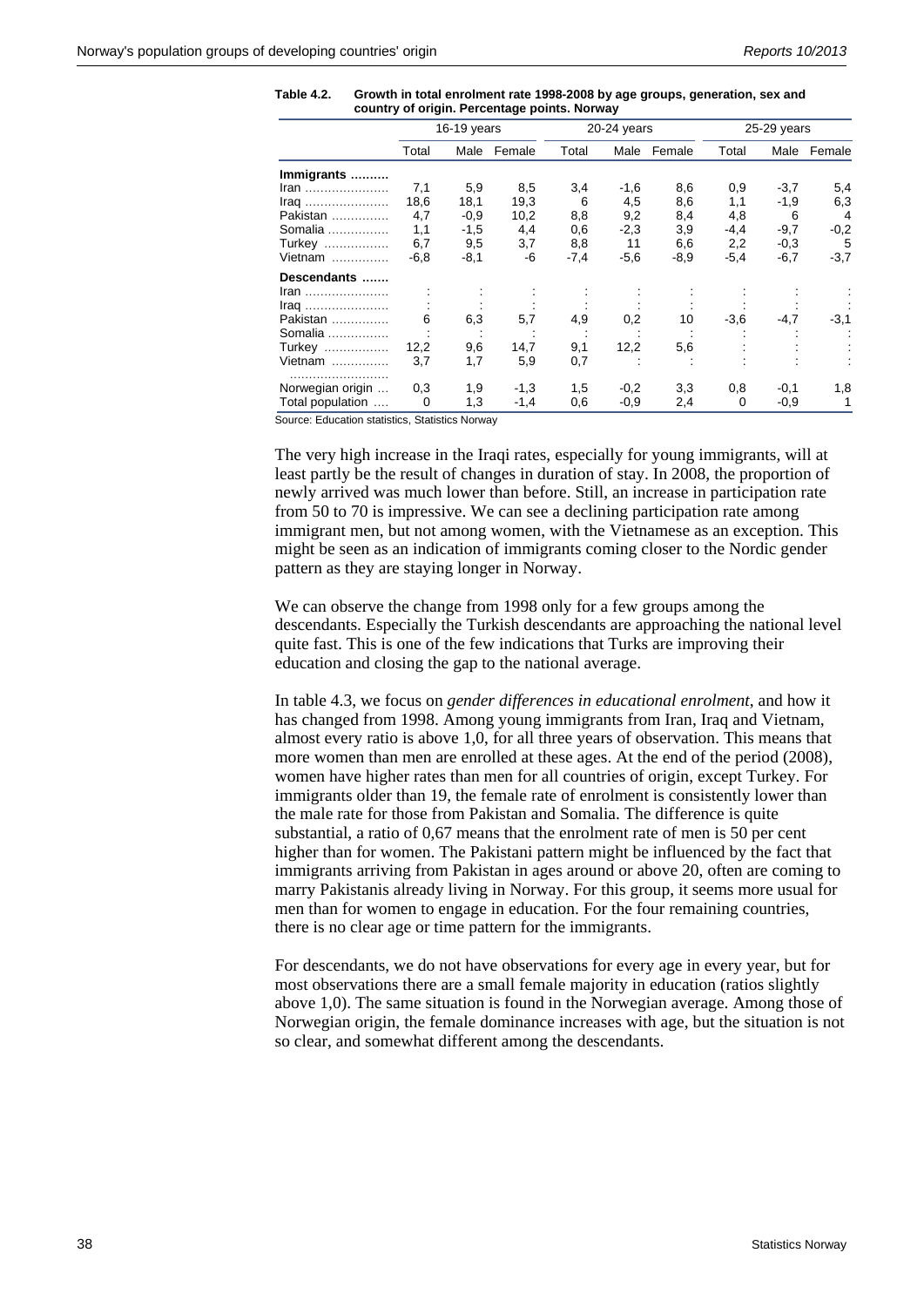| Norway             |      |             |      |             |      |      |               |                |      |
|--------------------|------|-------------|------|-------------|------|------|---------------|----------------|------|
|                    |      | 16-19 years |      | 20-24 years |      |      | $25-29$ years |                |      |
|                    | 1998 | 2003        | 2008 | 1998        | 2003 | 2008 | 1998          | 2003           | 2008 |
| Immigrants         |      |             |      |             |      |      |               |                |      |
| $\mathsf{tran}$    | 1,07 | 1,08        | 1,1  | 0,85        | 0,98 | 1,11 | 0,87          | 1,11           | 1,22 |
|                    | 1.01 | 1,19        | 1,03 | 1,14        | 1,09 | 1,27 | 0,6           | 0,87           | 1,63 |
| Pakistan           | 0,9  | 0,98        | 1,06 | 0,77        | 0,7  | 0,82 | 0,62          | 0,76           | 0.64 |
| Somalia            | 0.95 | 0,96        | 1,08 | 0.69        | 0,61 | 0,9  | 0,4           | 0,55           | 0,7  |
| <b>Turkey</b>      | 0.98 | 0,97        | 0.89 | 1,12        | 1    | 0.85 | 0,82          | 1,22           | 1,83 |
| Vietnam            | 1,13 | 1,07        | 1,19 | 0,98        | 0,81 | 0,9  | 0,74          | 0,82           | 0.82 |
| <b>Descendants</b> |      |             |      |             |      |      |               |                |      |
| Iran               |      | 1,02        | 0,98 |             | ÷    | 1,57 |               |                |      |
| $Iraq$             |      |             | 1,13 |             |      |      |               |                |      |
| Pakistan           | 1,03 | 1,07        | 1,02 | 0,98        | 1,14 | 1,24 | 0.86          | 0,96           | 0,93 |
| Somalia            |      |             | 0,92 |             |      |      | ÷             |                |      |
| <b>Turkey</b>      | 0.93 | 1,05        | 1,01 |             | 0,96 | 1,07 |               |                | 0,95 |
| Vietnam            | 1,01 | 1,04        | 1,06 | ÷           | 0,96 | 1,07 |               | $\ddot{\cdot}$ | 0,95 |
| Norwegian origin   | 1.05 | 1,04        | 1,01 | 1,2         | 1,24 | 1,29 | 1,12          | 1,13           | 1,24 |
| Total population   | 1,04 | 1,04        | 1,01 | 1,18        | 1,21 | 1,26 | 1,1           | 1,12           | 1,23 |

Table 4.3.. The ratio of the total enrolment rate<sup>3</sup> in education of women to men of age 16-19, **20-24 and 25-29 immigrants and descendants, by country of origin. 1998-2003-2008.** 

Source: Education statistics, Statistics Norway

#### **4.2. Enrolment in tertiary education**

Table 4.4 focuses on *enrolment in tertiary education for age 20-24 and 25-29*. The majority of those enrolled in education at this age, will be in tertiary education (compare table 4.1 with 4.4). However, there are low rates for Somalis in table 4.4, but not in 4.1. That means that among the Somali immigrants in education at ages 20 and above, a relatively large proportion is still in secondary and not in tertiary education. Also among immigrants from Turkey, the enrolment rates at 20 and above are rather low, but for them, this does not imply the same delay as among Somalis.

The gender gap in table 4.4 is very much the same as in table 4.1. Also in tertiary education, the enrolment rates for immigrants are higher for men than for women from Pakistan and Vietnam, in age 20-24 as well as 25-29. We find the opposite situation for all groups, except Somalis of age 25-29 and Turks 20-24. For the groups of descendants we can observe, descendants of Pakistani and Vietnamese background show a small male majority among students at age 25-29. At age 20- 24, the female participation rate is clearly higher than the male rate, for the total population and for most of the descendant groups. Norwegian media are often giving the impression that among descendants, the enrolment rate is much higher for women than for men, but table 4.4 shows that the gender difference is less among most descendant groups than among those of Norwegian origin.

There are large differences in level of enrolment between the countries. Immigrant males from Vietnam and Iran are above the national male average in Norway, all female immigrants except Iranians of age 25-29 are below. Especially two groups, immigrants from Turkey and Somalia, are well below the national average. The low rate for Somalis, with their recent immigration history, is easier to understand than the low rate for the Turks.

For those descendants that we are able to observe, we see that the differences in enrolment rates between the nationalities is less significant than among the immigrants themselves. Most groups, male as well as female, are well above the national average for their age group. Again, Turkey is the only major exception. Their enrolment rate was increasing before 2008, and we have seen in later statistics that their gap to the national average is closing quickly.

l

<sup>&</sup>lt;sup>3</sup> Ratio is calculated as the enrolment rate of women divided by the enrolment rate of men. A ratio below 1 means men's enrolment rate is higher than that of women. A ratio above 1 means enrolment rate of women is higher than that of men.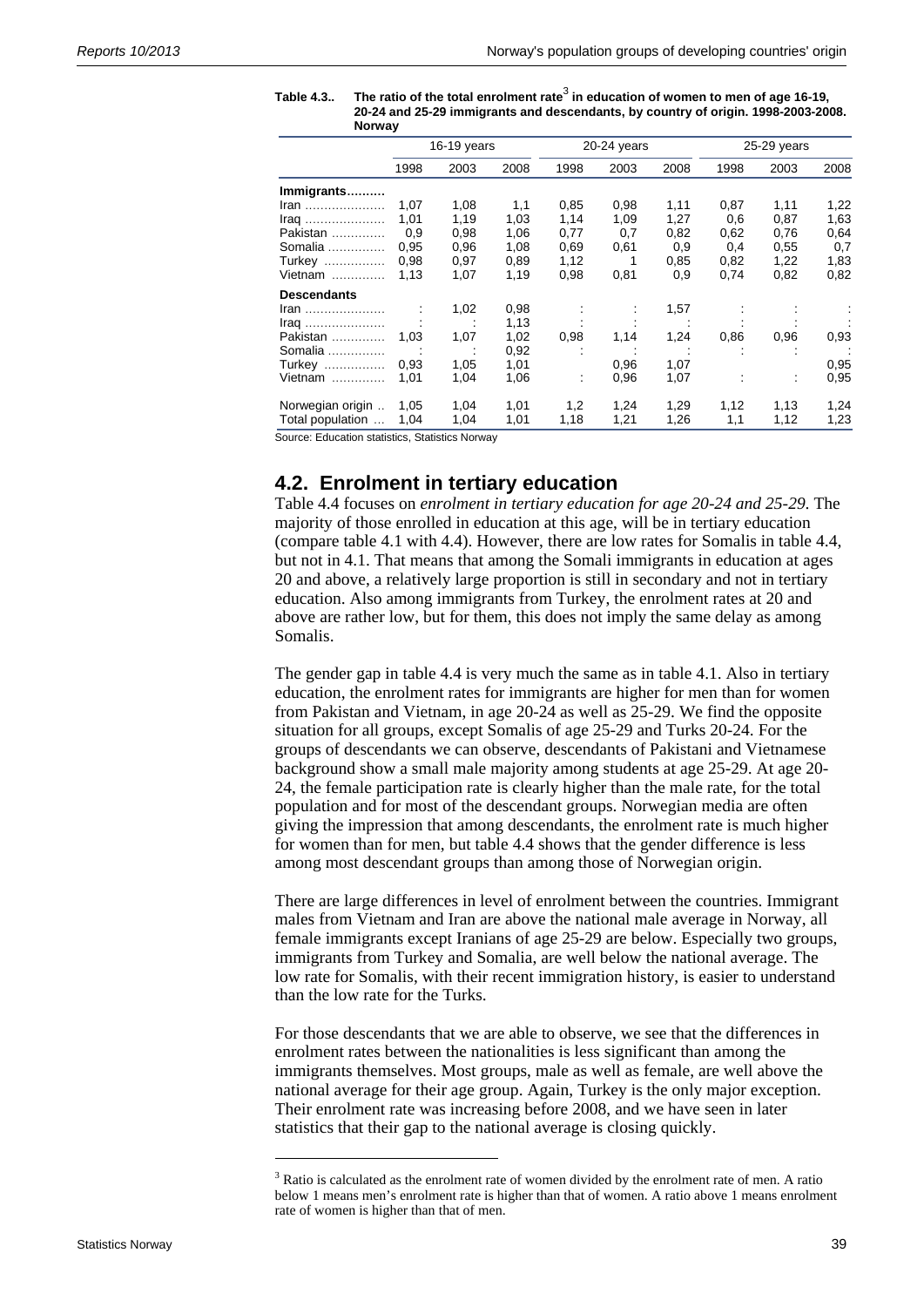The gender gap is high in the Norwegian national average, for the descendants and immigrants it is in general less pronounced, and it varies between the nationalities.

|                    |       | 20-24 years |        |       | 25-29 years |                |
|--------------------|-------|-------------|--------|-------|-------------|----------------|
|                    | Total | Male        | Female | Total | Male        | Female         |
| <b>Immigrants</b>  |       |             |        |       |             |                |
| Iran               | 29.6  | 26,6        | 32,9   | 27,3  | 24,6        | 29,9           |
|                    | 13,8  | 11          | 17,2   | 10    | 7,8         | 12,7           |
| Pakistan           | 19,5  | 21.9        | 17.6   | 11,7  | 14,6        | 9,3            |
| Somalia            | 9,1   | 8,3         | 10,2   | 3,7   | 4,9         | 2,5            |
| Turkey             | 12,8  | 13,4        | 12,2   | 5,2   | 3,6         | $\overline{7}$ |
| Vietnam            | 27,4  | 29          | 26,2   | 11,3  | 13,6        | 9,8            |
| <b>Descendants</b> |       |             |        |       |             |                |
| <u>Iran </u>       | 44,1  | 33,3        | 56,3   |       |             |                |
|                    |       |             |        |       |             |                |
| Pakistan           | 36    | 30,8        | 41,6   | 14,2  | 14,8        | 13,5           |
| Somalia            |       |             |        |       |             |                |
| Turkey             | 23,7  | 21,4        | 26     | 8,1   | 6,5         | 9,8            |
| Vietnam            | 49,5  | 44,5        | 54,6   | 20,7  | 21,8        | 19,5           |
| Norwegian origin   | 35,5  | 27,9        | 43,5   | 16,2  | 13,9        | 18,5           |
| Total population   | 33,7  | 26,7        | 40,9   | 15    | 13          | 17             |

**Table 4.4. The share of 20-24 and 25-29 years old immigrants and descendants enrolled in tertiary education, by sex and country of origin. Percent. 1. October 2008. Norway** 

Source: Education statistics, Statistics Norway

Table 4.5 shows the *growth in the enrolment rate* in tertiary education from 1998 to 2008, for those between 20 and 30 years of age. Most groups of immigrants and descendants have had an increasing rate of participation. The same can be seen on a modest scale for the national average, but due only to an increase in the female participation rates. For immigrants from Vietnam, we register a modest decline in the rates for those at the beginning as well as at the end of their twenties. The level is quite high, but other groups (Iranians for instance) are on a higher level, and still with strongly increasing rates. Thus, it seems difficult to see this as an indication that groups might have reached some kind of "mature" level of participation. For Iranian immigrants, the increase is particularly among women, and they have reached levels above the Norwegian average both for immigrants and descendants. The difference in level and growth between Iranians and Iraqis is strong and seems to be increasing, and not decreasing as we could expect from their immigration history. Even though the increase in participation in tertiary education has been strong among most groups of immigrants, table 4.4 reminds us that there still is a wide gap to the national average, for many groups of immigrants.

| Table 4.5. | Growth in the share of 20-24 and 25-29 years-old immigrants and descendants      |
|------------|----------------------------------------------------------------------------------|
|            | enrolled in tertiary education, by sex and country of origin, from 1998 to 2008. |
|            | Percentage points. Norway                                                        |

|                    |        | 20-24 years |            | 25-29 years |        |                |
|--------------------|--------|-------------|------------|-------------|--------|----------------|
|                    | Total  | Male        | Female     | Total       | Male   | Female         |
| <b>Immigrants</b>  |        |             |            |             |        |                |
| Iran               | 8,3    | -1          | 17,9       | 6           | 1,3    | 10,6           |
| Iraq               | 5,9    | 4,4         | 8,4        | 2,5         | 1,5    | 3,8            |
| Pakistan           | 12,8   | 13,5        | 12,4       | 6,3         | 7,6    | 5,4            |
| Somalia            | 4,3    | 2,7         | 6,4        | $-0,4$      | $-3,5$ | $\overline{2}$ |
| Turkey             | 8      | 9,1         | 6,9        | 2,7         | 0,5    | 5,2            |
| Vietnam            | $-0,7$ | 1,9         | $-3$       | -1          | $-2,3$ | 0,9            |
| <b>Descendants</b> |        |             |            |             |        |                |
| Iran               |        |             |            |             |        |                |
| Iraq               |        |             |            |             |        |                |
| Pakistan           | 14,3   | 7,7         | 21,5       | 2           | 4,3    | $-0,1$         |
| Somalia            |        |             |            |             |        |                |
| Turkey             | 9      | 13,2        | 4,2        |             |        |                |
| Vietnam            | 18,2   |             | $\epsilon$ |             |        |                |
| Norwegian origin   | 1,4    | $-1,2$      | 4,2        | 1,9         | 0,6    | 3,1            |
| Total population   | 0,8    | $-1,6$      | 3,3        | 1,1         | 0      | 2,2            |

Source: Education statistics, Statistics Norway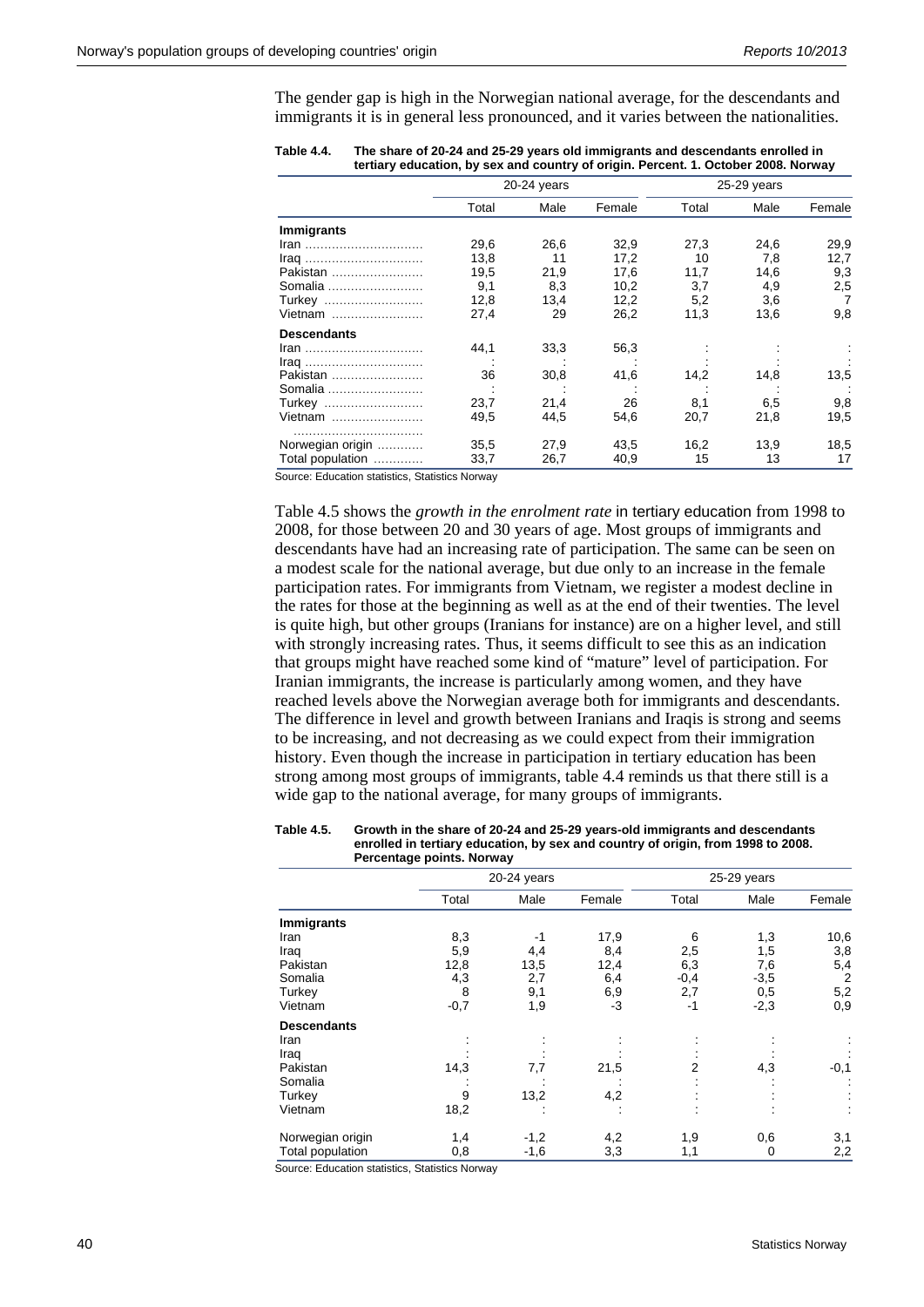The descendants are so young that we can register changes in their rates from 1998 to 2008 only for those of Pakistani origin, and for the youngest from Turkey and Vietnam. The increase among the 20-24 year olds has been astonishing, and brought those from Pakistan and Vietnam to levels on or above the Norwegian average, whereas descendants with a background from Turkey still have a ways to go, but the gap seems to be closing. Among descendants with Pakistani background, the participation rate has doubled from 1998 to 2008, to a level corresponding with popular statements that the young Pakistani descendant women will be the new leaders of this group. Among descendants aged 25-29, we can calculate changes only for those with Pakistani background. The increase for that age group has been quite modest, but with the strong increase in their early twenties, one could expect the increase to continue as they get older. The growth in table 4.5 is also an illustration that growth in education enrolment rates can also come for rather mature immigrant groups; it will take time before immigrants and descendants reach the same level of education as the natives, but we can see that many (not all) groups are on their way to achieving this goal.

In table 4.6 we have calculated the *ratios of enrolment rates for women to men in tertiary education*, for the years 1998, 2003 and 2008. Based the total population and the natives, we can see that there is a strong gender imbalance in enrolment rates, women are more often enrolled than men and the difference increases with time and diminish by age.

|                    |      | 20-24 years |      |      | $25-29$ years |      |
|--------------------|------|-------------|------|------|---------------|------|
|                    | 1998 | 2003        | 2008 | 1998 | 2003          | 2008 |
| Immigrants         |      |             |      |      |               |      |
| <u>Iran </u>       | 0,54 | 1,02        | 1,24 | 0,67 | 0,71          | 1,18 |
| Iraq               | 1,33 | 1,76        | 1,56 | 0,58 | 1,63          | 1,22 |
| Pakistan           | 0,62 | 0.68        | 0,8  | 0,39 | 0,59          | 0,58 |
| Somalia            | 0,68 | 0,67        | 1,23 | 0,06 | 0,39          | 0,51 |
| Turkey             | 1.23 | 1,43        | 0,91 | 0,58 | 1,28          | 1,94 |
| Vietnam            | 1,07 | 0.85        | 0,9  | 0,56 | 0,76          | 0,72 |
| <b>Descendants</b> |      |             |      |      |               |      |
| Iran               |      |             | 1,69 |      |               |      |
| Iraq               |      |             |      |      |               |      |
| Pakistan           | 0,91 | 1,18        | 1,35 | 1,3  | 0,91          | 0,91 |
| Somalia            |      |             |      |      |               |      |
| Turkey             | 2,65 | 2,08        | 1,21 |      | 0,5           | 1,51 |
| Vietnam            |      | 1,16        | 1,23 |      |               | 0,89 |
| Norwegian origin   | 1,35 | 1.43        | 1,56 | 1,16 | 1,16          | 1,33 |
| Total population   | 1,33 | 1,4         | 1,53 | 1,13 | 1,15          | 1,31 |

| Table 4.6. | The ratio of the enrolment rate of women to men in tertiary education of 20-24 and |
|------------|------------------------------------------------------------------------------------|
|            | 25-29 year old immigrants and descendants, by country of origin.1998, 2003 and     |
|            | 2008. Norway                                                                       |

Source: Education statistics, Statistics Norway

The main aspects of the pattern described for the majority, can be observed among immigrants and descendants as well, but some differences are apparent. For the latest year, among immigrants only three of the countries have female majority at the universities, those from Iran and Iraq for both age groups, Somalis for the youngest one and Turks for the older. The difference is fluctuating between the observation years, probably due to small groups under observation. In 1998, there was a clear male majority among immigrant students of age 25-29 in all national groups, but declining as the groups had been in Norway for a longer period. It is quite surprising to notice that the highest female majority at the universities among students of age 25-29, we find among immigrants from Turkey.

Descendants do not show a very regular pattern, due also to stochastic variation in small groups. For the younger, and more numerous, groups, there is a female majority for all groups after 1998. The difference varies from country to country and from year to year, but the average resembles the national average for Norway. For the older group, four of six observations show a male majority. This can be related to later re-entry into education for some male descendants.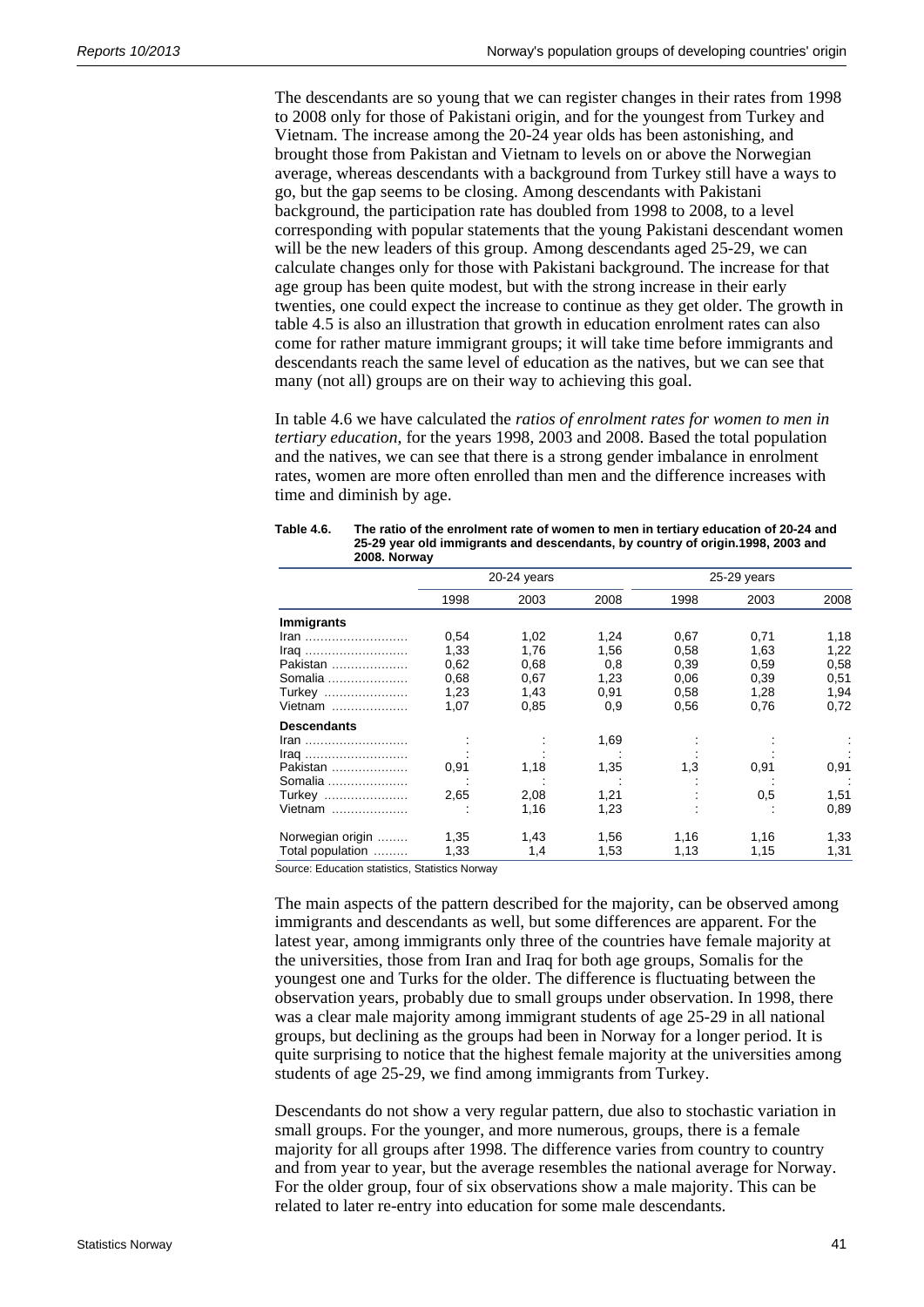#### **4.3. Enrolment in academically oriented courses**

In table 4.7, we focus on the *proportion enrolled in academically oriented courses* at secondary level. There is always a possibility to change direction, but this proportion is a fairly good indicator of the share preparing themselves for academic studies after completed secondary education. For most immigrants and descendants, and for the national total, it is more common for girls than for boys to prepare for academic studies. Generally, girls do much better in school than boys, and at the same time their choice of vocational courses might be considered to be more limited. For immigrants and descendants from Iran and Vietnam, the share in academically oriented courses is well above the national average. The same goes for descendants from Iraq, and from Pakistan and Somalia. This is another indication of Pakistanis changing their preferences towards a more academic orientation than before. The number of Somali descendants is quite low, and they are children of the first Somali immigrants to Norway. Still, this is a sign that those born in Norway with Somali parents do not follow the pattern of the immigrants, as showed in this table. The share of Somali boys enrolled in academically oriented programs is more than 50 percent above the national average for boys. We notice that the shares for the total population and those of Norwegian origin is the same, meaning that those with and without immigrant background have the same share enrolled in academic programs.

| Table 4.7. | Share of 16-19 year old immigrants and descendants enrolled in academically    |
|------------|--------------------------------------------------------------------------------|
|            | oriented programs, by sex and country of origin 1. October 2008, and enrolment |
|            | growth rate 1998-2008. Per cent. Norway                                        |

|                    |       | Share 2008 |        |        | Growth 1998-2008 |        |
|--------------------|-------|------------|--------|--------|------------------|--------|
|                    | Total | Male       | Female | Total  | Male             | Female |
| <b>Immigrants</b>  |       |            |        |        |                  |        |
| <u>Iran </u>       | 45,7  | 39         | 53     | $-3,7$ | $-8,2$           | $-1,4$ |
|                    | 29,2  | 26,4       | 53,7   | $-0,8$ | $-0.9$           | $-0,6$ |
| Pakistan           | 37,9  | 36         | 39,8   | 4      | $-3,2$           | 11,2   |
| Somalia            | 24,4  | 22,3       | 26,6   | 0,2    | $-1,9$           | 2,4    |
| Turkey             | 21,8  | 23,9       | 19,6   | 2,6    | 8,9              | $-3.5$ |
| Vietnam            | 42    | 37,4       | 46,5   | 3,9    | 0.5              | 7,2    |
| <b>Descendants</b> |       |            |        |        |                  |        |
| Iran               | 59,1  | 60,1       | 58     |        |                  |        |
|                    | 47,5  | 41,4       | 53,3   |        |                  |        |
| Pakistan           | 48,5  | 45,9       | 51,2   | 5,1    | 3,4              | 7      |
| Somalia            | 51,3  | 55,7       | 46.9   |        |                  |        |
| Turkey             | 35,5  | 30,6       | 40.6   | 14,4   | 14.3             | 14,8   |
| Vietnam            | 52,7  | 49,4       | 56,5   | $-2,9$ | -4,2             | 1,1    |
| Norwegian origin   | 40    | 34,2       | 46,2   | 0,4    | $-0.3$           | 1,3    |
| Total population   | 39,9  | 34,3       | 45,8   | 0,4    | $-0.3$           | 1,3    |

Source: Education statistics, Statistics Norway

The growth in these shares from 1998 to 2008 can be estimated only for three groups of descendants, and the growth differs between the countries. There is an increasing proportion enrolled in academically oriented programs for immigrants from Pakistan (girls) and Vietnam, and for descendants from Pakistan, and in particular from Turkey. Turks, both immigrants and descendants have for a long time not been very active in academic educations, but this might be a sign of a new situation. The national total has almost the same share in 1998 and 2008.

In table 4.8 we are studying the *share enrolled in vocational training*. Normally, we will find students in vocational training in their late teens, and we will put most emphasis on this group. Differences in shares for the total population between the Scandinavian countries might be a result of differences in the school systems, although the ISCED codes are supposed to take care of these. The differences between the countries of origin are much less than for academic orientations (table 4.7), but the share in vocational training among Vietnamese immigrants is clearly lower than the others. Contrary to the previous table, there is a male dominance in almost every group, stronger among those of Norwegian origin than among any other group. The share for both sexes taken together, shows a dominance of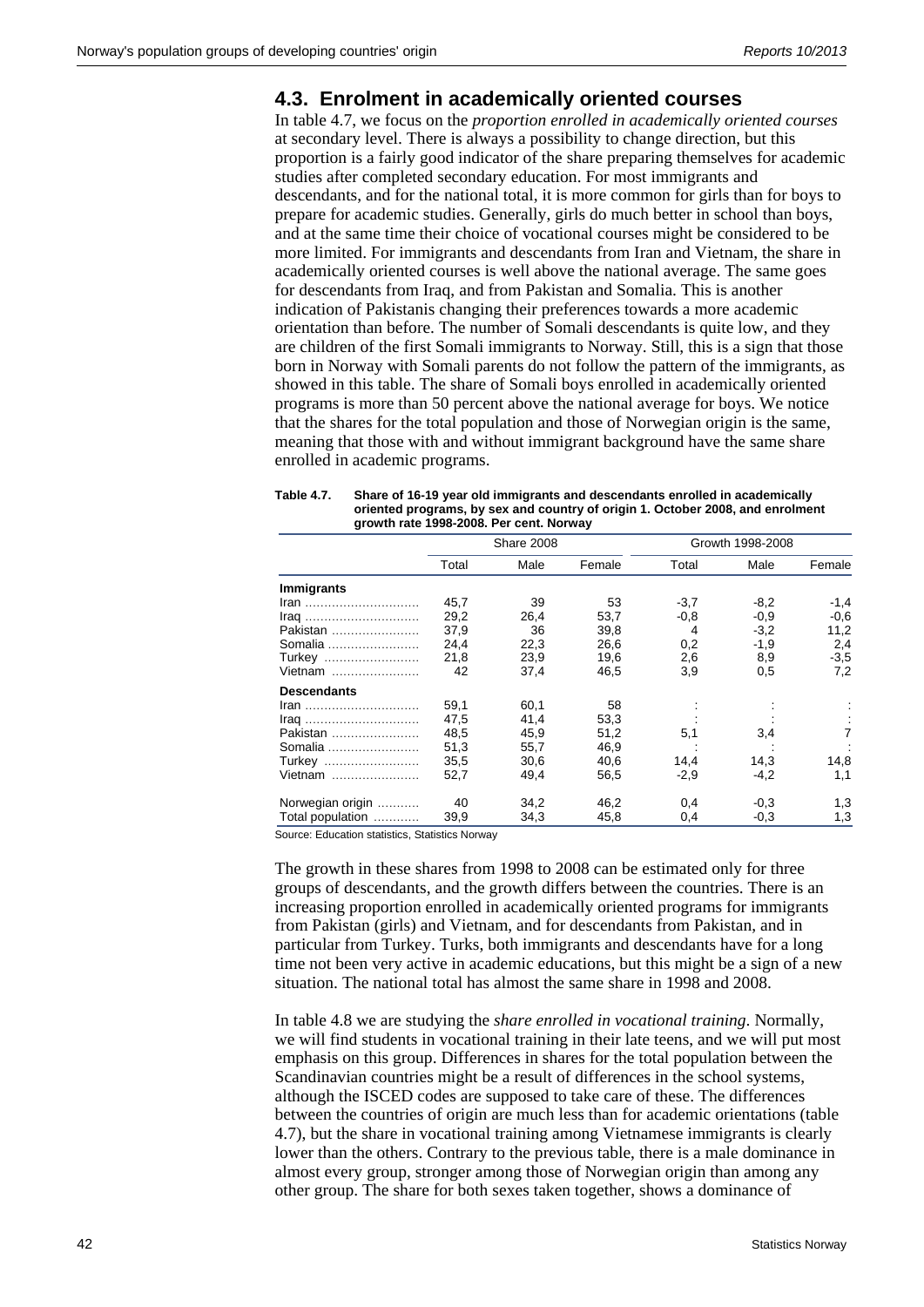academic orientation among all descendant groups, except Turkey. For the immigrants, vocational courses are more frequent than academic ones among immigrants from Iraq and Turkey.

| Table 4.8. | Share of 16-19 and 20-24 year old male and female immigrants and descendants        |
|------------|-------------------------------------------------------------------------------------|
|            | enrolled in vocational education (ISCED 3C and 4C), by country of origin. Per cent. |
|            | 1. October 2008. Norway                                                             |

| $16-19$ years |      |        | $20-24$ years |      |        |  |
|---------------|------|--------|---------------|------|--------|--|
| Total         | Male | Female | Total         | Male | Female |  |
|               |      |        |               |      |        |  |
| 28,6          | 33,4 | 23,3   | 6,3           | 8,2  | 4,1    |  |
| 38,7          | 40.9 | 35.9   | 11,2          | 10.9 | 11,5   |  |
| 27,4          | 29,1 | 25,9   | 3,8           | 4,4  | 3,4    |  |
| 23,8          | 24,6 | 22,9   | 10,9          |      | 8,4    |  |
| 28,4          | 28,2 | 28,6   | 4,9           | 6    | 3,8    |  |
| 19,6          | 21,1 | 18,1   | 7,6           | 8,2  | 7,2    |  |
|               |      |        |               |      |        |  |
| 21,8          | 22,5 | 21,0   | 5,9           | 5,6  | 6,3    |  |
| 32,2          | 34,5 | 30     |               |      |        |  |
| 24,6          | 27,9 | 21,3   | 4,1           | 4,6  | 3,5    |  |
| 13,8          | 14,4 | 13,3   |               |      |        |  |
| 35,8          | 41,9 | 29.4   | 8,8           | 10.9 | 6,6    |  |
| 28,6          | 31,1 | 25,7   | 5,9           | 8,4  | 3,3    |  |
| 40,2          | 47,3 | 32,7   | 8,6           | 10,7 | 6,5    |  |
| 39,1          | 45,8 | 32     | 8,3           | 10,3 | 6,3    |  |
|               |      |        |               |      | 12,9   |  |

Source: Education statistics, Statistics Norway

For the age 20-24, the rates are much lower, and closer to the Norwegian average. For some newly arrived groups, the share in age 20-24 is quite high (from Iraq and Somalia). Newly arrived immigrants will often have a delayed educational carrier, as we can trace here. There is a gender difference for all groups, more boys than girls, of immigrant origin or not, in vocational training. The differences, however, are quite small for the descendants.

|                    | 16-19 years |        |         | $20-24$ years |        |          |  |
|--------------------|-------------|--------|---------|---------------|--------|----------|--|
|                    | Total       | Male   | Female  | Total         | Male   | Female   |  |
| <b>Immigrants</b>  |             |        |         |               |        |          |  |
| <u>Iran </u>       | 8,8         | 12,1   | 5       | $-0.9$        | 1,4    | $-3,4$   |  |
|                    | 18,9        | 18,2   | 19,6    | 4,2           | 2,3    | 6,6      |  |
| Pakistan           | -0,6        | 1,4    | $-3,4$  | $-1.5$        | $-0.8$ | $-2$     |  |
| Somalia            | $\Omega$    | 0,1    | 0,2     | $-1,6$        | $-1,6$ | $-1,8$   |  |
| Turkey             | 2,5         | $-1,9$ | 6,7     | 0,7           |        | 0,4      |  |
| Vietnam            | $-12.5$     | $-8,6$ | $-16,1$ | $-3,7$        | $-9,8$ | $-2,4$   |  |
| <b>Descendants</b> |             |        |         |               |        |          |  |
| <u>Iran </u>       |             |        |         |               |        |          |  |
|                    |             |        |         |               |        |          |  |
| Pakistan           | $-2.1$      | 0,4    | $-4,6$  | -5            | $-5,1$ | $-5$     |  |
| Somalia            |             |        |         |               |        |          |  |
| Turkey             | $-4.4$      | $-6,2$ | $-3,2$  | 1,9           | 4,3    | $-0,7$   |  |
| Vietnam            | 1,9         | 2,3    | 1,1     | -6.6          | -4,1   | $-9,2$   |  |
| Norwegian origin   | $-0.5$      | 2      | $-3.1$  | 0.6           | 1,2    | 0,1      |  |
| Total population   | $-0,8$      | 1,4    | $-3,2$  | 0,4           | 0.9    | $\Omega$ |  |

#### **Table 4.9. Growth 1998-2008 in the share of 16-19 and 20-24 year old male and female immigrants and descendants enrolled in vocational education, by country of origin. Percentage points. Norway**

**Source: Education statistics, Statistics Norway** 

The *growth from 1998 to 2008 in share enrolled in vocational training* differs quite a bit for the groups in table 4.9. The total population shows very stable shares, and with an increase in enrolment rates for men but not for women. Immigrants from Iraq have had a strong increase in particular among 16-19 year olds, related to increase in their average duration of stay. Even Iranian immigrants have had a clear increase among the younger immigrants. Young immigrants from Vietnam have had a strong decline in share participating in vocational training, in both age groups. Other immigrants had small changes. The changes in enrolment rates in vocational training in table 4.9 are for many groups larger than the changes in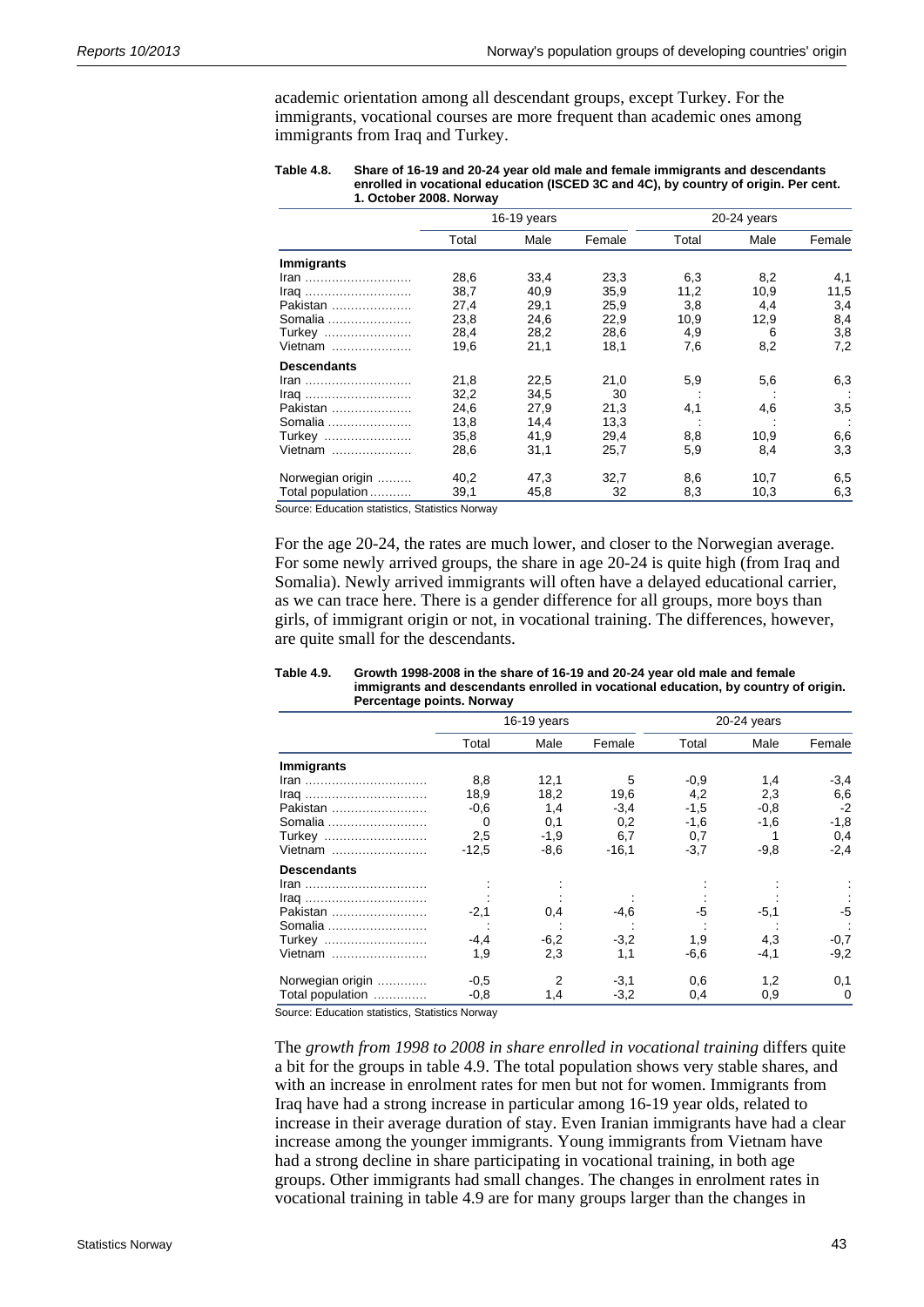academically oriented programs in table 4.7. For descendants, we can observe a decline in vocational training for the younger age groups from Turkey. This has to be seen in relation to the strong increase for Turkish descendants in academically oriented programs in table 4.7. Pakistani and Vietnamese descendants at age 20-24 have declining rates in vocational training, but as we remember from table 4.8, the level is quite low at this age.

#### **4.4. Summary**

The educational system is a gateway to successful integration for immigrants, since education opens for freedom of choice of future work (and income) for most young people in a society like the Scandinavian. In this chapter we have described the participation in the educational system for immigrants and descendants from six countries.

The *level of participation* varies much more for *immigrants* than for *descendants*, partly related to differences in duration of stay. The low level of educational activity among Somali immigrants can partly be seen as a consequence of many recent arrivals. Immigrants from Iran have by far the highest level of activity. In the oldest age groups, they have a higher participation rate than the Norwegian average, for both sexes. For descendants numerous enough to be included in the analysis, the level differs less between the nationalities. Again, rates for Turks are lower than the others. The other groups all have participation rates around or above the Norwegian average. In most groups, including the Norwegian totals, the female participation rate is higher than the male. Among immigrants above the age of 20, the pattern is more mixed. For descendants, this pattern is broken only at ages above 25.

The gender differences in educational enrolment is interesting, and we have also illustrated how it changed between 1998 and 2008. Among immigrants aged 16-19 from Iran, Iraq and Vietnam, almost every female/male ratio is above 1,0. That means that more women than men are enrolled. At the end of the period (2008), women have higher rates than men for all countries of origin, except Turkey. For immigrants older than 19, the female rate of enrolment is consistently lower than the male rate for those from Pakistan and Somalia. The Pakistani pattern might be connected with the fact that immigrants arriving from Pakistan in ages around or above 20, often come to marry Pakistanis already living in Norway. For most groups of descendants there is a small female majority in education, as for the Norwegian average.

The majority of those enrolled at age 20-24 and 25-29, are in tertiary education. However, among the Somali immigrants in education at ages 20 and above, a relatively large proportion is still in secondary and not in tertiary education. Also among immigrants from Turkey, the enrolment rates at 20 and above are rather low, but for them, this does not imply the same delay as among Somalis.

The gender gap in tertiary education is very much the same as in secondary education. Also in tertiary education, the enrolment rates for immigrants are higher for men than for women from Pakistan and Vietnam. We find the opposite situation for most other groups. For the groups of descendants we can observe, descendants of Pakistani and Vietnamese background show a small male majority among students at age 25-29. At age 20-24, the female participation rate is clearly higher than the male rate. The gender difference is smaller among most descendant groups than among those of Norwegian origin.

Immigrant males from Iran, Pakistan and Vietnam have higher participation rates in age 25-29 than the national male average in Norway, while all female immigrants except Iranians in aged 25-29 have a lower rate than the national female average . Especially two groups, immigrants from Turkey and Somalia, are well below the national average.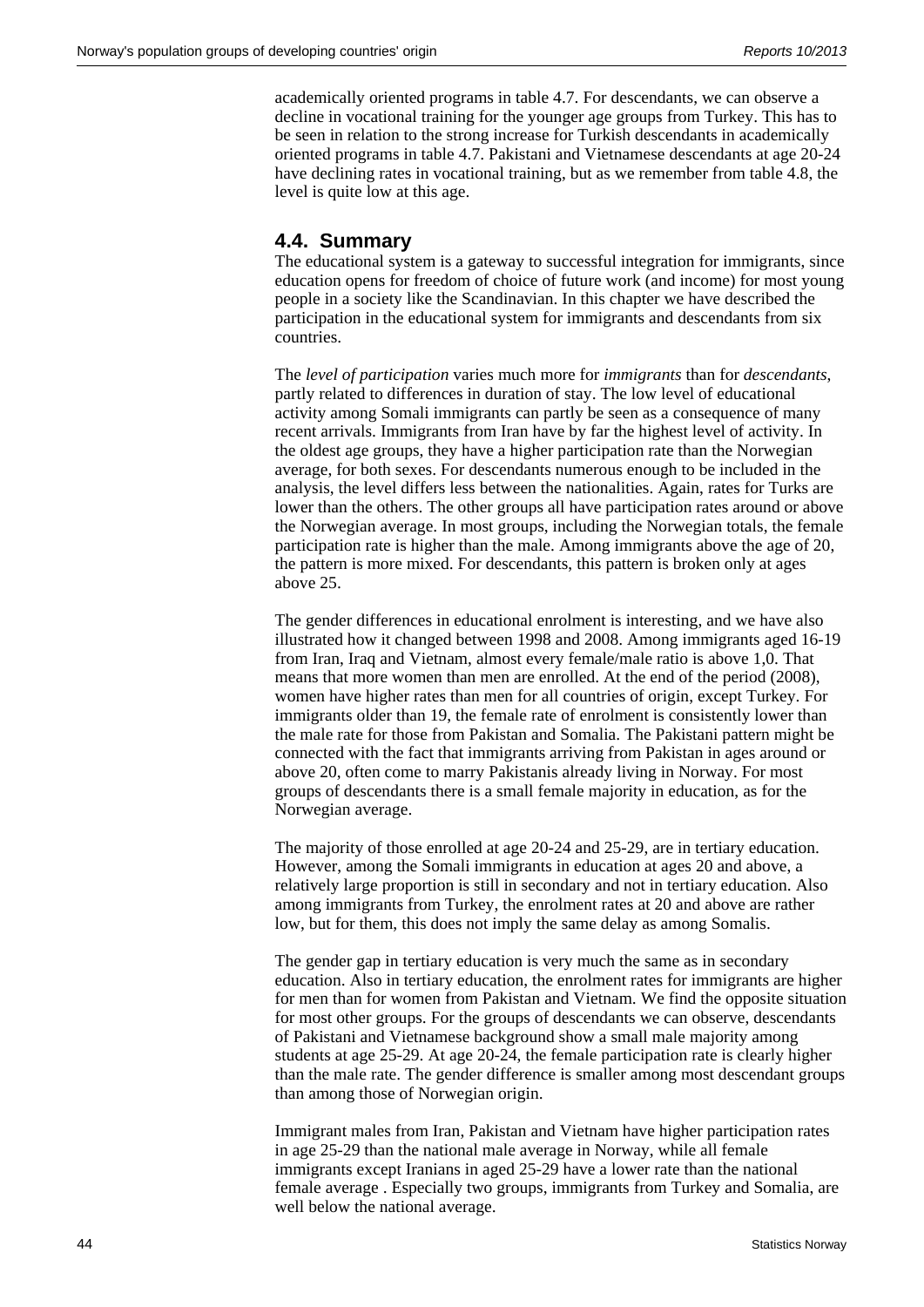Again, for descendants that we are able to observe, we see that the differences in enrolment rates between the nationalities is less significant than among the immigrants themselves. Most groups, male as well as female, are well above the national average for their age group, with Turkey as the only major exception. The gender gap is high in the Norwegian national average, for the descendants and immigrants it is in general less pronounced, and it varies between the nationalities.

Most immigrant groups and descendants have experienced an increased rate of participation in education in the decade 1998 to 2008. For the descendants we can follow changes in the rates from 1998 to 2008 only for some groups. The increase among the 20-24 year olds has been astonishing, and brought those from Pakistan and Vietnam to levels on or above the Norwegian average, whereas descendants with a background from Turkey still have a way to go.

For the total population and the natives, we can observe a strong gender imbalance in enrolment rates for tertiary education, throughout the decade. Women are more often enrolled than men and the difference increases with time and decrease with age. The pattern of the majority can be observed among immigrants and descendants as well, but some differences are apparent. It is quite surprising to notice that the highest female majority at the universities among students of age 25-29, we find among immigrants from Turkey.

Those with and without immigrant background have the same proportion enrolled in academic programs at secondary level. For most immigrant and descendant groups, and for the national total, it is more common for girls than for boys to prepare for academic studies. For immigrants and descendants from Iran and Vietnam, the share in academically oriented courses is well above the national average. The same goes for descendants from Iraq, and from Pakistan and Somalia. This is another indication of Pakistanis changing their preferences towards a more academic orientation than before. The number of Somali descendants is quite low. Still, this is a sign that those born in Norway with Somali parents do not follow the pattern of the immigrants in their preference for academic training. The share of Somali boys enrolled in academically oriented programs is more than 50 percent above the national average for boys. The differences between the countries of origin in share enrolled in vocational training are much less than for academic orientations, but the share in vocational training among Vietnamese immigrants is clearly lower than the others. There is a male dominance in almost every group, stronger among those of Norwegian origin than among any other group.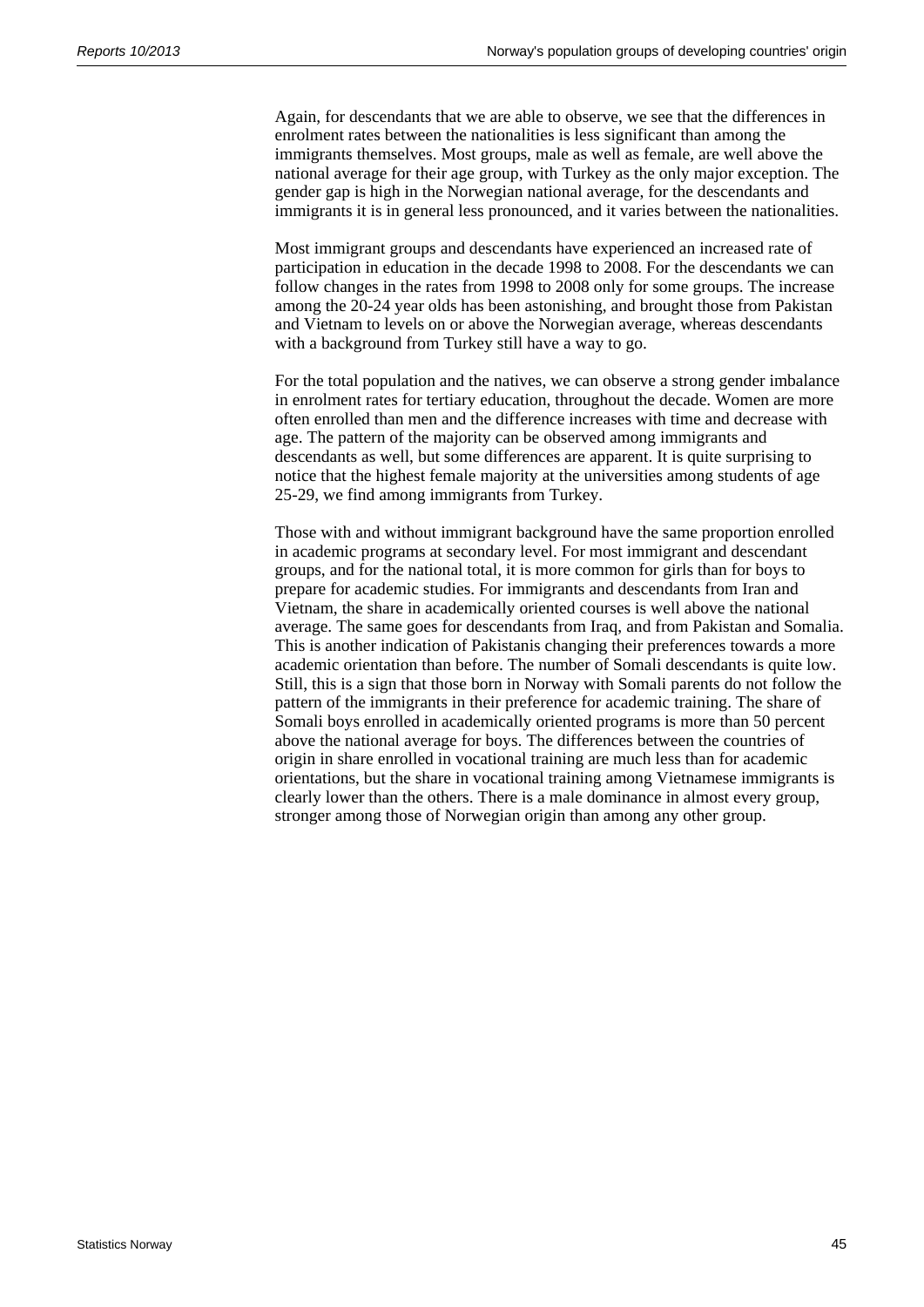# **5. Labour market integration**

#### **5.1. Introduction.**

The goal for the integration policies for immigrants is to see immigrants well included in the labour market (NOU 2011:7 and 14). And the labour market situation of descendants is seen as the litmus test of these policies. Good performance in the educational system is a prerequisite for a successful integration in the labour market, success in education alone will probably not be seen as enough for successful integration. Thus, we will in this chapter study the employment for the different groups of immigrants and descendants and compare with the national employment. Unemployment is also described. To be unemployed means that there is an interest to be employed, and attempts to enter the labour market will be done. Worse off are those who are not active in any economic meaning of the word, not in education, not in work and not unemployed. In our presentation, we will also give this group a certain attention. This group is often not identified in labour market analyses, but the register statistical system in the Scandinavian countries gives us a basis for such analyses. When we compare results based on register data and on survey data (LFS), the latter will be richer in variables but the high and selective non-response in sample surveys will limit the usefulness of LFS-data for labour market analyses and comparisons for migrant workers.

The labour market situation for immigrants has been included in the register-based labour market statistics since the "new" immigration started in the early 1970s. The labour migrants arriving for work had high employment rates the first years in the country, in jobs that had low or no requirements for formal education or qualifications. These were often physically quite demanding jobs, and they were quite marginal in the Norwegian labour market. As the number of such jobs were declining, not everyone who was made redundant had easy access to jobs in the expanding (more modern and qualification-oriented) segments of the labour market. Consequently, the employment rates declined in many groups. After the immigration ban of 1975, the inflow of new labour migrants was halted, but family members (most often wives and minor children) were allowed to enter. Understandably, the labour force participation rate for these women was quite low. They came from countries with no tradition for female work in the modern labour market, to Nordic countries with among the highest female labour force participation in the World.

A further contribution to declining immigrant employment rate was the situation for the refugees, who had an increasing significance in Norway from the late 1970s. Refugees from Asia and Africa often had a traumatic background, and their qualifications were not well fit for our labour market, often not recognised at all. It took time to acquire working level knowledge of the Norwegian language, and these groups of refugees had low employment rates. It was probably not fully understood that these low rates partly were related to duration of stay. In 1990, the employment rates for Vietnamese immigrants were even lower than the Somali rate for 2011, but they are now well above the average for Asian immigrants.

### **5.2. Employment rates 1998-2008**

In all figures, we give employment rates for men and women separately. The gender differences are basic, and should be possible to study everywhere. Figure 5.1 presents the employment rate for female immigrants, and for the total population. The age group is 25-54, the core age for labour force participation. The level of participation is very high in the Scandinavian countries, compared to the rest of Europe. It is in all European countries difficult for groups immigrating for other purposes than work, to reach that level (OECD 2012). More than 80 per cent of women aged 25-54 in the population of Norway is employed, 15-20 per cent above the level of Vietnamese and Iranian women. Both groups consist mainly of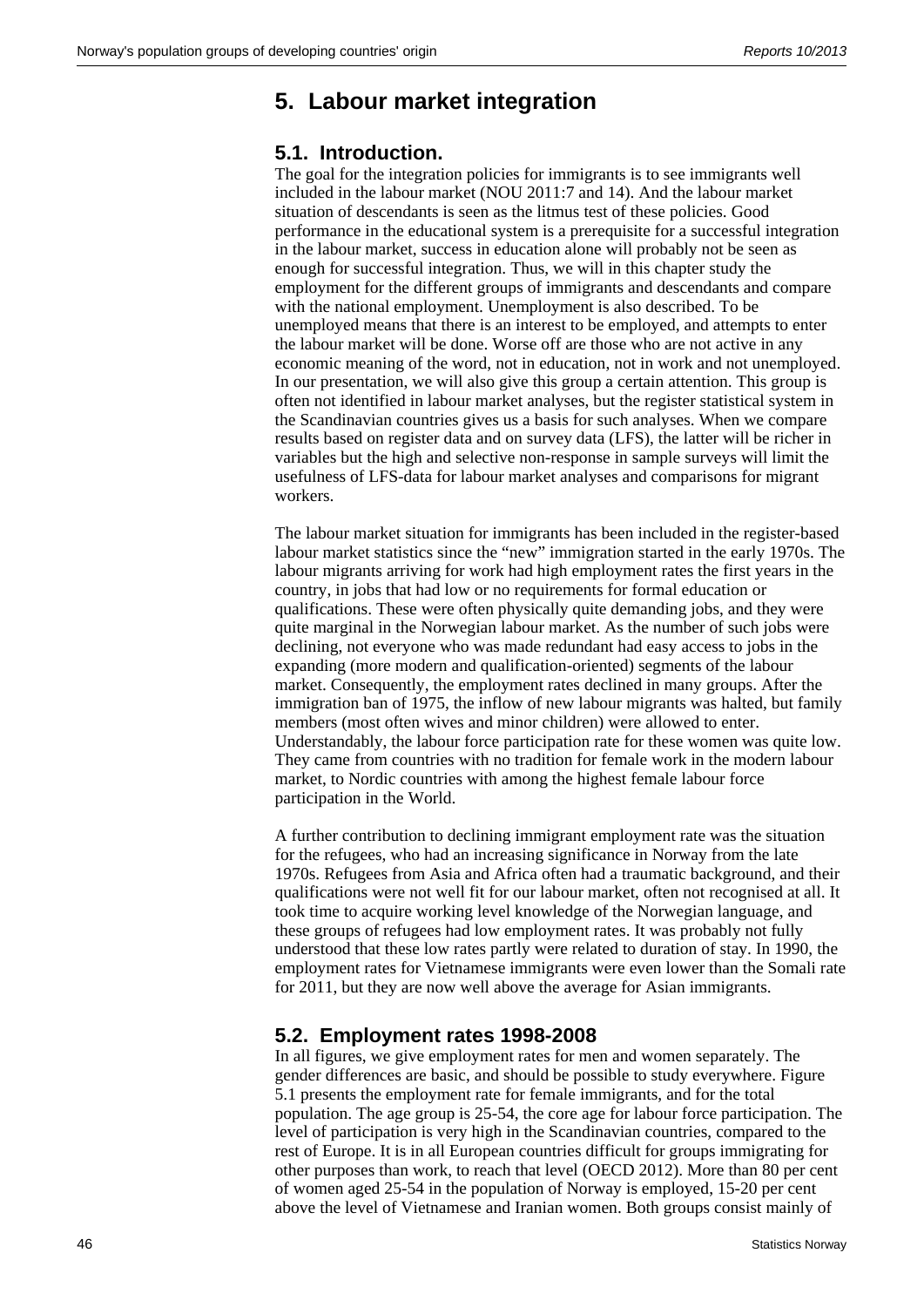refugees and their family members, and they have stayed in Norway for quite some time. The educational background from home differs; very low for Vietnamese and comparatively high for Iranians (Blom and Henriksen 2009). Immigrants from Turkey, Iraq and Pakistan are 40-50 percentage points below the Norwegian female average in employment rates. Pakistani immigrants are the oldest immigrant group in Norway, but the employment rate among women from Pakistan is still very low. Immigrant women from Somalia have an employment rate almost 60 percentage points below the average in Norway. This can partly be attributed to their recent arrival, but it will need strong efforts to bring them to the level of the Vietnamese women.



**Figure 5.1. Employment rate for female immigrants aged 25-54, by country of birth, and total population. Per cent. 1998, 2003 and 2008. Norway** 

Source: Labour market statistics, Statistics Norway

We can see a systematic increase for all groups from 1998 to 2008, of between 10 and 20 percentage points. The increase among Pakistani women is on par with the Norwegian average of 10 percentage points, the other groups lie between 10 and 20. As the proportion of newly arrived declines, Iraqi women show a very positive development. The strong increase in employment for all groups is closely related to the increasing demand for labour in the Norwegian labour market.

In Figure 5.2, we have the corresponding rates for men. For the total population, male rates are slightly higher than female rates. The differences between activity rates for male immigrants and the male total are lower than between female immigrants and the female total. Again, Somali immigrants are in the lower end, for males 40 percentage points below the average. The rest are between 15 and 30 percentage points below. An employment level around 60 per cent is not too bad in a comparative perspective, we can find countries in Europe with a national average on that level (Eurostat 2012).

There are substantially higher employment rates for men than for women, in all immigrant groups. In the national average, the difference is only 5 percent. As for many other social indicators, the gender difference is pretty small among Iranians (Blom and Henriksen 2009), less than 10 percentage points. The difference between male and female employment rates is at maximum almost 40 percentage points, for Pakistanis. For men as well as for women the rates are lower for Somali than for any other group. The rates indicates that large numbers of Somali families are without any income earned from employed persons, with the consequences that will have for the level of poverty (Henriksen et al. 2011).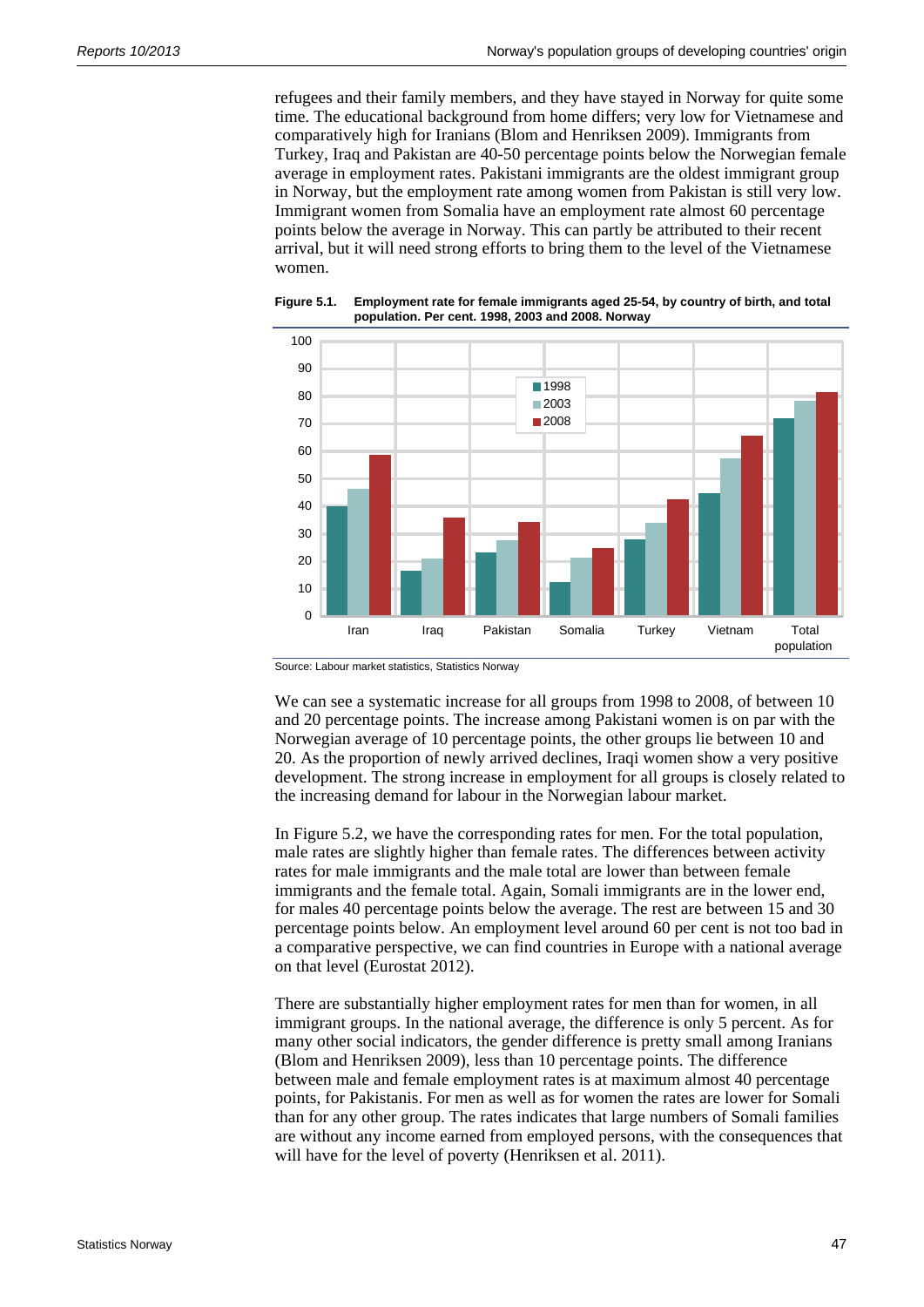

**Figure 5.2. Employment rate for male immigrants aged 25-54 by country of birth, and total population. Per cent. 1998, 2003 and 2008. Norway** 

Source: Labour market statistics, Statistics Norway

For the total population, the growth in male employment from 1998 is not as strong as for females. Still, there is a consistent increase in all groups, in particular among Iraqi immigrants, with their increasing duration of stay. Also for the well established groups of Pakistani men, the increase has been substantial. Their level is close to the level of Vietnamese men, but Pakistani female immigrants have only half the employment rate of Vietnamese-origin women.

The *gender employment gap* (figure 5.3) is only 5 per cent for the total population, much lower than for most of the immigrant groups. Immigrants from Iran and Vietnam have for 2008 a gap not very much wider (8 per cent). Iraq, Somalia and Turkey have a gap of 20 per cent, and the Pakistani gap is still twice that level. The gender gap was rather stable for the period, all countries taken together, closing for Vietnamese and widening for Iraqis.



**Figure 5.3. Gender gap in employment rate for male immigrants by country of birth, and total population, ages 25-54. Percentage points. 1998, 2003 and 2008. Norway** 

Source: Labour market statistics, Statistics Norway

### **5.3. Employment for young people 1998-2008**

For young people, we also have the possibility to compare immigrants with descendants, at least for some groups, and more groups in 2008 than in the two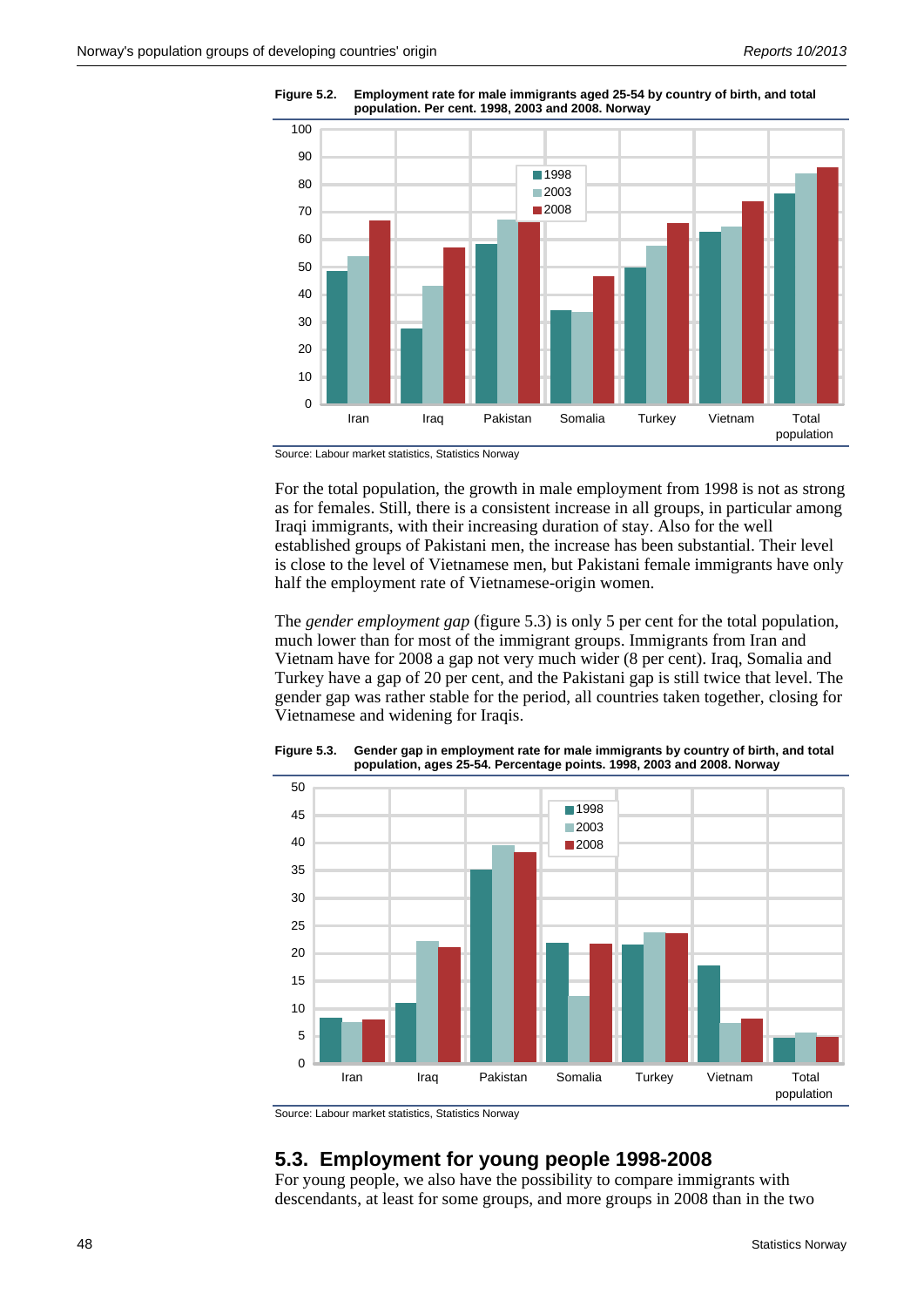preceding years. Comparing figure 5.1 with figure 5.4, we can observe that the differences between the countries of origin are smaller for those 16-24 years old than for adults. Immigrant females of age 16-24 from Somalia had an employment rate 35 percentage points below the national level, whereas the difference was almost 60 for adults (figure 5.1). The other groups lie between 20 percentage points below and the national average. Young Vietnamese immigrant women are on the same level as the national average. In spite of their successful participation in education, Pakistani women are still well below the average. All groups and the total have a strong increase in the employment rate from 1998 to 2008, Iraqi female immigrants from 10 to 40 percent.



**Figure 5.4. Employment rate for female immigrants by country of birth, and total population, ages 16-24. Per cent. 1998, 2003 and 2008. Norway** 

Source: Labour market statistics, Statistics Norway



**Figure 5.5. Employment rate for male immigrants by country of birth, and total population, ages 16-24. Per cent. 1998, 2003 and 2008. Norway** 

Source: Labour market statistics, Statistics Norway

For young *male immigrants* (figure 5.5), the employment rate is 50-60 per cent for all groups in 2008, except, again, the Somali. They have only half of that level. For some groups, those from Iran, Iraq and Vietnam in particular, there has been a strong increase of around 20 percentage points in employment rates for the age group 16-24 in the period 1998-2008. Even for the total population, the increase has been around 15 percentage points, related to the strong and increasing demand for labour in the Norwegian labour market.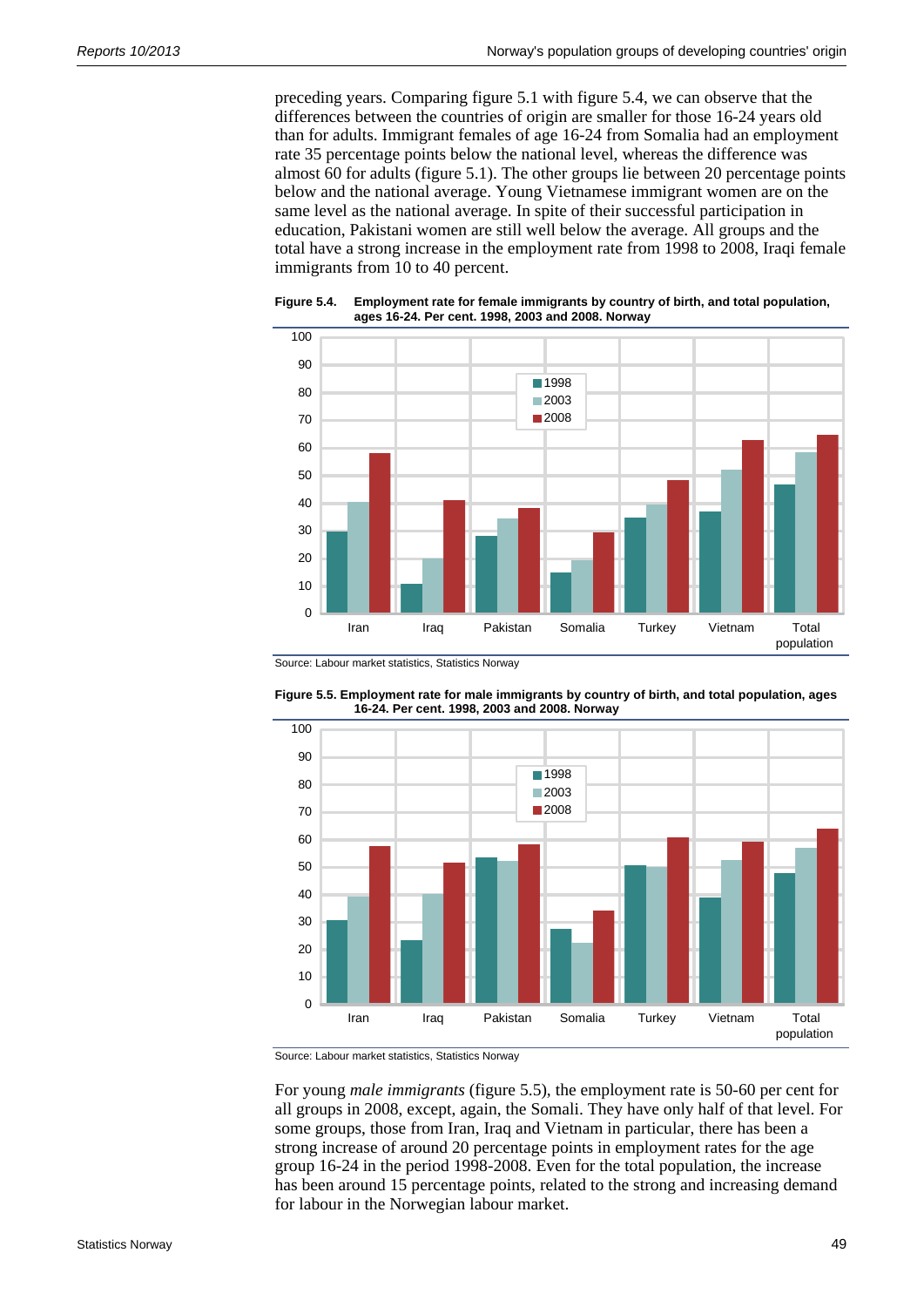The *gender gap* (not shown) is much smaller than in the prime working age, and it is close to zero for the total population of age 16-24, and for immigrants from Vietnam and Iran. If the difference between the younger immigrants and those of the prime working age can be interpreted as a sign of the behaviour of the young as they grow older, this difference can be seen as an indication that the immigrants are coming closer to the Norwegian average with time.

We will look for the same indications when we now focus on the descendants. For descendants we have enough observations to give rates for all three years only for those with Pakistani, Turkish and Vietnamese background. For Iranian and Somali descendants, we can observe only 2008, and we do not have enough descendants from Iraq to give any rates. The level for the total population of women 16-24 years of age was around 65, slightly below (!) the rate for descendants from Vietnam (figure 5.6). All groups of female descendants lie above or well above the level of the immigrants of the same age (compare figure 5.6 to 5.4). Those with high rates for immigrants show a slightly higher level for descendants, while those with a low level among immigrants have a considerably higher level for the descendants. Somali female descendants had the lowest level, but with an employment rate of 50 per cent they do almost as well as other descendants in the labour market. The increase from 1998 to 2008 is not as pronounced as among immigrants of the same age (16-24), but the increase for descendants from Vietnam and Pakistan is significant, Turk descendants are on a stable, but high level.

Figure 5.7 gives the *employment rates for male descendants* aged 16-24. None of the nationalities reach the same level as the national average for men 16-24 (65 per cent); in 2008 all five nationalities have employment rates around 55 - 60 per cent. Remarkably, there is virtually no difference between male descendants of age 16- 24 from these five countries. The rates for 2008 are higher than for the previous years, with strongest increase for Vietnamese descendants, who had very low employment in 1998.

The very positive development in the Norwegian labour market could be the reason both for the increase in almost all rates in the preceding paragraphs, and also important for the evening out of the differences between the different countries of origin.



**Figure 5.6. Employment rate for female descendants of immigrants by parents' country background, ages 16-24. Per cent. 1998, 2003 and 2008. Norway** 

Source: Labour market statistics, Statistics Norway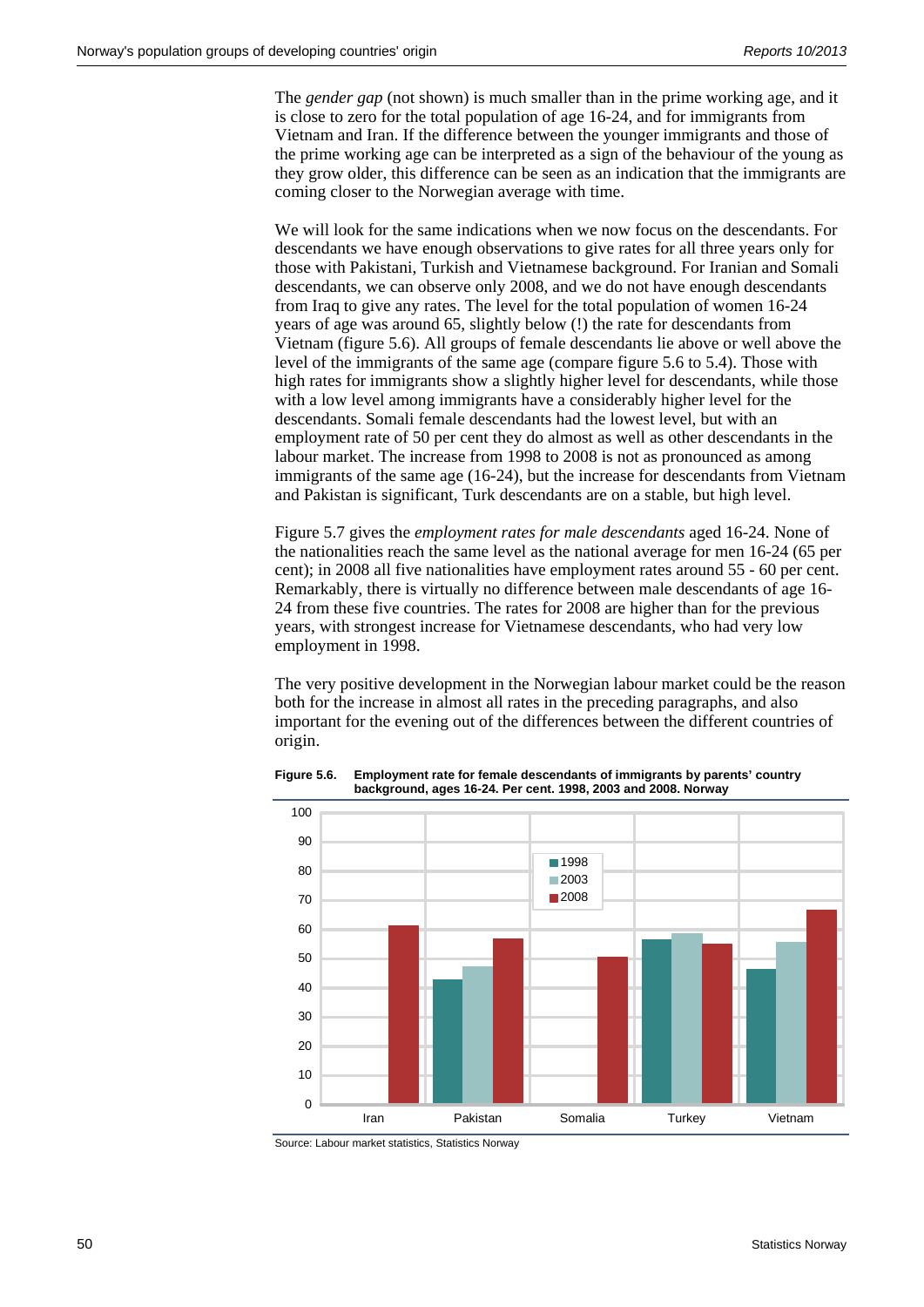

**Figure 5.7. Employment rate for male descendants of immigrants parents' country background, ages 16-24. Per cent. 1998, 2003 and 2008. Norway** 

Source: Labour market statistics, Statistics Norway

#### **5.4. Employment by cohort 1998-2008**

Some of the differences from 1998 to 2008 can be the result of a change in the composition of the country groups, for instance that young adult immigrants from Somalia in 1998 came from other situations in their home country than those arriving in 2008. That is, the selection processes might have changed. To reduce that problem, we will in figure 5.8 and 5.9 show employment rates on a cohort basis. We start with immigrants of age 25-39 in 1998, and follow them trough age 30-44 in 2003 to the age 35-49 in 2008. There has of course been a certain immigration in all groups, and also outmigration, but this is a rather simple way to give an alternative description of the development over time.



**Figure 5.8. Employment rate among female immigrants by country of origin, and total population, age 25-39 in 1998 and measured in 2003 and 2008. Per cent. Norway** 

Source: Labour market statistics, Statistics Norway

The *employment rate for women in Norway* aged 25-39 in 1998 has increased by 14 percentage points to 2008, where they were 35-49 years of age (figure 5.8). This increase is partly related to improvements in the Norwegian labour market, but the changes in age of youngest child and in family care responsibilities from 25-39 to 35-49 are probably more important. Norwegian family policy has as a goal to make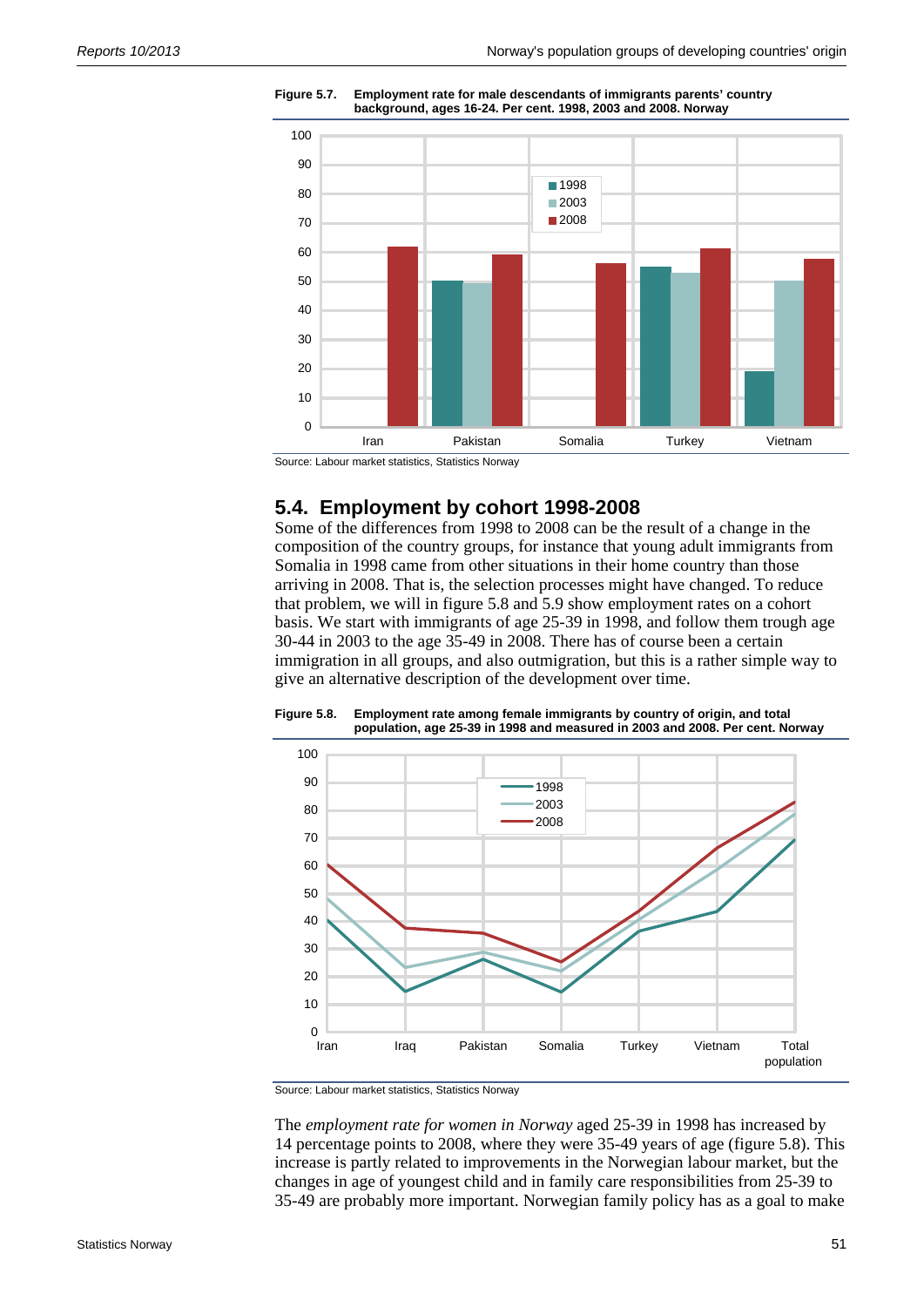it possible to combine work and family (Lappegård, 2010). Any effects of such a policy should be easiest to spot for the age group under consideration.

Many women have left their child-bearing period and returned to (or entered) the labour market. The same process is of course taking place among immigrants. As we could expect by now, the increase in employment rate is strong and the gap to the national average is closing for immigrant women from Vietnam and Iran. Iraqi women have also had an increase larger than the national, but from a very low level. For immigrant women from Pakistan, Turkey and Somalia, the gap is widening, even though we can observe an increase in level of around 10 per cent. That might be a result of immigrant women from these countries having larger families, and that their fertility towards the end of their reproductive period is relatively high (see comments to table 3.13). For Somali, the immigration in this age group has been high, making increasing labour participation more difficult.

For men (figure 5.9) we can also see an increase in employment from year to year, but not on the level of the women. Men in the total population had an increase of around 10 per cent, from below 80 to close to 90 per cent. The gap was narrowed for men from Iraq and Iran, but not for the rest. For most groups, we can see an increase in employment rate from 1998 to 2003 and further to 2008, with an exception for Somali men. High immigration from Somalia throughout the period might be related to that decline. The difference between employment rates for men for the seven groups is clearly less than the difference for women.





Source: Labour market statistics, Statistics Norway

The gender gap is, as we have noticed already, high for some countries, but not for all. When comparing figure 5.8 and 5.9, we can supplement the comments given to figure 5.3. Even when we follow the same cohort from 1998 to 2008, the Pakistani gender gap is still 40 percentage points, and stable. Iraq, Somalia and Turkey have half that level, and with minor changes in the period. For Vietnamese, the gap has been reduced to 10 percentage points. For the total population, the gap is reduced from 8 to 4 percentage points, and for Iranians almost the same, from 11 to 6. This means that the picture given by comparing cross-sectional data for 25-54 year olds is the same as the one given by the cohort approach for 25-39 olds in 1998, for all groups with a high gender gap in 1998. For all groups with broad gender gap in 1998, it seems that the gap is quite robust. It has been reduced significantly only for the Vietnamese. Those with the narrowest gender gap, the total population and the Iranians, show closing gender gaps for the 25-39 cohort, but not in comparisons of cross-sectional data for persons aged 25-54.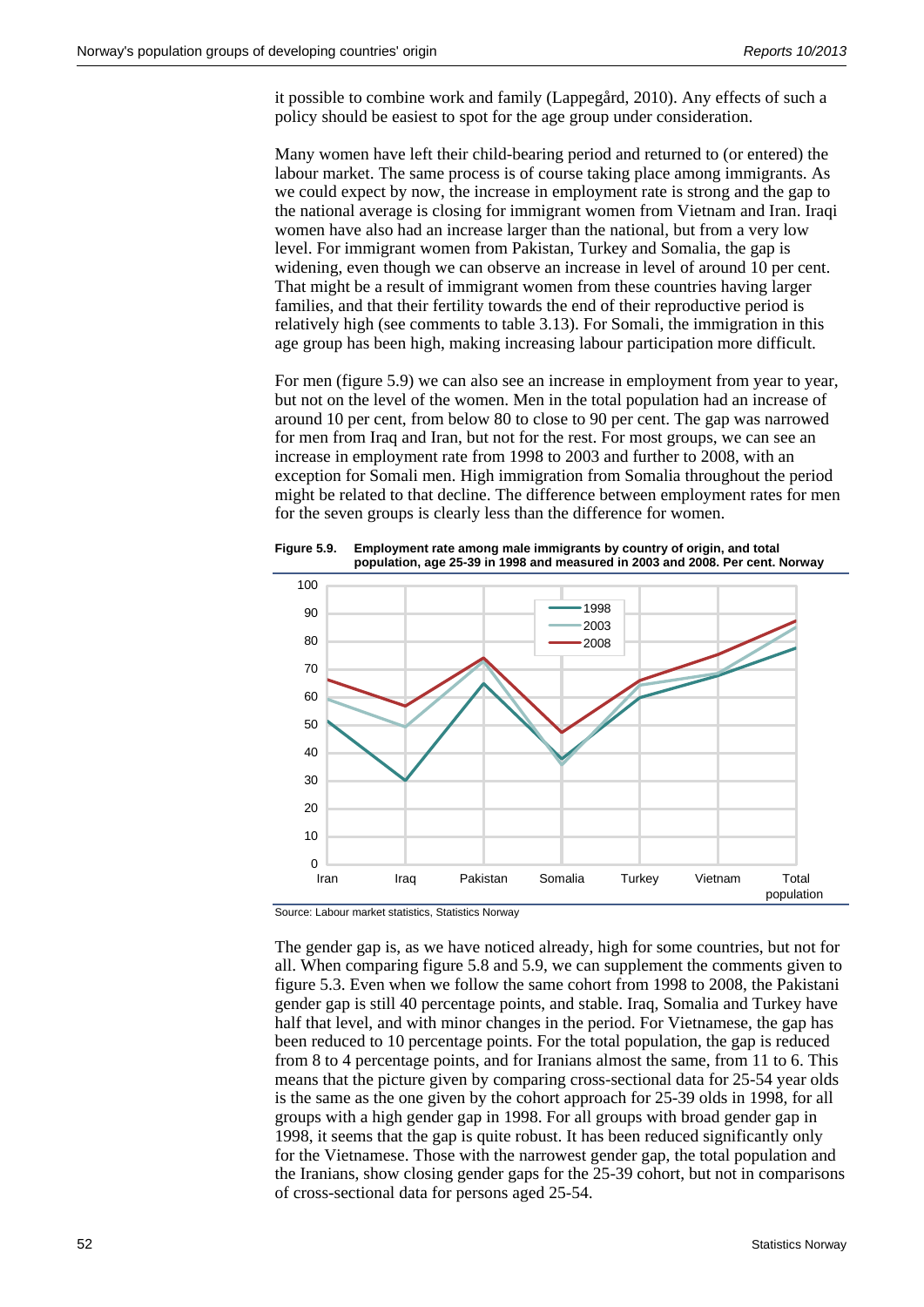For descendants, we can produce such numbers only for those of Pakistani origin. The gender gap for Pakistani immigrants was 40 per cent throughout the period. For the descendants 25-39 years of age in 1998, it went down from 20 percentage points in 1998 to "only" 7 percentage points in 2008. Thus, the Pakistani descendants do not seem to copy the employment gender pattern of their parental generation. For both men and women the employment rates (unemployed as per cent of the total population, not of the labour force) for this cohort were only a 2-4 percentage points below the national average.

In a situation with almost full employment, like in Norway, the unemployment figures do not have the same meaning as in other contexts. There are, however, some aspects of the unemployment pattern that are worth noticing. The unemployment in Norway is traditionally among the lowest in Europe, and the *unemployment rate for women* is down under 2 per cent in 2008 (figure 5.10). In 2003 it was 2,5 percent. In 1998, the unemployment was not included in the register, and we are not able to include that year in these kinds of tables. For immigrant women, the unemployment is several times higher, but still not higher than between 5 and 10 per cent. The level is in most groups lower in 2008 than in 2003.



**Figure 5.10. Unemployment rate for female immigrants by country of birth, and total** 

Source: Labour market statistics, Statistics Norway





Source: Labour market statistics, Statistics Norway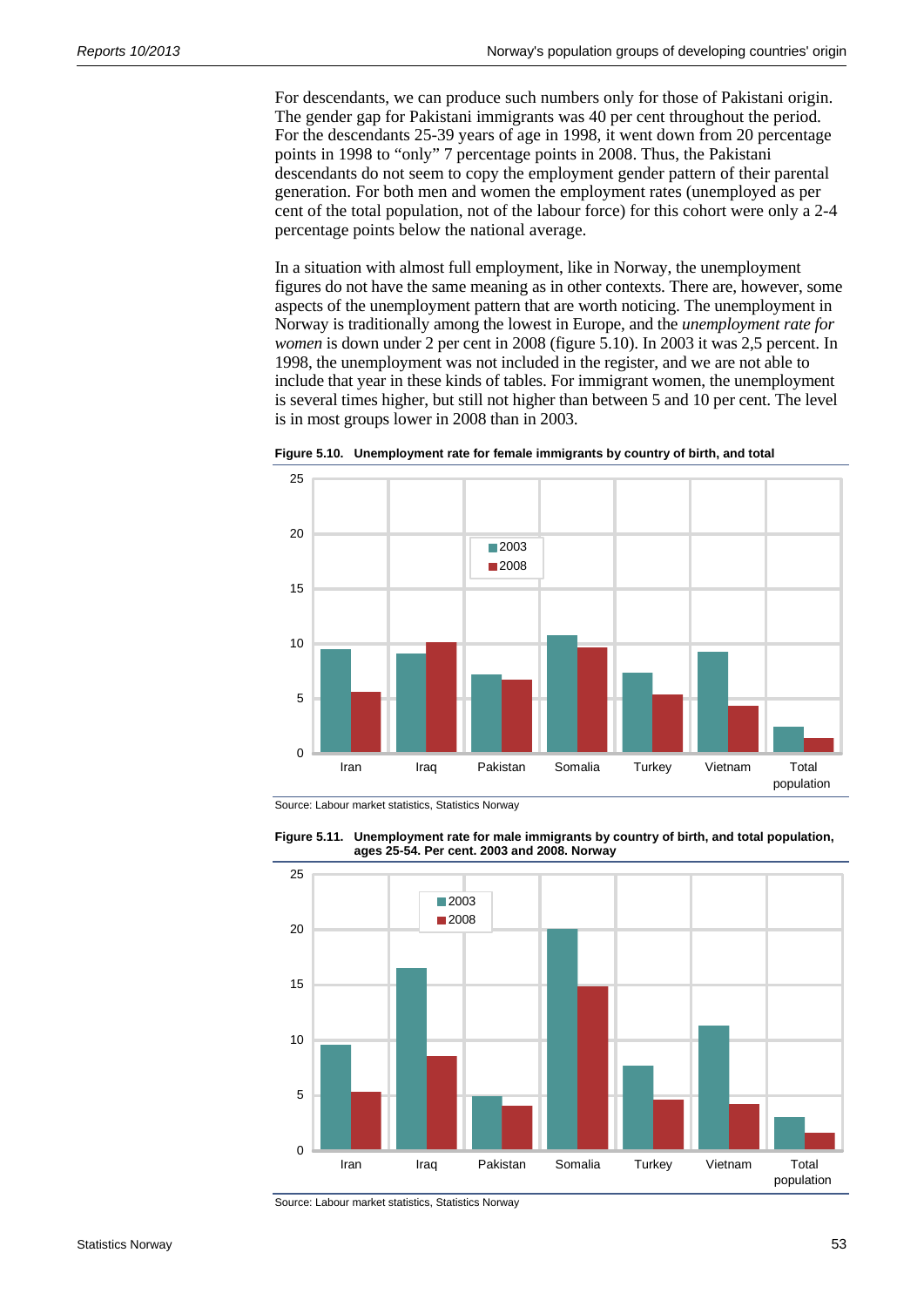The *male unemployment rate* (figure 5.11) is close to the female one for the total, but for immigrant men from Somalia, the rates are higher than for their female counterparts. I take this as a sign that they are trying to enter the labour market after finalising their Introduction Programme (see Enes and Henriksen 2012). Somali men have lower employment rate than most other group after having finalised that programme, and as we can notice, higher unemployment. For the other nationalities, the gender difference is minor, and Pakistani men are below the level of Pakistani women. From 2003 to 2008, the unemployment rate has been reduced for all groups, notably for Iraqis and Vietnamese.

In a country like Norway with high rates of participation in education for teenagers and persons in their early twenties, the *youth unemployment rates* will be low. For women of age 16-24, the unemployment rate (see figure 5.12) is only 1,5 per cent for the total population in 2008. It is several times higher for immigrants, but still the level is only between 3 and 5 per cent. The differences between the countries of origin are minor, and all rates are lower in 2008 than in 2003.

**Figure 5.12. Unemployment rate for female immigrants by country of birth and total population, ages 16-24. Per cent. 2003 and 2008. Norway** 



Source: Labour market statistics, Statistics Norway





Source: Labour market statistics, Statistics Norway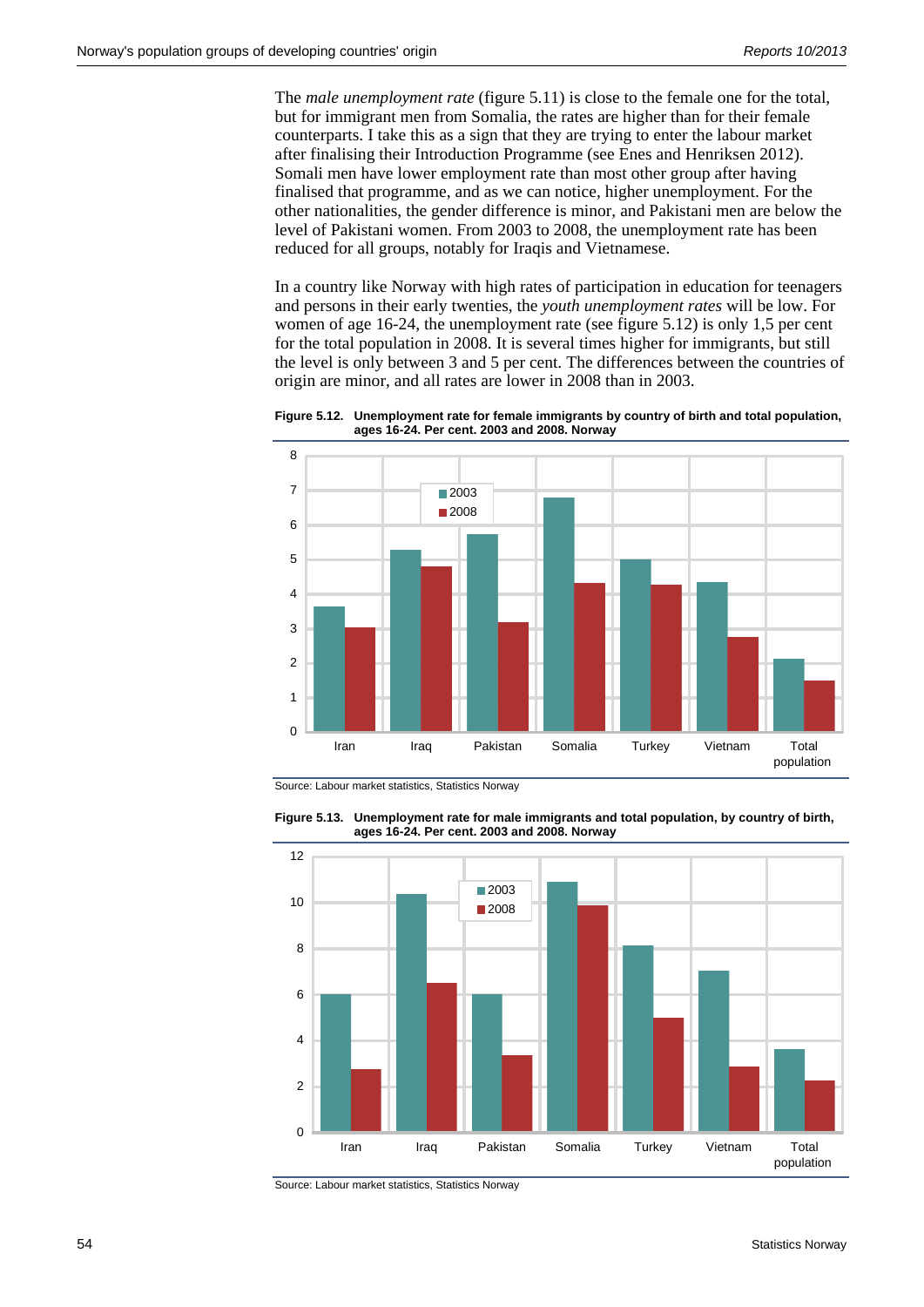The *unemployment rate for young men* (see figure 5.13) is for the total slightly higher (2 per cent) than for women (1,5 per cent). The situation is the same for the young immigrant males and females. Basically, the levels are low. Still, unemployment is higher among the newly arrived than for others. The rates have declined from 2003 to 2008 for all groups, but again Somali immigrants are worse of than the other groups, and the difference can not be explained by the proportion newly arrived alone. Young male immigrants from Pakistan, Iran and Vietnam have unemployment rates around or below 3 per cent, not much more than the national average.

**Figure 5.14. Unemployment rate for female descendants, by country background, age 16-24. Per cent. 2003 and 2008. Norway** 



Source: Labour market statistics, Statistics Norway





Source: Labour market statistics, Statistics Norway

For the descendants, we have enough observations only for those with a background from Pakistan, Turkey and Vietnam. For the totals, unemployment for females aged 16-24 was down from 2 per cent in 2003 to 1,5 in 2008. Turkish *female descendants* were above that level, Pakistani came down to that level in 2008, and for Iranian and Vietnamese female descendant, no unemployment was registered in 2008. These groups are not that large, but still there were 400 female descendants in this age in 2003, and more than 800 in 2008 from Vietnam. Iranians can be observed only for 2008, and they were 400 female descendants at that time, but 85 per cent of them were below the age of 20. None were registered as unemployed.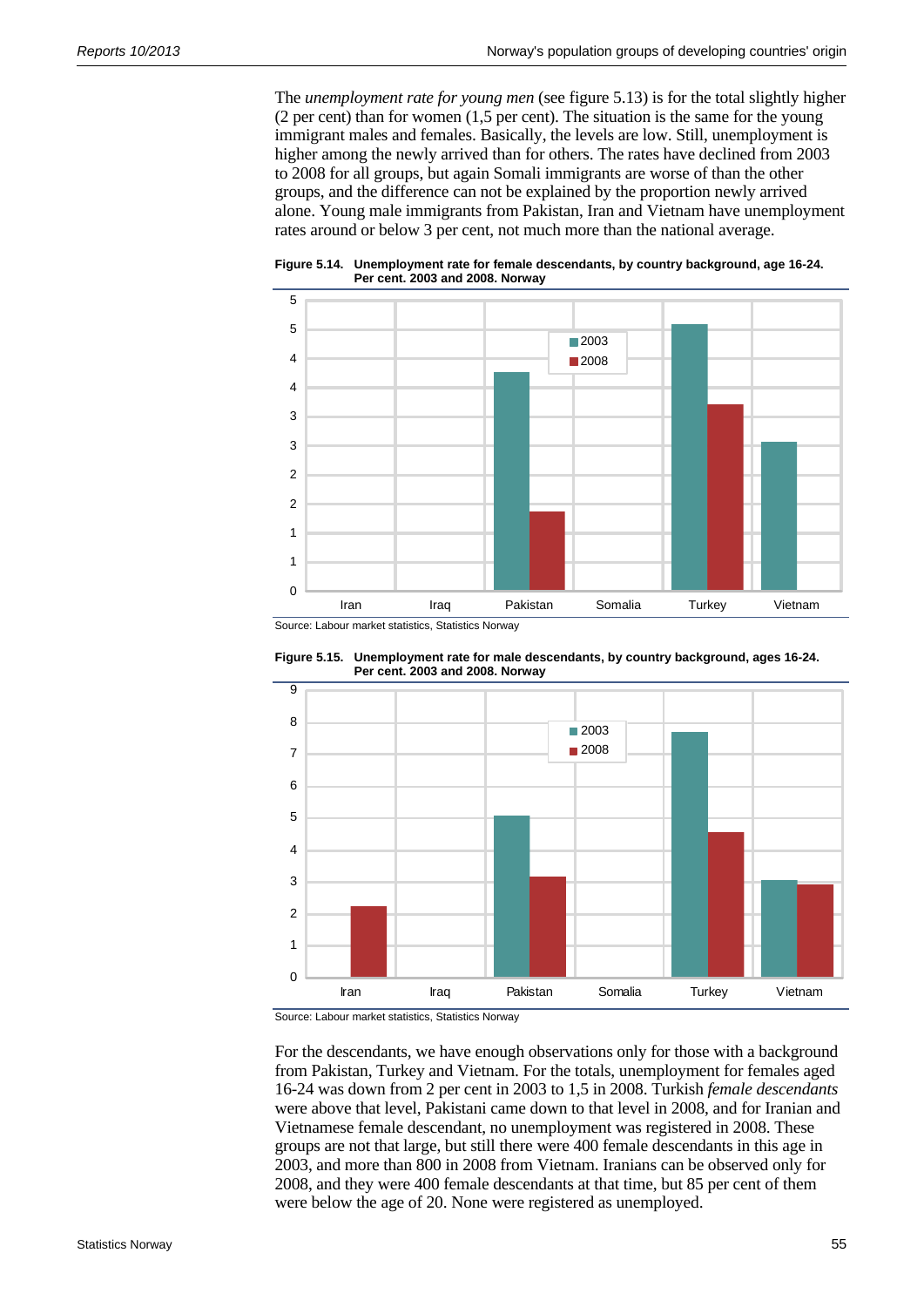#### **5.5. Economically inactive**

In this section, those *not economically active* are in focus. In the terminology used here, this group includes persons who are not registered as employed, are not seeking work (not registered as unemployed), and not attending education. They are typically working in their own homes or in the shadow labour market, they are disabled or have other forms for pensions, or they might be "discouraged workers". They might have given up the hope of finding a job, or they simply do not want to work in the ordinary labour market. The economically inactive are much more numerous than the unemployed, and consist of many different groups not having found or not being interested in finding a role as economically active in the formal labour market.

Information on the proportion economically inactive in our standard country groups is found in table 5.1. For the total population, the proportion inactive is low in the prime working age, 25-54 years of age. 11 per cent of the men and 15 per cent women were inactive in 2008.

| inactive in 2008, by sex and country of origin. Per cent. Norway |                         |     |                      |     |                         |     |                     |     |  |  |
|------------------------------------------------------------------|-------------------------|-----|----------------------|-----|-------------------------|-----|---------------------|-----|--|--|
|                                                                  | $16 - 24$<br>Immigrants |     | 16-24<br>Descendants |     | $25 - 54$<br>Immigrants |     | 55-64<br>Immigrants |     |  |  |
|                                                                  |                         |     |                      |     |                         |     |                     |     |  |  |
|                                                                  | Women                   | Men | Women                | Men | Women                   | Men | Women               | Men |  |  |
| Iran                                                             | 13                      | 14  |                      | 4   | 31                      | 25  | 66                  | 55  |  |  |
| Iraq                                                             | 26                      | 18  |                      |     | 51                      | 33  | 85                  | 69  |  |  |
| Pakistan                                                         | 31                      | 22  | 12                   | 13  | 57                      | 21  | 86                  | 61  |  |  |
| Somalia                                                          | 44                      | 33  | 20                   | 20  | 63                      | 36  | 92                  | 70  |  |  |
| Turkey                                                           | 30                      | 15  | 16                   | 12  | 51                      | 28  | 90                  | 75  |  |  |
| Vietnam                                                          | 19                      | 14  | 5                    | 8   | 29                      | 21  | 63                  | 49  |  |  |
| Total population                                                 | 9                       | 8   |                      |     | 15                      | 11  | 34                  | 24  |  |  |

**Table 5.1. Share of 16-24, 25-54 and 55-64-year-old immigrants and total population who were inactive in 2008, by sex and country of origin. Per cent. Norway** 

Source: Labour market statistics, Statistics Norway

For the immigrants, the proportion inactive varies quite a bit. For almost all groups, Somali immigrants have the highest rates. These high levels are partly to be explained by many recent arrivals, and for women also high number of children in the household and many single mothers. Recent arrivals might explain high rates also for Iraqi immigrants. Women have higher non-activity rates than men in almost every group of immigrants, but once again, Iranian immigrants have an insignificant gender gap. The gender gap for Vietnamese is narrower than for most other groups of immigrants.

The non-activity rate in age 55-64 is very high, between 50 and 90 per cent in all immigrant groups, as much as between two and three times the national level for every group. There might be many explanations to this; one is that older immigrants have spent a considerable share of their adult life elsewhere, before starting their way into the Norwegian society. Whatever explanations that are relevant, the proportion not active among immigrant aged 55-64 is a real problem, for the immigrants themselves and for the Norwegian society. The number of immigrants in this age group is not (yet) very high, but it is increasing.

In the prime working age, the inactivity rate is particularly high among women, due to a prolonged period with minor children in the household, and to gender roles quite different from the Norwegian average. Again, the rate is two to four times higher for immigrants than for the national average. The same holds for the younger ones, but for men aged 16-24, the difference is smaller than for women. Family patterns and duration of stay are related to this.

For descendants, however, the picture is much closer to the national average. Descendants with their background from Iran and Vietnam have lower non-activity rates than the average of age 16-24 in Norway, and all descendants have lower rates than the immigrants of the same age and country background. Somali descendants have a level of non-activity far below immigrants of the same age, but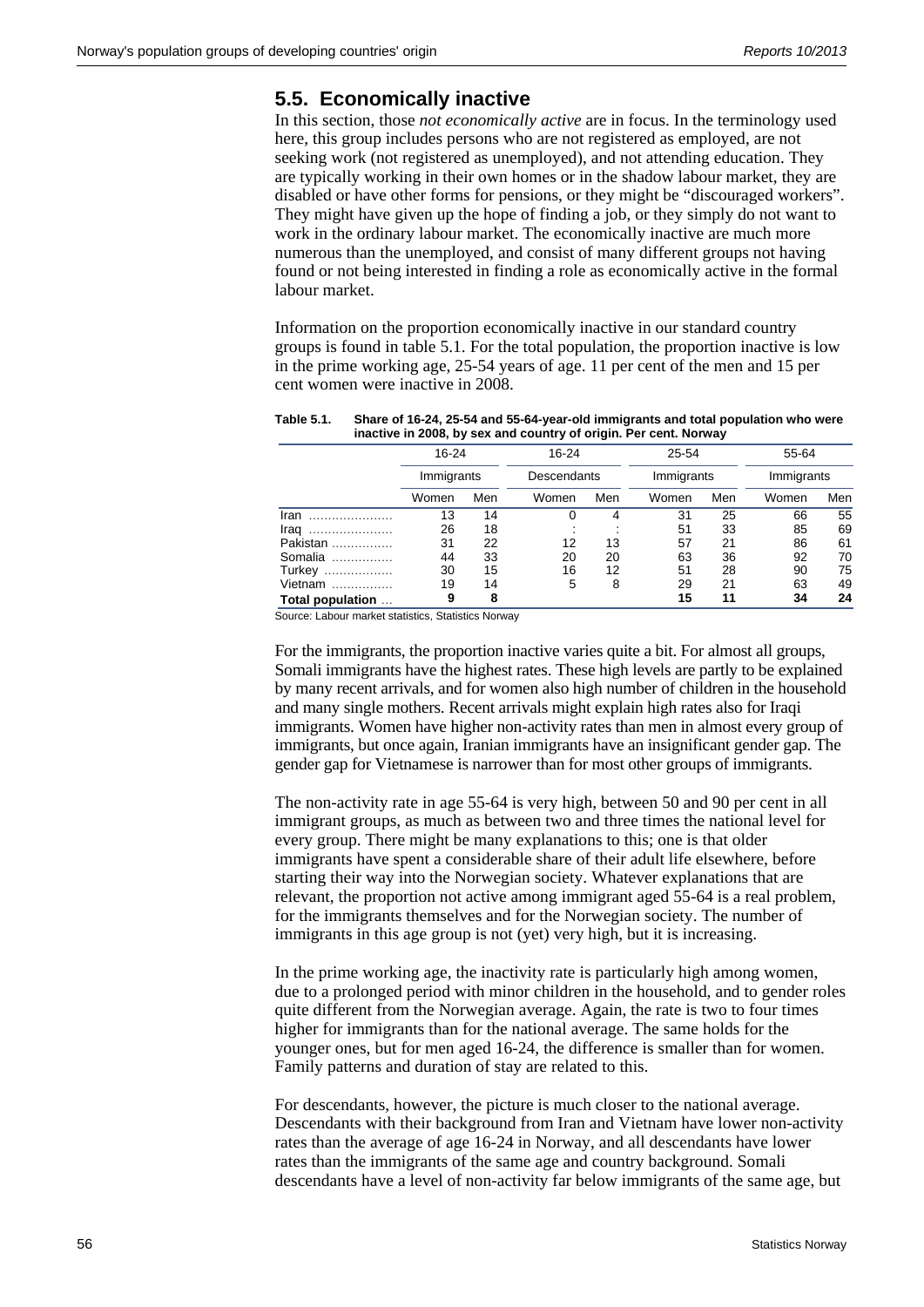still well above other descendant groups. Gender differences are minor and nonsystematic for descendants.

#### **5.6. Summary**

Integration policy for immigrants is aimed at including immigrants in the labour market. We have looked at three dimensions of inclusion; the employed, the unemployed and those not active either in the labour market or in education.

Compared to the rest of Europe, the level of participation in the labour market is very high in the Scandinavian countries. One can hardly expect that groups immigrating for other purposes than work can reach that level. Women aged 25-54 in the population of Norway have an employment rate 15-20 percentage points higher than that of Vietnamese and Iranian women. Both these groups consist mainly of refugees and their family members, and they have lived in Norway for quite some time, but their educational background from home differs. Immigrants from Turkey, Iraq and Pakistan are 40-50 percentage points below the Norwegian female average in employment rates. Immigrant women from Somalia have an employment rate almost 60 percentage points below the average in Norway. This can partly be attributed to their recent arrival.

For the total population, male employment rates are slightly higher than female rates. The differences between activity rates for male immigrants and the male total are much lower than between female immigrants and the female total. Again, Somali immigrants are in the lower end, for males 40 percentage points below the average. The rest are between 15 and 30 percentage points below.

We can see a systematic increase for all groups from 1998 to 2008, of between 10 and 20 percentage points. The strong increase in employment for all groups is closely related to the increasing demand for labour in the Norwegian labour market. For the total population, the growth in male employment from 1998 is not as strong as for females. Still, there is a consistent increase in all groups, in particular among Iraqi immigrants. Also for the well established groups of Pakistani men, the increase has been substantial. Their level is close to the level of Vietnamese men, but Pakistani female immigrants have only half the employment rate of Vietnamese-origin women, and the growth in their rate has been slower than among other female immigrants.

The gender employment gap is only 5 percentage points for the total population, much lower than for most of the immigrant groups. In 2008, the gap for immigrants from Iran and Vietnam was not much wider (8 percentage points). The gap for Iraq, Somalia and Turkey is 20 percentage points, and the Pakistani gap is still twice that level.

For immigrants aged 16-24, we can observe that the differences between the countries of origin are smaller than for those older than 24. Immigrant females of age 16-24 from Somalia had an employment rate 35 percentage points below the national level, whereas the difference was almost 60 for the older women. The other groups lie between 20 percentage points below the national average. For young male immigrants, the employment rate is 50-60 per cent (compared to national average of 65 per cent) for all groups in 2008, except, again, the Somali. For men from Iran, Iraq and Vietnam, there has been a strong increase of around 20 percentage points in employment rates for the age group 16-24 in the period 1998-2008.

All groups of female descendants lie above the immigrant level at the same age. The level for the total population of women aged 16-24 was around 65 per cent, slightly below the rate for descendants from Vietnam. Those with high rates for immigrants show a slightly higher level for descendants, while those with a low level among immigrants have a considerably higher level for the descendants.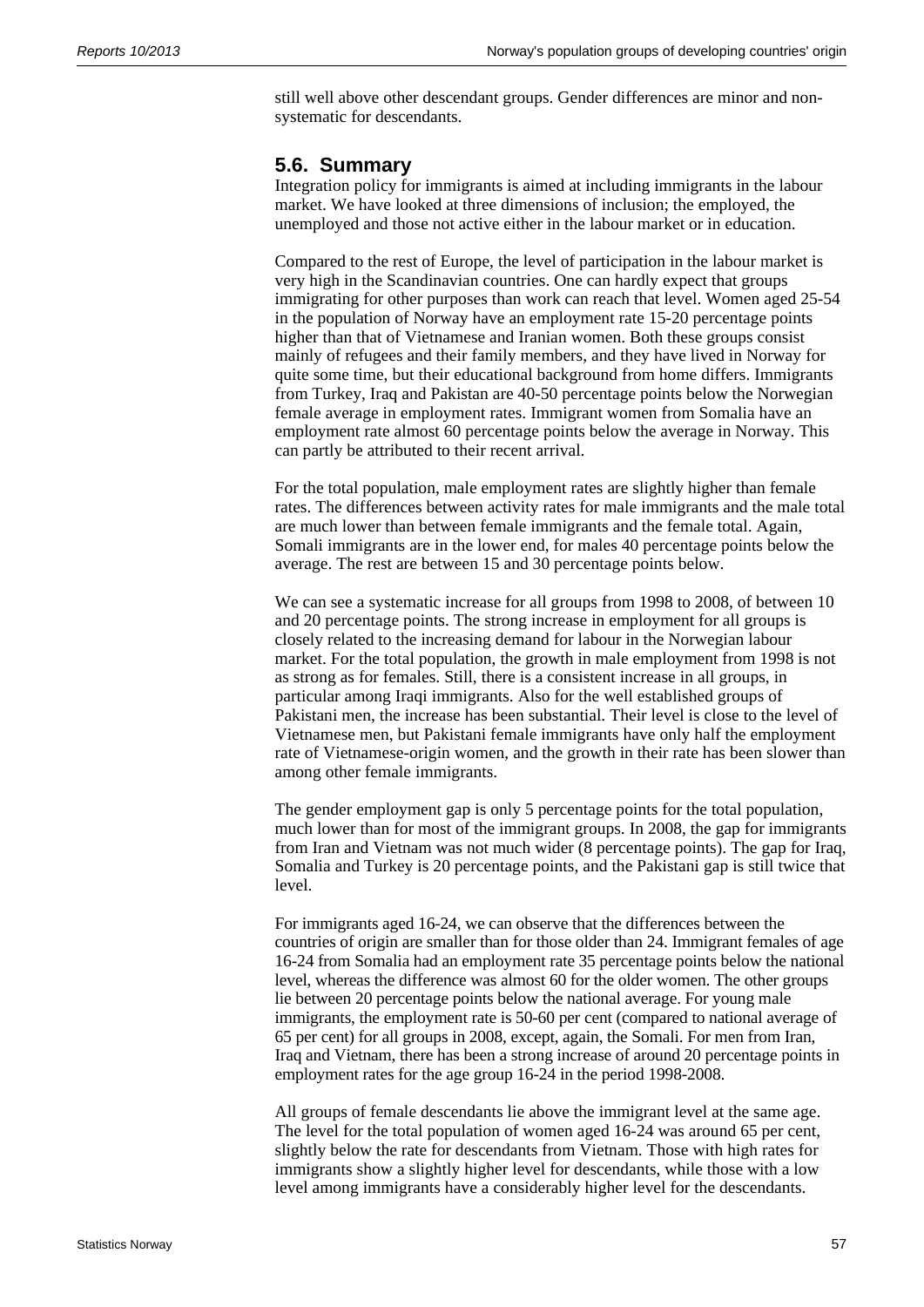Somali female descendants had the lowest level, but with an employment rate of 50 per cent they do almost as well as other descendants in the labour market.

Among male descendants aged 16-24, none of the descendants reach the national average for men 16-24 (65 per cent); in 2008 all five nationalities have employment rates around 55 - 60 per cent. Remarkably, there is virtually no country difference for male descendants. The rates for 2008 are higher than for the previous years, with strongest increase for Vietnamese descendants, who had very low employment in 1998.

We have compared those aged 25-39 in 1998 with those aged 30-44 in 2003 and 35-49 in 2008. The gap to the national average is closing for immigrant women from Vietnam and Iran. Iraqi women have also experienced an increase larger than the national, but from a very low level. For immigrant women from Pakistan, Turkey and Somalia, the gap is widening, even though we can observe an increase in the level of around 10 per cent. For men we also observe an increase in employment, but not as fast as among women. Men in the total population had an increase of around 10 per cent, from below 80 to close to 90 per cent. The gap was narrowed for men from Iraq and Iran.

The gender gap is high for some countries, but not for all. Even when we follow the same cohort from 1998 to 2008, the Pakistani gender gap is still 40 percentage points, and stable. Iraq, Somalia and Turkey have half that level. For the Vietnamese, the gap has been reduced to 10 percentage points. For the total population, the gap is reduced from 8 to 4 percentage points, and for Iranians almost the same, from 11 to 6.

For descendants, we can produce such numbers only for those of Pakistani origin. For descendants 25-39 years of age in 1998, the gender gap decreased from 20 percentage points in 1998 to "only" 7 percentage points in 2008. Thus, the Pakistani descendants do not seem to copy the employment gender pattern of their parental generation. For both men and women the employment rates for this cohort were only 2-4 percentage points below the national average.

The unemployment rate for young men is for the total population slightly higher than for women. The situation is the same for the young immigrant males and females. Basically, the levels are low. Still, unemployment is higher among the newly arrived than for others. Young male immigrants from Pakistan, Iran and Vietnam have unemployment rates around or below 3 per cent, not much more than the national average. Descendants have low unemployment rates (less than 5 per cent), still above the average of their age group.

For the total population, the proportion economically inactive is low in the prime working age, 11 per cent among men and 15 per cent among women were inactive in 2008. For immigrants, the proportion inactive is generally much higher, and varies quite a bit. For almost all groups, Somali immigrants have the highest rates. Women have higher non-activity rates than men in almost every group. But, Iranian and to a lesser extent, Vietnamese immigrants, have an insignificant gender gap.

The non-activity rate in age 55-64 is very high for all immigrant groups. In the prime working age, the inactivity rate is particularly high among women, due to a prolonged period with minor children in the household, and to gender roles quite different from the Norwegian average. The rate is two to four times higher for immigrants than for the national average.

For descendants, the pattern is much closer to the national average. Descendants with a background from Iran and Vietnam have lower non-activity rates than the average of age 16-24 in Norway. All descendants have lower rates than the immigrants of the same age and country background.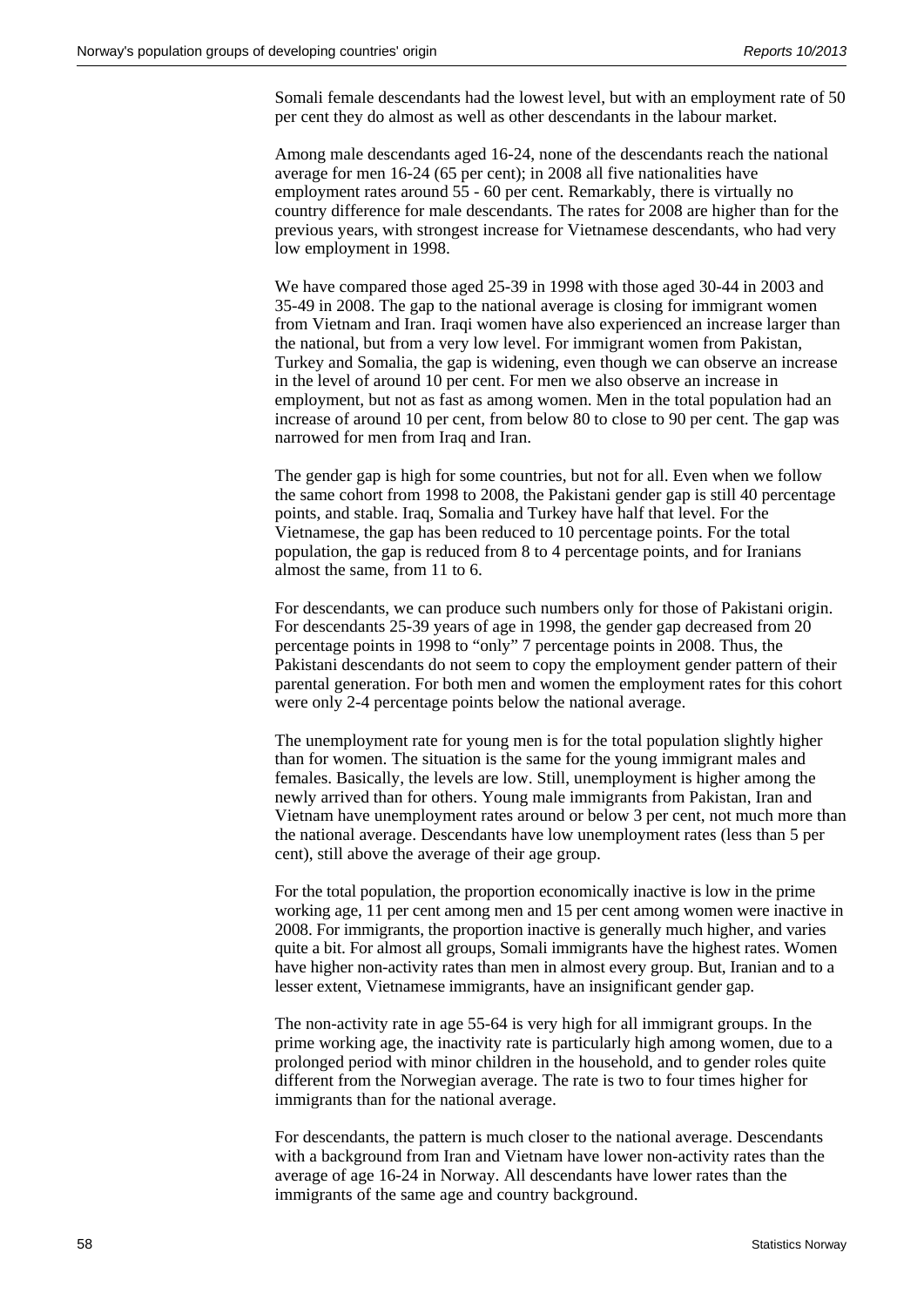# **6. Summary and conclusions**

### **6.1. National context for the analyses**

Norway has for a long period considered itself an ethnically homogeneous country. That might not always have been true. During the last four decades, however, there has been an increase in immigration from all regions of the world. Immigrants from 219 countries are represented in Norway at the beginning of 2012. In 1954, the Nordic countries introduced a common labour market where citizens of Nordic country were free to move and take work without any restrictions. Since 1970, Norway has had a net inflow of migrants from all over the world. In 1974 Norway introduced a ban on labour migration to be able to solve the integration problems for immigrants already present in the country, before letting new ones in. The ban was on labour migration, and influenced the composition of the streams more than their size.

Since the immigration ban was introduced, the majority of immigrants from countries outside the EU and North America, have been refugees and asylum seekers, and family members reuniting with or joining (mostly for marriage) persons already present in the country. After the expansion of the EU with ten new member states in 2004 (and 2007), migrant workers from Europe have increasingly dominated the inflow to Norway.

During the post-World War II era, the Norwegian economy has for the most part been very good. At the end of the 1960ies the oil resources of the North Sea shelf were discovered, and for the decades to come, the oil has played a very important, and increasing, role in our economy. Due to the economic resources created by the oil revenues, Norway has been less influenced by the recent financial crises in Europe, especially as economic growth and unemployment is concerned.

The policy regarding the integration of immigrants has for a long time focused on immigrant labour market participation, for a number of good reasons. Based on the fact that the newly arrived migrant workers in the early 1970ies had considerably worse working and living conditions than normally accepted in Norway, a temporary Immigration Ban was introduced in 1974, and made permanent in 1975.

The attitudes towards multiculturalism, and in particular to "diversity", have been more favourable at a policy level than in the general population. Consequently, there have been discussions for three decades around these concepts. The policy has always been to open up for diversity, with priority given to educational and labour market integration.

In 1970, Norway had 60 000 immigrants and persons born in Norway with two immigrant parents, less than one tenth of the number in 2012. Initially, guest workers arrived in the late 1960ies, then their families, and then came refugees in increasing numbers. The number of descendants have increased from 2 000 in 1970 to more than 100 000 in 2012. The large majority of the descendants (72 percent) have their background from Africa or Asia, and by far the largest and oldest group is of Pakistani origin.

Among more than 500 000 first time immigrants with a Non-Nordic citizenship who arrived between 1990 and 2011, 37 per cent came for family reasons, 32 percent came for work and 20 per cent for protection. 125 000 of these have left the country, more work and education migrants than other. Since 2007, labour has been the major reason for immigration comprising slightly less than 50 percent of the immigration permits.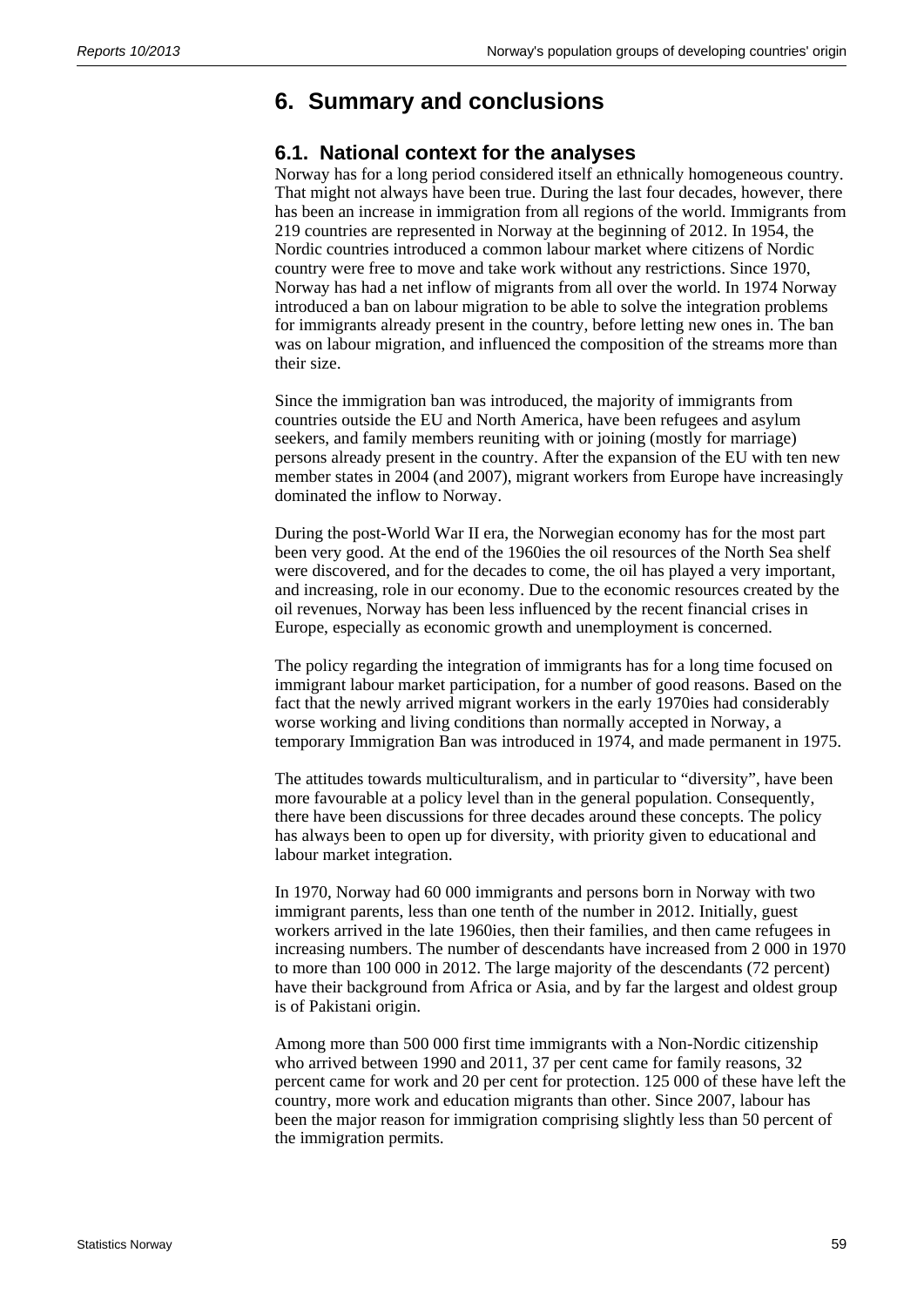#### **6.2. Population dynamics**

The immigration history of the six groups - immigrants and descendants with a background from Iran, Iraq, Pakistan, Somalia, Turkey and Vietnam – is essential when studying the demographic development. The immigration of workers from Pakistan and Turkey started around 1970. Turkey is geographically much closer to Norway than is Pakistan, and consequently it has been easier for Turks to remain in contact with their country of origin. Both groups have had rather high, but declining fertility. As they show a strong tendency to marry within their own national background, the number of descendants has been growing steadily since the late 1970ies.

Boat refugees from Vietnam started to arrive towards the end of the 1970ies, and they continued to arrive for more than a decade. Because their fertility is lower than the previous groups, and because fewer among them marry a person of their own background, the number of descendants increases at a lower rate than for Pakistanis and Turks.

Immigrants from Iran are primarily refugees, arriving in modest numbers already in the 1970ies. They have low fertility and are less inclined to marry someone of their own background, so the group has been growing at a rather low rate for a period. If we are to receive an increasing number of refugees from Iran, the growth might be larger in the future.

Immigration from Iraq and Somalia has much in common. For both countries, immigration started in the late 1980ies, and for a while, these countries were major sources of immigration to Norway. Due to continued immigration (more from Somalia than from Iraq), demographic structure and high fertility rates (more so among Somali than Iraqi women), these two groups are fast growing. The large majority marries someone with the same background, and the number of descendants is growing faster than any other group of descendants. Still, immigrants and descendants taken together there are more from Pakistan than from these two countries.

For the groups that can be compared for the first and second five years period, we see a decline in fertility among almost all groups of immigrants and descendants, and more so for Iraqi immigrants than for others. The decline is at all stages in the reproductive period.

Descendants are still young, and those who have married, did so at rather young ages. Those marrying at later ages might follow a different pattern. Descendants from Pakistan and Turkey marry within their own background to the same degree as the immigrants.

Those not marrying a partner with their own background do not adhere to the mainstream behaviour of their group, and are more prone to follow the mainstream pattern in Norway, for instance cohabiting rather than marrying.

The migration pattern of these groups is clearly mirrored in their duration of stay. Integration in the Norwegian society normally improves with duration of stay. The Pakistani and Vietnamese have the longest average duration of stay, men from both countries had on average stayed in Norway for 21 years in 2009. From 2004 to 2009, the average increased with two to four years for all country groups.

Compared to the natives, the population growth of all six national groups is very strong, largely due to their young age structure (many birth, few deaths), marital pattern, high fertility and modest outmigration.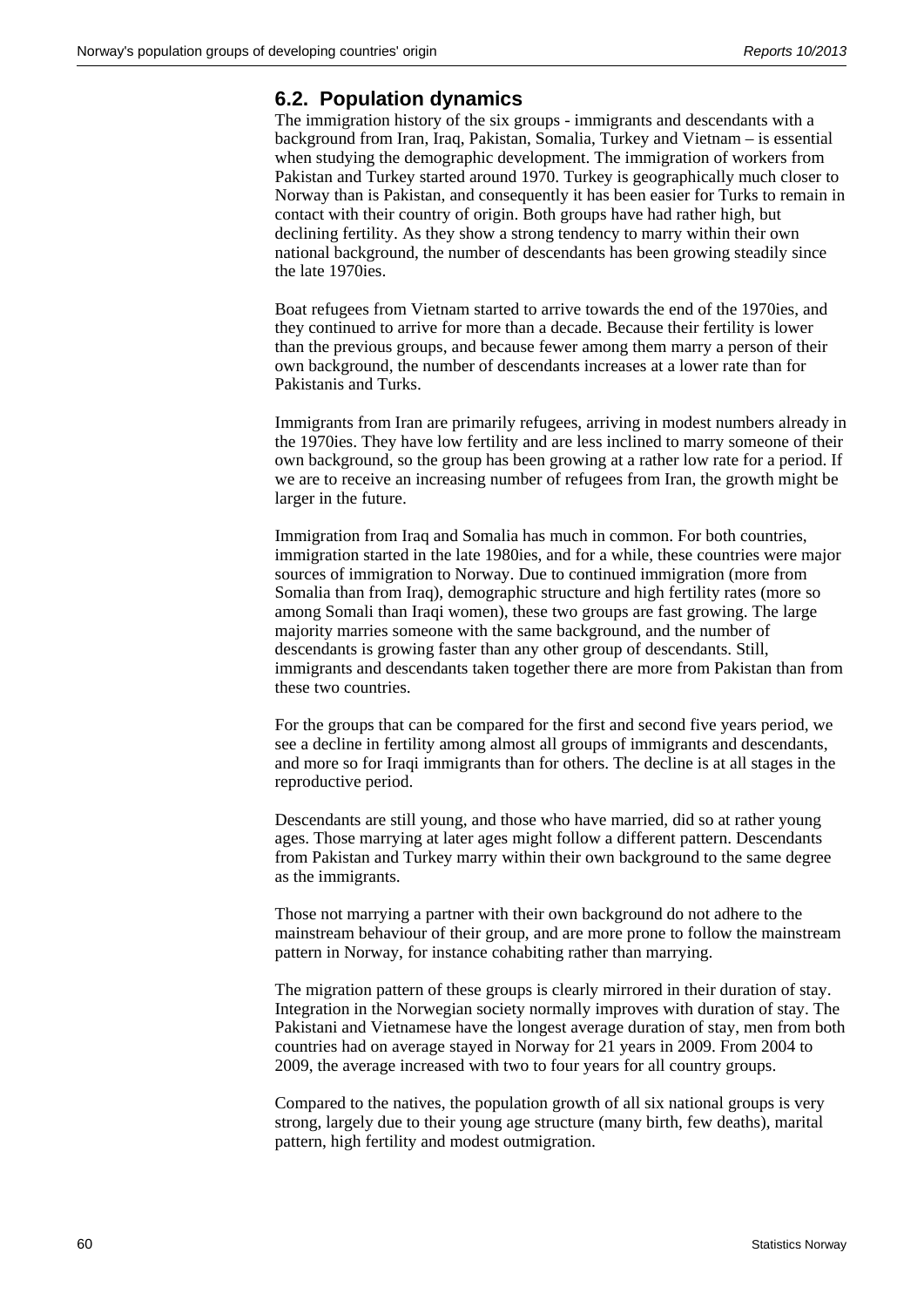#### **6.3. Education**

As a basic prerequisite for integration, we have described the participation in the educational system for immigrant and descendant males and females from six countries, and compared them with the total population in the corresponding age groups. Education opens a wide range of choices regarding future work for most young people in a society like the Scandinavian.

When it comes to education, descendants fare much better than immigrants, and the level of participation varies much more for immigrants than for descendants, partly related to differences in duration of stay. The low level of educational activity among Somali immigrants is partly a consequence of many recent arrivals, and partly related to the rudimentary schooling system in Somalia the last decades. Iranians do better in the educational system than most other immigrant groups, and better even than natives in some contexts. For descendants, the level differs less between the nationalities than it does among the immigrants. Again, rates for Turks are often at a lower level than the others. The other groups all have participation rates around or above the average in Norway. In most groups, including the Norwegian totals, the female participation rate is higher than the male. Recently, however, the gap for the Turks seems to be closing.

Contrary to common believes, the gender difference is smaller among most descendant groups than among those of Norwegian origin. The increasing rates of participation in education for most groups from 1998 to 2008 has been remarkable, and it depicts a process where immigrants and descendants are approaching, and for some groups and measures, surpasses the native population.

For most immigrant and descendant groups, and for the national total, more girls than boys prepare for academic studies. For immigrants and descendants from Iran and Vietnam, the share in academically oriented courses is well above the national average, as it is also for descendants from Iraq, Pakistan and Somalia. The number of Somali descendants is quite low, but in their preference for academic studies they do not follow the pattern of the immigrant generation.

#### **6.4. Labour market**

The aim of the integration policies is to see immigrants well included in the labour market, as the labour market often is considered to be the basis for income and recognition, and an important element of ones social life. The labour market situation of descendants is seen as the litmus test of these policies. We have studied the employment of different groups of immigrants and descendants and compared them to the national average. Unemployment is also described. Worse off than the unemployed are those who are not active in any economic meaning of the word, not in education, not in work and not unemployed. This group is also studied.

The immigrants have in almost every group lower employment and higher unemployment and non-activity rates than the total population. The picture is less consistent for immigrants than for descendants. The first labour migrants in the early 1970ies might be an exception. In parallel with increasing numbers of refugees, employment for immigrants declined, and the unemployment increased. High rates of unemployment might be a result of many seeking access to the labour market. But it takes time to find a job, especially if the formal qualifications are foreign to the Norwegian employers. Discrimination may also be a force at work (Midtbøen and Rogstad, 2012).

Gender differences in employment are significant and have consequences for living conditions, and are a sign of lack of equal opportunities. From 1998 to 2008, there has been a strong and consistent increase in employment for both sexes and all countries. However, very few groups reach the Norwegian average, which is among the very highest in Europe. The differences between activity rates for male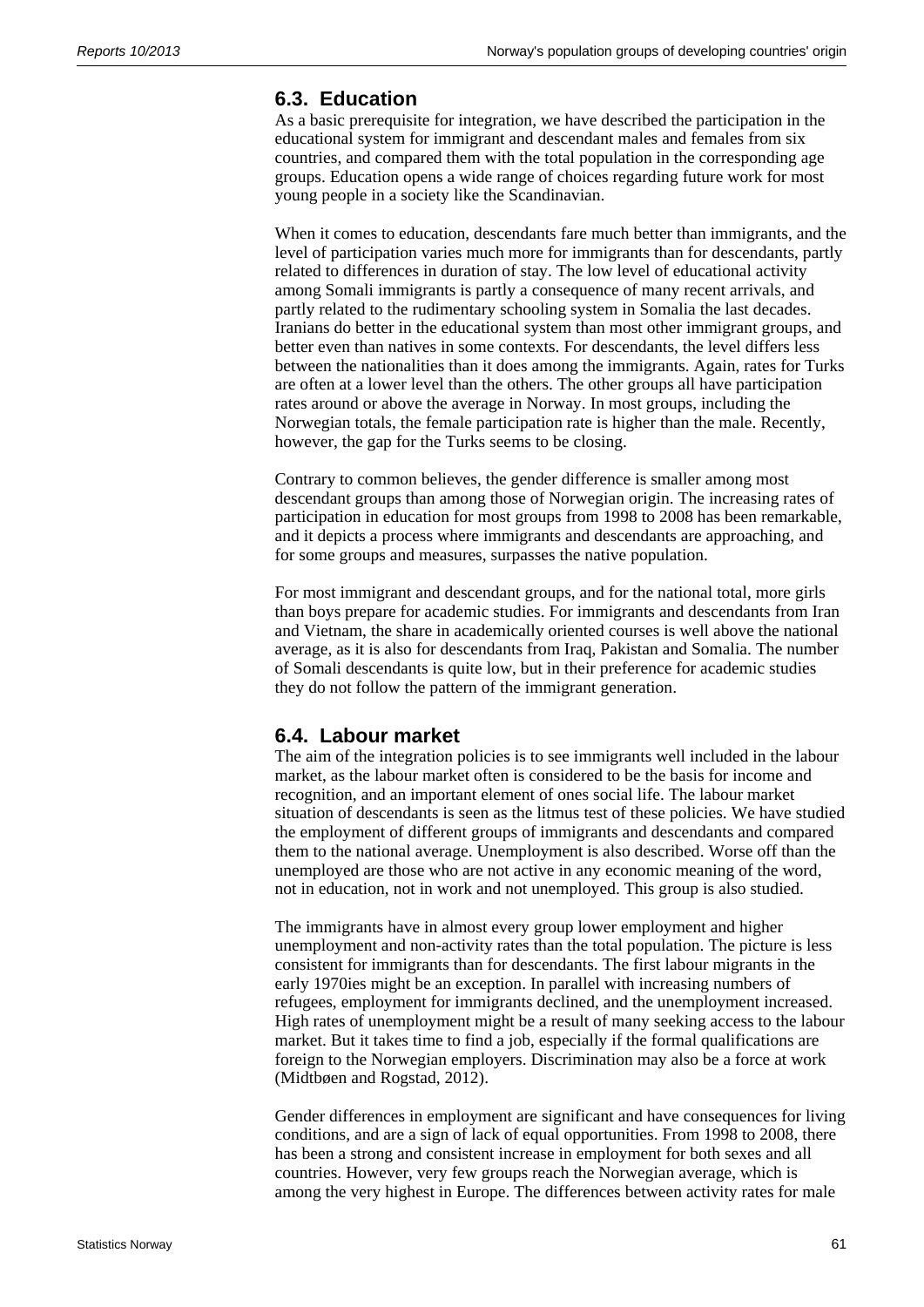immigrants and the male total are lower than between female immigrants and the female total. Somali immigrants are in the lower end, for males 40 percentage points below the average. The other nationalities are between 15 and 30 percentage points below. The employments rates offers challenges for the integration policies, in particular the rates among Somali immigrants and female Pakistani immigrants. Although both groups have a high proportion of newly arrived, Iraqi immigrants are better included in the labour market than the Somalis.

In Norway, the gender employment gap is only 5 per cent, much lower than for most of the immigrant groups in 2008. Immigrants from Iran and Vietnam have a similar gap (8 per cent). Those coming from Iraq, Somalia and Turkey have a gap of 20 per cent, and the Pakistani gap is twice that level. The gender gap was rather stable 1998-2008, in spite of a strong increase in employment.

For those aged 16-24 the differences between the countries of origin are smaller than for those in their prime working age (25-54). Immigrant females ageed 16-24 from Somalia had an employment rate 35 percentage points below the national level, whereas the difference was almost 60 for adults. The other groups lie between 20 percentage points below the national average. For young male immigrants, the employment rate is 50-60 per cent for all groups in 2008, except, again, the Somali with only half of that level. The gender gap is much smaller than in the prime working age. Employment rates for descendants come close to the national averages, and the five countries we are able to observe (not Iraq) have almost identical employment rates.

The proportion inactive in some groups is very high, in spite of a series of action plans aimed at finding employment for as many immigrants as possible. More women than men are inactive, and inactivity increases much with age. In 2008, the inactivity rates for immigrants from Somalia were higher than for all other groups. The gender pattern was strong. Descendants, however, come closer to the national average, and some groups are at an even lower level. Gender differences among descendants are minor.

#### **6.5. Summary of the development of each of the six national groups**

The first immigrants from *Iran* arrived before the fall of the Shah, and they became a sizeable group after the mid 1980ies. The immigration was higher in the first half of the period 1999 – 2008 than in the second. Due to very low fertility and more heterogeneous marriages (few marrying within their group), the number of descendants is clearly lower than any other group. Both immigrants and descendants originating from Iran have very high enrolment rates in education, often higher than natives. At secondary level, they prefer academic oriented programs more than any other group. The gender differences are modest. Immigrants and descendants from Iran have employment rates on par with the highest rates for immigrant groups, still lagging some percentage points behind the natives. The gender balance is better than any other immigrant group, only slightly worse than for the natives. Although high, the proportion inactive is by and large lower among Iranians in all age groups than among other immigrants. Among the descendants with a background in Iran, there are very few who do not work or study.

Immigrants from *Iraq* began arriving after 1985. They are mostly refugees with families, having fled the wars. The inflow has varied much from year to year, but the numbers have been high throughout our period of investigation. In 1999 they were the smallest among the six groups studied here, since 2005 they have been the largest. If including descendants they still rank behind Pakistanis. Their age structure, short duration of stay in Norway, their fertility and strong tendency for homogamy, all contribute to the increasing numbers of descendants. The school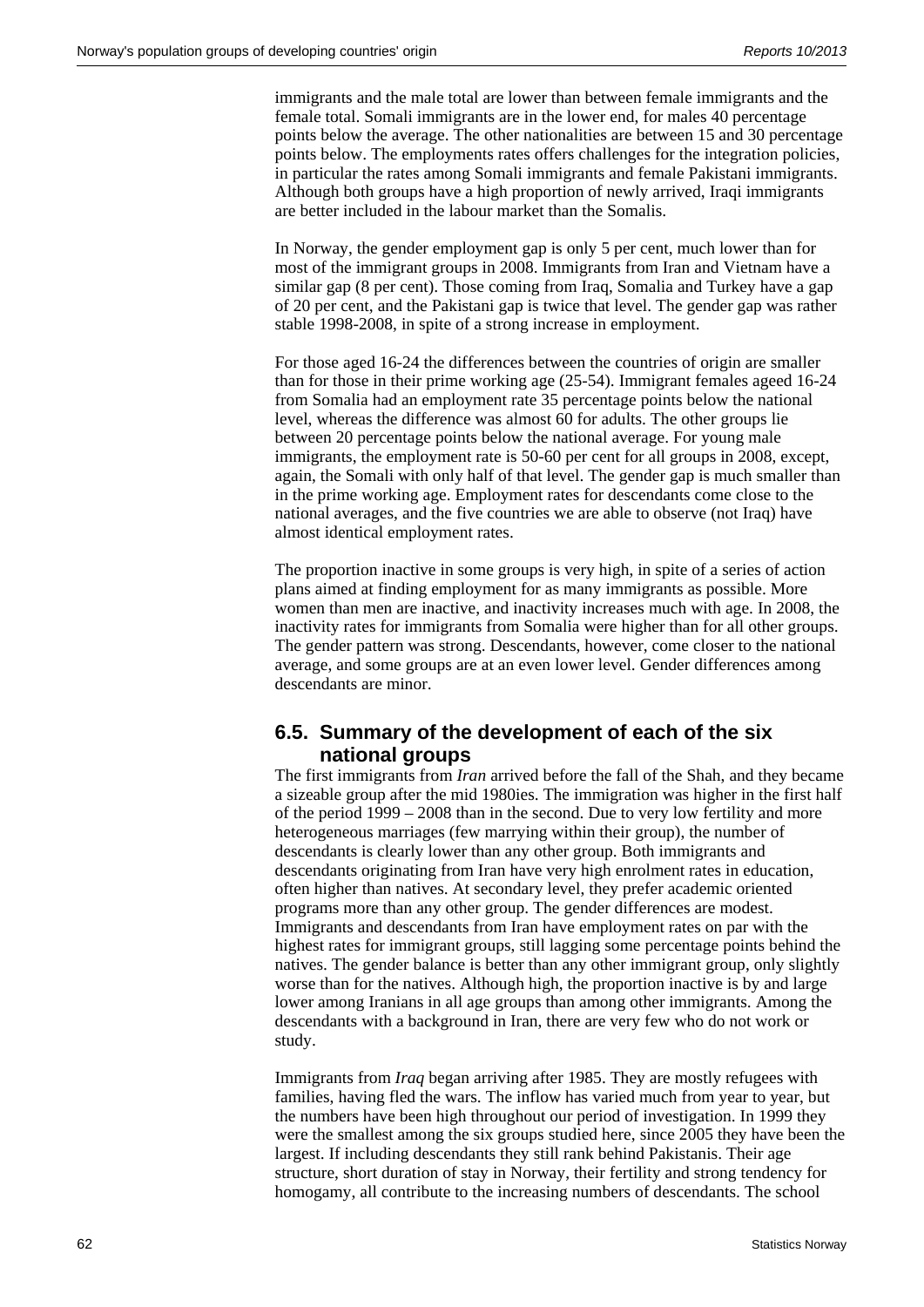enrolment rates of Iraqis have increased throughout the period, but still not reached the level of the natives. Both immigrants and descendants have larger shares than others in vocational training. As can be expected for groups with a short duration of stay, the employment rates are low, but increasing. The gender gap is large, but not at all as large as among Pakistani immigrants. Young immigrants seem to do better in the labour market than older immigrants. Descendants are still too young to be present in the labour market. With the exception of the youngest, inactivity rates are very high among Iraqi immigrants.

Immigrants from *Pakistan* were the first to arrive in Norway in large numbers (around 1970), but in spite of their long history in Norway, their integration is not as good as other groups. There are far more descendants of Pakistani origin than from any other country, and their educational activity and labour market participation lags only slightly behind the Norwegian average. The descendants still marry other Pakistanis, but with a higher age at marriage than their parents. Their fertility is close to the national average. For immigrants, the enrolment rate in education has increased significantly in the period 1998-2008, but it is still on a modest level. In tertiary education, Pakistani immigrants have lower enrolment rates than the national level, but among our six groups, they rank behind only Iran, and Vietnam at age 20-24. The employment rates for prime working age men and women from Pakistan have increased in the period 1998-2008, but the gender gap is still around 40 per cent. This has severe consequences for the poverty rate of this group. Duration of stay is no explanation for the low rates. For young immigrants the situation is better, and for descendants the employment rate is close to the national level and the other country groups. Linked to the low employment, the non-activity rate for women is extremely high.

*Somalis* are very new in Norway, and their rates and indicators are strongly influenced by their recent arrival. The situation seems to improve with time, but not as fast and consistent as among the Iraqis. For descendants and younger immigrants, the situation is better than among the older immigrants. Coming from a country without properly functioning governmental institutions, the integration process will have to take time. The inflow has been considerable for many years, and outmigration only occasionally of any importance. Their fertility has been higher than any other group in the period, and the decline is very modest. Partners are almost never of Norwegian background and the descendants are too young to marry. The school enrolment rate for immigrants is very low compared to all other groups. For the small group of pupils aged 16-19, the share seeking academic programmes is surprisingly high, and might indicate that those in their 20ies might attend the universities.

Immigrants from *Turkey* have many characteristics in common with those from Pakistan. They arrived as labour migrants around 1970, joined by family after 1975. Immigrants and descendants from Turkey lag behind Pakistanis in educational enrolment, in spite of their strong increase in participation the last decade. Their participation in the labour market is higher than the Pakistani, due to a higher participation rate among women, and a much smaller gender gap. Young immigrants do better, and the descendants are even closer to the national average. There are, for both countries, gender gaps at all ages, and although smaller, for descendants as well. Except for prime working age women, the non-activity rates are higher among Turks than among Pakistanis. For descendants, the rates are also clearly higher than the national averages.

Immigrants (and descendants) from *Vietnam* have made great strides in their integrational careers, more so than any other group in this study. The large majority arrived as boat refugees after the end of the war in 1975. Their educational background was rather modest, and their background was further removed from the Norwegian average than any other immigrant group at that time. In 1990, socioeconomic indicators such as educational participation and labour market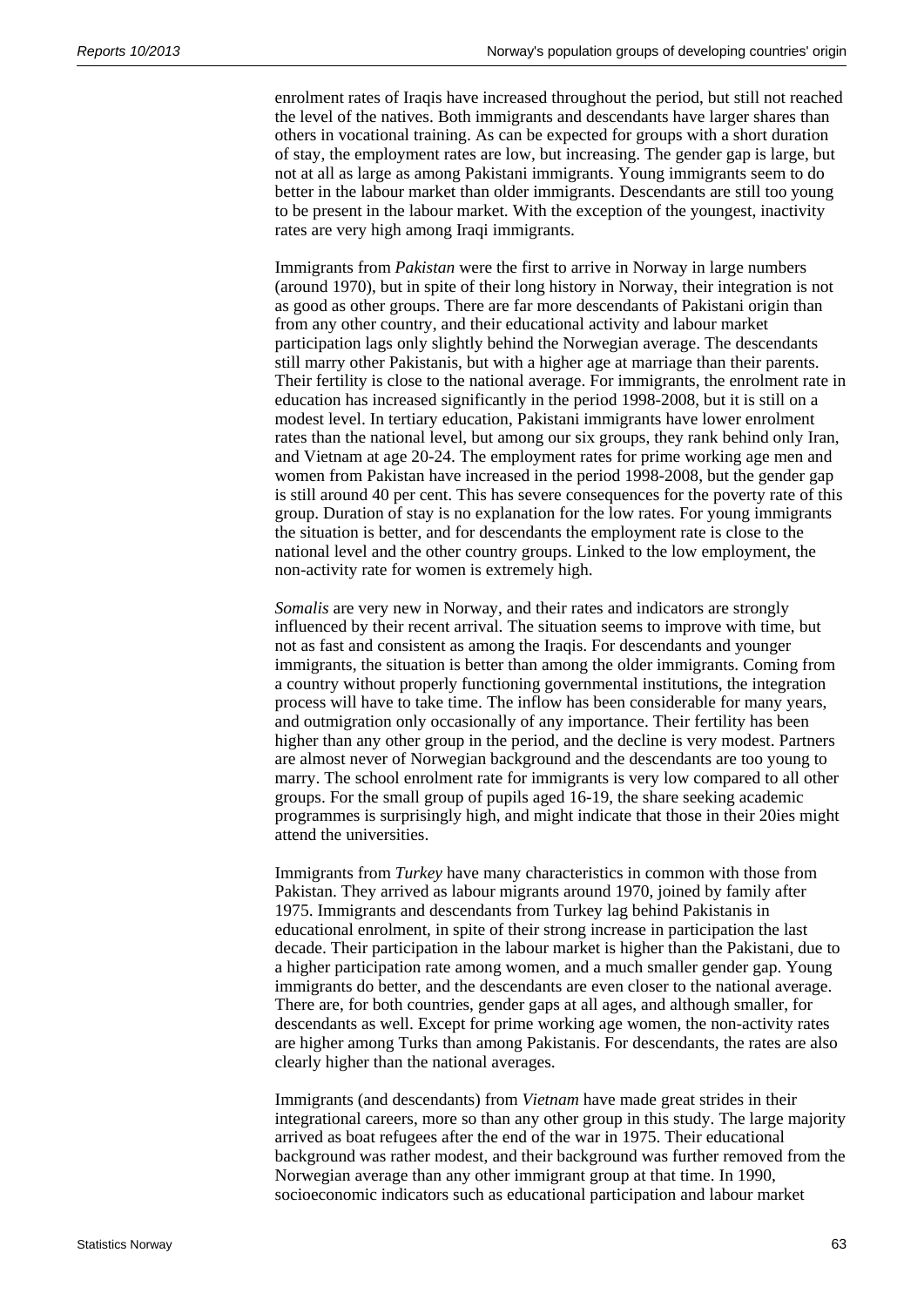participation were at the levels of Somali immigrants 20 years later. Like the Somali, the Vietnamese were considered by many observers to be unemployable, and without willingness or ability to acquire a working level knowledge of the Norwegian language. In our study, Vietnamese immigrants are in many ways the most successful of our groups. Their demographic behaviour is approaching the Norwegian average, and their participation in education, especially among descendants is at a very high level. Employment rates are above the other nations', and females are particularly active in the labour market, resulting in a gender gap only slightly above the national average. The level of inactivity is mostly lower than any other country's, but still twice the level of the national average.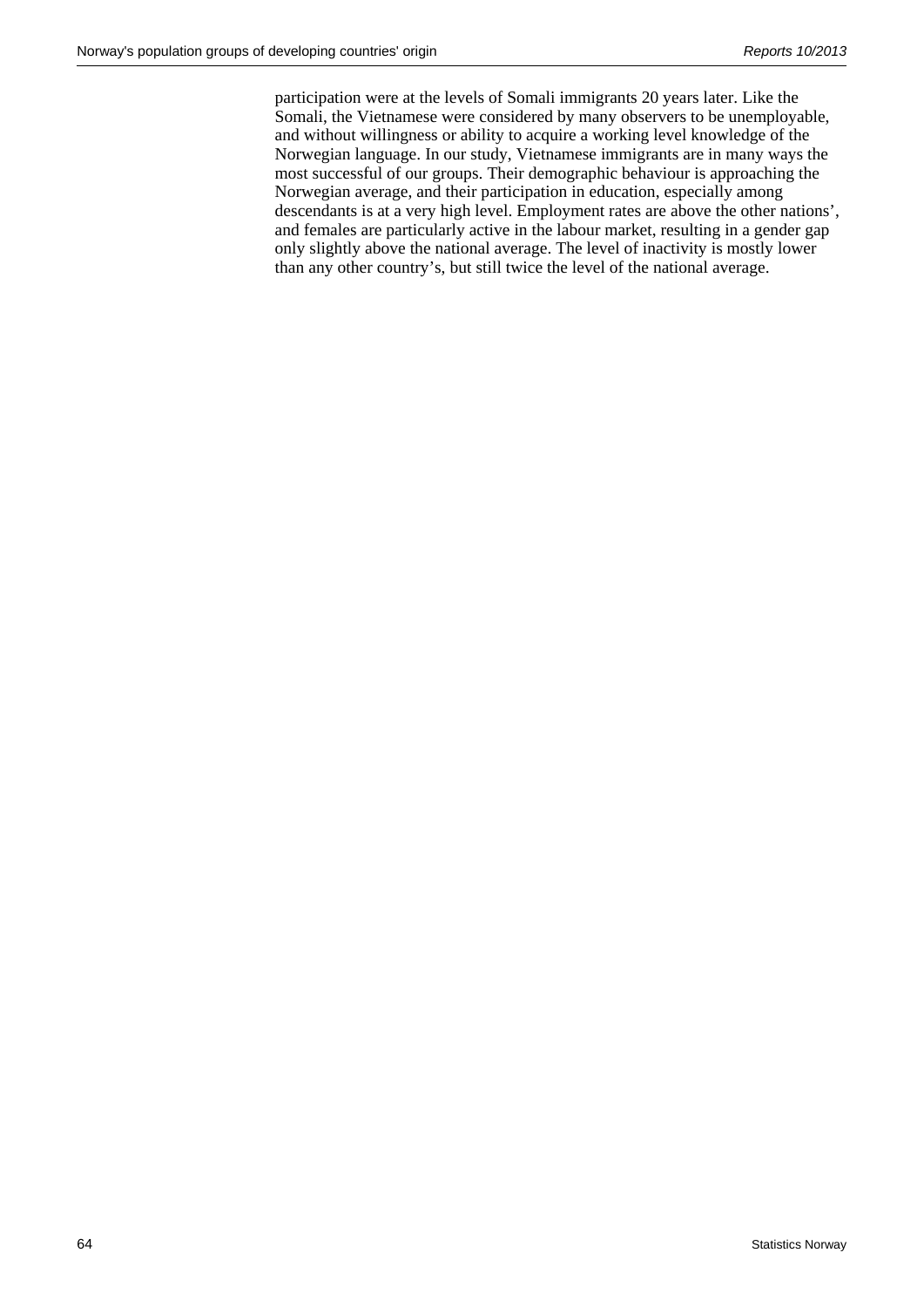### **References**

Andreassen, K. K. and M. Dzamarija (2011): Population. Page 15-46 in Henriksen et al. (eds) (2011). http://www.ssb.no/english/subjects/02/sa\_innvand\_en/sa122/population.pdf

Bevelander, P. and I. Dahlstedt (2012): Sweden's Population Groups Originating from Developing Countries: Change and Integration. Current themes in IMER research, number 12. Malmö University, Malmö http://www.mah.se/upload/Forskningscentrum/MIM/MIM/Current%20themes%20 12%20MUEP.pdf

Blom, S. (2011): Comparisons of attitudes in Norway and other European countries. Page 151-162 in Henriksen et al (eds.) 2011 http://www.ssb.no/english/subjects/02/sa\_innvand\_en/sa122/comparison.pdf

Blom, S. and K. Henriksen (2009): *Living Conditions Among Immigrants in Norway 2005/2006.* Reports 2009/2, Statistics Norway, Oslo-Kongsvinger http://www.ssb.no/english/subjects/02/01/10/rapp\_200902\_en/rapp\_200902\_en.pdf

Bore, R. R. (2005): Et folkebytte over kjølen. (A population exchange across the border). P. 96-107 in Bore (ed): 2005 http://www.ssb.no/emner/00/sa\_norge\_sverige/

Bore, R. R. (ed. 2005): Hundre års ensomhet? Norge og Sverige 1905-2005. (Hundred years of loneliness? Norway and Sweden 1905-2005). Statistical Analyses 69, Statistics Norway, Oslo-Kongsvinger http://www.ssb.no/emner/00/sa\_norge\_sverige/

British Council and Migration Policy Group (2011): Migrant Integration Policy Index III. Brussels http://www.mipex.eu/

Brochmann, G. and K. Kjeldstadli (2008): A History of Immigration. The case of Norway 900-2000. Universitetsforlaget, Oslo Brunborg, H. (2011): Befolkningsutviklingen. (Demographic development). Økonomiske Analyser 2011/3 page 36-44, Statistics Norway, Oslo-Kongsvinger http://www.ssb.no/emner/08/05/10/oa/201103/brunborg.pdf

Brunborg, H., I. Texmon and M. Tønnesen (2012 a): Befolkningsframskrivninger 2012-2100: Modeller og forutsetninger. Økonomiske analyser 2012/4, page 32-40, Statistics Norway, Oslo-Kongsvinger http://www.ssb.no/emner/08/05/10/oa/201204/brunborg1.pdf

Brunborg, H., I. Texmon and M. Tønnessen (2012 b): Befolkningsframskrivninger 2012-2100: Resultater. Økonomiske analyser 2012/4, page 53-58, Statistics Norway, Oslo-Kongsvinger http://www.ssb.no/emner/08/05/10/oa/201204/brunborg3.pdf

Cappelen, Å., J. Ouren and T. Skjerpen (2011): *Effects of immigration policies on immigration to Norway 1969-2010*. Report 2011/40, Statistics Norway, Oslo-Kongsvinger http://www.ssb.no/english/subjects/02/02/20/rapp\_201140\_en/

Cooper, B, (2005): Norway: Migrant Quality, Not Quantity. Migration Information Source. http://www.migrationinformation.org/Profiles/display.cfm?ID=307

Enes, A. and K. Henriksen (2012): *Monitor for introduksjonsordningen 2011*. (Monitor for the Introduction Program for new Immigrants) Rapporter 2012/1,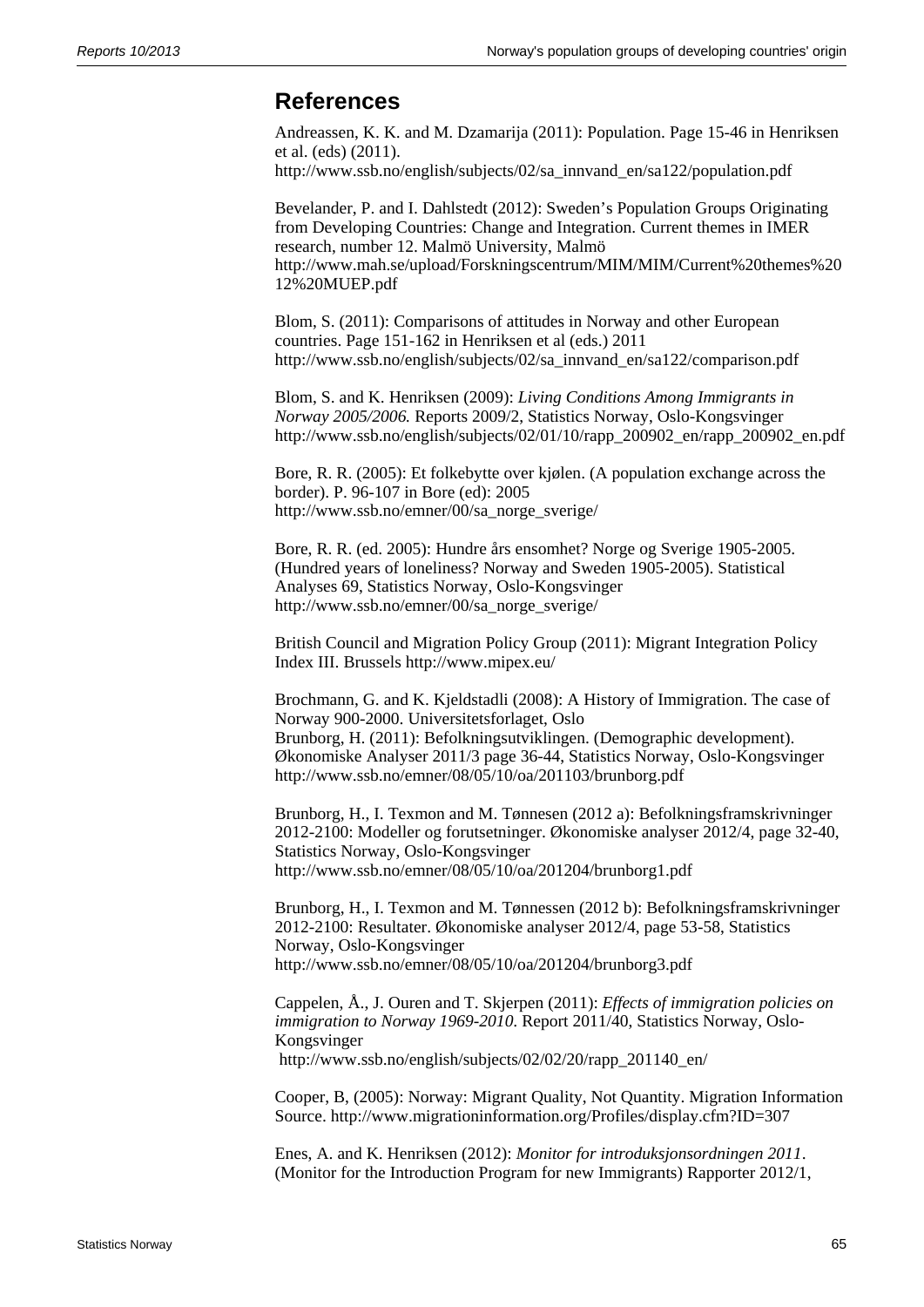Statistisk sentralbyrå, Oslo-Kongsvinger http://www.ssb.no/emner/04/02/50/rapp\_monitor\_introduksjon/rapp\_201201/

Eurostat (2012): Employment and unemployment (LFS). http://epp.eurostat.ec.europa.eu/portal/page/portal/employment\_unemployment\_lfs/ data/main\_tables

Eurostat (2011): Population projections 2010-2060. *Statistics in Focus*, 80/2011. http://epp.eurostat.ec.europa.eu/cache/ITY\_PUBLIC/3-08062011-BP/EN/3- 08062011-BP-EN.PDF

Fischer, P. and T. Straubhaar (1996): *Migration and Economic Integration in the Nordic Common Labour Market.* Nord 1996:2. Nordic Council of Ministers, Copenhagen.

Henriksen, K. (2012): Mindre vanlig med ekteskapsinnvandring til barn av innvandrere. (Immigration for marriage less common than before for children of immigrants) SSB-magasinet, Statistisk sentralbyrå, Oslo-Kongsvinger

Henriksen, K, L. Østby and D. Ellingsen (eds.) (2011): *Immigration and Immigrants 2010*, Statistical Analyses 122, Statistics Norway, Oslo-Kongsvinger http://www.ssb.no/english/subjects/02/sa\_innvand\_en/sa122/

Holmøy, E. and B. Strøm (2012): *Makroøkonomi og offentlige finanser i ulike scenarioer for innvandring* (Macroeconomic aspects of different scenarios for immigration). Report 2012/15, Statistics Norway, Oslo-Kongsvinger. http://www.ssb.no/emner/09/90/rapp\_201215/

Kjeldstadli, K. (ed) (2003): *Norsk innvandringshistorie Vol 1-3*. (Norwegian migration history) Pax forlag, Oslo. For a shorter version, in English, see Brochmann and Kjeldstadli (2008)

Lappegård, T. (2000): *Mellom to kulturer, Fruktbarhetsmønstre blant innvandrerkvinner i Norge.* (Between two cultures. Fertility patterns among immigrant women in Norway). http://www.ssb.no/emner/02/02/10/rapp\_200025/rapp\_200025.pdf Reports 2000/25, Statistics Norway, Oslo-Kongsvinger

Lappegård, T. (2010): Family policies and fertility in Norway. *European Journal of Population* 26:99-116.

Midtbøen, A. H. and J. Rogstad (2012): *Diskrimineringens omfang og årsaker. Etniske minoriteters tilgang til norsk arbeidsliv* (The scope and causes of discrimination. Access of etnic minorities to tne Norwegian labour market). Rapport 2012:1, Institutt for samfunnsforskning, Oslo. http://www.samfunnsforskning.no/Publikasjoner/Rapporter/2012/2012-001

Ministry of Justice (2012): International Migration 2010-2011. *SOPEMI Report for Norway.*

http://www.regjeringen.no/nb/dep/jd/dok/rapporter\_planer/rapporter/2012/internasj onal-migrasjon-2010-2011.html?id=668493

Mjøset, L. and Å. Cappelen (2011): The integration of the Norwegian oil economy into the world economy. *Comparative Social Research,* 28:167-263

Møller Hansen, L. (ed) (2013): *Denmark's Population Groups of Developing Countries Origin: Change and Integration.* To be published by The Ministry of Social Affairs and Integration.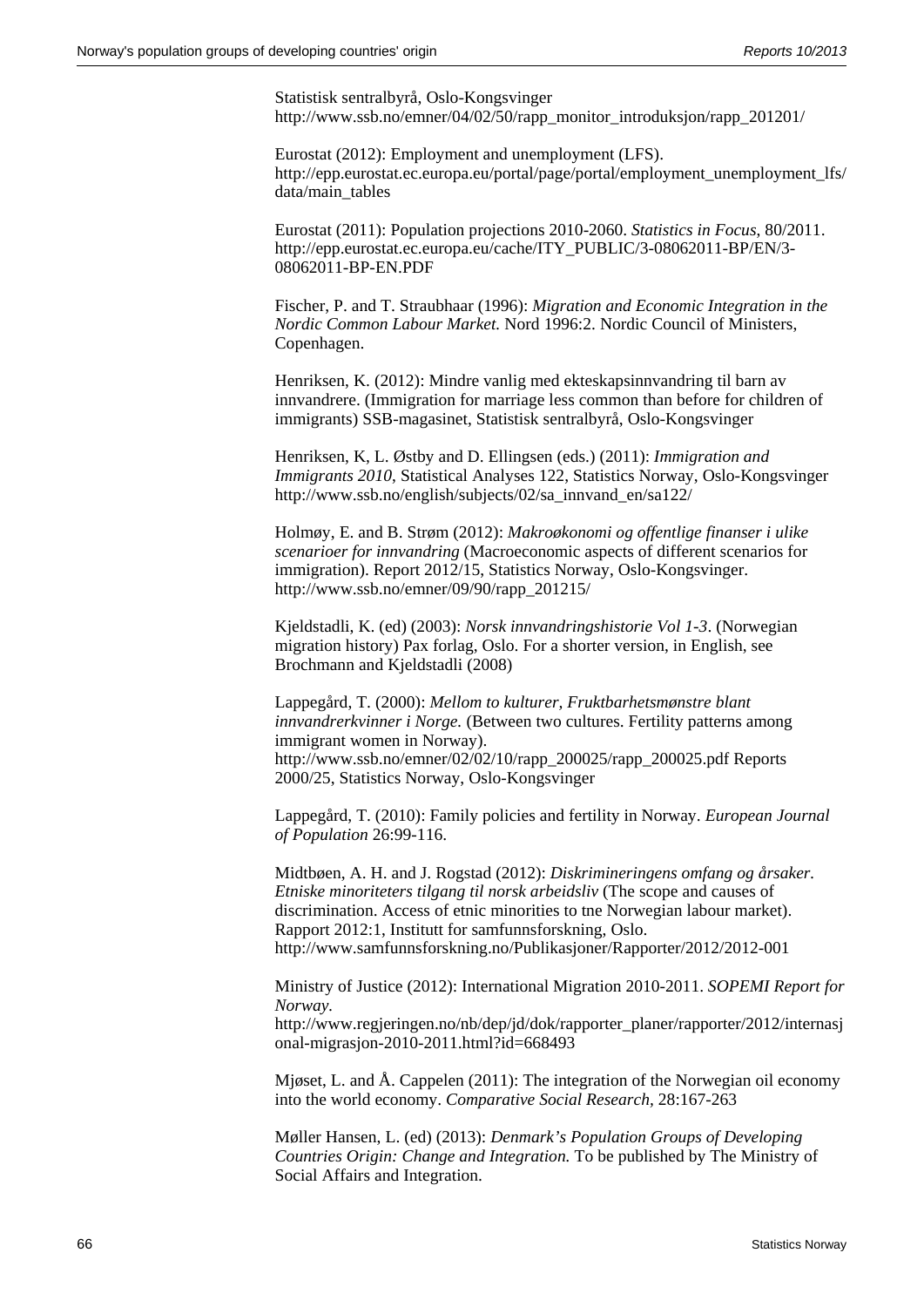Nav (2011):

http://www.regjeringen.no/upload/AD/publikasjoner/veiledninger\_brosjyrer/2011/ Brosjyre \_engelsk\_2011.pdf

Nygård, G. (2011): Education. Page 47-76 in Henriksen et al 2011. http://www.ssb.no/english/subjects/02/sa\_innvand\_en/sa122/education.pdf

*Official Norwegian Report (NOU) 2011:7 Welfare and Migration* (English summary) http://www.regjeringen.no/en/dep/bld/BLD-arbeider-for-at/Styrer-rad-ogutvalg/the-welfare-andmigrationcommittee.html?id=577139

*Official Norwegian Report (NOU) 2011:14 Better Integration, Goals, Strategies, Measures* (English summary) http://www.regjeringen.no/en/dep/bld/dok/nouer/2011/nou-2011- 14.html?id=647388

OECD (2009): *Jobs for immigrants. Labour market integration in Norway.* Social, Employment and Migration Working Papers No. 94. http://www.oecd.org/LongAbstract/0,3425,en\_33873108\_33873681\_43730250\_1\_ 1\_1\_1,00.html

OECD (2012): *Settling In: OECD Indicators of Immigrant Integration 2012.* Paris. http://www.oecd.org/migration/integrationindicators/#d.en.217290

Olsen, B. (2011): Unge med innvandrerbakgrunn i arbeid og utdanning 2009. (Young persons with immigrant background in work and education). Reports 2011/29, Statistics Norway, Oslo-Kongsvinger http://www.ssb.no/emner/06/01/rapp\_ung\_innv/rapp\_201129/

Pettersen S. V. (2012): *Overgang til norsk statsborgerskap 1977-2011* (Acquisition of Norwegian citizenship 1997-2011). Report 2012/25, Statistics Norway, Oslo-Kongsvinger. http://www.ssb.no/emner/02/02/rapp\_201225/

Statistics Norway (2011): Population projections. National and regional figures, 2011-2060. http://www.ssb.no/english/subjects/02/03/folkfram\_en/

Statistics Norway (2012 a): Immigrants and Norwegian-born to immigrant parents. 1 January 2012. http://www.ssb.no/english/subjects/02/01/10/innvbef\_en/

Statistics Norway (2012 b): Population projections. National and regional figures, 2012-2060. http://www.ssb.no/english/subjects/02/03/folkfram\_en/

Statistics Norway (2012 c): Immigrants by reason for immigration, 1 January 2012. http://www.ssb.no/english/subjects/02/01/10/innvgrunn\_en/

Statistics Norway (2012 d): Religious and life stance communities, 1 January 2012. http://www.ssb.no/english/subjects/07/02/10/trosamf\_en/,

Tønnessen, M., H. Brunborg, Å. Cappelen, T. Skjerpen and I. Texmon (2012): Befolkningsframskrivninger 2012-2100: Inn- og utvandring. Økonomiske analyser 2012/4, page 41-52, Statistics Norway, Oslo-Kongsvinger http://www.ssb.no/emner/08/05/10/oa/201204/brunborg2.pdf

Voldset, G. (2011): Familiepolitikkens historie 1970-2000. NOVA Rapport 1/2011 http://www.nova.no/asset/4479/1/4479\_1.pdf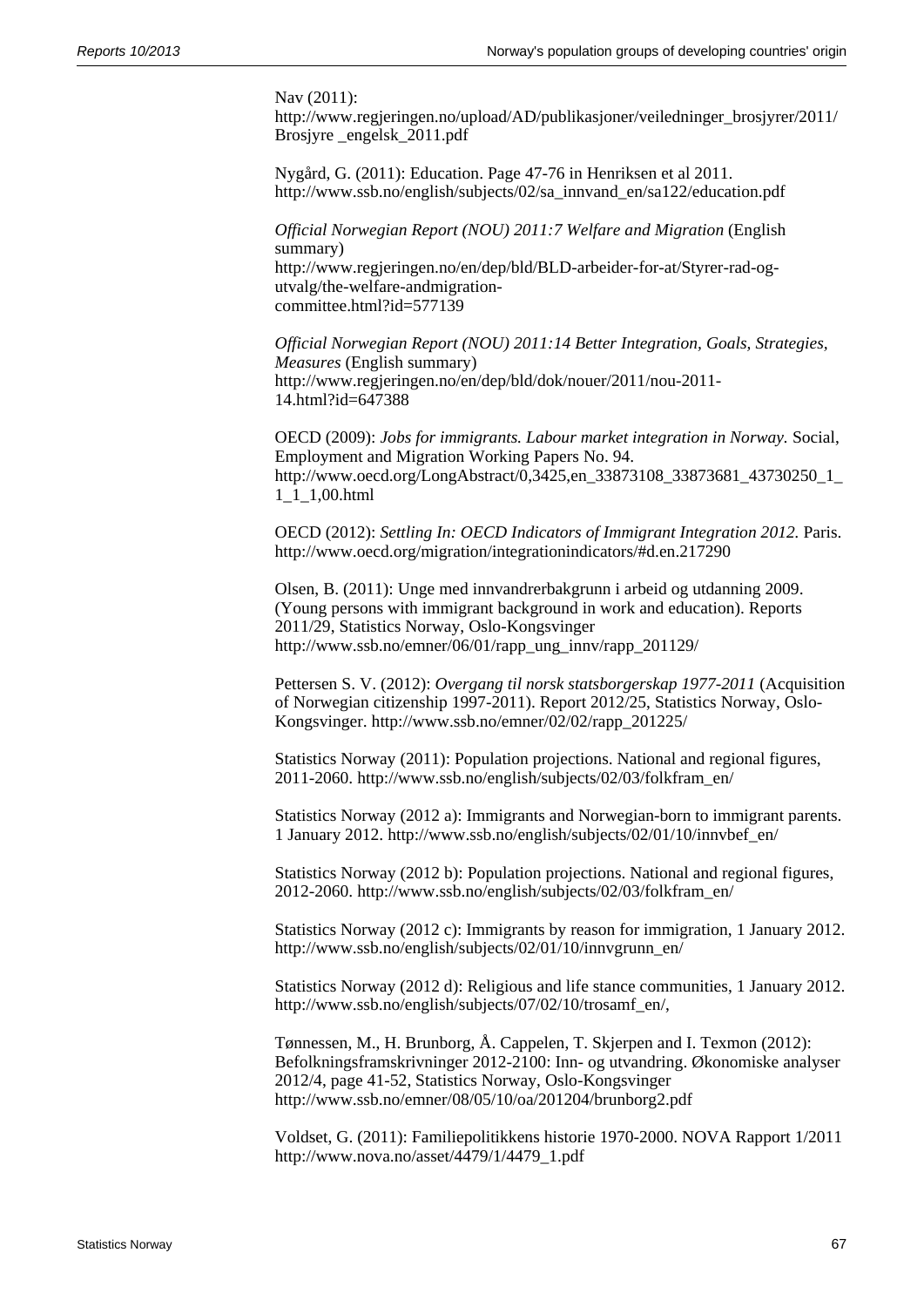Wiik, K. (2012): *Samlivsinngåelse blant norskfødte kvinner og menn med innvandrerforeldre.* (Union formation among Norwegian born men and women with immigrat parents). Report 2012/24, Statistics Norway, Oslo-Kongsvinger. http://www.ssb.no/emner/02/02/30/rapp\_201224/

Zhang, L-C. (2008):Developing methods for determining the number of unauthorized foreigners in Norway. Documents 2008/11, Statistics Norway, Oslo-Kongsvinger http://www.ssb.no/emner/00/90/doc\_200811/doc\_200811.pdf

Østby, L. (2002): The demographic characteristics of immigrant population in Norway. Reports 2002/22, Statistics Norway, Oslo-Kongsvinger http://www.ssb.no/english/subjects/02/02/rapp\_200222\_en/

Østby, L. (2005): Flest innvandrere i Sverige, flest barn i Norge. (More immigrants in Sweden, more children in Norway). P. 18-33 in R. R. Bore (ed) 2005. http://www.ssb.no/emner/00/sa\_norge\_sverige/

Aalandslid, V. and L. Østby (2009): Country Report Norway. National Data Collection Systems and Practices. Prominstat. http://www.prominstat.eu/drupal/?q=system/files/PROMINSTAT\_Norway.pdf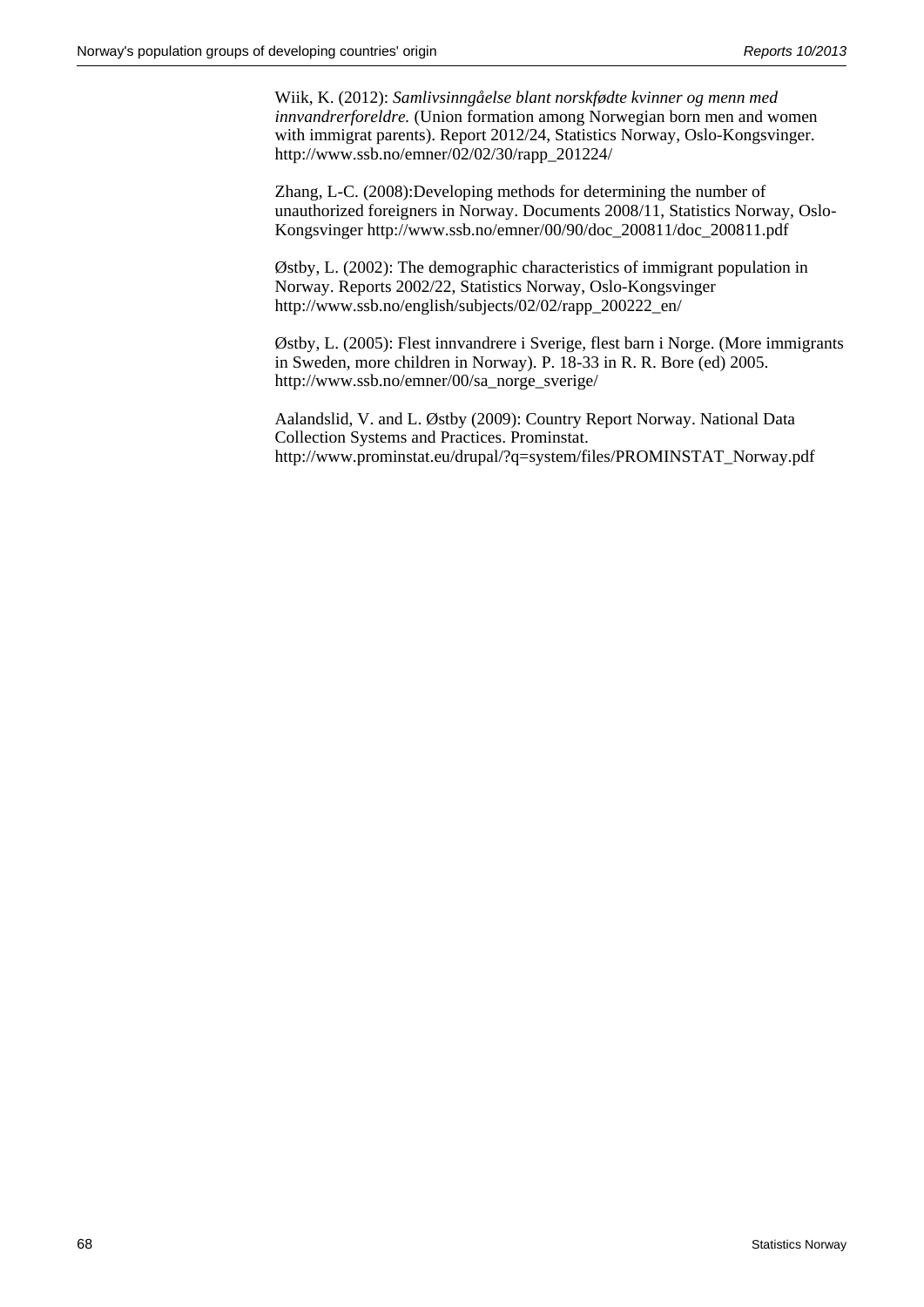# **Appendix A: Glossary of Terms**

This glossary provides definitions of the terms used in this study. In many cases the definitions pertain to indicators. In order to keep the glossary relatively simple, the definitions do not deal with issues relating to the estimation of indicators when these cannot be computed directly, but have to be estimated from relevant data. The estimation issues are considered in the Methodological note.

The glossary consists of three sections, each of which deals with terms pertaining to population dynamics, integration in the education sector and labour market integration. In each section the items are in alphabetical order. Whenever a particular item is mentioned in a definition of another item, it is italicised. If it is mentioned more than once in a given definition, it is only italicised when it appears for the first time.

In part, the glossary draws on the glossaries of relevant international organisations, in particular the United Nations, the Organisation for Economic Cooperation and Development and the United Nations Educational, Scientific and Cultural Organisation.

#### **Population Dynamics**

*Average duration of residence of immigrants*: The average number of years that immigrants of a population group have lived in the country of residence.

*Birth*: In the case of a population group, any of the births to immigrants of the population group. In the case of a native population, any of the births to natives.

*Crude birth rate*: The number of births in a population during a specified period divided by the number of person-years lived by the population during the same period. It is expressed as the number of births per 1,000 inhabitants.

*Crude death rate*: The number of deaths in a population during a specified period divided by the number of person-years lived by the population during the same period. It is expressed as the number of deaths per 1,000 inhabitants.

*Crude emigration rate*: The number of emigrants, i.e. persons leaving a population due to *international migration* during a given period, divided by the number of person-years lived by the population during the same period. It is expressed as the number of emigrants per 1,000 inhabitants.

*Crude immigration rate*: The number of immigrants, i.e. persons joining a population due to international migration during a given period, divided by the number of person-years lived by the population during the same period. It is expressed as the number of immigrants per 1,000 inhabitants.

*Death*: A death taking place in a population.

*Descendant of a population group*: A person born to two immigrants, both of whom are members of a same population group, provided that his or her birth occurred in the country of parents' residence and that the person resides in it. Also, a person born to a women immigrant, who is a member of the population group and to a non-native man who is not a member of the group, provided the birth occurred in the country of the mother's residence and that the person resides in it.

*Emigrant*: A person who leaves his or her country of residence with the intention of taking residence elsewhere and who, in the process, leaves a population of which he or she is a member.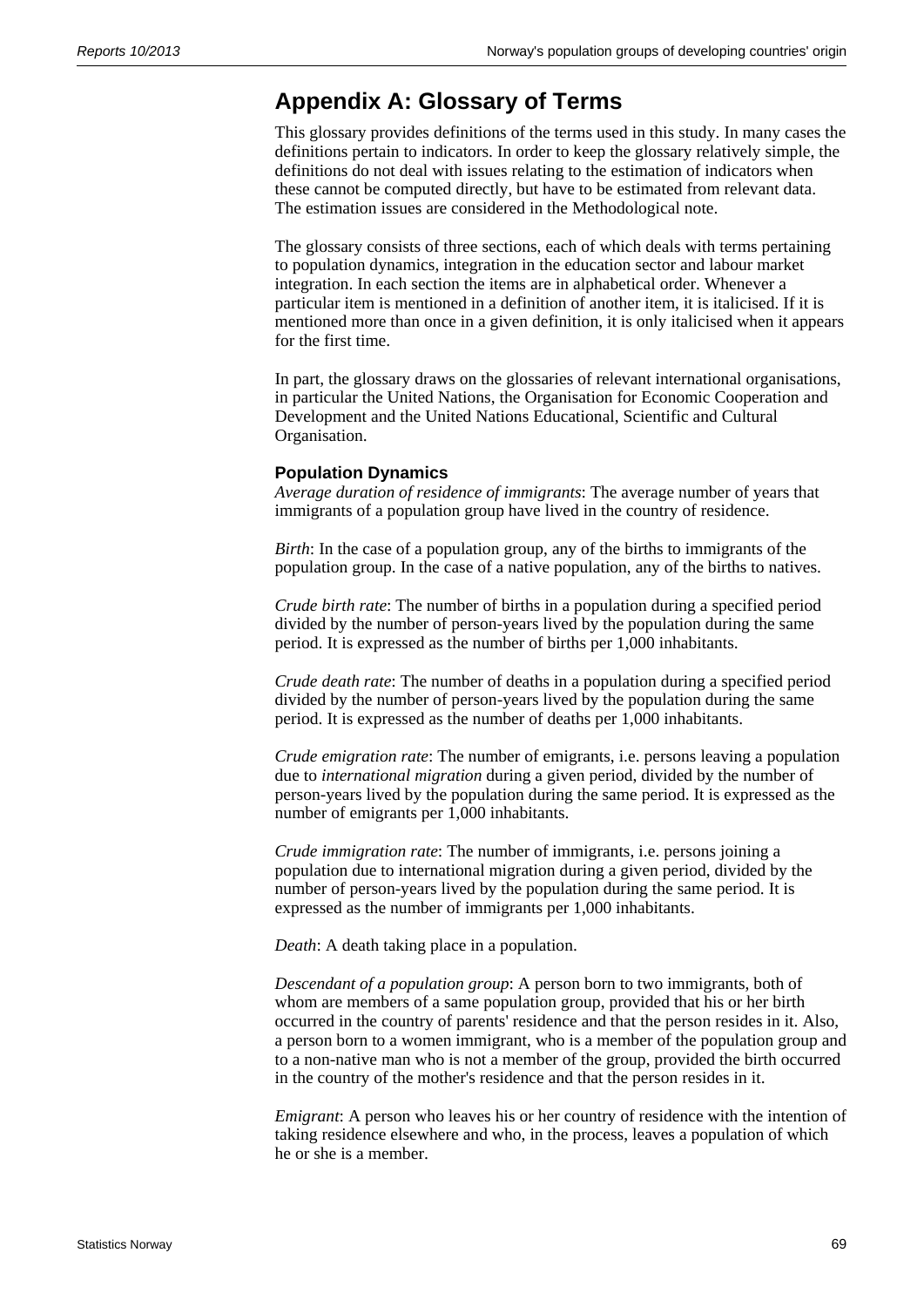*Immigrant*: A person who arrives in a country with a view to taking up residency there and who, in the process, joins a population as its new member.

*International migration*: Movements of individuals between different countries. From the perspective of a population of a given country, this includes the arrival of people coming to take up residency in the country and joins the population and the departure of residents leaving with the intention of taking up residency elsewhere, thus leaving the population.

*Native*: A person born to a native mother and/or to a native father. Also, a person born to a woman who, at the time of birth, is a descendant of a population group. In other words, any person who is not an immigrant or a descendant.

*Native population*: All the resident natives of a country.

*Natural change*: The difference between births and deaths in a population.

*Net migration*: The difference between immigrants and emigrants in a population.

*Partner*: A person who is currently married to another person or who lives in a registered consensual union with another person.

*Population*: A group of people residing in a given country and sharing a certain characteristic, such as a country of birth. Two types of groups are distinguished: resident persons originating from another country (referred to as a foreign-origin population group or a population group for short) and resident natives of a given country who collectively make up the native population of the country. A total population of a country comprises the native population and all the existing population groups in the country.

*Population group*: A group comprising immigrants residing in a given country who were born in the country in which the group has its origins, along with their immediate descendants born in the country of the immigrants' residence. For the sake of convenience, the population groups bear the names of the nationals of the countries in which they have their roots, such as Iranians or Turks.

*Proportion of descendants*: A proportion that descendants of a population group represent with respect to the total size of the population group. The proportion is expressed in per cent.

*Proportion of immigrants*: A proportion that immigrants of a population group represent with respect to the total size of the population group. The proportion is expressed in per cent.

*Proportion of people with a partner of a given background*: A proportion that people with a partner of a given background represent with respect to all people with partners. The types of background distinguished are: member of the same population group, native, other. The proportion is expressed in per cent.

*Standard age-sex distribution of a population*: A distribution of a population by age and sex, the proportions of which add up to one. It is used to compute *standardised crude rates* of change. The distribution used in this study is an unweighted average of the proportionate age-sex distributions of the total populations of Denmark, Norway and Sweden in 2008.

*Standardised crude rate*: A crude rate of change that is observed in a population during a specified period if its age-sex distribution is equal to a *standard age-sex distribution of a population* rather than its actual one. The following standardised crude rates are distinguished: standardised crude birth rate, standardised crude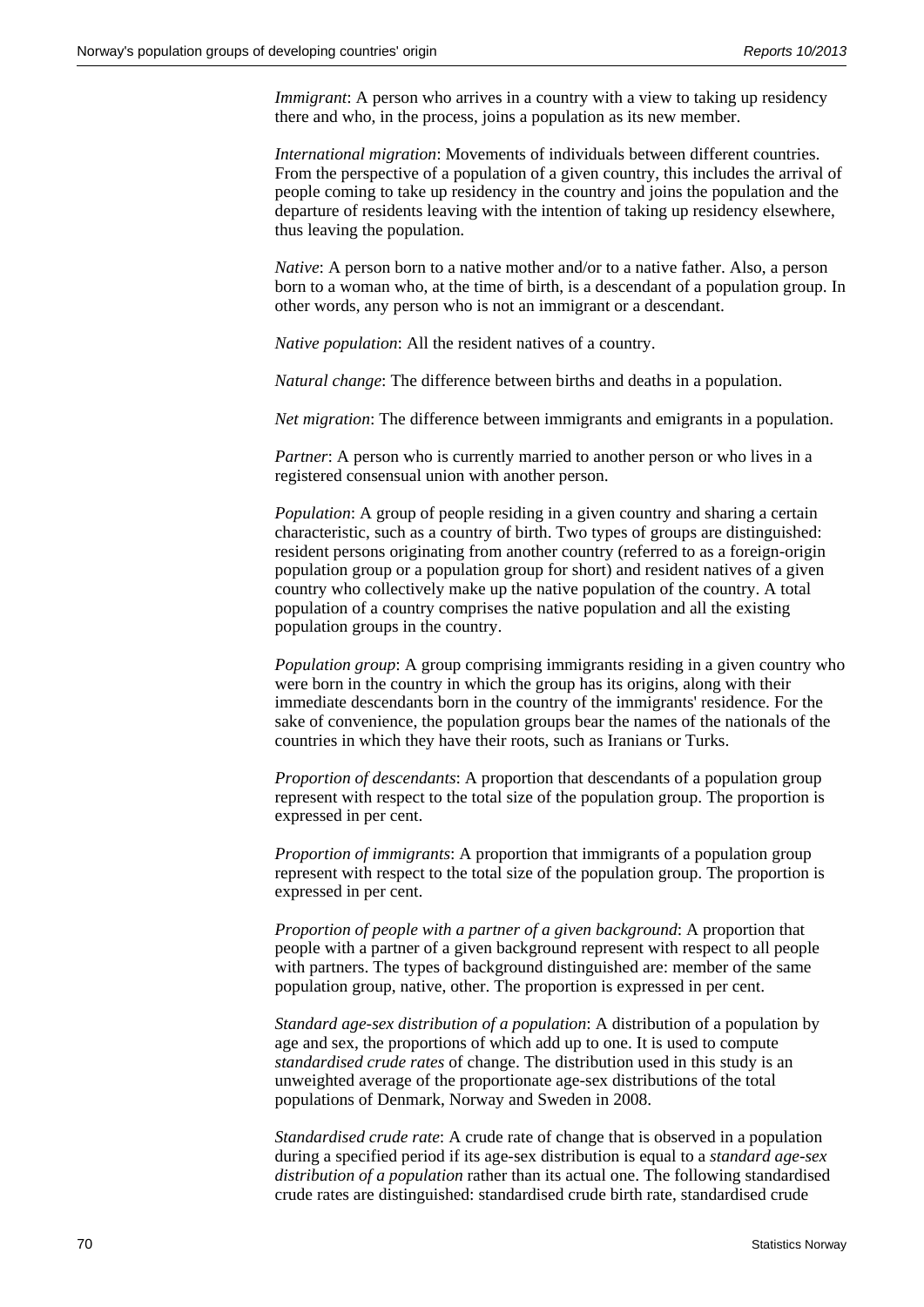death rate, standardised crude immigration rate and standardised crude emigration rate. In addition, two other standardised rates are distinguished: standardised crude emigration rate among immigrants of a population group and standardised crude birth rate of among descendants of a population group.

*Total fertility rate*: The average number of children that a hypothetical cohort of women would have at the end of their reproductive period if the women were subject to the *age-specific fertility rates* of a given period throughout their lives and were not subject to mortality. It is expressed as children per woman.

*Total fertility by age x*: The average number of children that a hypothetical cohort of women would have by age x inclusive if the women were subject to the agespecific fertility rates of a given period and were not subject to mortality. It is expressed as children per woman. The values used for x are 24, 29 and 39.

## **Integration in the Education Sector**

*Enrolment rate*: The number of students in a particular age group that is enrolled in educational institutions of a given level of education and/or *sub-level of education* at a given date, divided by the total number of people in that age group on that date. The age groups used are: 16-19, 20-24, 25-29 and 30-34.

*ISCED*: The International Standard Classification of Education (ISCED 1997) is the revised version of the International Standard Classification of Education, which was adopted in 1997 by UNESCO's General Conference as a replacement of the former version.

*ISCED 1 - Primary education*: Education that usually begins at the age of five, six or seven and lasts for four to six years. Programmes at the primary level generally require no previous formal education, although it is becoming increasingly common for children to have attended a pre-primary programme before entering primary education.

*ISCED 2 - Lower secondary education*: Education that generally continues the basic programmes of the primary level, although here the teaching is typically more subject-focused. This type of education may either be "terminal" (i.e. prepare students for working life) and/or "preparatory" (i.e. prepare students for upper secondary education).

*ISCED 3 - Upper secondary education*: Education that corresponds to the final stage of secondary education. Instruction is often more organised along subject matter lines than ISCED 2. The entrance age for this level is typically 15 or 16 years. There are substantial differences in the usual duration of ISCED 3 programmes both across and between countries, typically ranging from two to five years of schooling. ISCED 3 may either be "terminal" (i.e. prepare students for working life) and/or "preparatory" (i.e. prepare students for tertiary education).

*ISCED 4 - Post-secondary non-tertiary education*: Education that straddles the boundary between upper secondary education and post-secondary education from an international point of view, even though this might clearly be considered as upper secondary or postsecondary programmes in a national context. Although the content of this type of education may not be significantly more advanced than upper secondary programmes, it serves to broaden the knowledge of participants who have already gained an upper secondary qualification. The students tend to be older than those enrolled at the upper secondary level.

*ISCED 5A - Tertiary-type A education*: Education comprising programmes that are largely theory-based and designed to provide sufficient qualifications for entry into advanced research programmes and professions with high skills requirements, such as medicine, dentistry or architecture. The full-time programmes have a minimum,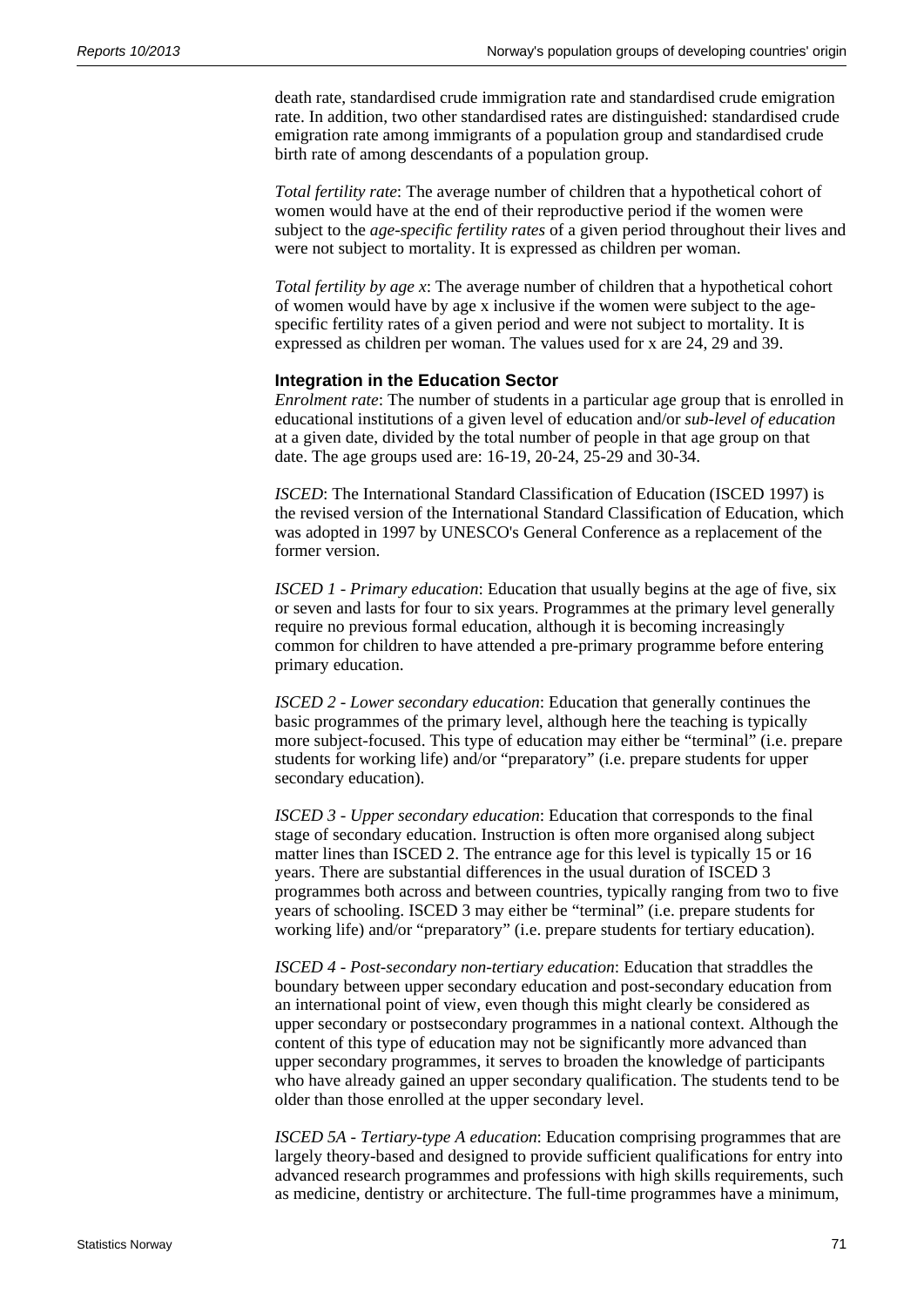cumulative, theoretical duration of three years, although they typically last four or more years.

*ISCED 5B - Tertiary-type B education*: Education comprising programmes that are typically shorter than those of tertiary-type A and that focus on practical, technical or occupational skills for direct entry into the labour market, although some theoretical foundations may be covered in the respective programmes. These fulltime programmes have a minimum duration of two years.

*Level of education*: A broad section of the education "ladder", i.e. the progression from very elementary to more complicated learning experience, embracing all fields and programme groups that may occur at that particular stage of the progression.

*Student*: A person who attends any regular educational institution, public or private, for systematic instruction at any level of education.

## **Labour Market Integration**

*Inactive*: A person who at any given time is not employed, unemployed or enrolled in education.

*Employed*: A person over a specified age who is either in paid employment or selfemployed.

*Unemployed*: A person who, at any given time, has no employment but is available to start work within the next two weeks and has actively sought employment at some time during the previous four weeks. Also, a person who, during the reference week, has no employment but has been offered a job that is due to start later.

*Employment rate*: The number of *employed* persons of a particular age at any given time divided by the total number of people employed of that age at that particular time.

*Unemployment rate*: The number of *unemployed* persons of a particular age at any given time divided by the total number of people of that age at that particular time.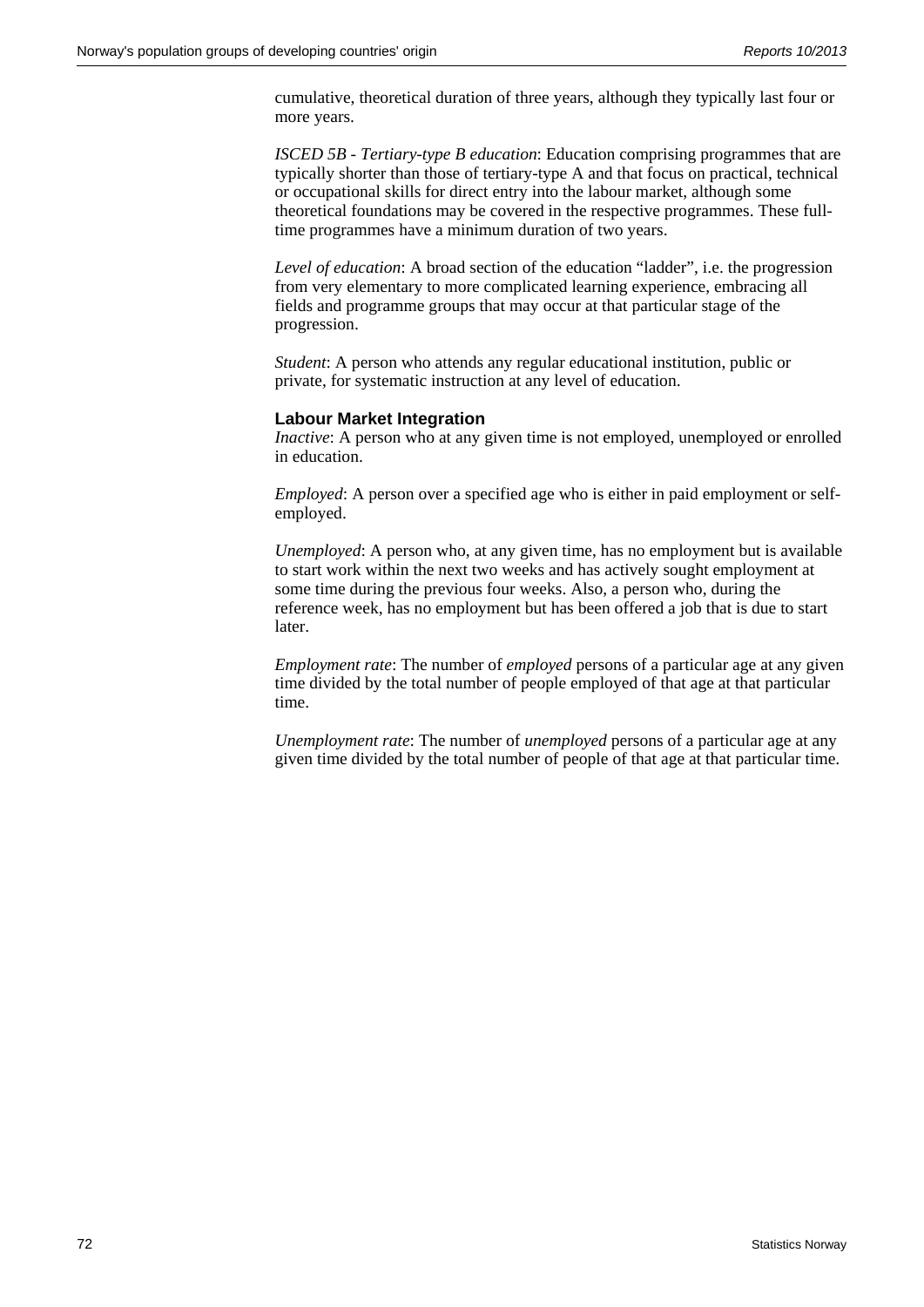## **List of figures**

| 2.1. | In- out- and net migration for Norway. Absolute figures. 1958-2011  12                   |     |
|------|------------------------------------------------------------------------------------------|-----|
| 2.2. | Immigrants and Norwegian-born to immigrant parents, by country background.               |     |
|      | . 17                                                                                     |     |
| 2.3. | The 15 largest groups of immigrants and descendants. Absolute figures. Norway            |     |
|      |                                                                                          |     |
| 2.4. | Immigration from non-Nordic countries by reason for immigration. Absolute figures.       |     |
|      |                                                                                          | .20 |
|      | 3.1a. Immigrants in Norway by country of origin. Absolute figures. 1999-200923           |     |
|      | 3.1b. Descendants in Norway by country of origin. Absolute figures. 1999-2009 24         |     |
|      | 3.1c. Immigrants and descendants in Norway by country of origin. Absolute figures.       |     |
|      | . 24                                                                                     |     |
| 5.1. | Employment rate for female immigrants aged 25-54, by country of birth, and total         |     |
|      |                                                                                          |     |
| 5.2. | Employment rate for male immigrants aged 25-54 by country of birth, and total            |     |
|      |                                                                                          | 48  |
| 5.3. | Gender gap in employment rate for male immigrants by country of birth, and total         |     |
|      | population, ages 25-54. Percentage points. 1998, 2003 and 2008. Norway  48               |     |
| 5.4. | Employment rate for female immigrants by country of birth, and total population,         |     |
|      |                                                                                          | 49  |
|      | 5.5. Employment rate for male immigrants by country of birth, and total population, ages |     |
|      |                                                                                          | 49  |
| 5.6. | Employment rate for female descendants of immigrants by parents' country                 |     |
|      | background, ages 16-24. Per cent. 1998, 2003 and 2008. Norway                            | 50  |
| 5.7. | Employment rate for male descendants of immigrants parents' country                      |     |
|      | background, ages 16-24. Per cent. 1998, 2003 and 2008. Norway51                          |     |
| 5.8. | Employment rate among female immigrants by country of origin, and total                  |     |
|      | population, age 25-39 in 1998 and measured in 2003 and 2008. Per cent. Norway  51        |     |
| 5.9. | Employment rate among male immigrants by country of origin, and total population,        |     |
|      | age 25-39 in 1998 and measured in 2003 and 2008. Per cent. Norway52                      |     |
|      | 5.10. Unemployment rate for female immigrants by country of birth, and total53           |     |
|      | 5.11. Unemployment rate for male immigrants by country of birth, and total population,   |     |
|      | . 53                                                                                     |     |
|      | 5.12. Unemployment rate for female immigrants by country of birth and total population,  |     |
|      | . 54                                                                                     |     |
|      | 5.13. Unemployment rate for male immigrants and total population, by country of birth,   |     |
|      |                                                                                          |     |
|      | 5.14. Unemployment rate for female descendants, by country background, age 16-24.        |     |
|      |                                                                                          | 55  |
|      | 5.15. Unemployment rate for male descendants, by country background, ages 16-24.         |     |
|      |                                                                                          | 55  |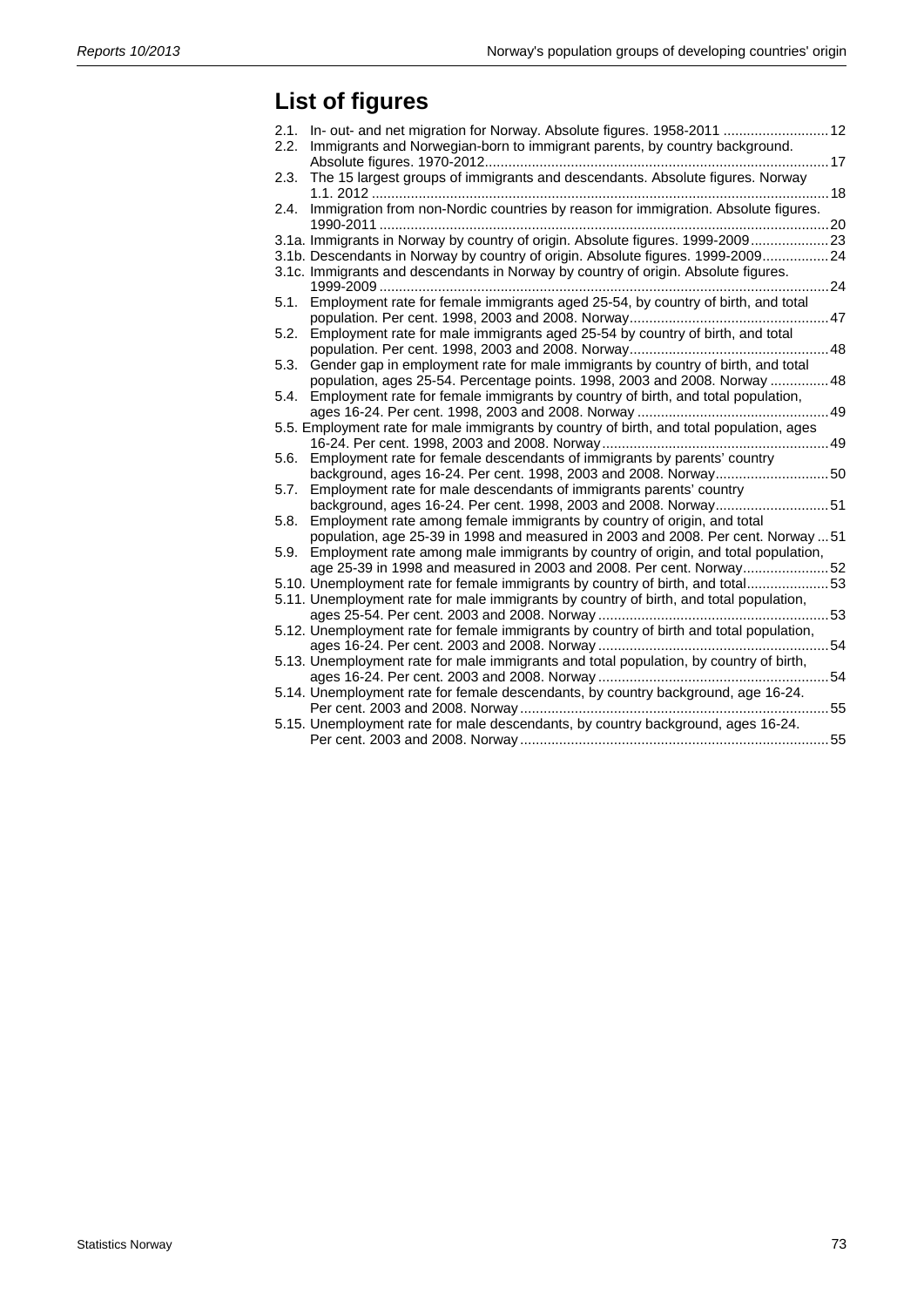## **List of tables**

| 2.1.<br>2.2. | Immigrants and descendants, by country background. Absolute figures. 1970-201118<br>Immigrants and descendants, by regional background. Absolute figures. 1970-                                                                                                |
|--------------|----------------------------------------------------------------------------------------------------------------------------------------------------------------------------------------------------------------------------------------------------------------|
| 2.3.         | Immigrants and descendants, by country background. Absolute figures. 2001 and                                                                                                                                                                                  |
| 3.1.         | Significant years in the history of the population groups. Norway. Year for the<br>number of immigrants to surpass 500 (50) and number of descendants to surpass                                                                                               |
| 3.2.         | Per cent growth and number of immigrants and descendants, 1999-2009 by                                                                                                                                                                                         |
| 3.3.         | Share of immigrants after duration of stay, by country of birth. Per cent. 2009.                                                                                                                                                                               |
| 3.4.         | Number of births, total fertility rate and crude birth rates by five-year periods and                                                                                                                                                                          |
| 3.5.         | Number of deaths and crude death rates of immigrants by five-year periods and                                                                                                                                                                                  |
| 3.6.         | Natural change and crude rate of natural change (CRNC) by five-year periods and                                                                                                                                                                                |
| 3.7.         | Number of Immigrants, crude immigration rate and standardised immigration rate                                                                                                                                                                                 |
| 3.8.         | Number of emigrants, crude emigration rate and standardised emigration rate by                                                                                                                                                                                 |
| 3.9.         | Net migration, crude rate of change and standardised crude rate of change due to                                                                                                                                                                               |
|              | 3.10. Natural change as percent of net immigration by five-year periods and country of                                                                                                                                                                         |
|              | 3.11. The composition of the group and its age-sex sub groups by generation and year.                                                                                                                                                                          |
|              | 3.12. Average duration of residence in years for immigrants by sex, and country of birth.                                                                                                                                                                      |
|              | 3.13. Marriage rate and proportion among the married who have a partner from the<br>same country, from Norway or from a third country, by country of origin, sex and                                                                                           |
|              | 3.14. Total achieved fertility rate at age 39, 29, 24 for immigrants and descendants by                                                                                                                                                                        |
| 4.1.         | Share of 16-19, 20-24 and 25-29 years old immigrants and descendants enrolled in                                                                                                                                                                               |
| 4.2.         | education, by sex and country of origin. Per cent. 1 October 2008. Norway 37<br>Growth in total enrolment rate 1998-2008 by age groups, generation, sex and                                                                                                    |
|              | 4.3 The ratio of the total enrolment rate in education of women to men of age 16-19,<br>20-24 and 25-29 immigrants and descendants, by country of origin. 1998-2003-                                                                                           |
| 4.4.         | The share of 20-24 and 25-29 years old immigrants and descendants enrolled in                                                                                                                                                                                  |
|              | tertiary education, by sex and country of origin. Percent. 1. October 2008. Norway  40<br>4.5. Growth in the share of 20-24 and 25-29 years-old immigrants and descendants<br>enrolled in tertiary education, by sex and country of origin, from 1998 to 2008. |
| 4.6.         | The ratio of the enrolment rate of women to men in tertiary education of 20-24 and<br>25-29 year old immigrants and descendants, by country of origin.1998, 2003 and                                                                                           |
| 4.7.         | Share of 16-19 year old immigrants and descendants enrolled in academically<br>oriented programs, by sex and country of origin 1. October 2008, and enrolment                                                                                                  |
| 4.8.         | Share of 16-19 and 20-24 year old male and female immigrants and descendants<br>enrolled in vocational education (ISCED 3C and 4C), by country of origin. Per cent.                                                                                            |
| 4.9.         | Growth 1998-2008 in the share of 16-19 and 20-24 year old male and female<br>immigrants and descendants enrolled in vocational education, by country of origin.                                                                                                |
| 5.1.         | Share of 16-24, 25-54 and 55-64-year-old immigrants and total population who<br>were inactive in 2008, by sex and country of origin. Per cent. Norway56                                                                                                        |